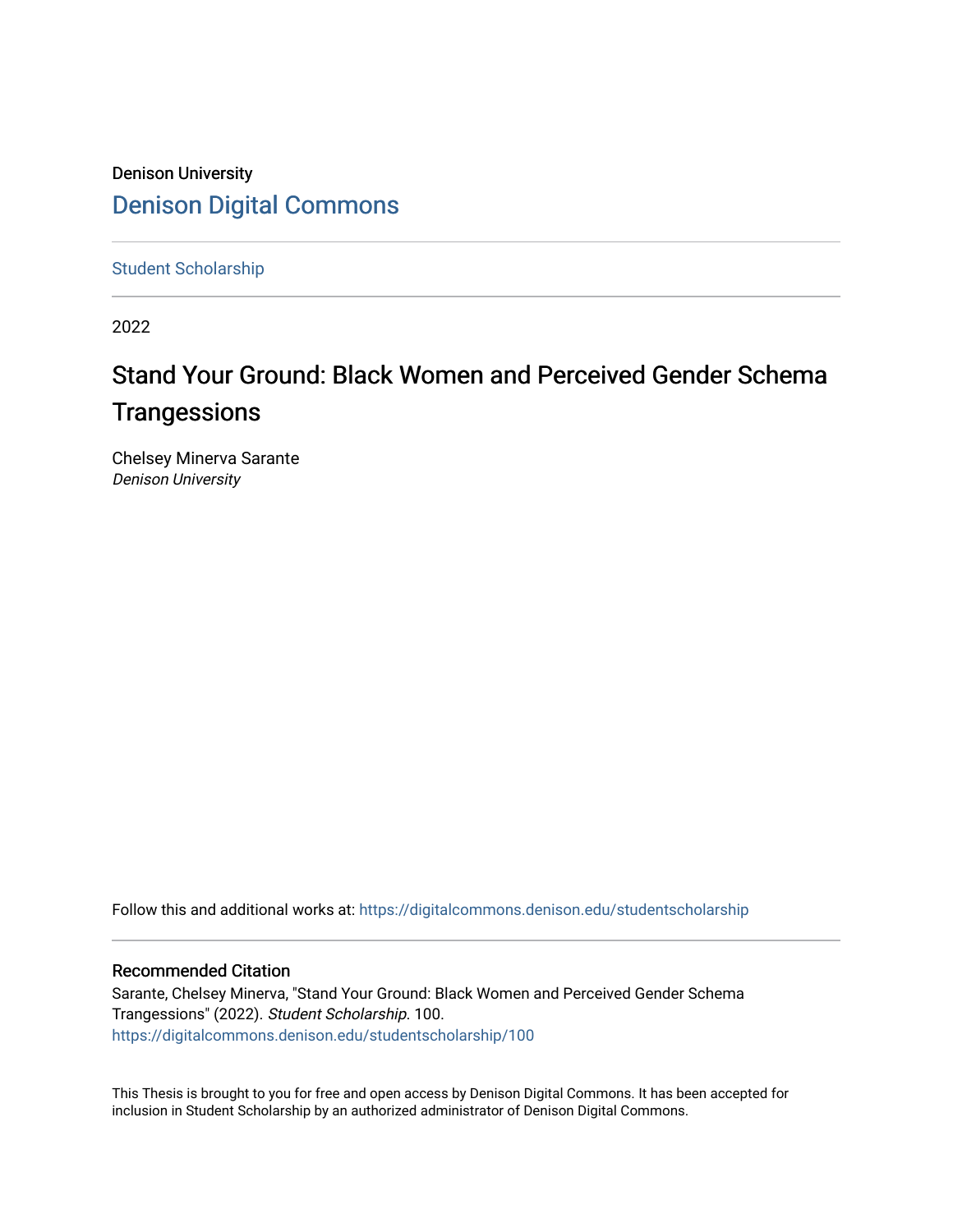## **Stand Your Ground:**

# **Black Women and Perceived Gender Schema Trangessions**

"*Because I feel like when you're raised in the Bronx you have to like, stand your ground or else like people step over you easily, you know.*"

— *Kayla<sup>1</sup>*

by

Chelsey Minerva Sarante

Senior Project submitted to the Faculty of the Undergraduate School of Denison University in Granville, Ohio, in partial fulfillment of the requirements for the Bachelor of Arts Degree from the Black Studies Program

> Research Advisor: Dr. Toni King Reader: Dr. Ojeya Cruz Banks

Final Paper and Digital Copy Submission Date: April 25, 2022

Senior Project Completed: Spring 2022, Academic year 2021-2022

<sup>&</sup>lt;sup>1</sup> Kayla is a pseudonym for a participant of this study.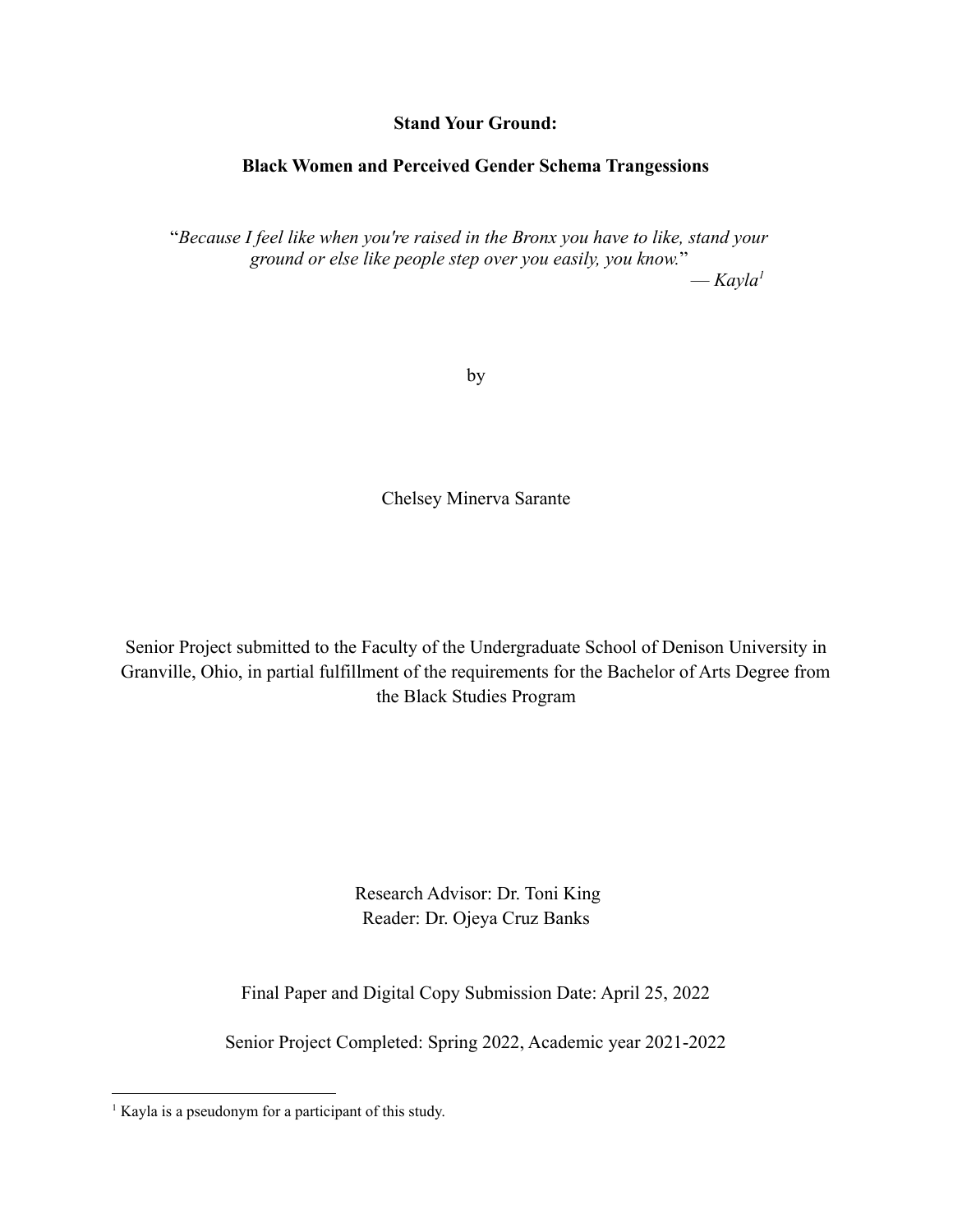## **Copyright Statement**

Permission to make digital/hard copy of any part or all of this work for personal or classroom use is granted without fee provided the copies are not made or distributed for profit or commercial advantage, the copyright notice, the title of the work, and its date appear, and notice is given that copying is by permission of the author. To copy otherwise, to republish, to post on a server, or to redistribute to lists, requires prior specific permission of the author and/or a fee. (Opinions expressed by the author do not necessarily reflect the official policy of Denison University.)

©Chelsey Minerva Sarante, 2022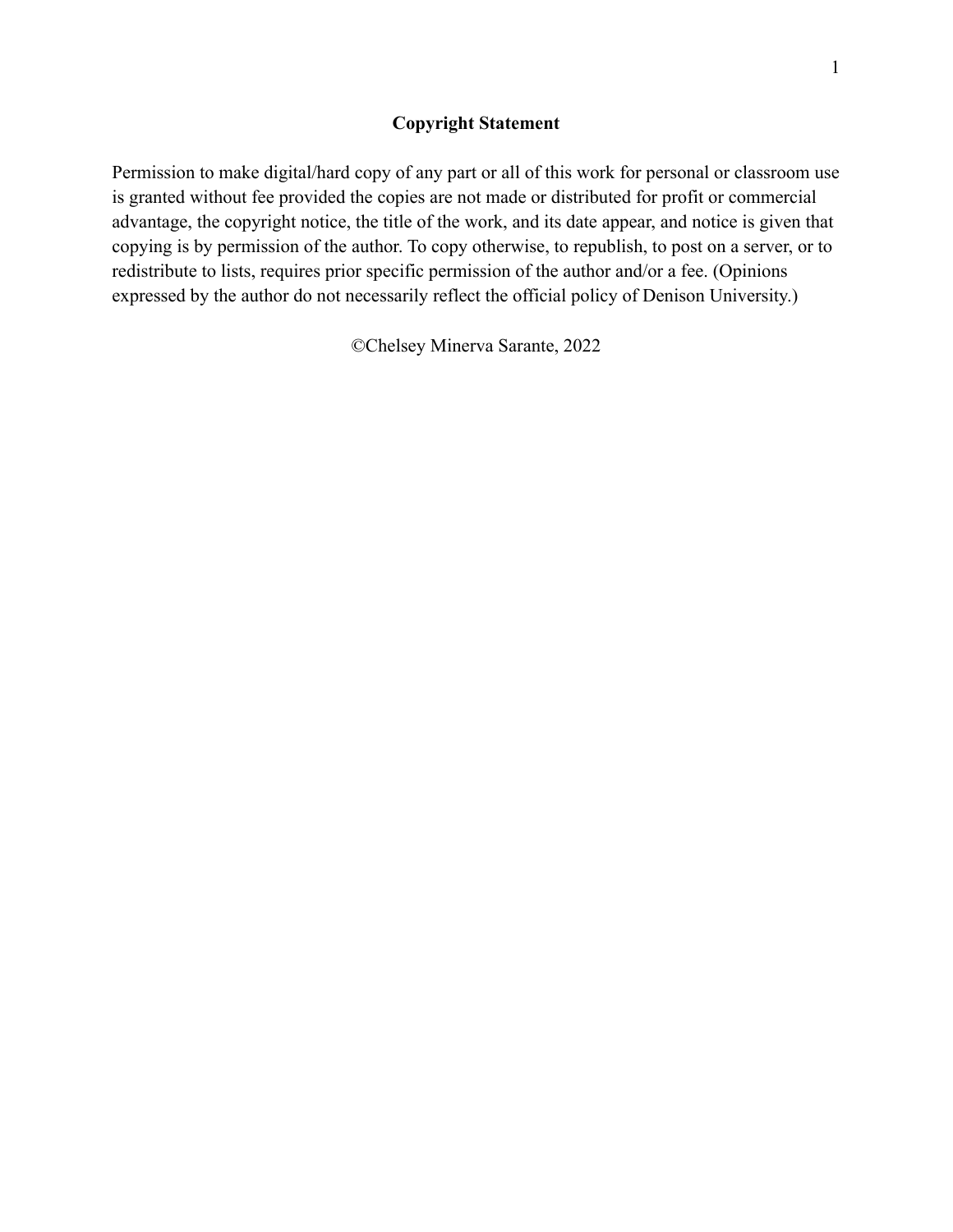#### **Acknowledgements**

This project was no easy feat since the beginning. I truly learned that it *does* take a village. I would like to take a moment to acknowledge those that have helped and supported me throughout the culmination of this project.

Foremost, I would like to thank the Black Studies Department at Denison University. Thank you for giving me a home where I could learn about myself in unimaginable ways, and grow together with students and faculty. I would like to thank Dr. Toni King, who has given me her guidance and mentorship throughout all four years at Denison. She has guided me in my personal, emotional, professional, academic, and racial development. She has shown me the importance of community. This project would not have been completed without her by my side; Dr. Terrance Dean, who has supported me and challenged me in ways I never knew I needed; Dr. Ojeya Cruz Banks for being my reader, her support and adaptability.

I would like to thank Dr. Laura Russell in the Communication department who has always encouraged me to push the boundaries of Communication studies.

My sorority sisters who have always poured into my cup when I couldn't.

My mom, my dads, and my little sister. Everything I do is for them.

I would like to acknowledge Black women from NYC - this is by us, for us. Don't ever let nobody tell you who you should be, what you should do, and how you should act. Love a Black woman from infinity to infinity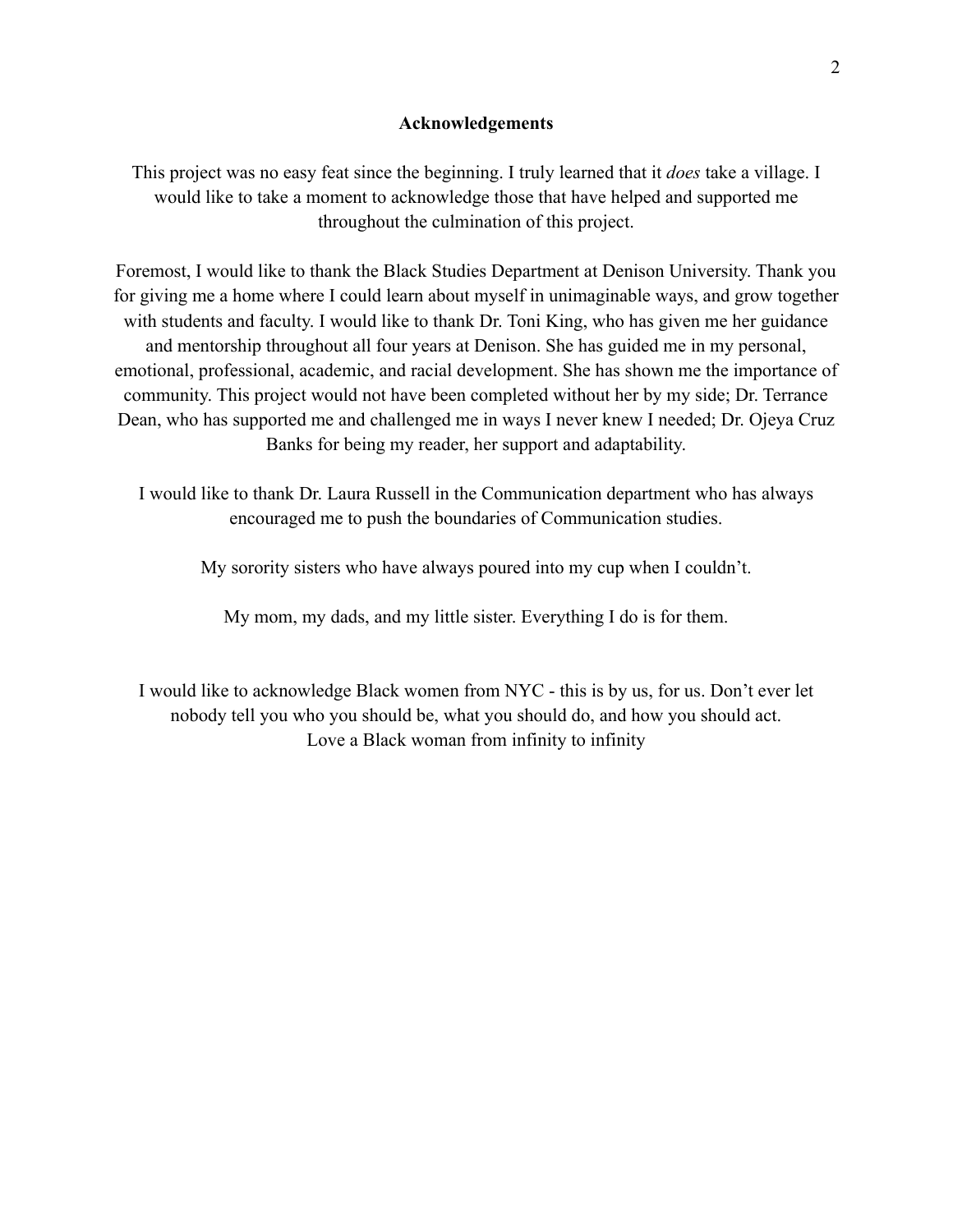<span id="page-4-0"></span>

| <b>Table of Contents</b>                                                           | $\boldsymbol{4}$ |
|------------------------------------------------------------------------------------|------------------|
| <b>Introduction: "Why You Dapping Me Up?"</b>                                      | 5                |
| <b>Literature Review:</b>                                                          | 13               |
| Gender Schema Theory vs. The Strong Black Woman Archetype                          | 13               |
| Theoretical Framework: Seeking Situated Theories of Socialization                  | 18               |
| <b>Research Design: Keeping Black Women's Voices at the Center</b>                 | 22               |
| Study Population and Approach to Data Collection                                   | 23               |
| Rationale and Approach                                                             | 25               |
| Ethics and Respect for Interviewees                                                | 27               |
| <b>Informed Consent</b>                                                            | 27               |
| <b>Risk to Participants</b>                                                        | 28               |
| Debriefing                                                                         | 30               |
| Approach to Data Analysis                                                          | 31               |
| <b>Interview Findings: Kitchen Table Conversations</b>                             | 32               |
| Data Analysis:                                                                     | 35               |
| Theme of Biculturality: "Ladies eat with a fork"                                   | 36               |
| The Heteronormative Gaze of Desirability: "you look so feminine in your pictures " | 53               |
| Strong Black Woman Theme: "It's your mom so you kind of learn from them"           | 63               |
| <b>Conclusions/Implications: "Your Lungs are Only Built for One"</b>               | 68               |
| Biculturality                                                                      | 70               |
| Heteronormative Gaze of Desirability                                               | 71               |
| Strong Black Woman Schema                                                          | 72               |
| Implications of Survivance: Holding Their Own                                      | 75               |
| Implications for Further Study/Next Phase:                                         | 76               |
| <b>Bibliography</b>                                                                | 79               |
| <b>Appendix</b>                                                                    | 85               |
| Appendix A: Informed Consent Form                                                  | 85               |
| Appendix B: Interview Protocol                                                     | 88               |
| Appendix C: Debriefing Process                                                     | 95               |

# **Table of Contents**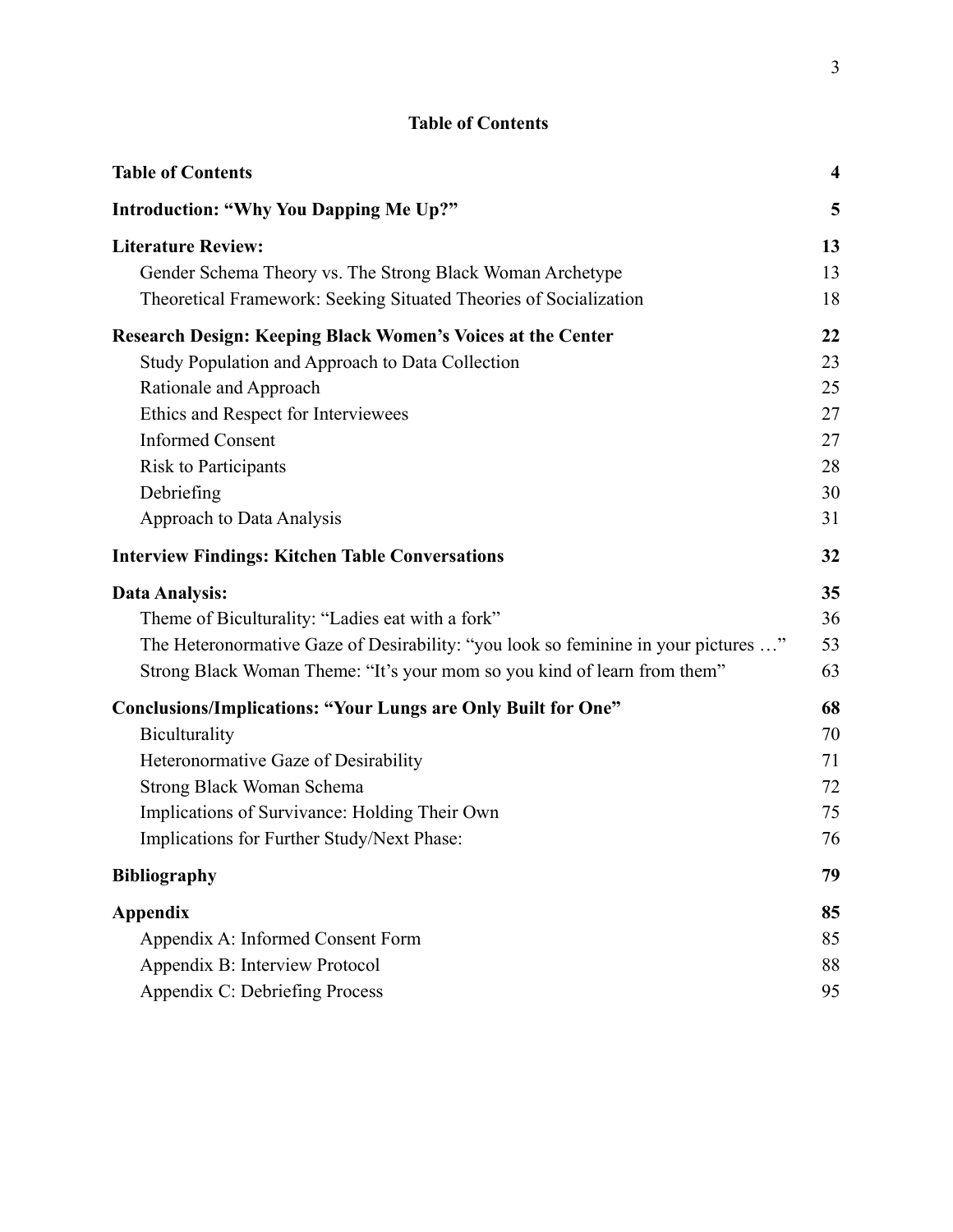#### **Introduction: "Why You Dapping Me Up?"**

<span id="page-5-0"></span>Gender norms are a global dynamic of human relationships. Such norms span cultures, countries and continents and vary across these contexts. As such, gender norms impact Black people and People of Color (POC) in different ways and have a range of consequences for the quality of life and relations with others. This research will interrogate how gender norms pertaining to what it means to be and act in accord with "feminine" gender norms affects Black women. This research is interested in exploring the implications for Black women's well-being when they experience negative reactions for transgressing what others perceive as the appropriate way to express gender norms. Generally speaking, gender norms are commonly organized into meaning-making systems, or frameworks known in scholarly research as schemas. A gender schema is defined as: the natural extraction of information from social environments at an early age, which they organize into their respective meaningful system that allows them to make sense of the world and themselves (Canevello, 2020).

Black women's experiences of gender schemas are a fruitful site of inquiry because Black women are held to expectations deriving from both race and gender. People in general, including other Black people, scrutinize the behaviors of women and particularly the women within their same identity group. In this study, the Black intra-group scrutiny and judgements toward Black women will be the focus. Moreover, for the purposes of this study, Black identity is defined as those persons who understand their biological ancestry to be of African/a origins and their primary socialization experiences to be within Black culture within the United States. Transgression of social norms pertains to Black women's perceptions that other/s disapprove and express some form of disapproval or negative message toward them because of behaviors (e.g., verbal and/or nonverbal) that defy the gender norms of those that 1) they and interacted with, and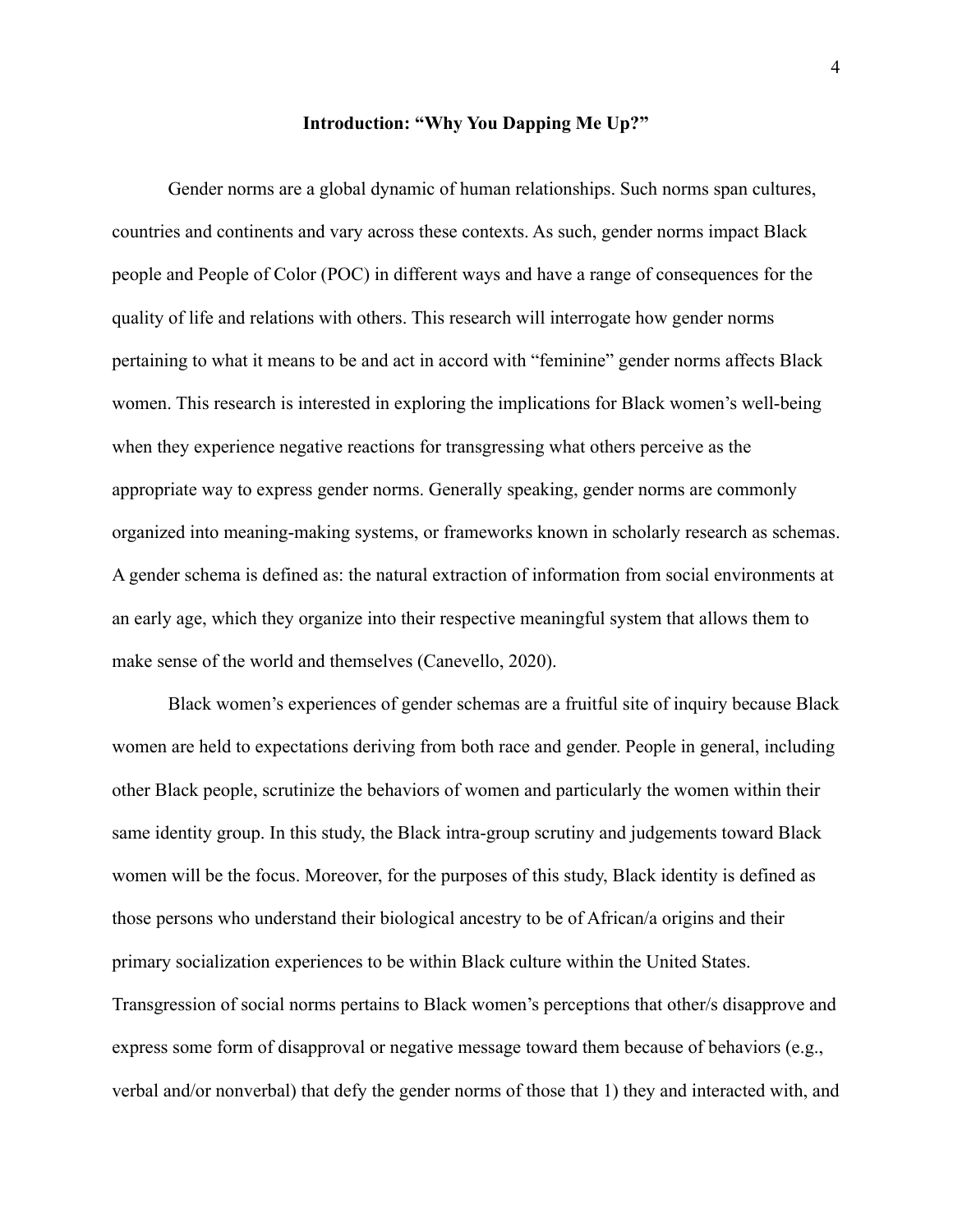2) with whom they perceive that the interaction or interactions included disapproval or a negative message relevant to their gender behavior.

I begin by owning my positionality in this world as someone who has experienced this phenomenon and found it disturbing to my sense of freedom of gender performance in the world. As a first generation Dominican-American, I identify as a straight, cisgendered Afro-Latina, meaning that my romantic preference is towards males, I identify as my gender assigned at birth, and am both Black and Latin. I have three loving parents: my mother, my step father, and my biological father. My mother and biological father separated before I was born, and my mother and step-father have been together since her pregnancy with me. I consider him my father, despite my biological father still being in my life. My mother immigrated to the United States from the Dominican Republic when she was 15. She completed her high school education at John F. Kennedy High School in the Bronx. She was unable to pursue higher education due to not having the necessary finances, but also needing to support her mother, step-father, her three siblings, her nephews, and her father who was still living in the (for lack of better word) "slums" in the capital, Santo Domingo, Dominican Republic.

I was born and raised in the Bronx, New York City (NYC), in a neighborhood called *Kingsbridge* in the North-Western part of the borough. The area of Kingsbridge is a low-income neighborhood with a predominantly Black and Hispanic population. Furthermore, this population is predominantly Black, Dominican, and Puerto-Rican. There are more ethnic groups that reside in Kingsbridge, but they do not presume the majority. The Kingsbridge area is physically located next to the neighborhood of *Riverdale*, the most affluent residential area in the Bronx. Living in Kingsbridge my whole life and next to Riverdale, I can quickly tell the difference between my neighborhood and Riverdale. John F. Kennedy High School located in Kingsbridge had a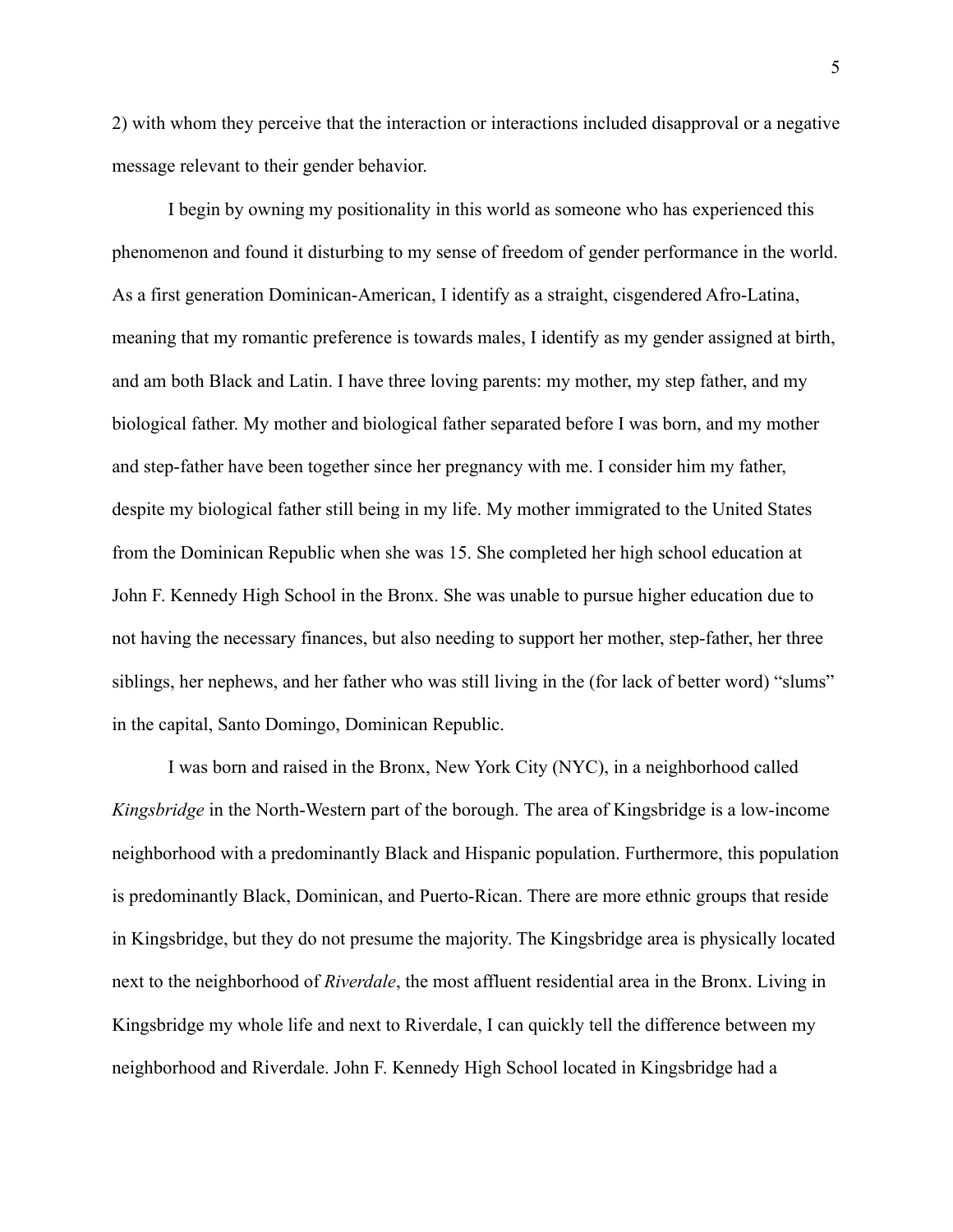graduation rate of 35% (*John F Kennedy high school (2022 ranking))*, one of the lowest in the city and in the borough. After closing in 2015, the physical building remains along the community's memory of its despair. I did not attend John F. Kennedy High School, but IN-Tech Academy, my high school, was right next door. The school followed the same demographic as its location, meaning that the students were predominantly Black and Dominican Latine. Just like Kingsbridge, the school and its students were underprivileged, underserved, and underrepresented. Being a low-income Afro-Latina allowed for others to perceive me as low class, "ratchet," or a delinquent. Existing within these parameters, I had the privilege of being admitted into a prestigious scholars program in high school, called *The Heckscher Scholars Program* of The Heckscher Foundation in New York City. This program allowed me to receive SAT/ACT preparation, summer enrichment courses, study abroad opportunities, internship opportunities, tutoring, and college counseling that I would not have gained due to not being able to afford it and not having the access. This program is the main reason why I am currently a student at Denison University.

Being raised in New York City, and more specifically the Bronx, there is a sense of toughness one must have. As former Governor Cuomo would say, we need to be "New York Strong." Although this toughness is not something I can name, it is something I feel and embody. This causes me to be closed off and can hinder me from forming relationships or allowing existing relationships to better. In high school, I was known as "one of the guys." It was fine then because that was my friend group, but it was not until I reflected on how I took on some of their traits that I became aware of the masculine demeanor I adopted. I have received comments on the intonation of my voice such as it being deep and "sounding masculine." Even on *Twitter* and *Instagram*, there are memes that state "Bronx women are the strongest men in New York."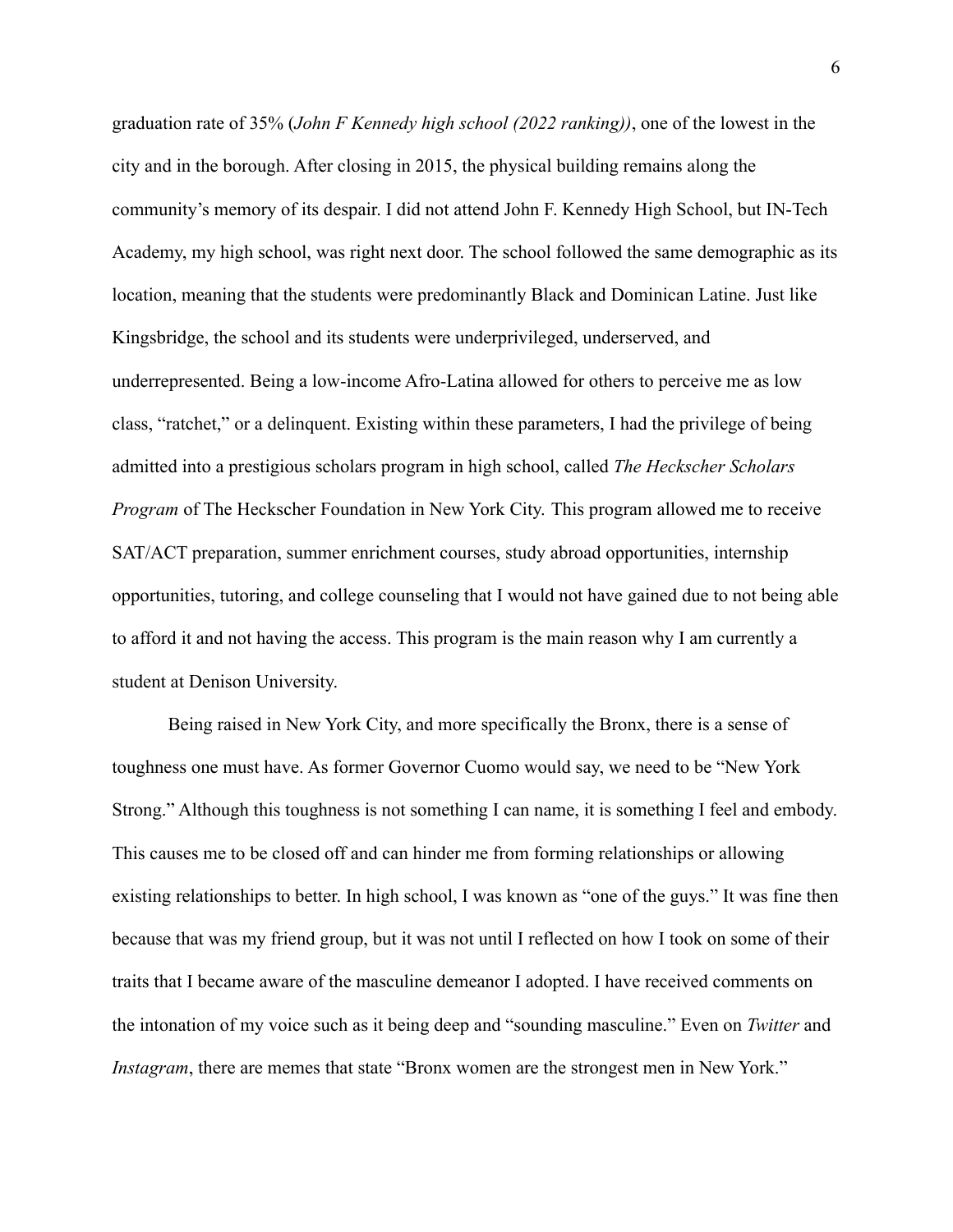Seeing and thinking this now, I do not want to be considered one of the guys. I am a Black woman, I am a Latin woman, I am a Bronx woman, I am a woman.

My social positionality personally connects to my experience(s) as a Denison student, in organizations, as a young woman, and my senior research topic. There have been instances where Black men in social settings ask me why I behave in a way that they may perceive to be more masculine. Why do I greet them with a "dap," a "head nod," or a "what's good" in addition to the dap. In the summer of 2021, I was approached by a Black man who attempted to greet me with a hug, and I greeted him back with a "dap." He stopped, stared, and asked "Why you dapping me up? You a lady, you supposed to give me a hug or somethin'." This experience left me pondering, what is wrong with greeting you in a way that I choose to? This led me to explore the negative interactions and reactions Black individuals have towards Black women when they perceive the Black woman to be out of their conceived notion of the heteronormative norms of women. I am also interested in exploring the psychosocial effects that Black people's negative interactions and reactions have on Black women.

Various of these interactions led me to ask why do other Black people sometimes react that way towards me? Do they react the same to other Black women from urban areas? Do other Black women experience the same thing? Reflecting on these questions probed me to ask myself what were the effects on me? Did these interactions affect my sense of self, my sense of who I am as a woman, or whether I am appropriately lady-like when I exhibit behaviors they find out of order? By asking myself these questions, I also began to wonder whether other Black women had similar questions. Self navigation and experiences led me to this topic, and is why I am deeply connected and interested in this.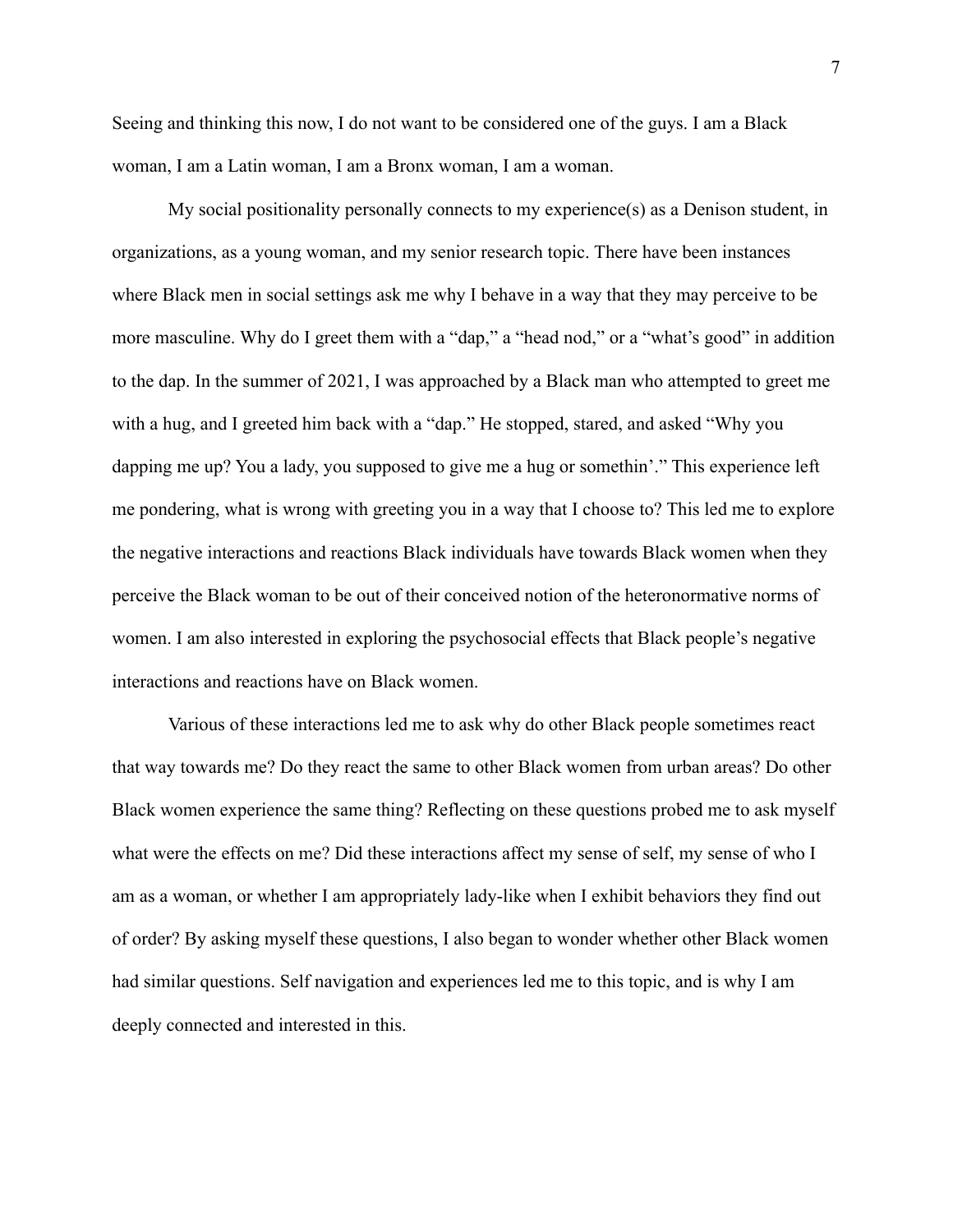I am interested in whether and why Black women from urban areas are perhaps perceived this way and why they receive negative reactions. From this interest, I would like to focus on the experiences of Black women that stem from these reactions and the short and long term effects of them. To explore this topic, I have conducted semi-structured interviews with Black women from the Bronx, Brooklyn, and Harlem. Black women from the Bronx, Brooklyn and Harlem may be perceived as outside of the gender schema of women and may be considered more masculine than New York women in other areas/neighborhoods. These interviews will focus on the feelings after others have expressed they have transgressed gender norms.

In addition, I would like to dive into the relational dynamics between Black women and Black men to understand their dynamics more deeply. Understanding such dynamics may create the conditions for improving the relationships between Black women and men in the context of the gender politics of Black male female relations. bell hooks describes the relational dynamic between Black men and women as highly sexual in "it's a dick thing." Here, she describes how the hypersexualization of Black people by whites projected itself onto Black men in particular. hooks states that in the patriarchy, "there is an imperative to fuck" (hooks, 2004, p. 70). She continues to say that "sex has been all the more addictive for Black males because sexuality is the primary place where they are told they will find fulfillment" (2004, p. 74). This gives the viewpoint that Black men see Black women as part of a quest for freedom, something to conquer, rather than a person. There is an assumption that sex will solve the emotional issues such as lonliness and pain, but that is not true. When Black women are seen as objects to use as a scapegoat for other's emotions, this disregards the actual emotions of Black women and sensuality that comes with being human, and limits their capabilities for relationships to nurture.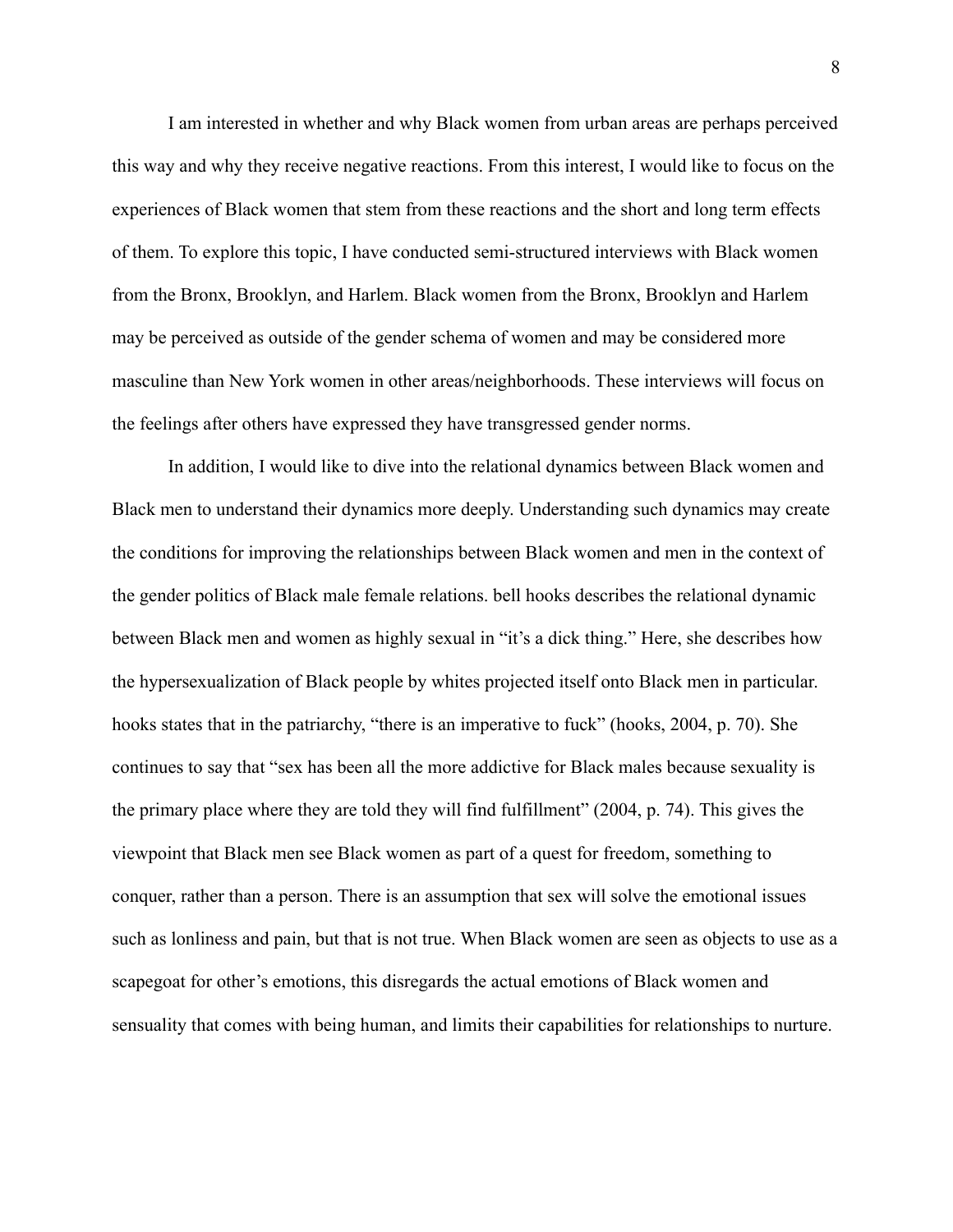Black women often times experience negative interactions and reactions when they are perceived outside of what is deemed the heteronormative expectations of women (Cooper, 2017). Black women who are located in urban cities such as New York City, may be socialized to engage in behaviors and styles of interacting that go beyond traditional feminine norms. These behaviors include such things as direct, assertive communication (Finley 2017). Such styles of interacting may be perceived as more masculine. When Black women perform what Black people recognize as masculine, the response tends to be negative, and consequently can take an adverse toll on Black women's experience of self (e.g., perception of self-as appropriately female, perception of self as desireable in heteronormative relationships, perceptions of self as worthy of respect and allyship).

Drawing from theoretical frameworks of socialization informs the foundation of my study. Specifically, gender socialization was formally recognized as foundational in the development of gender schema theory by Sandra Bem in 1981. Gender Schema theory describes how sex-linked characteristics are maintained and pursued through and by different members of a culture, and goes on to describe how the concept and creation of self is based on sex typing (1981). Due to the culture(s) we are a part of, we learn, maintain, and transmit heteronormative gender norms. We can connect this to how we are perceived and expected to behave in society and how Black women are perceived and expected to behave in our respective cultures.

Irrespective of the intra-group pressure and/or messaging to conform to gender schemas, Black women are perceived to have a sort of "incessant resilience, independence, and strength that guides meaning making, cognition, and behavior related to Black womanhood" (Abrams et al., 2014). This framework will provide a basis for what Abrams et al refers to as the Strong Black Woman gender schema which creates a dual expectation in which: Black women are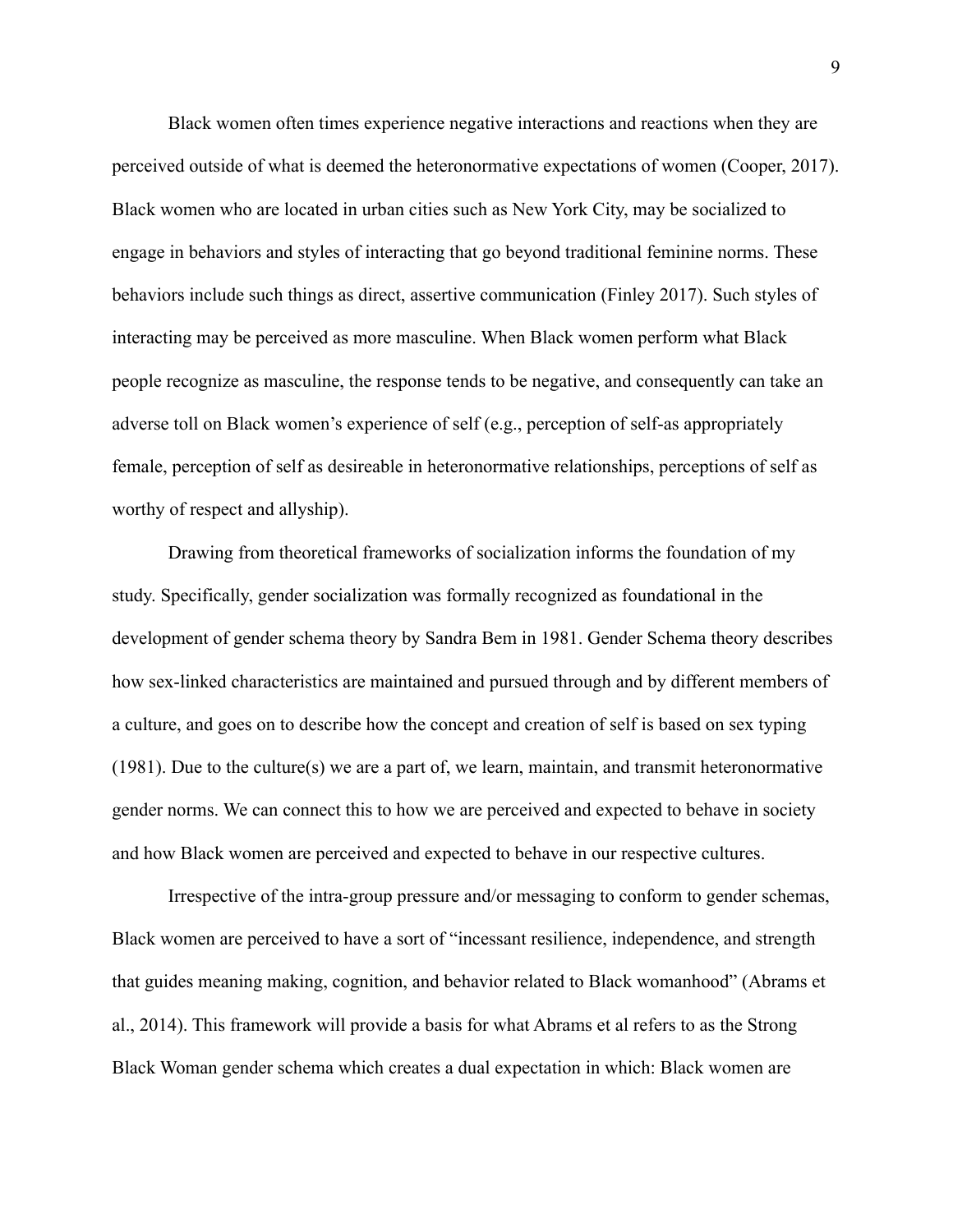perceived to be strong, but not necessarily expected to portray this "strongness" in public dialogical settings with other Black people.

A second component of key theory informing this research is relational theory. A scholar whose work is key to the paradigm of relational theory, Kenneth J. Gergen states that "As persons generate meaning together, they link past histories of relationships with the present to create the future; when two persons meet, they link...personal histories in the unfolding of their relationship" (Gergen and Walter, 1998, p. 115). As we construct our relationships with others, We are also constructing ourselves. This assertion applies to Black women who are on the receiving end of overt sanctions or judgements from others about how they are expressing themselves within and beyond the gender schemas others hold. When other people express their negative perceptions of Black women's performance of gender, the result can be. Black women's internalization of those negative responses. They may in turn change their gender performance or expression, or even change their personalities. This is reinforced by Gergen and Walter when they state "life stories are not records of events as they occurred, but constructions of a life according to communal standards….it is by virtue of participating in these communal traditions that we come to be recognized as an individual" (1998, p. 120-121). The way in which we are recognized as individuals through interpersonal communication matters, and shapes our construction of self. This research is interested in whether, and how Black women experience this process of being shaped by the perceptions of other Black people specifically as relational interactions shape gender performances.

To interrogate these dynamics, this research focuses on the following primary question: What does it mean to be and act in accord with "feminine" gender norms and how does this affect Black women? Messages refers to verbal or non-verbal communication about one's gender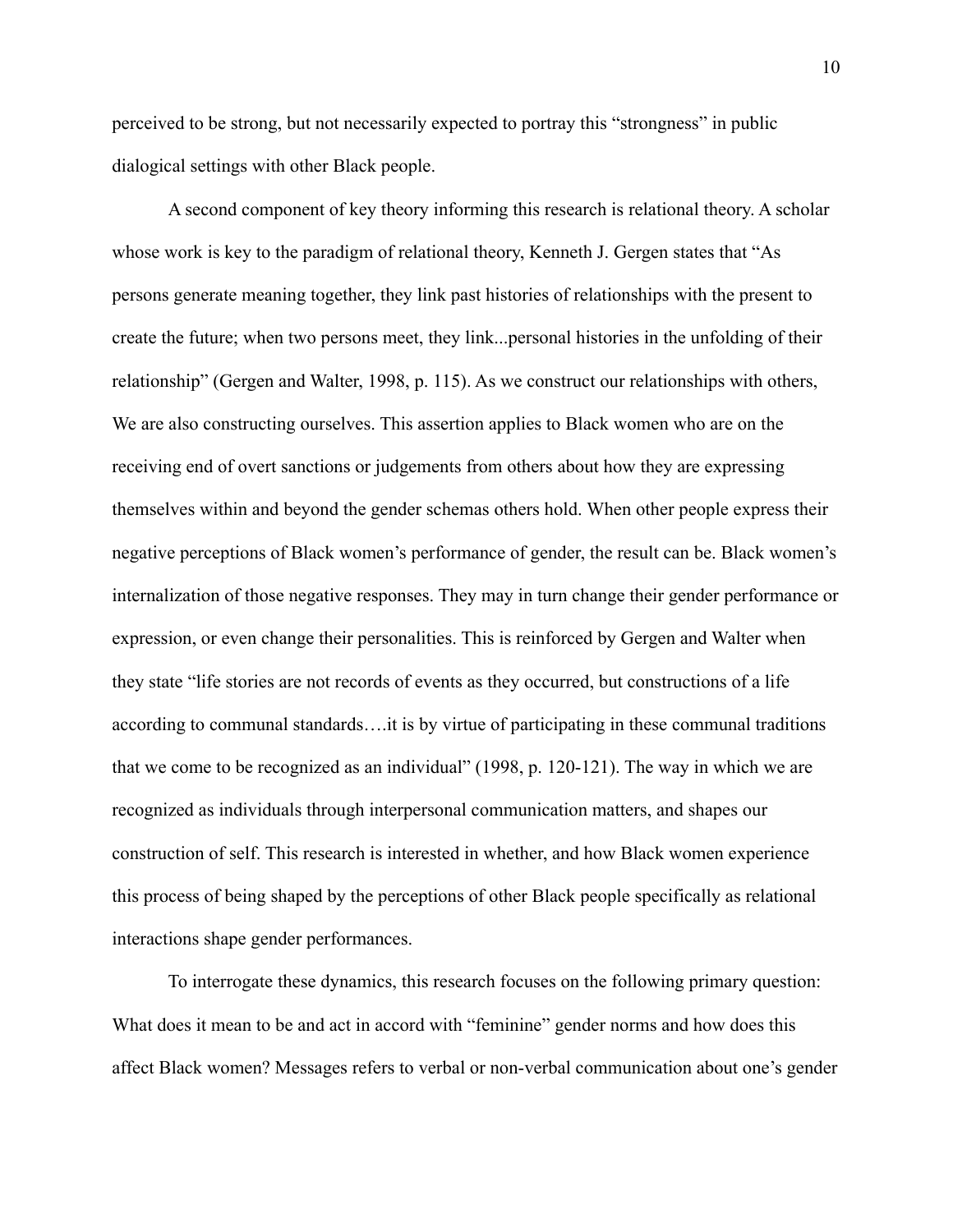behavior. Transgression refers to behaviors deemed by others as outside of the heteronormative gender schema for Black women. The sub questions for this research study include:

- In what contexts do Black women experience behaviors from other Black persons that they are transgressing social norms? (e.g. Private settings? Public settings? etc.)
- How do Black women experience and perceive messages of transgression from other Black persons?
- Do Black women experience differences in the messages or delivery of messages from Black men than those experienced from Black women? If so, how do these messages impact the psychosocial state of Black Women?

Following the introduction to this study and the sharing of my primary and secondary research questions, this study includes several additional sections. First, there is the literature review that is a review of the literature culminating in the sharing of the theoretical framework for this study. This serves the purpose of sharing the existing bodies of scholarly work to engage in dialogue with other researchers and writers. Second, there is a discussion of the research design for this study and its rationale. Third, I provide an interview findings section that presents the voices of women I spoke with and highlights their perspective on gender schema. Fourth, the analysis section discusses insights that emerge from the interviews and highlights implications of the women's experiences. interview data<sup>2</sup>. Finally, I will share concluding remarks and state suggestions for further research.

<sup>&</sup>lt;sup>2</sup> I will use the word "data" that is used in the social sciences, particularly my field of study: Communication, alternatively with the word "findings." The choice of using the word "findings" is to create awareness that my information comes from human participants and not objectified "data."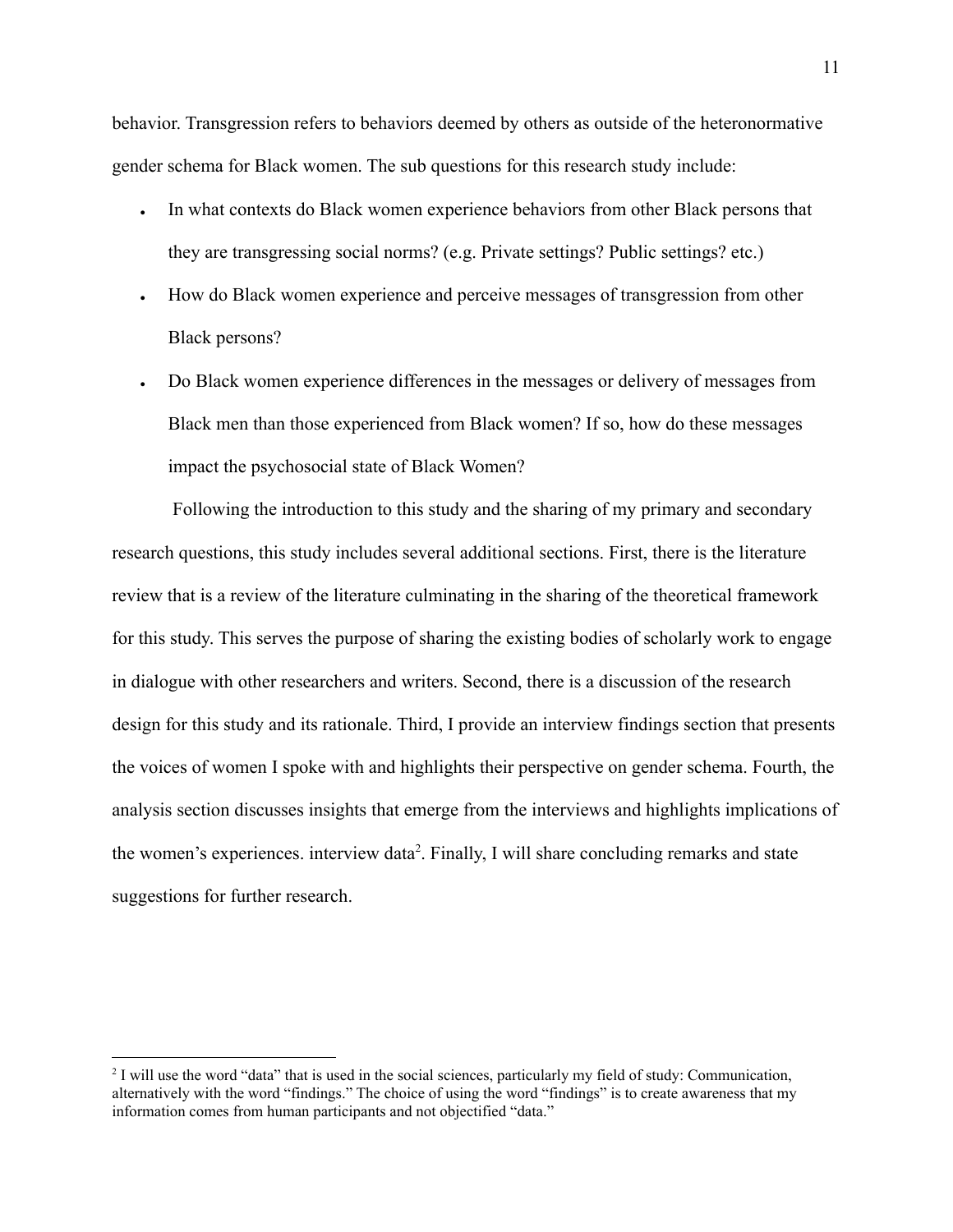#### **Literature Review:**

#### **Gender Schema Theory vs. The Strong Black Woman Archetype**

<span id="page-13-1"></span><span id="page-13-0"></span>The basis for gender and associations with gender comes from sex typing (Bem, 1981). Sandra Bem named such sex typing as Gender Schema Theory. Bem noted that the distinction between male and female serves as the foundation for how most cultures are structurally organized. Moreover, this form of structuring begins with the socialization of children and continues throughout the formative years of life. As Bem states: "not only are boys and girls expected to acquire sex-specific skills, they are also expected to have or to acquire sex-specific concepts and personality attributes, to be masculine or feminine as defined by that particular culture" (Barry et al., 1957, p. 331).

While gender schema theory is widely applicable across many cultures, Black children are socialized in particular ways distinct to Black culture. There are different expectations considering that theories prove that Black men should be strong and not be sensual, while Black women are taught to be strong, not strong, sensual, and when to be those things. The process in which societies transmute and execute this knowledge of feminine and masculine is known as the process of sex typing (Bem, 1981). This research I am conducting is concerned with how Black women experience sex typing. Minimal research portrays Black women and sex typing, particularly sex typing that associated with specific urban locale—NYC. In her work, Bem consistently stresses that to view society as a separation of "male" and "female," it starts with a categorization and perception of self. This shows itself when "individuals who have a generalized readiness to process information should be able to encode schema consistent information quickly" (Bem, 1981, p. 355).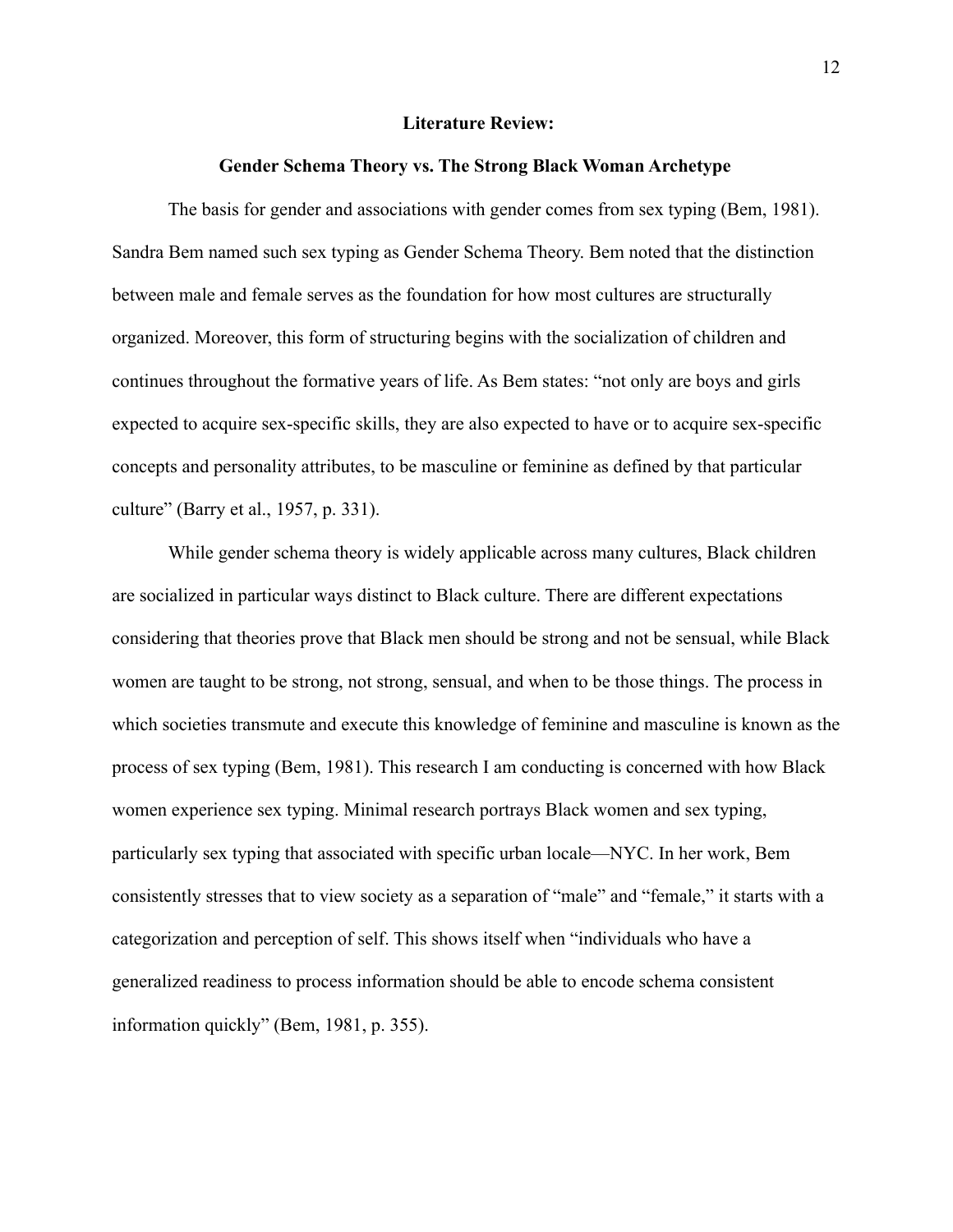In the formation of self, children begin to view the two sexes as not only different in degree, but different in "kind." They view these differences in the length of hair, in clothing, and in toys given to children. Children begin to evaluate themselves and create themselves based on the gender schema taught to them. This can create attachment to things that they believe represent their gender. For example, boys might form an attachment to toys they associate with the male gender such as cars or action figures. "The child also learns to evaluate his or her adequacy as a person in terms of the gender schema, to match his or her preferences, attitudes, behaviors, and personal attributes against the prototypes stored within it" (Bem, 1981, p. 355). Exemplifying sex typed behavior within the gender schema forces a perceived gender-based difference of the self concept. We see this with concepts such as "boys are to be strong and girls weak" (Bem, 1981, p. 355).

Bem's work is situated within normative white contexts. The initial foundation of work on gender schemas was situated within "the honourable, white, heteronormative nuclear family [that] stood at the top of this hierarchy of respectability, and this cult of domesticity dictated clearly defined roles for man, woman and child" (MacClintock, 1995). We see this hierarchy of respectability play out in the United States with the separation of feminist ideology and antiracist politics. Black women are often excluded from the execution of both feminism and antiracism. Many Black women scholars theorize the dual exclusion of Black women because of feminism's historical focus on white women and because of resistance to racial oppression commonly taking up the cause of Black men. The renowned text that captures this exclusion is: But Some of Us Are Brave: All the Women are White, All the Men are Black, by Gloria Hull (1982).

An interviewee of Elliott-Cooper stated that "By virtue of being black women, we have had to reckon with various forms of oppression at a time" (Elliott-Cooper, 2019, p. 548).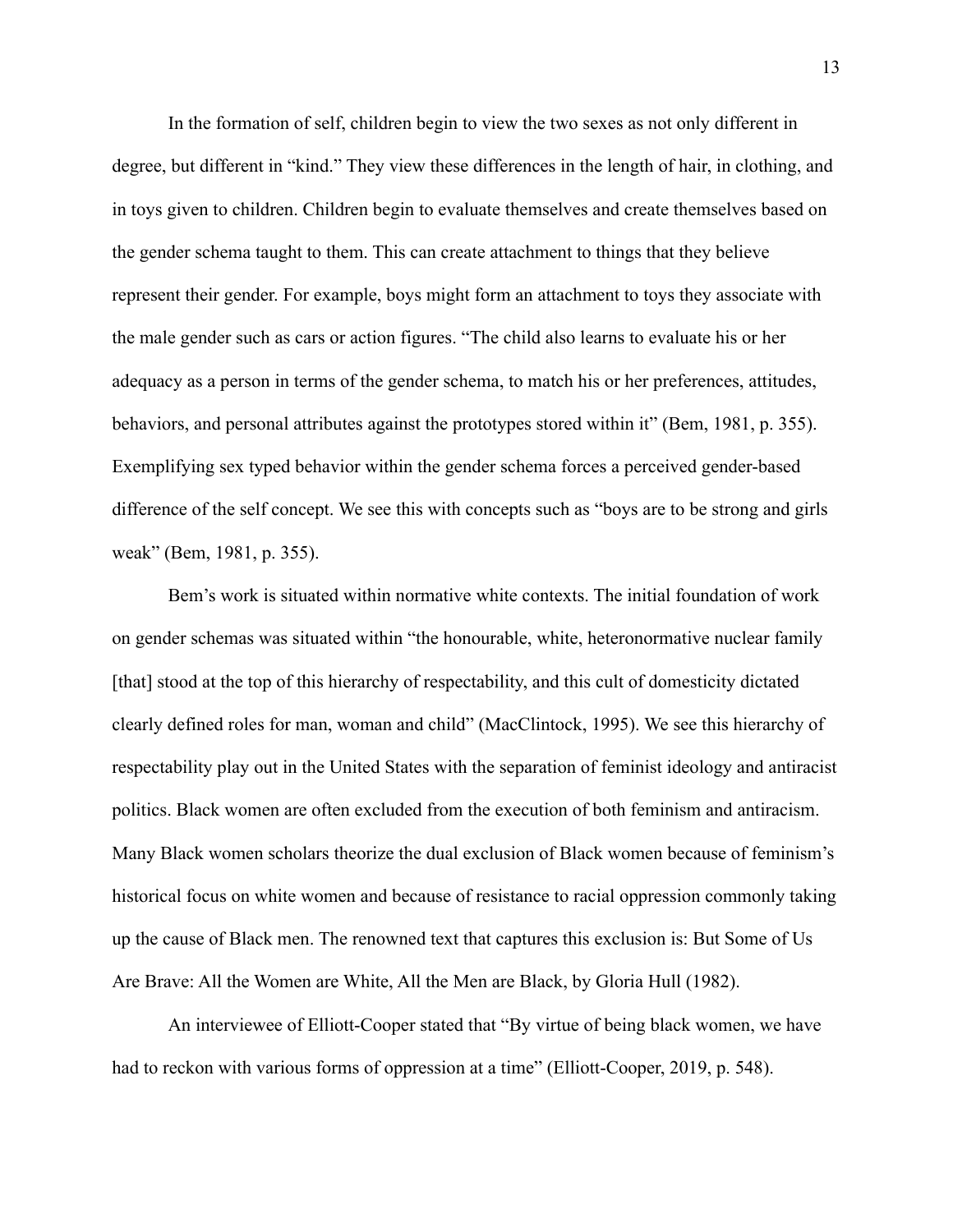Kimberlé Crenshaw explains that this simultaneity of oppression with the concept of intersectionality. Intersectional identity, she writes, "is greater than the sum of racism and sexism, any analysis that does not take intersectionality into account cannot sufficiently address the particular manner in which Black women are subordinated" (Crenshaw, 1989, p. 140). This concept of intersectionality further influences the perception that both Black people and non-Black people have relative to Black women. Perceptions of Black women date earlier than the colonial periods. For example, in British colonization the British viewed Black women in the Caribbean as "sexually deviant, and therefore suitable for both the reproduction of enslaved labour and the sexual desires of their owner" (Elliott-Cooper, 2019, p. 544).

The concept of "Strong Black women" originated during slavery (Abrams et al., 2014) because whites had portrayed Black women as physically and psychologically stronger than white women. As a result, African American enslaved women socialized African American girls to be "strong" so that they could face the "brutal and violent life on the plantations" (L.M. West et al., 2016). Socialization to withstand oppression was necessary for survival. This gender schema particular to Black women–consists of "emotional regulation, caretaking of African American families, and being economically independent, which are traits that may counteract the negative stereotypical images of African American women" (Nelson et al., 2016, as cited in Liao et al., 2019, p. 85).

The dominant culture's idea of being a "Strong Black woman" is based on the "mammy" and "superwoman" stereotypes. The mammy is described as "a large, asexual black woman whose primary role is to serve and tend to the needs of those around her" (Collins, 2000, as cited in Castelin, 2019, p. 1). The mammy assures that things get done and cares for the needs of others, but not necessarily the needs of herself. On a related note, the superwoman stereotype is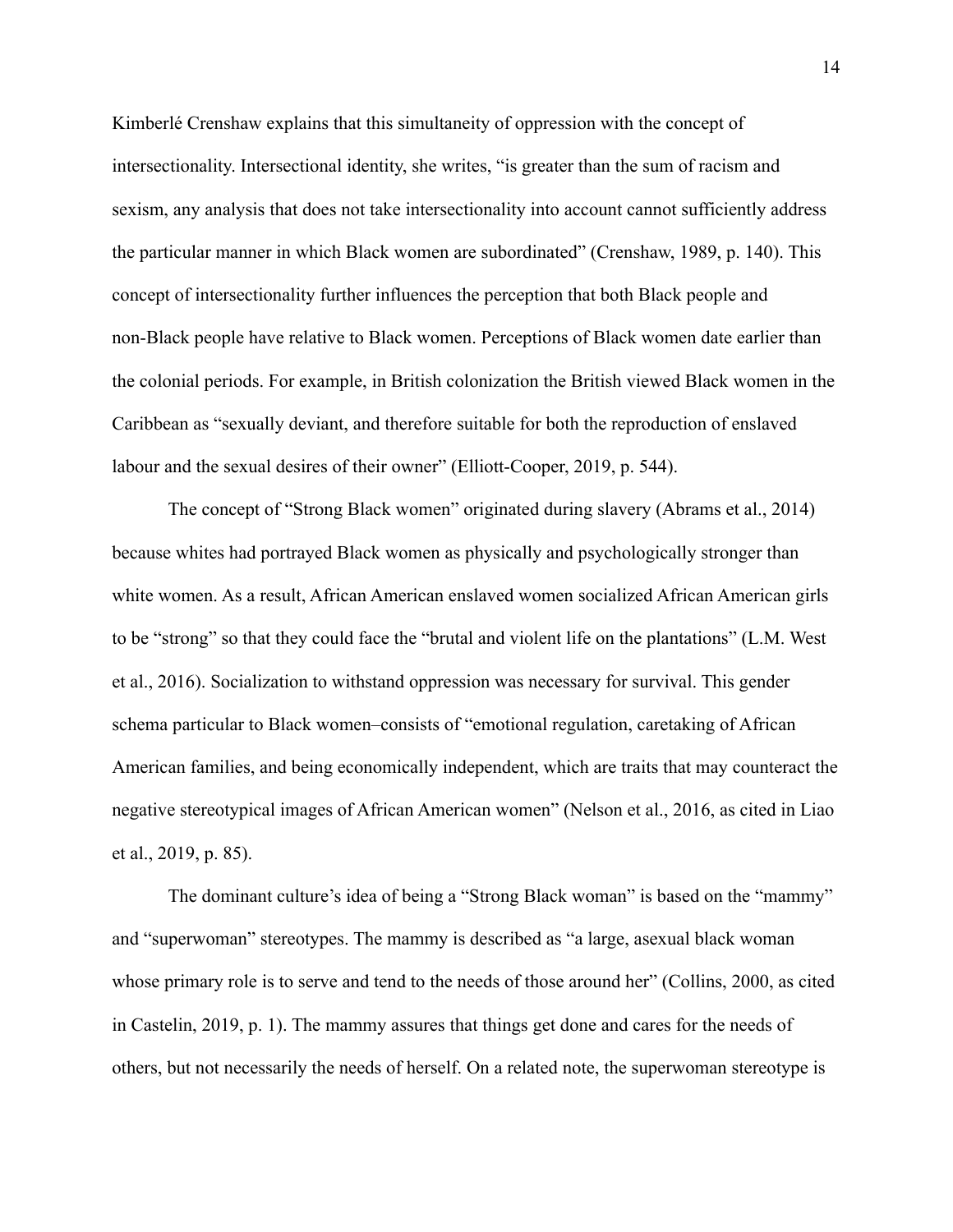described as a woman who has a strong desire to be successful and does not show weakness (Castelin, 2019). The superwoman does it all and does not stop nor show frustration. White British colonials' perceptions of Black women influenced later perceptions of Black women as "promiscuous, uncaring and physically strong, in stark contrast to their white, more genteel, family-oriented counterparts" (Elliott-Cooper, 2019, p. 545). These stereotypical constructions of Black women eliminate the complexities of authentic Black women's identities and gender performances. For example, the controlling images (Mullings, 1997) of Black women projected onto them by the dominating class, were intended to justify their labor and sexual exploitation. Such controlling images and ideas about Black women precluded them being perceived as gentle and caring or having other human qualities that did not justify their enslavement.

Such ideas from colonizing power elites became narratives that Black people themselves internalized to some extent. While it would be unfair and inaccurate to blame Black people for the persistence of stereotypical images of Black women, there is evidence of the value that Black women place on qualities of strength, fortitude, and courage. For example, in interviews that Elliot-Cooper conducted, Black women viewed themselves as strong. "I think people see that we are women of strength, particularly because we are black and the struggles that we have been through. They admire us because we don't give up, we cannot afford to give up" (Elliott-Cooper, 2019, p. 547). There is a dialectical relationship between the history of colonization which cast Black women as inhumanly strong to justify the work they were subjected to and the pride that Black culture takes in the strength of Black women to persevere. This dialectical relationship acknowledges that within Black culture there is an expectation of Black women's sufferings and struggles deriving from being both Black and woman have resulted in internalization of strength passed down from one generation to another (Walker, 1984).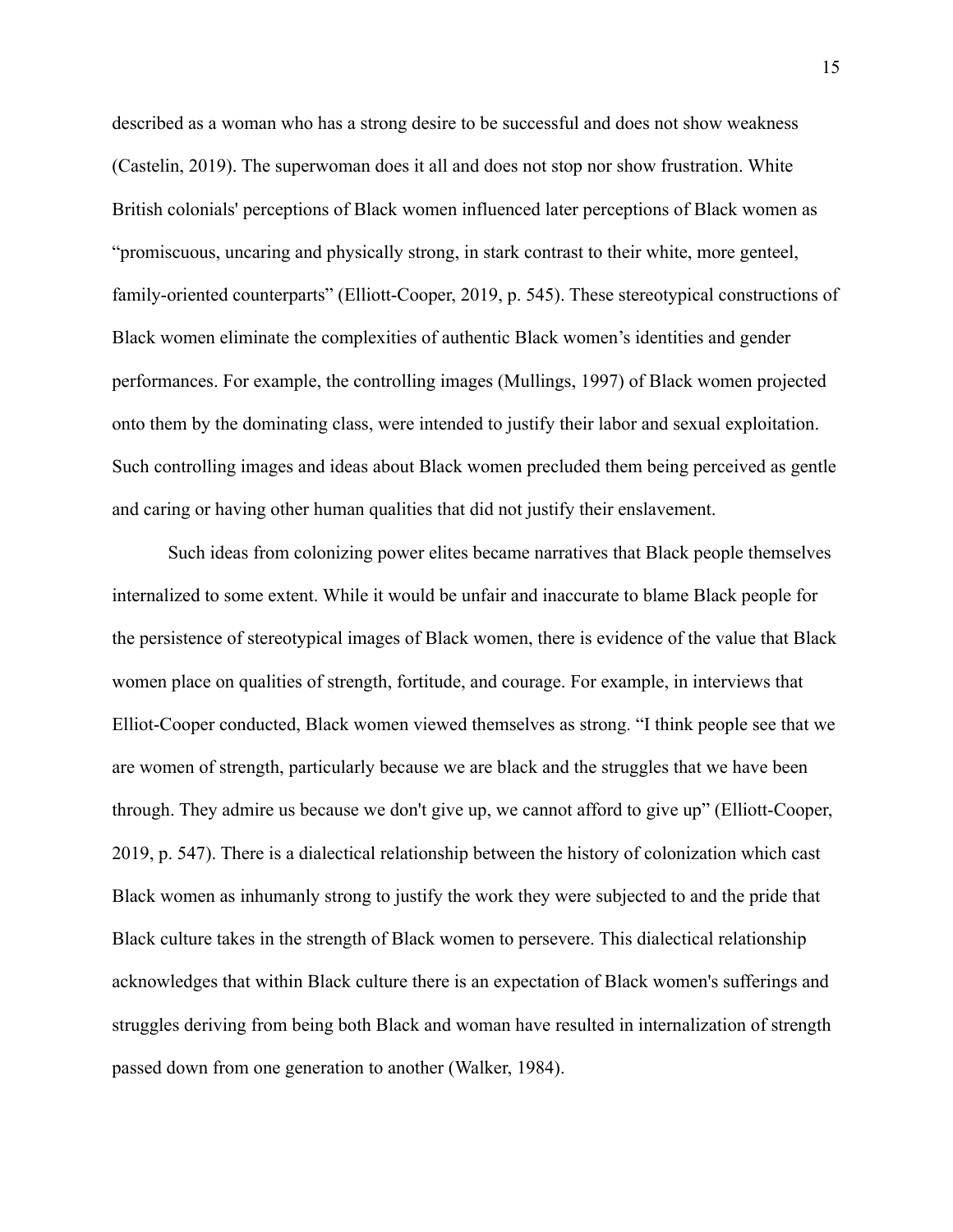The Strong Black Woman motif is based on two converging stereotypes of what Black women are expected to be. The Superwoman schema overlaps with the Strong Black Woman schema. This then creates the agenda that Black women must be both-and—Black women must be both strong and self-reliant all the while caring for others with no regard for themselves. Another construct that also affects Black women is John Henryism and it is noted as a "high-effort coping style that is used to deal with the psychosocial threats, such as financial difficulties or discrimination, that African Americans often experience" (Bennett et al., 2007; James, 1994, as cited in Castelin, 2019, p. 12).

Thus when considering Black women of a lower socioeconomic status, they would exemplify more John Henryism or the strong Black woman schema, due to the fact that they are dealing with multiple points of discrimination at once. Black women that have a low-income background would then be facing discrimination towards being woman, being Black, being a Black woman, being low-income, being a low-income woman, and being a low-income Black woman. This point shows how the fact that Black women experience different aspects that identify them as intersectional, can impact how they are viewed and also how they view themselves.

In situations as multilayered as socioeconomic status, race and gender, many Black women use the strong Black woman schema as a coping mechanism to give them the strength to "deal with the unique and shared challenges that they face" (Abrams et al., 2014; Nelson et al., 2016). While Black women are perhaps perceived to be loud, strong, caring, and a "superwoman," they use their superwoman-ness to cope with the discrimination and struggles that come with their inherited intersecting identities.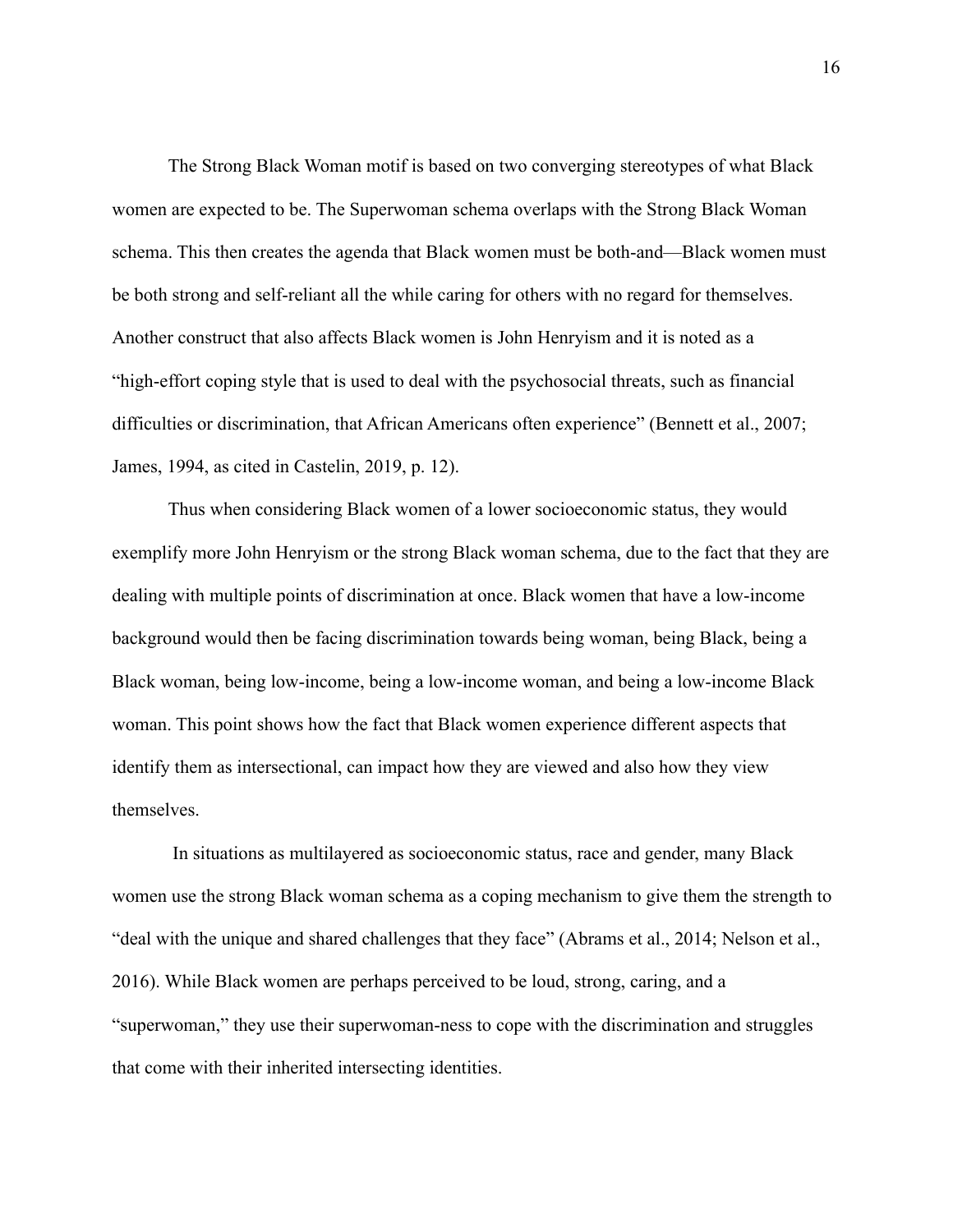While the Strong Black Woman schema may be a form of socialization for resilience, or may serve as an effective coping mechanism, it can also be experienced as a burden and a barrier. While, Black women commonly use the Strong Black Woman Schema to give them the strength that they believe that they need, there are downsides to overuse. The Strong Black Woman Schema may become a barrier to accessing one's vulnerability, or engaging in help-seeking (Jones and Shorter-Gooden, 2003).

In addition, using the Strong Black Woman schema to counteract racial stereotypes can lead to potentially negative psychological effects. One result of the Strong Black Woman schema is maladaptive perfectionism (MP). It usually involves "unrealistically high standards, perceived pressure from others to be perfect, being overly concerned with mistakes, and a perceived discrepancy betweens one's performance and personal standards" (Slaney et al., 2001). Black women that have high MP beliefs generally tend to equate perfect performance with their self worth, have greater stress, and lead to withdrawal from others due to their fear of being perceived through the unrealistic expectations of others (Liao et al., 2019). These expectations can come from significant others, family members, but also from racial discriminiation. Knowing that they are likely to be perceived stereotypically in negative ways can cause Black women to use various coping mechanisms to manage the accompanying psychological and emotional distress. Coping mechanisms such as self-compassion, collective coping, and spiritual coping (Liao et al., 2019) vary in effectiveness depending upon how the Black woman uses them. If Black women chose to use the coping mechanisms in ways that ultimately deprive them of the very benefits they seek, the outcomes will be counter productive to the healing they need.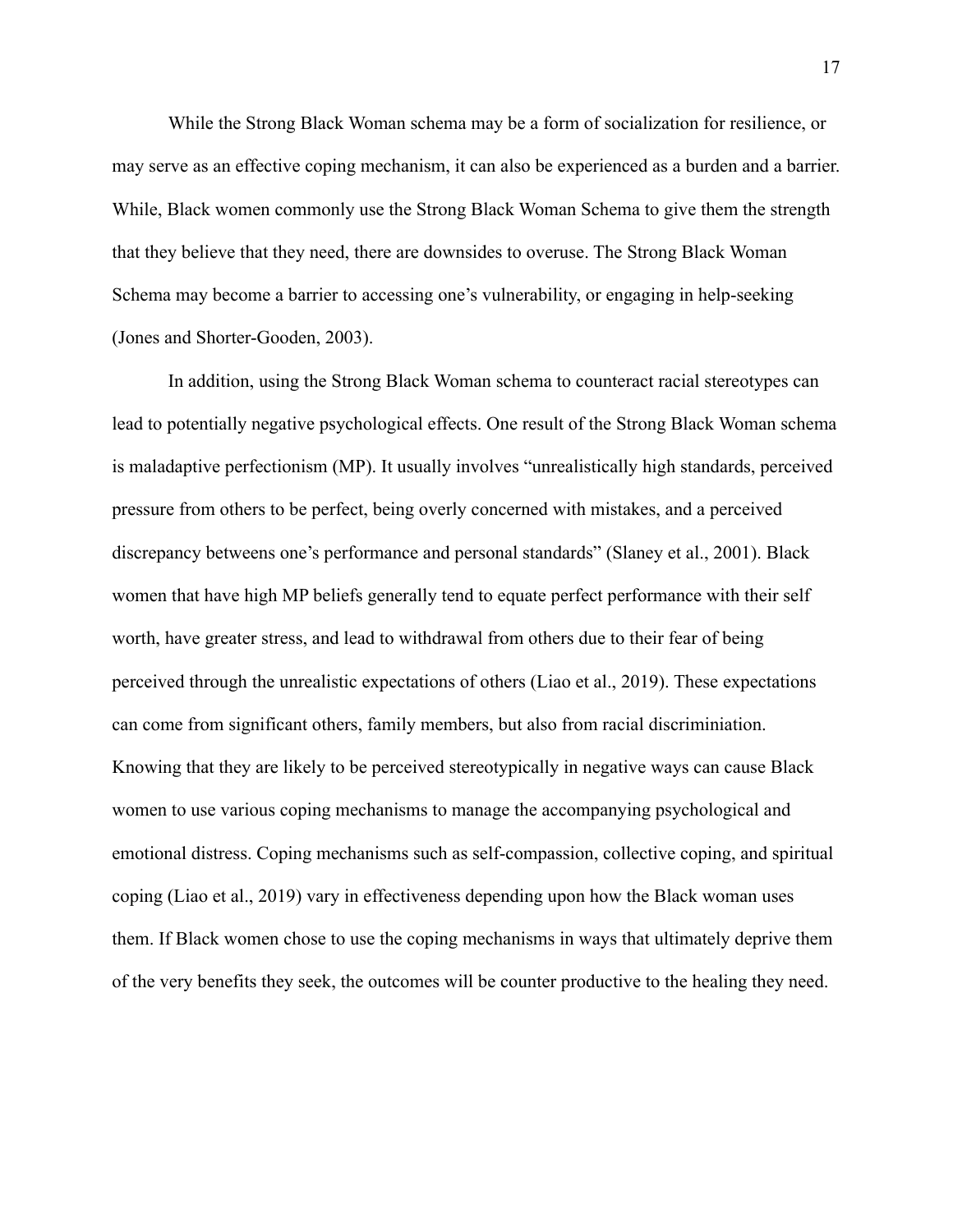#### <span id="page-19-0"></span>**Theoretical Framework: Seeking Situated Theories of Socialization**

Black women from New York City have a particular and location-specific experience when it comes to experiencing race and gender in their neighborhoods. Black women and young girls from urban areas behave and present themselves in ways that would both gain them respect and protect them. This approach to self-presentation influences their "situated survival strategies." Nikki Jones defines situated survival strategies as "patterned forms of interpersonal interaction, and routine or ritualized activities oriented around a concern for securing...personal well-being" (Jones, 2010, p. 52-53). Such strategies are specific to their respective locations and the socialization of those who live and are shaped by the cultures of those locations. Therefore, socialization processes are critical to informing the present study.

In this research, I focus on Black women from a specific "situated context." This research chooses as its focus the urban areas of New York City– more precisely–these locales include: the Bronx, Harlem, and Brooklyn. Since I, myself, am from NYC, I have a personal familiarity with, aka "insider knowledge" of the stereotypes of women from these areas. As someone with lived experience of the cultural socialization processes inherent to the areas of Bronx, Harlem, and Brooklyn, I understand the difference and distinctions of this socialization compared to other New York locales such as Westchester, NY. I am also able to compare my understanding of how my socialization and that of other Black women has themes, dynamics, and patterns that I experience as different from other regions of the United States, and from non-urban settings, or urban settings in other parts of the country.

In this study, I draw upon this personal knowledge and my social location to consciously lay claim to my "connected knowing" (Belenky et al., 1996) and to value lived experience as a valid form of knowledge production that also informs this study. As I consciously reflect on my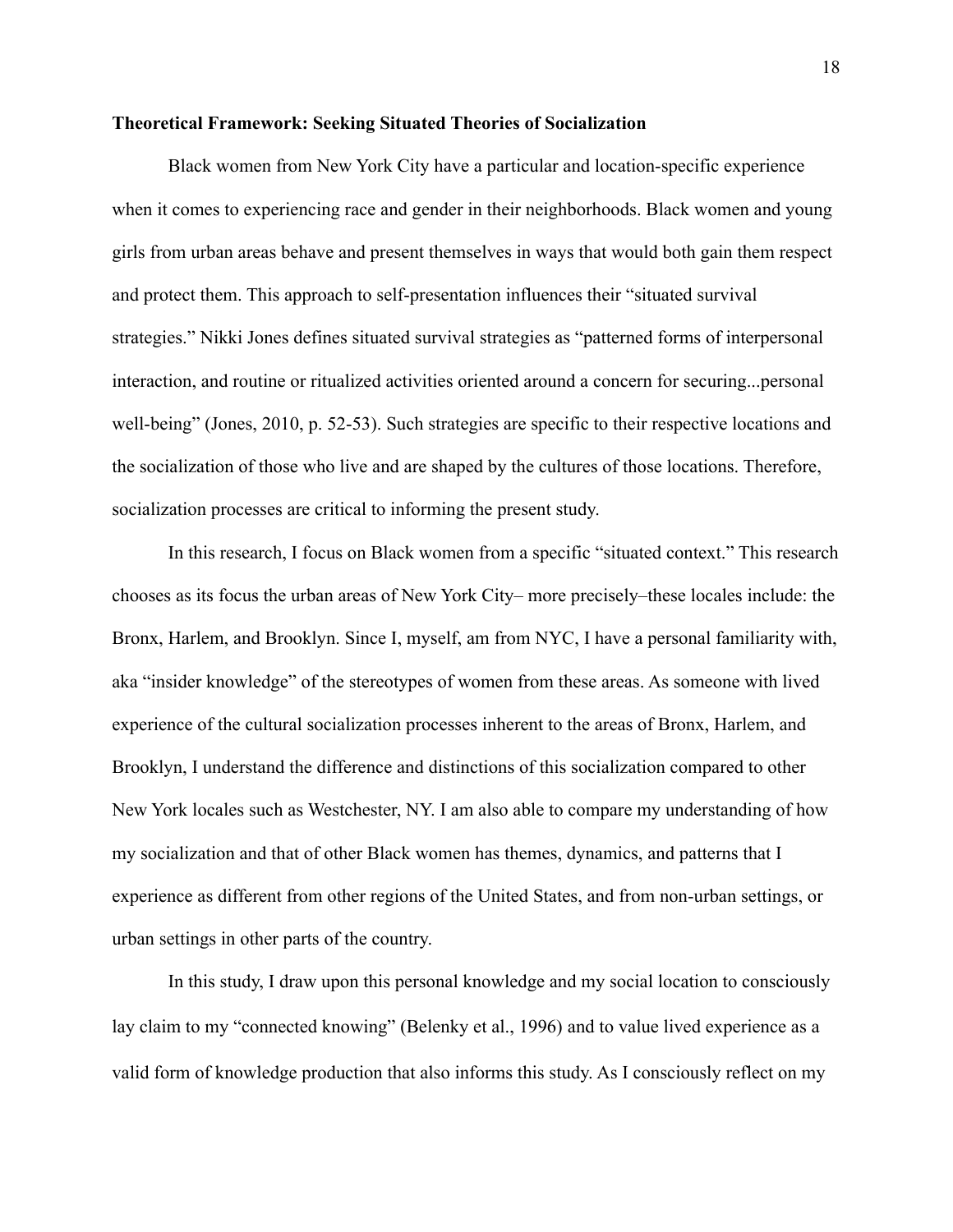experiences, I share the observations that Black women from New York City are socialized to be tough due to the conditions of their own neighborhoods.

The research design for this study draws upon the Strong Black Woman Schema, and relational theory discussed in the literature review. Considering that both Bem (1981) and Gergen's (1998) work fails to acknowledge the cultural differences Black women encounter, this study seeks to make a contribution toward bringing Black women more fully into the conversation that both of these theories present. Tatum states the problem that my research seeks to address when stating: "Relational theory has done little to address issues of race" (Tatum, 1993, p. 1) To resolve this issue, (at least in part) Relational-Cultural Theory (RCT) emerged. RCT is the subsect of Relational Theory that focuses more on women and how women develop and form relationships. This applies to this study as this study is focusing on how the perceptions throughout these connections impact women emotionally. Such women as Judith V. Jordan and Jean Baker Miller have highlighted Relational-Cultural Theory as "women that grow through and toward connection…We suggest that we all need relationships throughout the lifespan and that it is through building good connections that we achieve a sense of well-being and safety." (Jordan, 2008, p. 2) Jordan explains that there are five "good things" that lead to our self growth and and growth in fostering relationships. The following list paraphrases Jordan's thinking about the advantageous/beneficial outcomes:

(1) A sense of enthusiasm and/or energy (2) clarity about yourself, the other, and the relationship between both (3) a sense of personal worth/value (4) the capability to be creative, productive, and proactive, and (5) the desire for more connection and connections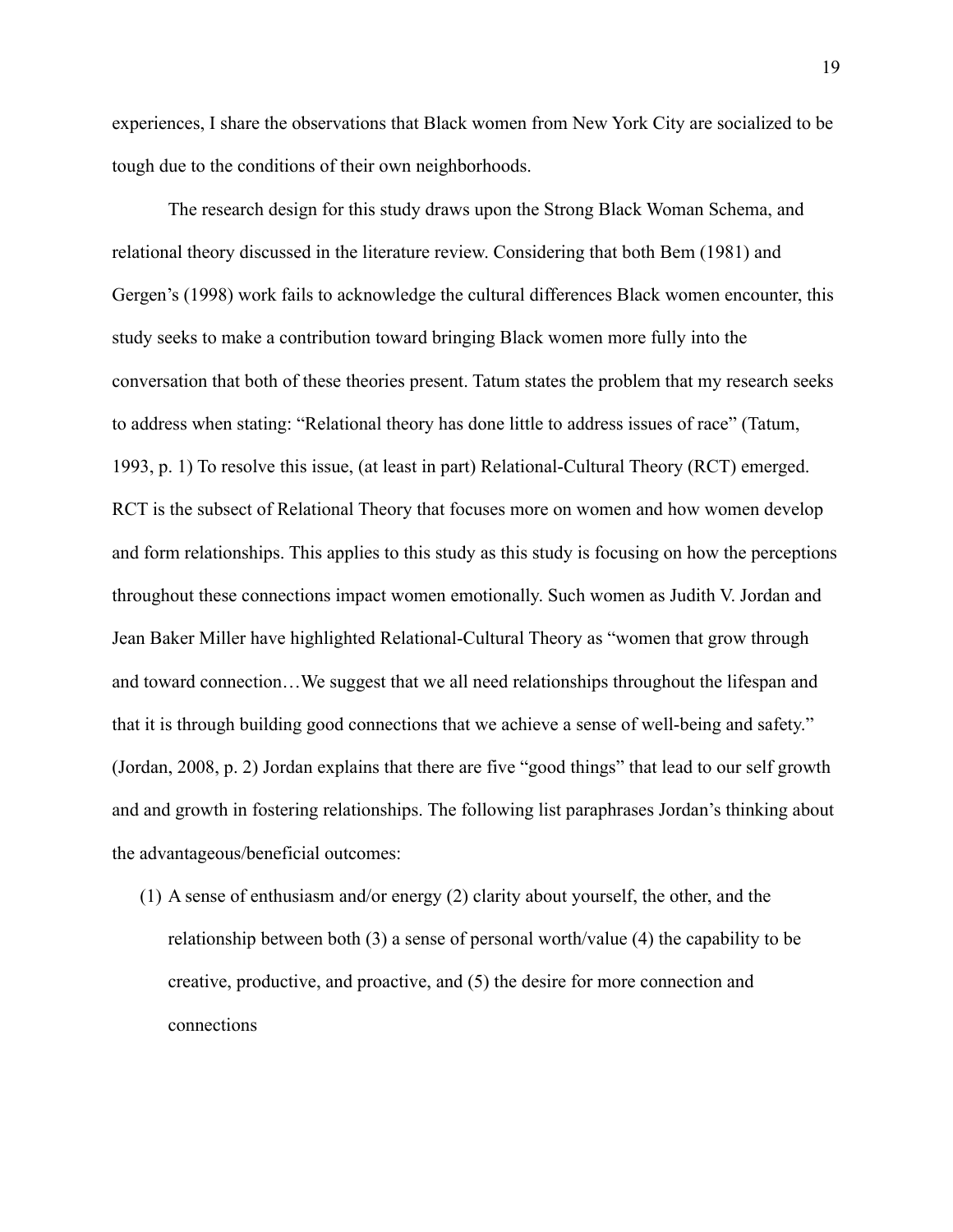Individuality is a hindrance to our growth. Even when someone expresses disconformity to their connection and understanding of one another is a hindrance to their individual growth, and the growth of their connection. With this, comes the five "bad things" which are the opposite of the positive outcome. The following list paraphrases Jordan's thinking about the disadvantageous outcomes:

(1) a drop in energy/enthusiasm (2) a decreased sense of worth (3) less clarity and more confusion about themselves, the other, and their relationships with others (4) less productivity and creativity, and (5) withdrawal from all relationships (Jordan, 2008, p. 3). Relational-Cultural Theory helps us understand that women (and all people) need positive relationships and connections to thrive. When there is a misunderstanding, or an expression of disconformity, it hinders the growth of the Black woman in the relationship, and of the connection itself.

When thinking about how Black people view Black women, everything aforementioned impacts it. Gender schema, Relational and Relational-Cultural Theory, Black women perceptions of self, and Black women's intersectional identities of race and gender–all influence how Black peoples carry ideologies and beliefs about what behavior is appropriate for Black women. These theories and realizations of self impact and influence how Black women, Black people, and people as a whole communicate with one another and foster or undermine constructive relationships.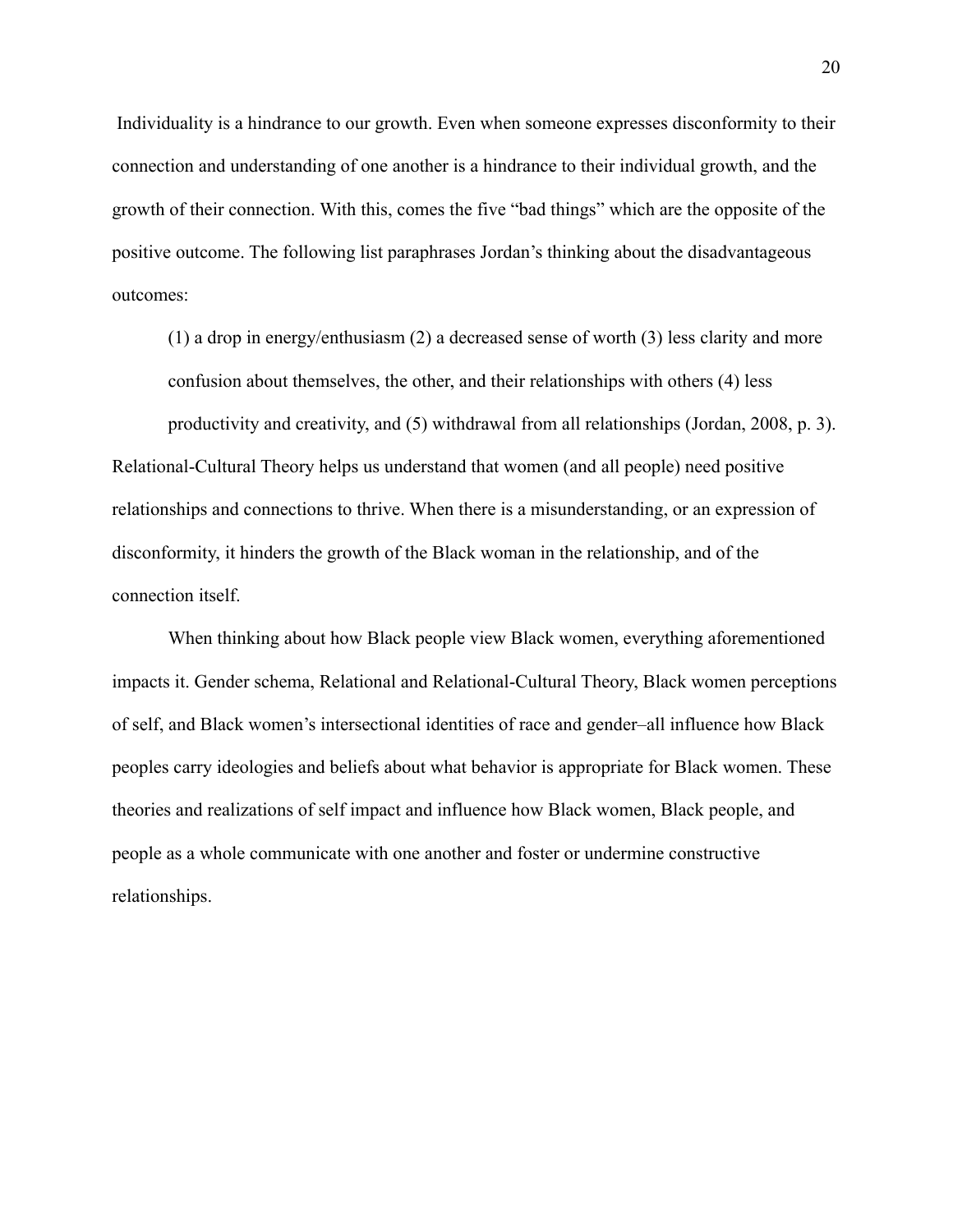#### **Research Design: Keeping Black Women's Voices at the Center**

<span id="page-22-0"></span>To investigate the primary research question, the following section highlights the voices of Black women and their thoughts on both verbal and non-verbal messages from others of the same race. Thus this study explores gender schemas situated within Black culture, urban contexts of New York City. It looks at whether and how such schemas impact the psychosocial state of Black women from the specific settings of New York that serve as the context for this research. Being raised in New York City, and more specifically the Bronx, there is a sense of toughness New Yorkers must have. As former Governor Cuomo would say, we need to be "New York Tough" (Cuomo, 2020). Although this toughness is not something I can name, it is something that is felt amongst the New Yorkers. Even on *Twitter* and *Instagram*, there are memes that state "Bronx women are the strongest men in New York." Black women and young girls from urban areas behave and present themselves in ways that would gain them respect. This affects the way that urban Black women and girls "do gender," "do race," and "do class" (West and Zimmerman, 1987, p. 137). This and other literature guide me to explore the topic of whether Black women socialized in urban areas (i.e. New York City) experience negative interactions and reactions when they are perceived outside of what is deemed the heteronormative expectations of women.

#### **Restatement of the Research Question(s)**

What does it mean to be and act in accord with "feminine" gender norms and how does this affect Black women?

The sub questions for this research study include:

● In what contexts do Black women experience behaviors from other Black persons that they are transgressing social norms? (e.g. Private settings? Public settings? etc.)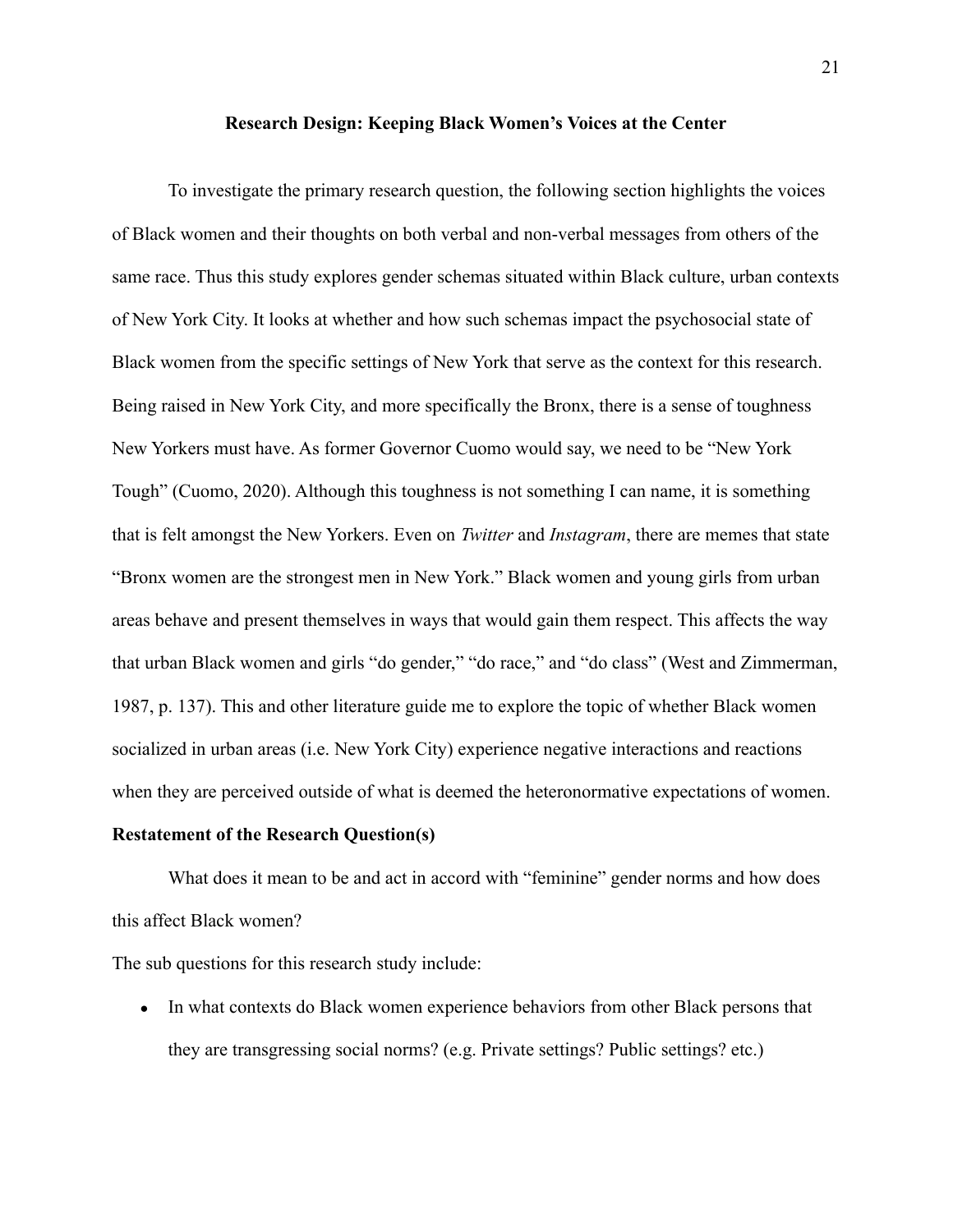- How do Black women experience and perceive messages of transgression from other Black persons?
- Do Black women experience differences in the messages or delivery of messages from Black men than those experienced from Black women? How do these messages impact the psychosocial state of Black Women?

For the purposes of this study, messages is operationally defined to mean verbal or non-verbal communication about one's gender behavior. Transgression is operationally defined as behavior deemed by others as outside of the heteronormative gender schema for Black women.

#### <span id="page-23-0"></span>**Study Population and Approach to Data Collection**

Based on my own social location, experiences and observations, I am narrowing my study population to urban Black women and have selected New York City as the City of origin. I made this choice so that I would begin a study of this kind working with a context I know well and with Black women that I have insider knowledge of given my own lived experience. Although negative interactions and reactions on the basis of heteronormative gender norm transgression can come from Black men, women, and others that are non-Black and can have a cumulative effect on Black women (Jordan, 2008), I am narrowing the scope of my study to make it more feasible and to begin "close to home." Literally, I want to focus on how the Black women in this study experience and perceive other Black people messaging them about the appropriateness and acceptability of their gendered behavior. Starting close to home means beginning with the Black women participants' culture of origin, that is, intra-group Black relations.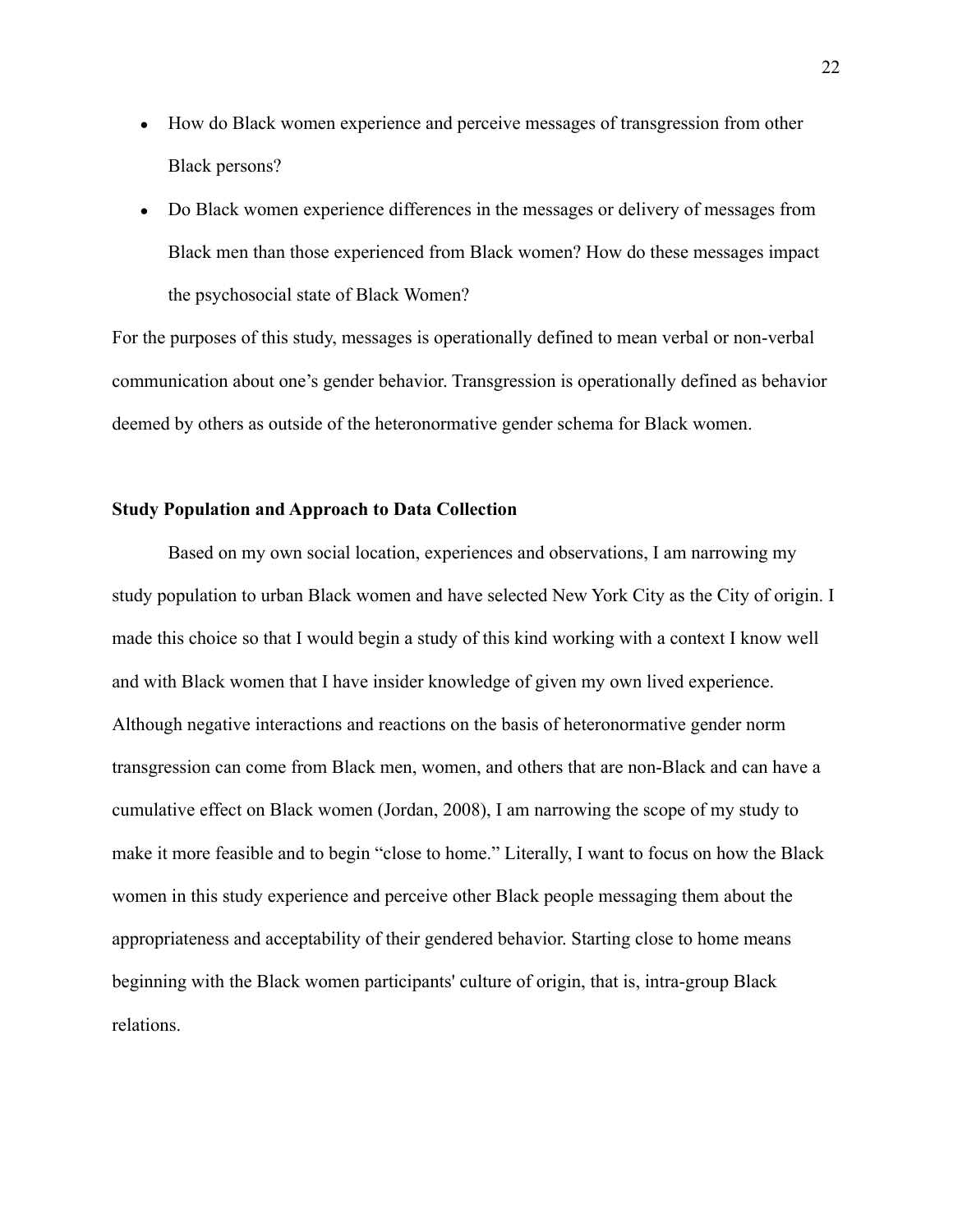This study uses interview methodology. This study provides an interview protocol to conduct six to eight interviews with Black women located in the Bronx, Harlem, and Brooklyn. In this study, interviews will be conducted with eight to ten Black women spanning three boroughs in New York City. These boroughs include the Bronx, Brooklyn, and the Harlem neighborhood in Manhattan. These locales were selected to provide an urban area with a predominantly Black population, and a common regional base for all participants. The age range for these participants will be between the ages of 18-22. No children or individuals under the age of 18 will be included in the study. This allows for a variety of life experiences to be considered, including but not limited to pre-adolescent, adolescent, young adult, and present. During the phase of interview data collection, interviewees may reside in their respective college campuses or still reside in their communities of origin in New York City.

I recruited participants through personal relationships. I know various individuals that suit the demographic of being a Black woman between the ages of 18-22 that live in the Bronx, Harlem (in Manhattan), or Brooklyn. I personally reached out to them via email to explain the research at hand, and when they expressed interest, we proceeded with scheduling an interview. Interviewing participants known by the researchers is commonly recommended when interviewing persons from minoritized groups on sensitive subjects in which a trusting relationship between interviewer and interviewees might enhance interviewees' feelings of safety and openness relative to the topic (Reinharz et al., 1992). This approach is also recommended for exploratory research in early phases of a study prior to extending the study to a larger group of participants. This research project is considered exploratory–and may form the basis for a more extensive study of this topic by me or by other scholars. If the process of reaching out to personal contacts does not lead to the amount of participants that I need, I will recruit through the social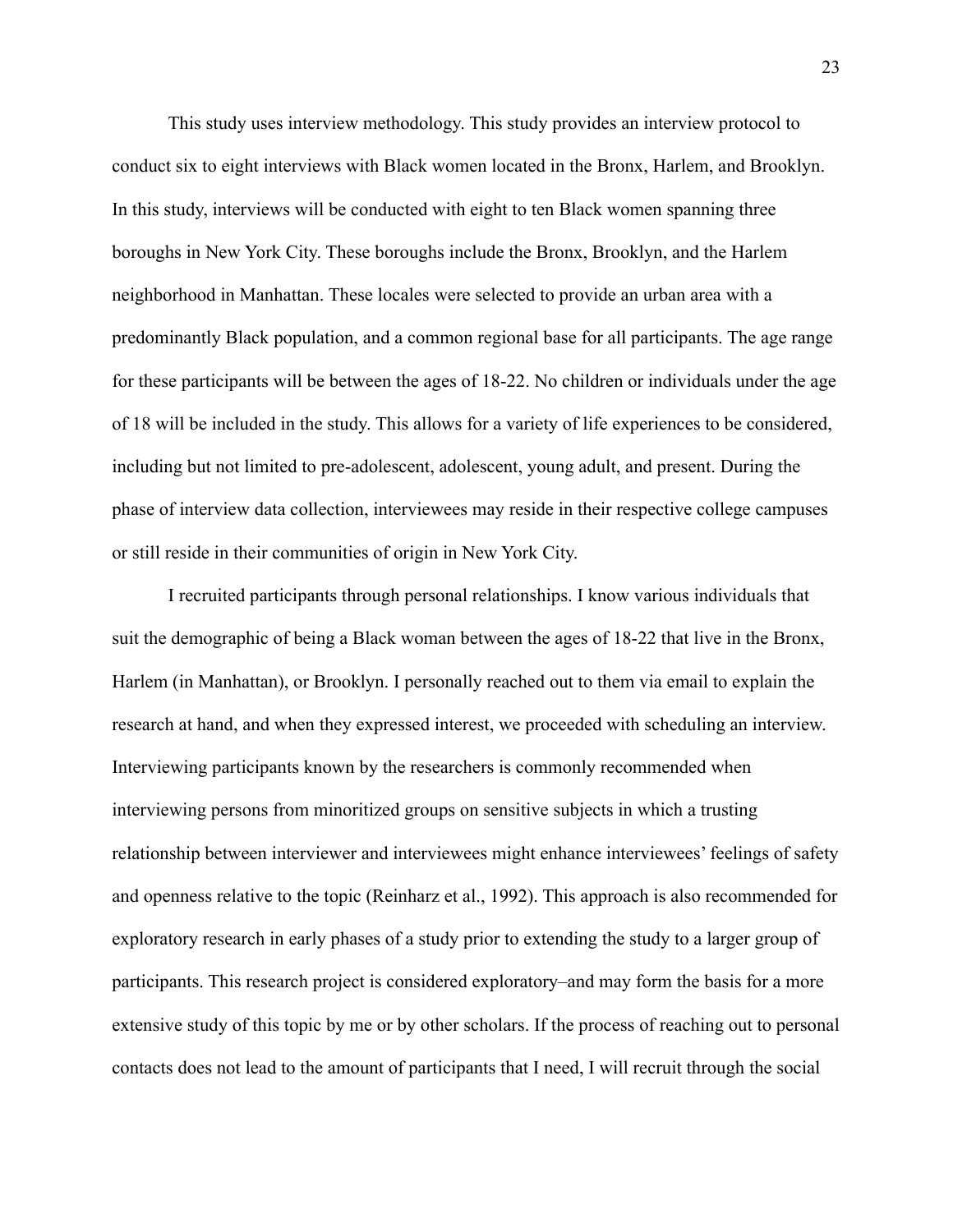media platform Instagram. I will create a flier to share on my Instagram, with the hopes that potential participants fitting the demographic will reach out to me regarding their interest. If they do, then we will continue a conversation via email and proceed with scheduling a meeting to share further information and potentially secure their informed consent. This study is open to a diverse selection of participants across a range of social identities (e.g., sexualities, socio-economic class), but does not seek out additional participants such as men or other ethnic/racial groups. The study intends to contribute to equity by taking a broad topic that has been studied (gender transgressions, gender schemas, gender roles) and applying it to a particular race-gender demographic for the benefit of generating knowledge. If potential participants identify as a Black woman between the ages of 18-22 from the Bronx, Brooklyn, or Manhattan (Harlem), other aspects of their identities, such as religion, ethnicity, and sexuality, may enhance the study.

#### <span id="page-25-0"></span>**Rationale and Approach**

There is a dearth of research on how the negative reactions of Black men to gender schema transgressions impact Black women socially and psychologically. As there is not much concrete data for my topic, my data as to the effects on Black women that negative Black male perceptions have, will come from my interviews with Black women. Grounded theory, originally theorized by Glaser and Strauss, explains how theory can be generated from data inductively. Traditional grounded theory's (GT) goal is to "generate a conceptual theory that accounts for a pattern of behaviour that is relevant and problematic for those involved" (Tie, Birks, and Francis, 2019).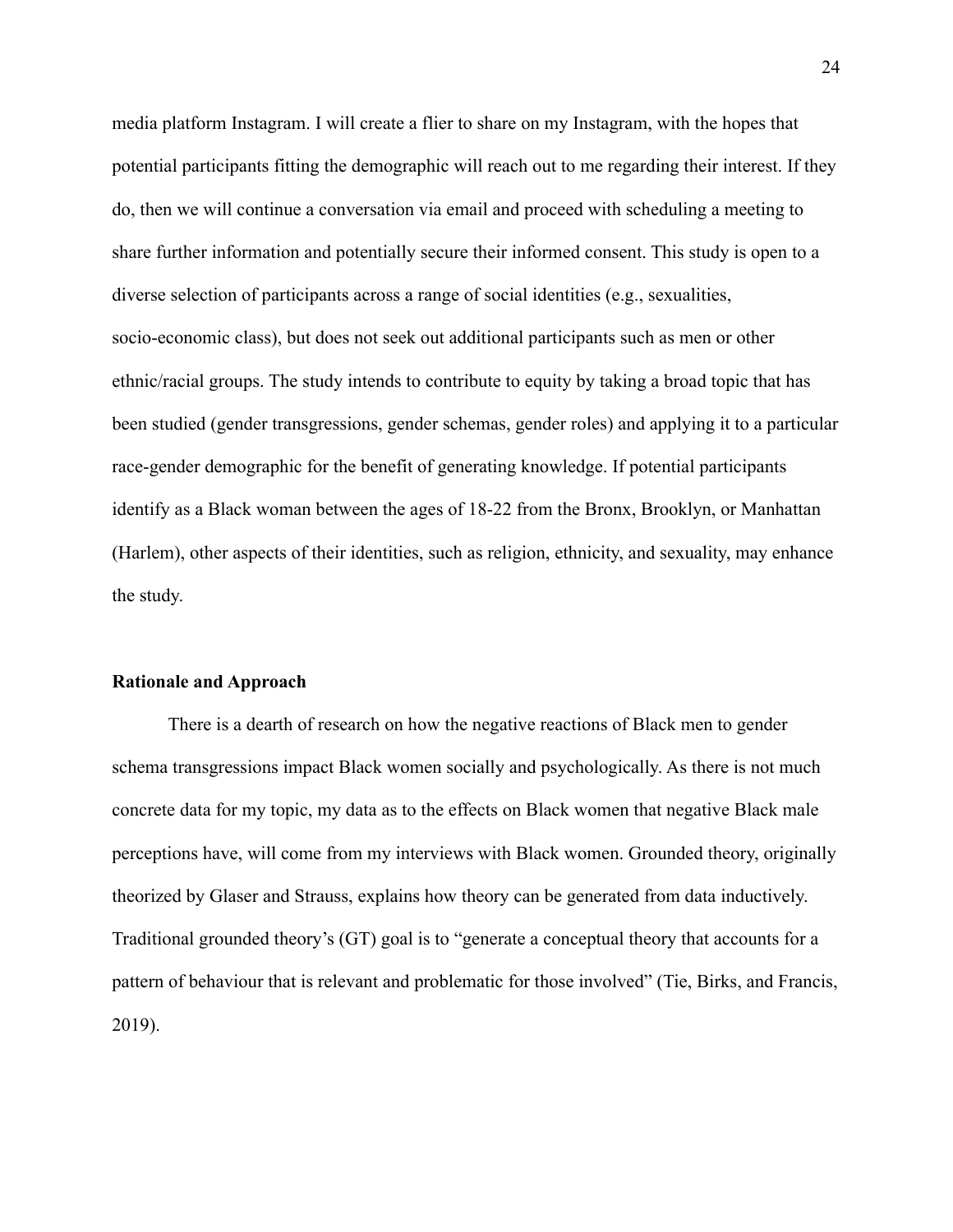Grounded theory is critical when studying minoritized populations. In this case, it is important for me to hear from Black women in their own voice(s), making meaning of their own experiences prior to applying pre-established theory to what they share. A guiding value underlying Glaser and Strauss' perspective on founded theory methodology stipulates that the data that arises from my interviews should be the ground or foundation for any ensuing theory. Such a principle empowers and centers on the experiences of the group being studied and shares the power between researcher and researched more equitably (McDougal III, 2014). This value is aligned with the field of Black Studies and underlying values of the field that aim to ensure that Black peoples participate in the construction of meaning about their lives and experiences (Kershaw, 1989).

In addition to grounded theory, the concept of "kitchen table talks" guides this research study. Kohl and McCutCheon state that Kitchen Table Talks

"create an environment for the researcher and the participants a space for sharing their experiences, which mirrors the traditional ways that women share intangible knowledge. This relaxed environment is designed to feel informal and participant driven but allows for knowledge to be co-constructed by the participant and researcher" (Kohl and McCutCheon, 2014, as cited in Coleman, 2021, p. 50)

This allows for an extra level of comfortability that the participants may have with myself as a researcher, due to our similar backgrounds of being Black women from NYC. I can understand the slang terms that they use as well as their non-verbal messages.

When Black women perceive that others feel they have transgressed from the expected gender norms for Black women, I think it can take a prodigious toll on the women themselves. If indeed, Black women who are located in urban cities such as New York City are socialized to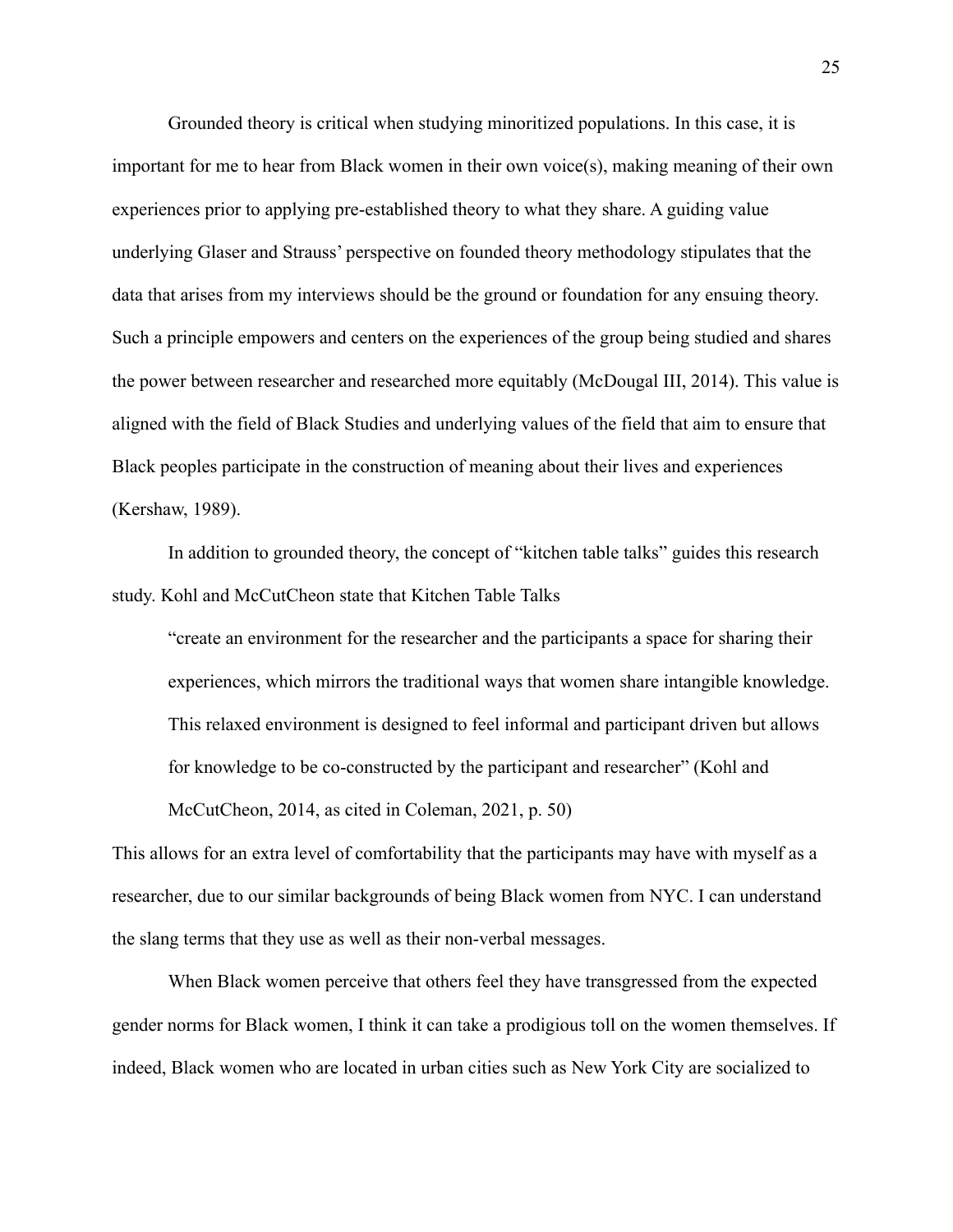express and perform gender in liberated ways that go beyond traditional feminine norms, this could create a conflict for Black women. They may be sanctioned or otherwise discouraged from the very expressions and performances of gender they have learned.

#### <span id="page-27-0"></span>**Ethics and Respect for Interviewees**

The responses collected through the interviews will remain confidential, however, the research does not intend to offer anonymity. To provide confidentiality, participants' names will not be included in any written components of this research. Only the responses of participants will be used. During the debriefing at the end of the interview process, I will ask each interviewee whether they would like to select a pseudonym that I can use to refer to them as I discuss the findings in my written work. The video interviews will be voice-recorded through the Zoom platform, and will be transcribed through Zoom as well. The interviews recorded and further data collected will be stored in a password-protected personal computer. Upon completion of this project, all the data that is stored will be destroyed to maintain the confidentiality of participants. Ensuring their confidentiality is essential to their participation because it can prevent potential harm that can come from exposing their personal identity.

### <span id="page-27-1"></span>**Informed Consent**

The informed consent form is a written document that was shared with the potential participants via email. Afterwards, they returned a signed consent form with their signature, and we moved forward with securing an interview day and time. The informed consent form shares with the potential participant the topic and purpose of the study, as well as shares that their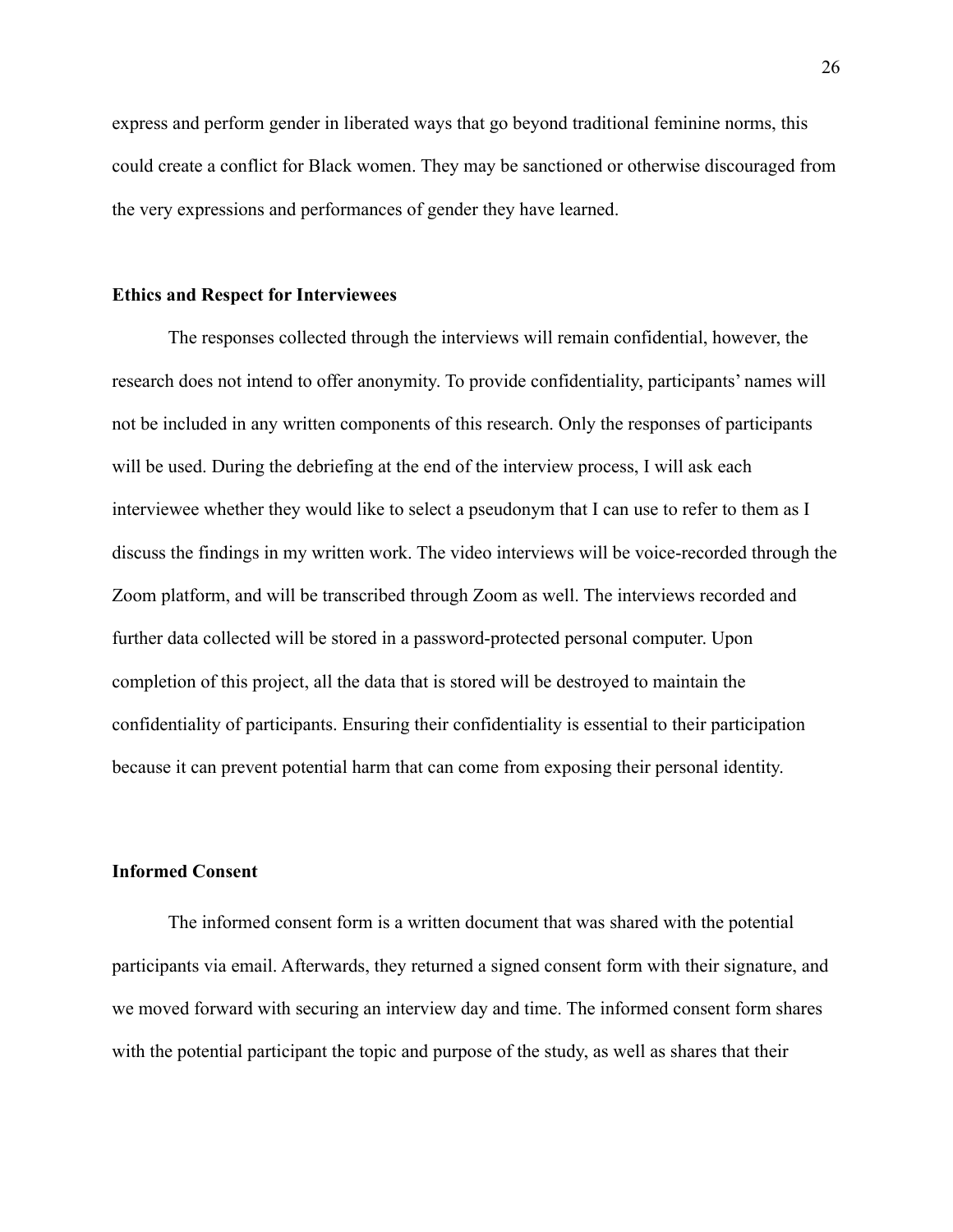participation is completely voluntary and that their identities will be kept confidential. For the exact language used in the informed consent form, refer to Appendix A.

#### <span id="page-28-0"></span>**Risk to Participants**

A potential risk to the participants this study considered was that of emotional distress. Interview discussions of how people have perceived Black women's behaviors through the lens of gender norms can potentially elicit stress-inducing conversations or stress related memories for the interviewees. Stress might arise through the participant remembering or discussing a previously traumatic event or an experience that they have not healed from. The potential risk of emotional distress cannot be completely avoided because the interviewees will share what they feel is most fitting for the interview questions. Some interviewees may share memories or experiences that could be stress-inducing. Despite this risk being inevitable, steps were taken to minimize it by including a Distress Language Protocol (DPL) that could be used at any moment during the interview.

The Distress Language Protocol provides a script that I as the interviewer could refer to at any time when I observed interviewees giving signals of reticence. Upon observing such things as: longer than usual pauses, expressions of displeasure or discomfort, nervousness (e.g. wringing hands, tapping feet), the DPL provides me with a prompt where I can inquire with interviewees about whether the question is troubling or uncomfortable. The DPL also prompts me to remind them that each interview question is voluntary, and that the overall process of participating is voluntary for them as participants.

The language used in the DPL is purposely structured to not highlight their emotional distress, and to move away from the topic that is causing it. This is because talking about trauma is not the point of the research. Refer to Appendix B to see the exact language used in the DPL.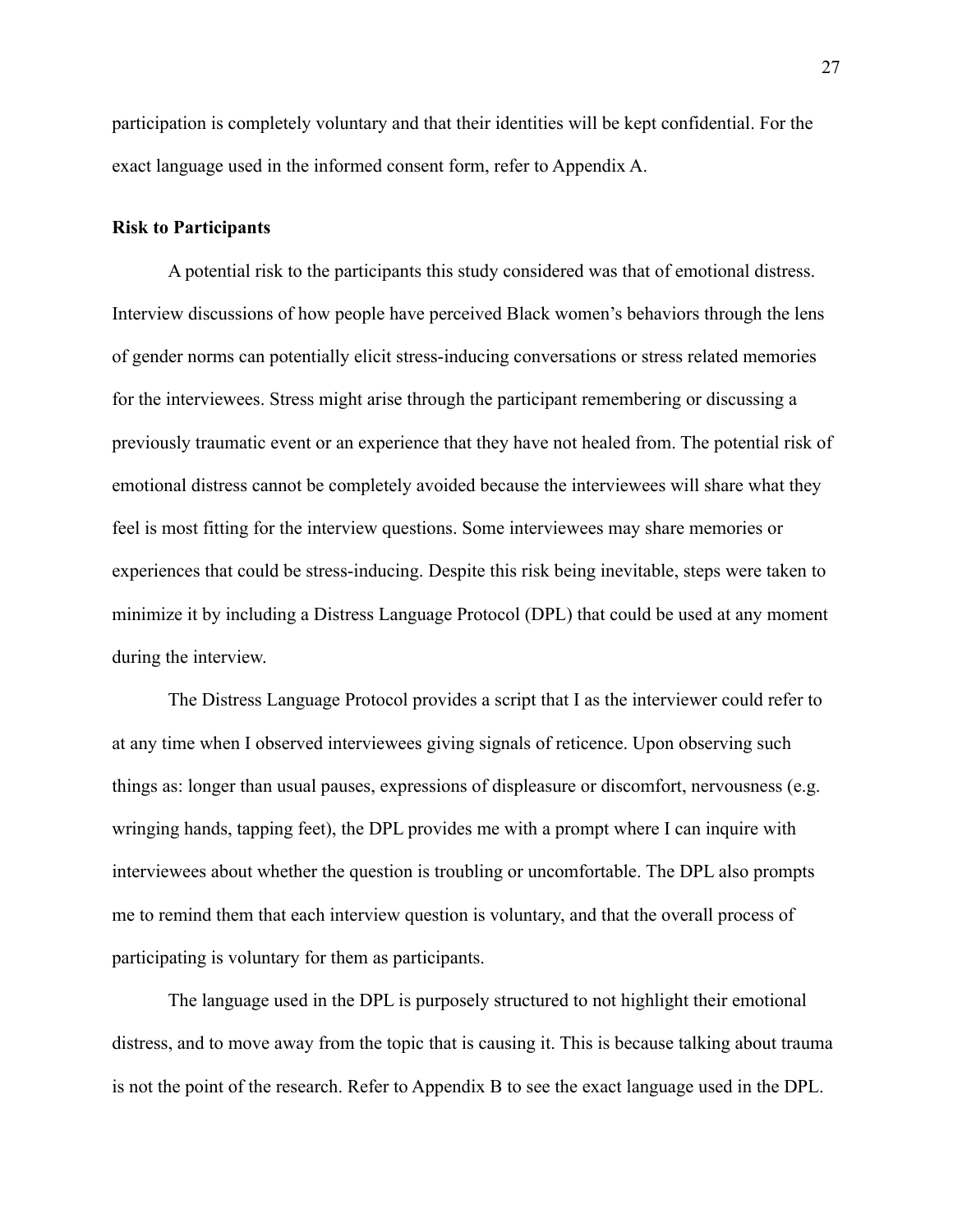To offset the potential risks that may come from participating in this research study as an interviewee, we must consider the potential benefits that can result from this study. The potential benefits of this project include such things as:

- The opportunity to reflect and gain insight about race-gender experiences.
- The opportunity to engage in meaning making about experiences that were confusing, baffling, or even disturbing.
- The opportunity to unpack and deconstruct experiences that may not be commonly talked about or systematically approached for review and deeper understanding.
- The opportunity to consider the complexities of navigating gender roles and others' expectations, or unresolved feelings one has about specific events/incidents in interactions or within the socialization process. There may be indirect benefits of becoming more clear about gender navigation.
- The opportunity to read the results of the research and contribute to production of knowledge.
- Despite the potential benefits, the potential risks remain. To provide additional support for interviewees that might need it, in the informed consent form I have included a list of Black women therapists/psychologists located in the Bronx, Brooklyn, and the Harlem neighborhood of Manhattan (See Appendix A).

All the clinicians mentioned accept various health insurances, including (but not limited to) medicaid/medicare. This is particularly relevant to conducting research with minoritized populations because racial/ethnic minorities are often disproportionately economically disadvantaged, more than white people (Bureau, U. S. C, 2019). This is a consideration for those interviewees that may be of low-income and do not have access to other health insurances. All of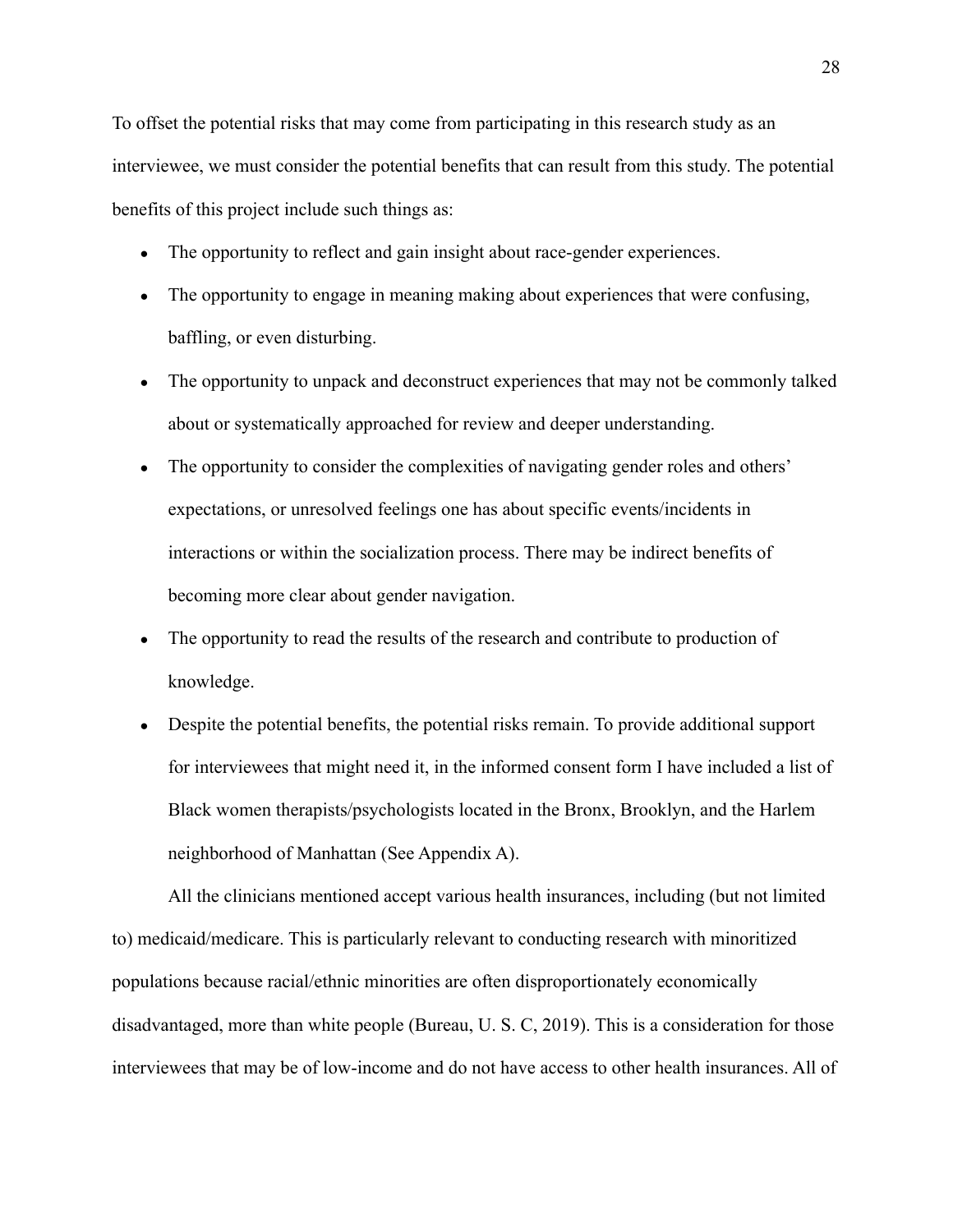these therapists also offer teletherapy, due to COVID-19 and the rising cases of the COVID-19 Omicron variant in New York City. This information is provided in the informed consent process.

#### <span id="page-30-0"></span>**Debriefing**

The participants of the study were debriefed orally at the end of their interview. For this particular study, I made the choice to utilize oral debriefing. In addition a one-page handout was given to each of the study participants which included: a list of professional counselors they could reach out to if they felt they needed further support following the interview; and, a list of several readings on the subject matter that might be of interest to their continued development. The debriefing occurred at the end of the interview. The rationale for and end of interview debriefing includes the following: Checking in with the interviewee to see how they feel about the interview. Asking whether they feel unresolved or uncomfortable about any part of the interview. Whether they are experiencing any reactions to the interview or not–the debriefing provides an opportunity to share: the list of professional counselors and the accessible readings/resources on the subject matter. Lastly, the debriefing will be an opportunity to provide the interviewees with my contact information and the contact information of my research supervisor, Dr. Toni King.

The debriefing process helps ensure that the participants are not feeling uneasy about the interview process, and letting them know that if they have further questions, they can contact myself or my advisor. It also allows the opportunity to remind them of the professional counselors that they can consult as a resource for their feelings and thoughts considering this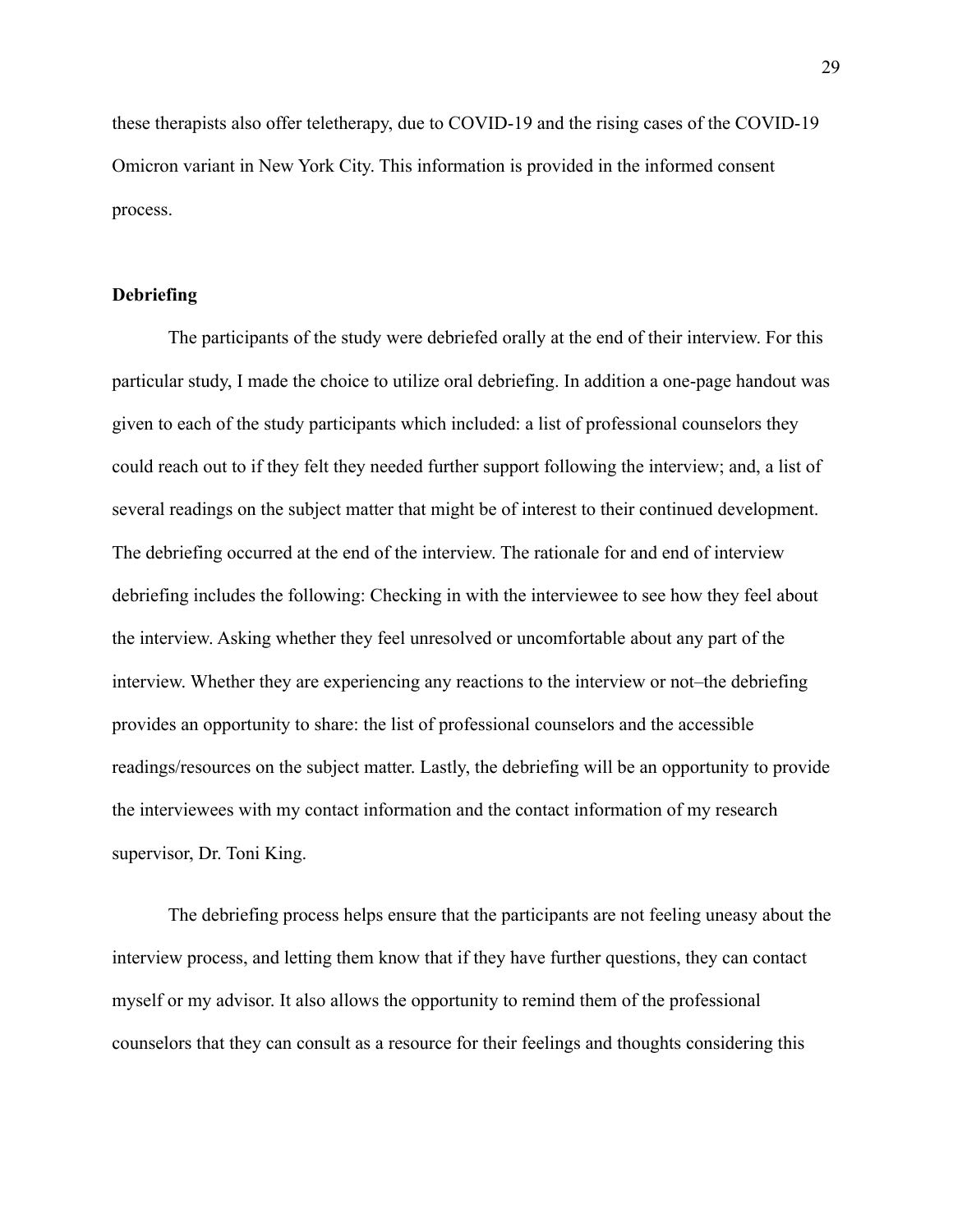interview and study, as well as other personal considerations. Refer to Appendix C to see the exact language used in the debriefing form.

#### <span id="page-31-0"></span>**Approach to Data Analysis**

The participants' findings were coded for feelings that emerged following interactions where they were judged on their gender behavior. From this, I will specifically code their responses for:

- 1) Interviewee references to messaging about gender behavior.
- 2) Interviewee references to feelings about messaging pertaining to their gender behavior
- 3) Interviewee references to values they were socialized to see as the norm for gender behavior for themselves

Next, in keeping with Grounded Theory, I will look through the data I have coded to group content from categories 1 through 3 above into related ideas. I will look at the ideas in each category and develop a descriptive theme. Without applying theory to guide the coding process, I aim to follow the tenets of grounded theory to look at the data in ways more likely to ensure that the voices of my study participants are heard. Centering their voices as Black women is vital to my data collection and analysis to affirm that their stories are true and valid and will not be changed. The themes that arise will be the foundation for any subsequent theorizing.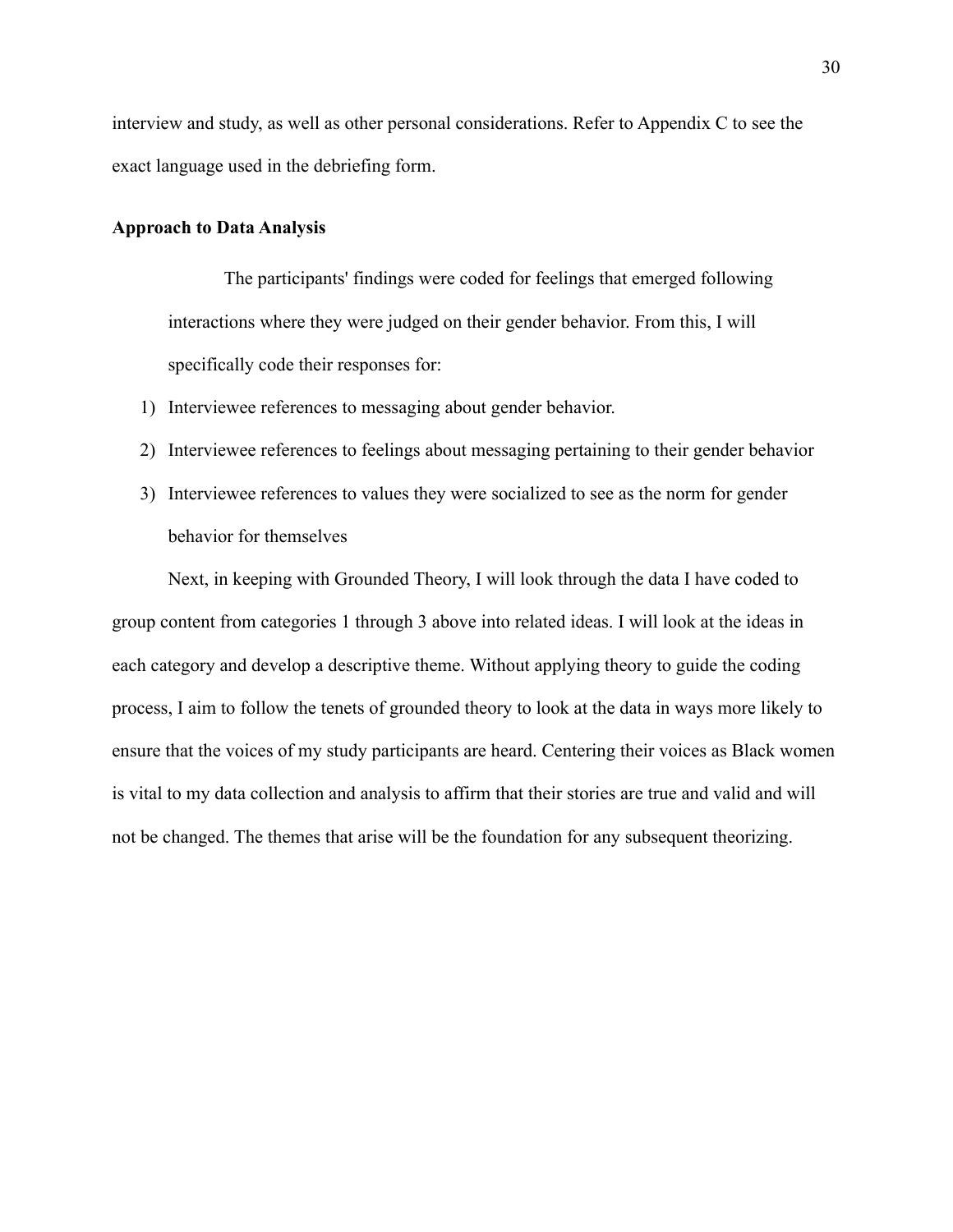#### **Interview Findings: Kitchen Table Conversations**

<span id="page-32-0"></span>I completed six in depth interviews where the method of kitchen table talks was incorporated. This method allowed for a sense of comfortability that the interviewee felt, that allowed for deeper conversation and connection. In this section, the interviews illuminated experiences of school teachers, mentors, and family members expressing their thoughts on the interviewees' gender performance. This includes the three primary themes of biculturality, desirability, and the strong Black woman schema. The findings are presented first in a table that presents the most striking themes from the data collected. The names of my interviewees are: Niobe, Price, Samantha, Iman, Kayla, and Seluna.

- Niobe is a 20 year old college student from Nigeria, raised in Brooklyn.
- Price is a 21 year old college student who is Ghanean-American. She was born and raised in Harlem.
- Samantha is a 22 year old, Afro-Dominican college student raised in the Bronx.
- Iman is a 22 year old recent graduate, who is of Ghanean descent. She was born and raised in the Bronx, but currently resides in Harlem.
- Kayla is a 22 year old Afro-Dominican, raised in the Bronx, who now attends university outside of New York state.
- Seluna is a 22 year old, Afro-Dominican graduate student, raised and currently living in Harlem.

**Description of the interview Process.** They each lasted for 45 minutes to an hour and a half, each interview. There was an easy camaraderie from the warm-up questions designed to help participants ease into the questions throughout the interview protocol. Conversations were animated, lively, humorous and even poignant in terms of the stories participants told. Some of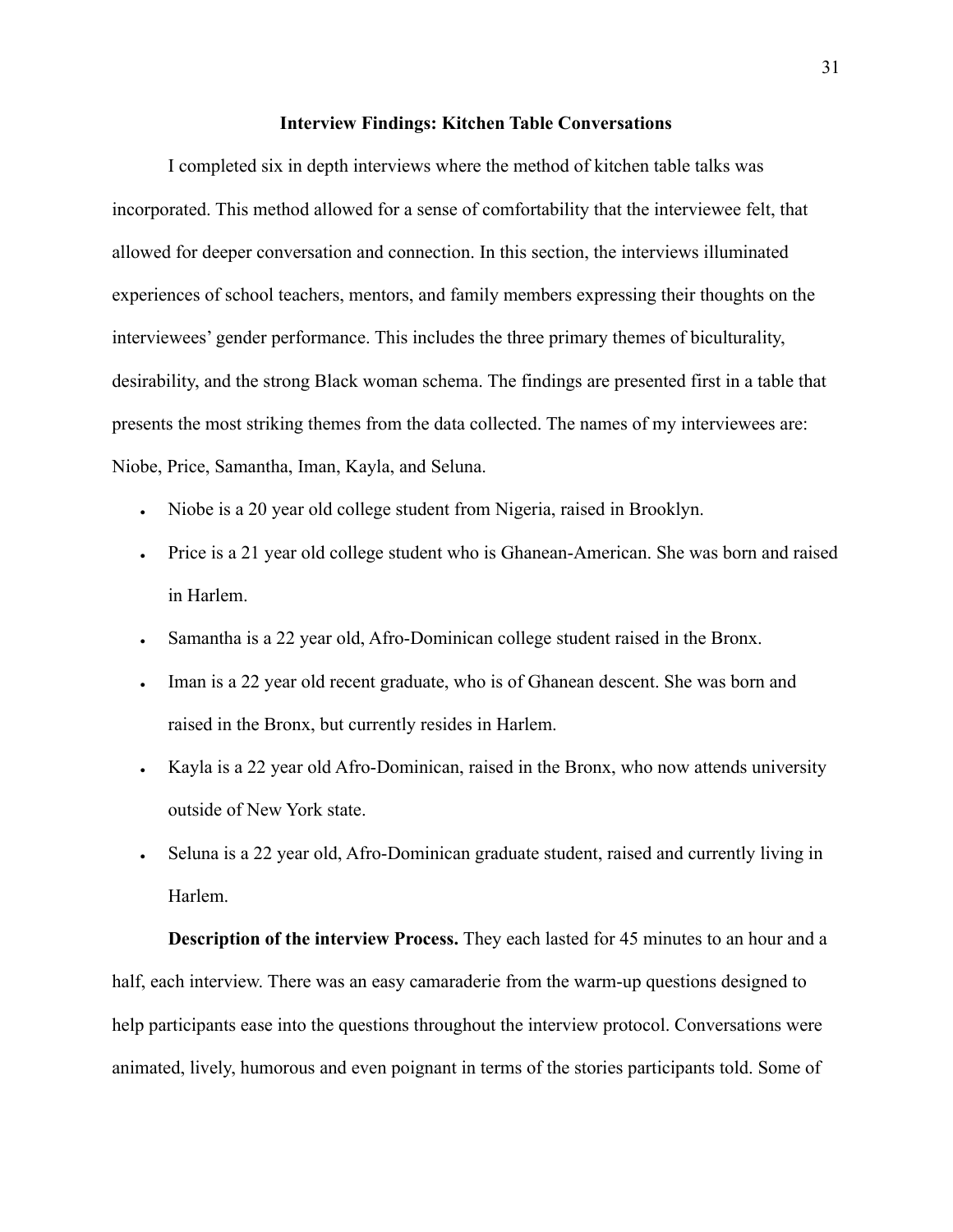their prior relationships with me created an ease of conversation between interviewees and myself. We not only had a prior relationship, but there was already a foundation of trust between us which facilitated discussion of some of the personal topics that were the focus of this study.

At the same time, in spite of the connection and our similarities of identity, I intentionally maintained a professional relationship with each interviewee. For example, if we broached topics that I want to discuss on a more informal level, I did not insert my thoughts into the interview process. Rather, I closed out the interview and debriefing process before further discussion at the informal level.

**Findings.** When revisiting the main research question for this study, the findings from my six interviewees directly relate to the main question. The main research question is restated as follows:

What are the emotional outcomes on Black Women when they are perceived to transgress racialized heteronormative gender schema intra-group Black contexts across genders? What are the effects when Black Women receive nonverbal messages from other Black persons?

It is clear from this exploratory study that research participants feel specific pressures relating to three primary areas. Using grounded theory, I found recurring ideas deriving from the interview data relating to psychosocial effects. Rather than applying a predetermined theory, I worked in accord with grounded theories principle of staying close to the data that has been generated. In this way, I kept the voices of my research participants at the center of the research–which is a valued methodological aim when studying marginalized groups (Reinharz, 19).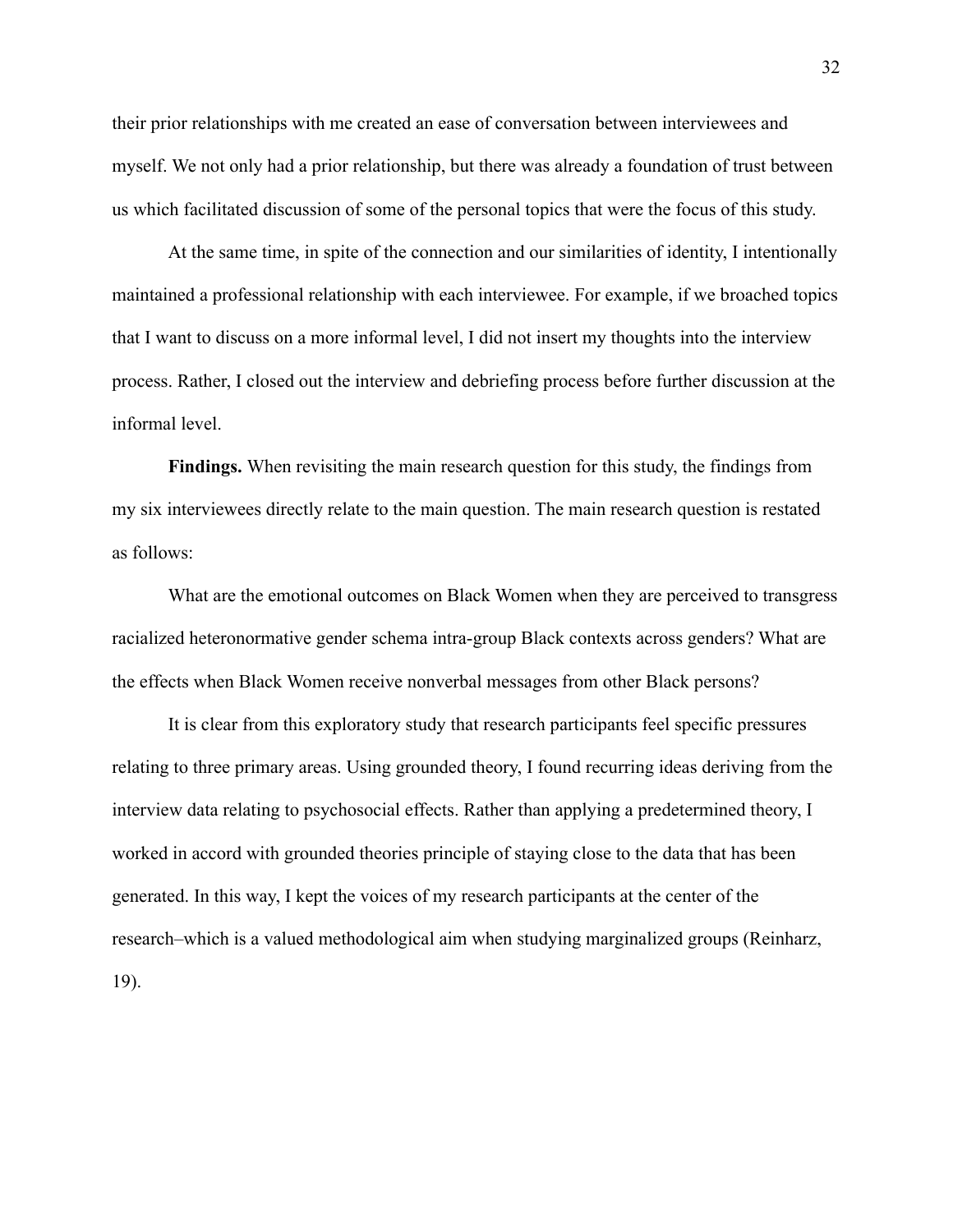Three major themes emerged from the data. Each theme is represented in Table 1: (See Table 1: Major Interview Themes). In addition there were several sub questions for this research study as follows:

- In what contexts do Black women experience behaviors from other Black persons that they are transgressing social norms? (e.g. Private settings? Public settings? etc.)
- How do Black women experience and perceive messages of transgression from other Black persons?
- Do Black women experience differences in the messages or delivery of messages from Black men than those experienced from Black women? How do these messages impact the psychosocial state of Black Women?

In this section, I will share findings relating to the major question of the study and its sub question. Table 1, organizes the major themes and illustrates the kind of participant comment that is reflective of that theme.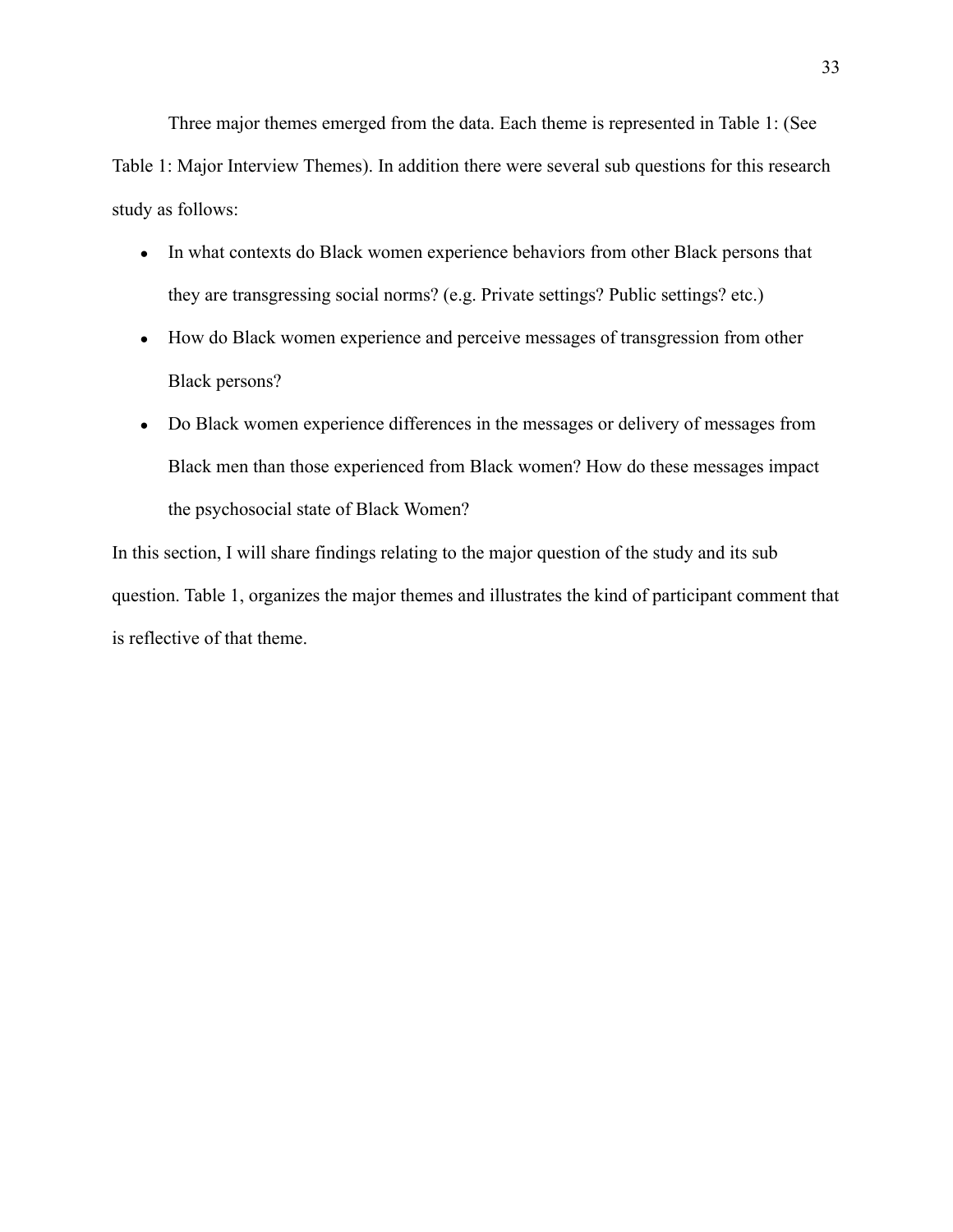| <b>Themes</b>                               | Number of<br>Participants | <b>Illustrating Quote</b>                                                                                                                                                                                                                                                                                                                                                                                                                                                                                                                                                                             |
|---------------------------------------------|---------------------------|-------------------------------------------------------------------------------------------------------------------------------------------------------------------------------------------------------------------------------------------------------------------------------------------------------------------------------------------------------------------------------------------------------------------------------------------------------------------------------------------------------------------------------------------------------------------------------------------------------|
| Biculturality                               | 6                         | "Hmm, I definitely forgot to mention both of my parents<br>are from Ghana, West Africa. So like, even though I was<br>raised in America. It's like a mixture of both. I will<br>definitely say $\prod$ 'm most proud of] that part of me like,<br>being able to travel back to where both my parents are<br>from while still being able to, you know, hold on to my<br>American culture, bringing my West African culture to be<br>proud of both, and exists within both." - Price                                                                                                                    |
| Heteronormative<br>Gaze of<br>Desirablitity | 5                         | "Growing up in the Bronx, I feel like different aspects, so<br>like when it comes to desirability we weren't really cared<br>for. When it comes to like, popularity or whatever like that<br>wasn't really a thing, especially for like darker girls." -<br>Iman                                                                                                                                                                                                                                                                                                                                      |
| <b>Strong Black</b><br>Woman Schema         | 5                         | "I would like to see the end of the strong black woman<br>trope. And that, because not all black women are like<br>strong. Some, like I remember sitting on Twitter and<br>reading that she said, I'm weak. She said I'm not a strong<br>black woman don't address me as that I'm really weak<br>it's just like either like you're a woman or a black<br>woman, you know, and I feel like that's just always what<br>16:58:43 it is. And that strong black woman trope of just<br>not showing enough emotion, but you don't show, like<br>emotion at all I just, just contradicting so much." - Niobe |

**Table 1 Major Interview Themes**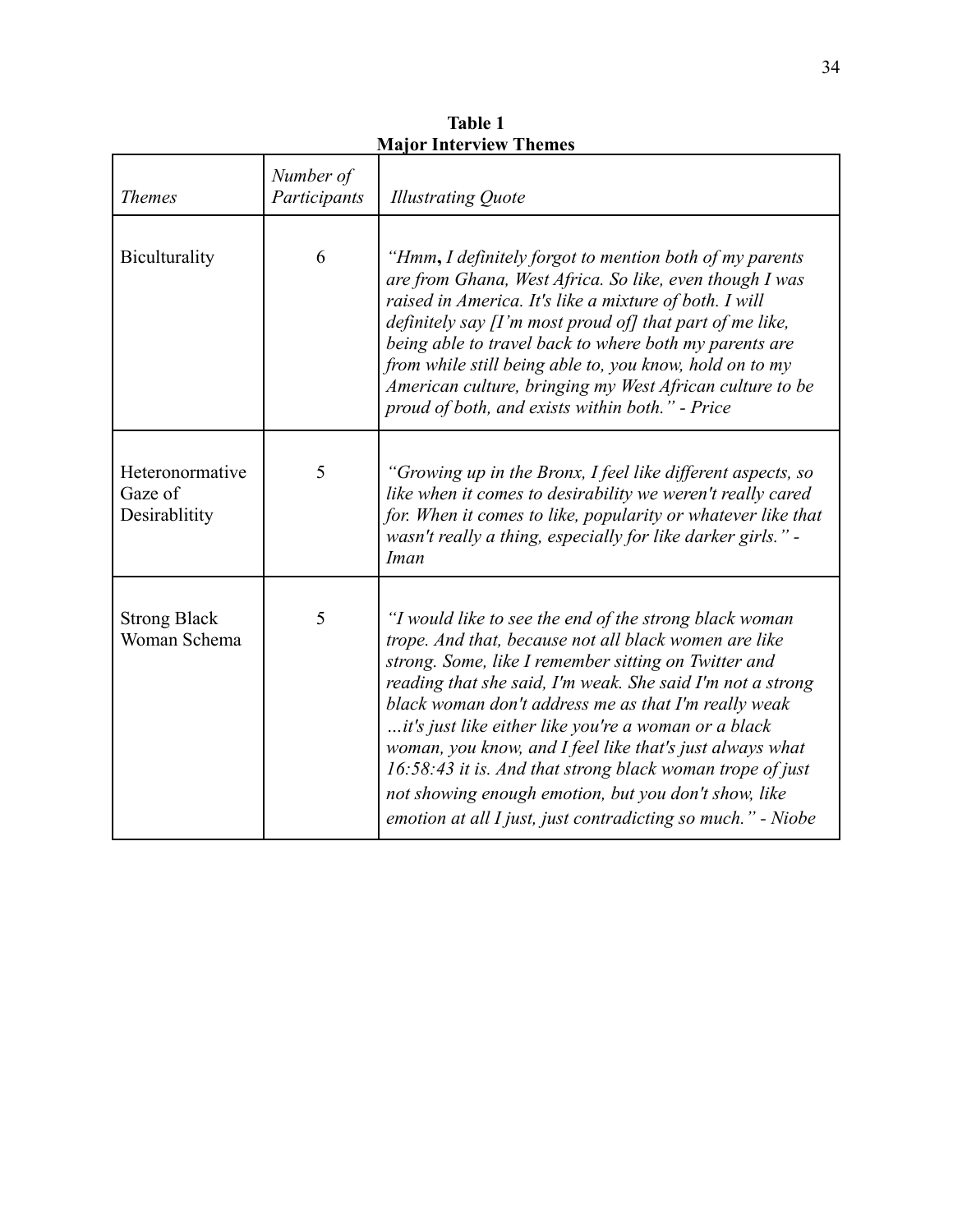#### **Data Analysis:**

As shown in the previous section, the three primary themes emerging from the data are: 1) Biculturality, 2) Strong Black Woman, and 3) The Heteronormative Gaze of Desirability. The Interviewees reflected upon and commented about these themes in their responses to interview questions. In addition, they discussed how they felt in ways that confirm that they experience psycho-social effects when others perceive them to have trangressed hetero-gender norms. All of the interviewees have received negative messages from family members such as mothers, fathers, aunts, and grandparents. As I share and discuss this data, I have italicized and indented the voices of interview participants. When text is not italicized, it is my voice as the interviewer. Additionally, the quotes from the participants are longer than the quotes for research for the social sciences. This is intentional–to keep the context and realness of the data and experiences shared, most quotes had to be included from beginning to end. Through the entire quotes it is present how the kitchen table talks were used throughout the interviews and how that brought genuine comfortability from the participants. Keeping the context is also essential for keeping the voices of these Black women participants at the central focus of this research.

Another aspect of the study that I sought to explore is whether and how the interviewees felt that the locale of New York City as a geographic location with a specific culture, shaped their socialization and encourage a kind of strength that was culturally normative, but that simultaneously was often read by others as gender transgressive. I cannot present all of my findings at this time given the volume of data each in-depth interview produced. As I share the most salient themes from the study, I will make an effort to include information that portrays how interviewees connected their thoughts to New York City. While it is true that the majority of the participants spoke briefly or at length about how the messages they received were specific to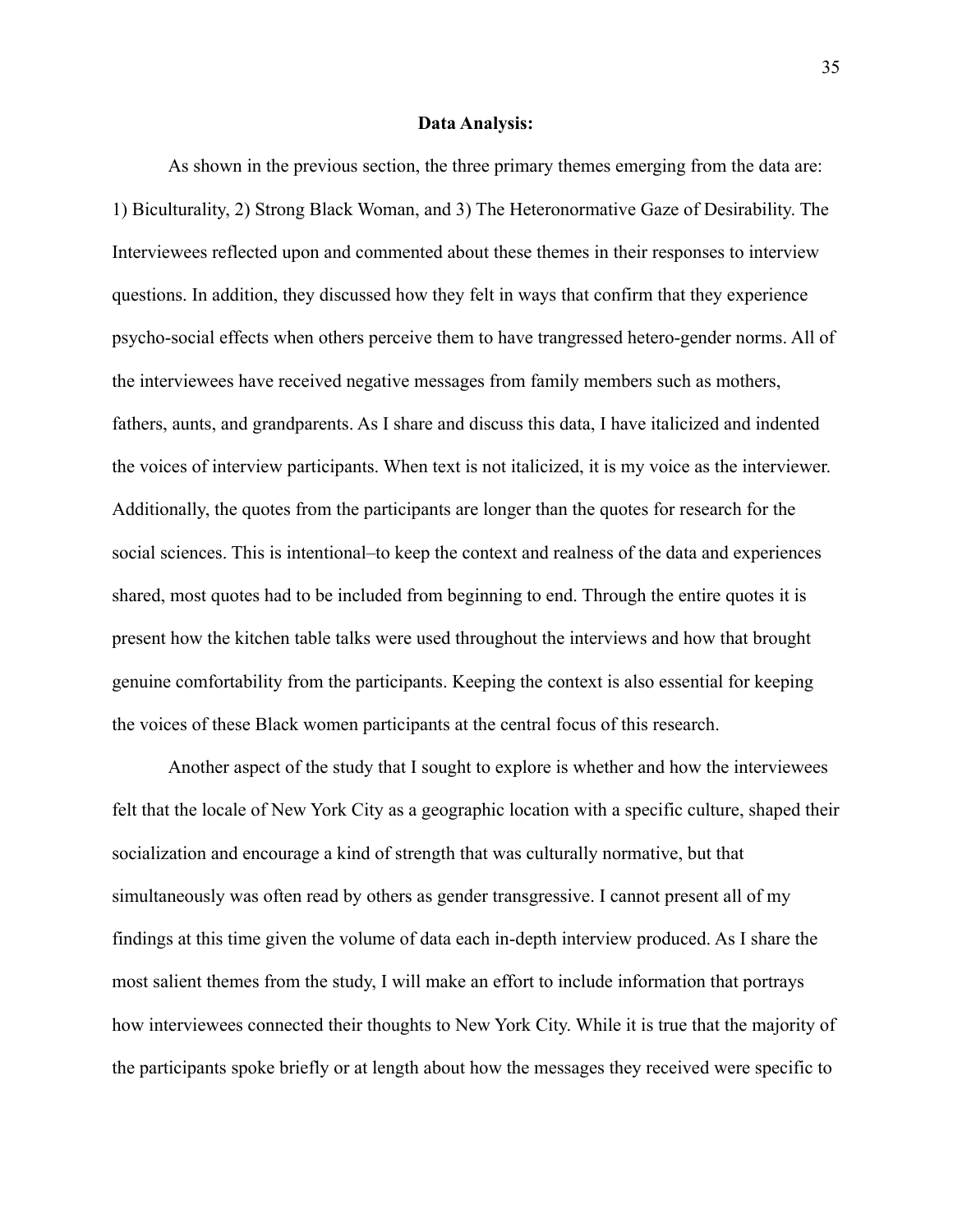the New York City area, I do not focus on this part of my findings in this analysis. In this section I maintain my focus on the three primary themes from the study.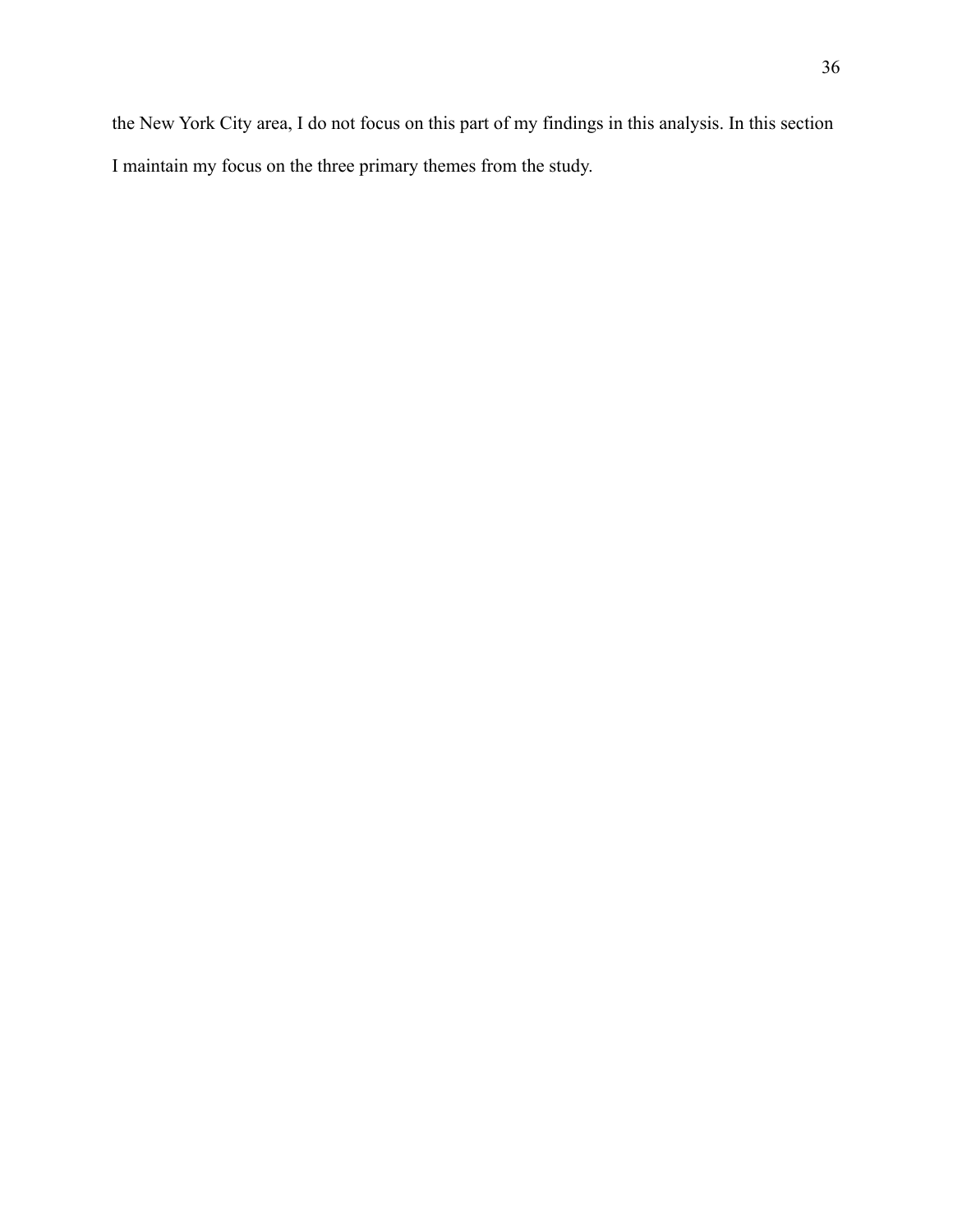# *Theme of Biculturality: "Ladies eat with a fork"*

For the sake of this study, biculture refers to the double-consciousness coined by DuBois. LaFromboise defines double-consciousness as the "simultaneous awareness of oneself as being a member and an alien of two or more cultures" (LaFromboise, 1993, p. 395). Other researchers have related this resulting in a "dual pattern of identification and a divided loyalty…leading to an ambivalent attitude" (Stonequist, 1935). This notion of being bicultural is something that was expressed by all interviewees as having experienced. They experience their family's culture being imposed on them, while trying to fit into the culture of young Black women in the United States and more specifically New York City. They have experienced and expressed psychological effects on them when others communicate to them that they are not aligned with accepted gender norms. This leads to self doubt and questioning their positionality in both of their respective cultures–their ethnic or immigrant culture as well as their new culture as a U.S. woman of color. The result from these negative messages when those perceiving them believe that they have transgressed from the norms of a woman in their respective cultures, have been self doubt about their womanhood. One pronounced sub theme that exemplifies Biculturality is that of "cooking/cleaning + mothering" within biculture, Niobe shared her thought process of when she pondered her knowledge of cooking in regards to her West African culture. She shared:

*"And I feel like coming into college now, with friends that know how to cook has been a very very very hard thing for me. And then when I told my mom that my friends came close she was like, "do you see your friends, learn how to cook!" So it's just like, it's been a hard thing, of like, wanting to cook and learning how to like, just really sitting down and learning, because that's just, like, you know, I'm not a woman if I don't know how to cook…. I need to cook. Now or, this will be something that's going to be very hard for me*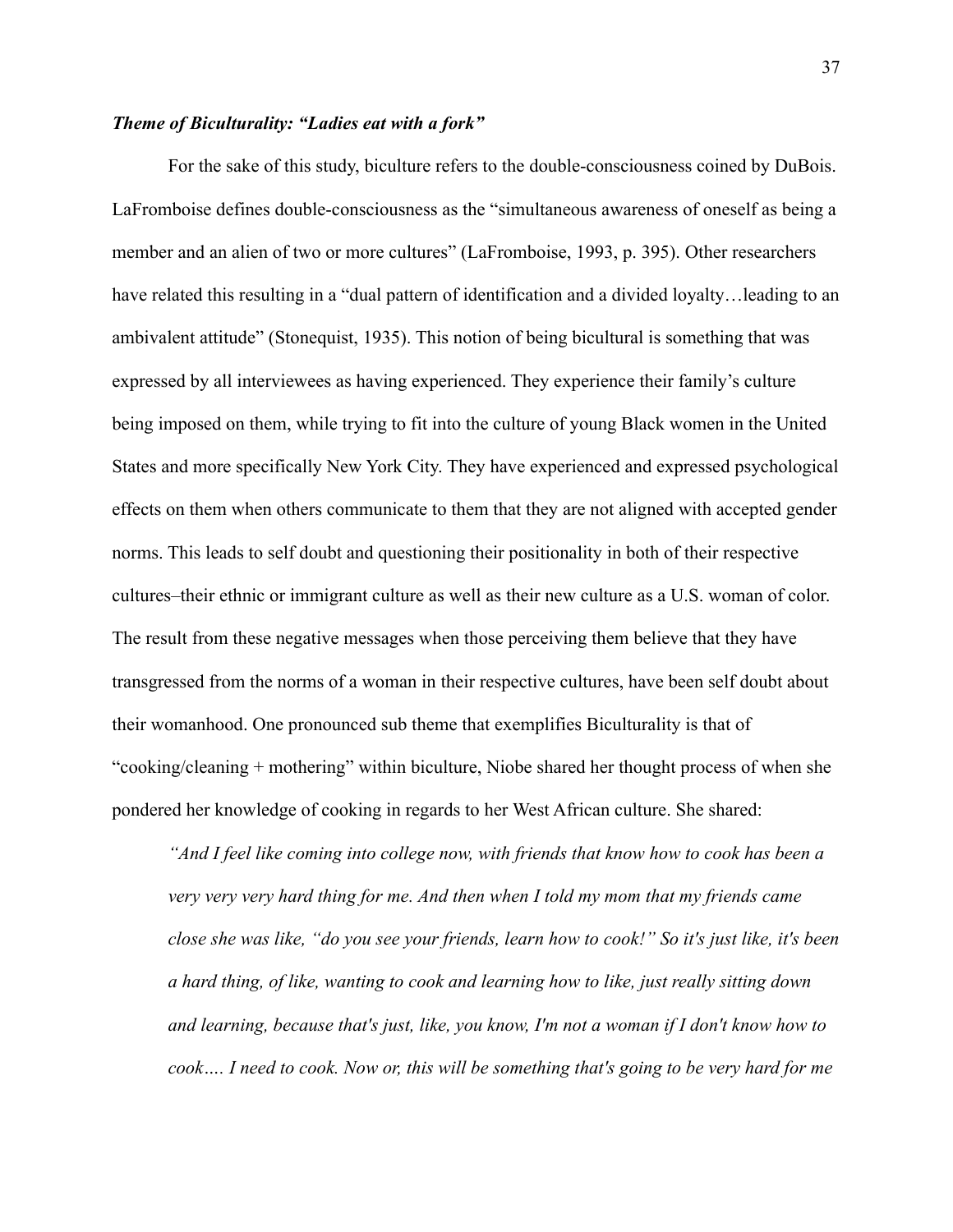*like you know, in terms of finding a partner, like what the hell are they gonna eat? I'm like, but they're gonna have to learn themselves……within myself, I just thought I'm not woman enough if I do not learn [how to cook], you know, and that was never the case, until like recently." - Niobe*

Although she has grown up in a sense with the idea of rebelling against her parents and wanting to be different and focus on being "pretty," her womanhood was not validated just because of her being pretty. Consistently being told by her parents that she needs to learn how to cook and "that's what a woman does," We see how psychologically, Niobe felt like she was not woman enough because she chose to not learn how to cook. That is the psycho-social effect that these perceptions have. Niobe thought about finding a partner in the future and how that would work if she did not know how to cook.

The theme of biculturality becomes prominent here—West African and Caribbean cultures have traditional views on the tasks that a woman should have in a household. The parents and families of the participants reinforce those traditional views through teaching and on occasion forcing them to learn how to cook and clean. It is seen as a rite of passage. In immigrant families, it is seen as important to preserve the traditions, especially the food traditions (Bramble et al., 2013). The daughters in immigrant families are expected to preserve food traditions. When the daughters/women in the family are not learning the cooking methods within that specific culture, they are not seen as following the gender norms in their respective cultures; this applies to Afro-Caribbean and West-African cultures such as the Dominican Republic, Ghana, and Nigeria. Children's books have depicted this and have aided in the socialization of young girls of (Afro) Latin descent.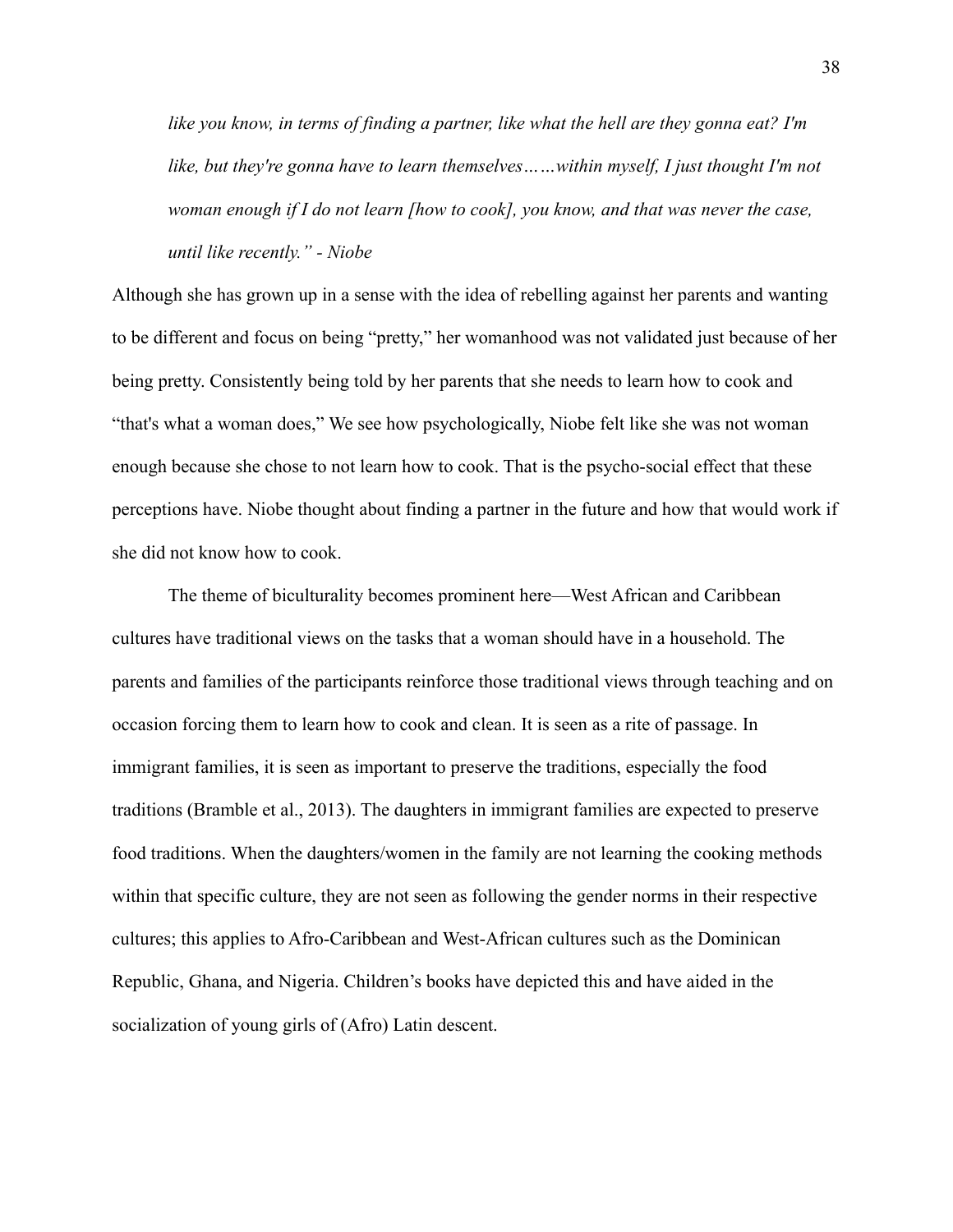"In some recent Latin(o) American children's literature, being able to cook and acquire food for the family represents the acquisition of power for female characters…The acquisition of knowledge regarding food and cooking as a right of passage for young women in contemporary children's stories…It is through their relationship to food and the mentorship of their mothers and elders that the young female characters become empowered…In *Las hermanas*, preparation of food is, again, a mark of maturity."

(Keeling, 2011, p. 167-174)

In this analysis of various Latin American children's books, the importance of the gendered labor of cooking is revealed by its centrality in Children's literature. Books such as *Las Hermanas, Prietita y la Llorona,* and *Too Many Tamales* subliminally perpetuate the traditional Latin American/Caribbean and (West) African notions of women and girls "needing" to learn how to cook at a young age to care for themselves and/or their families. Such stories imply that a (Latin) girl has not become a woman if she has not gone through the right of passage, a girl has not matured if she does not know how to prepare food.

All of the interviewees allude to beliefs in the gender division of labor and its appropriateness for women as a social construction conveyed to them at a young age. They also expressed that they experienced some negative outcomes based on this pressure to conform. This negative impact was particularly acute for them as Black or Afro-Caribbean women. These ideals impact the way that they view themselves as women. When they feel they are not living up to the expectations of their ethnic and racial cultural norms, they expressed being in a constant state of self-doubt. They talked about having an internal battle about where they stand with respect to their womanhood.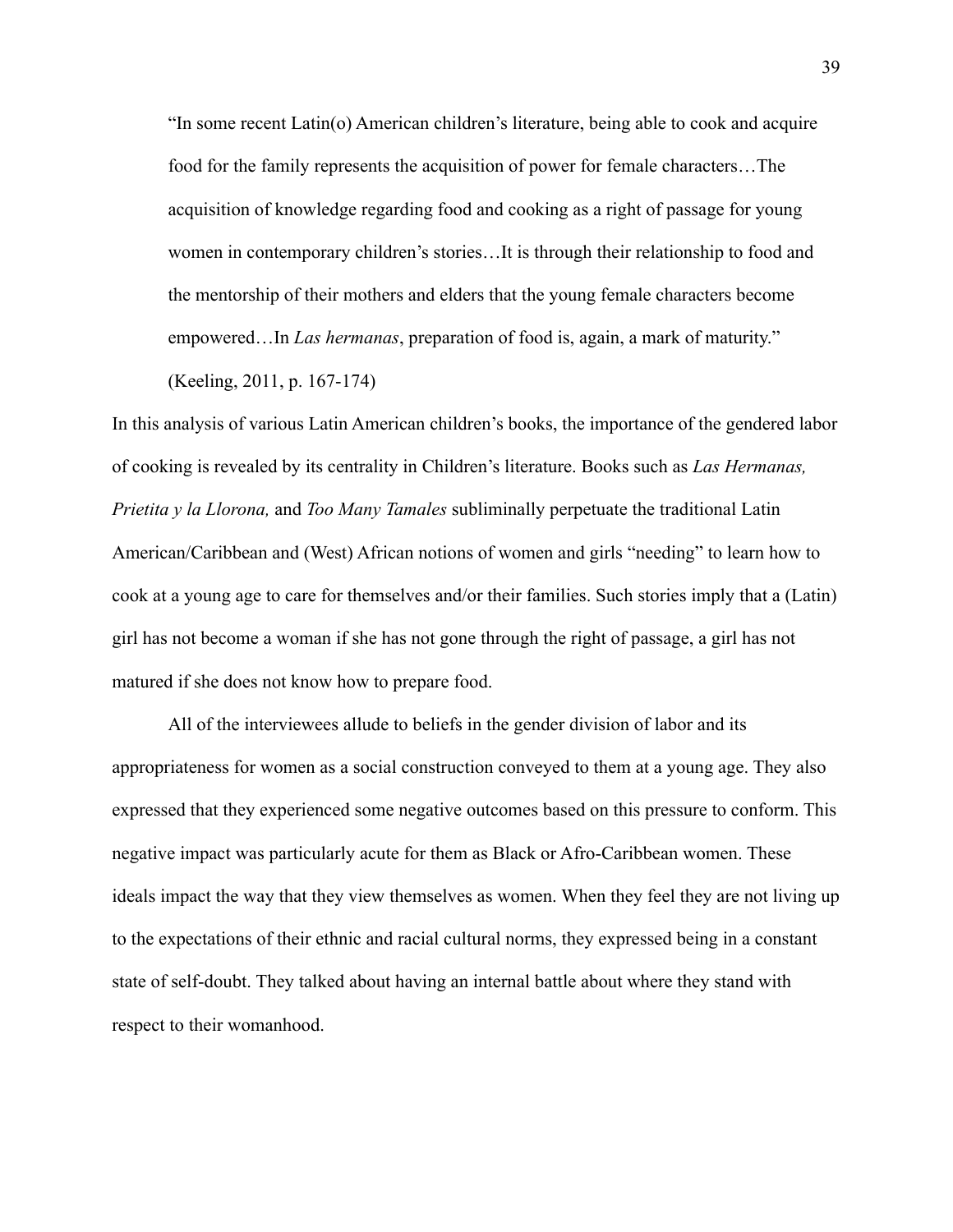The form of the messages they receive about transgressing the gendered division of labor relative to cooking is that of a reprimanded. They talked about reprimands from both their family members and potential romantic partners. We see this with our other participant Samantha. Samantha shared a moment with her grandmother, who started to yell at her and other women in the room because she did not wash a plate that her (male) cousin used. This is what Samantha shared:

*"And there's a lot of, there's a lot of examples where my grandpa would be like, no, you're supposed to do this because you're a woman. Even my Grandma, which you would think that she was on my side because she's also a woman but like I said, they're old school Dominican people, like I remember one time, my guy cousin that doesn't even live with us came to eat, and he left the dirty plate in a sink full of nothing, there was no dishes and he just left the plate. So I was like, I made a comment, along the lines of, why did he come here and eat and didn't wash his plate. So my grandma came out the room and started yelling at me, my mom, and my aunt from Florida was visiting. And she was like y'all are three grown women. And you guys are supposed to be washing that plate and you want him to wash it?! I'm like I'm not his wife. I'm nothing to him, I'm just his cousin! Like he could just wash his own plate, why don't you wash it since you want to kiss his ass so bad. So it's just like a lot of people in my family, especially the men and like the older generation of women, they always, they just think that a woman's place at the home is cooking, cleaning, and just like catering to the men. I have a long list of those, even my own father." - Samantha*

Not only is cooking and cleaning enforced by the men in families, but it is reinforced by the women. Cooking and cleaning in turn becomes perceived as an integral part of Black culture,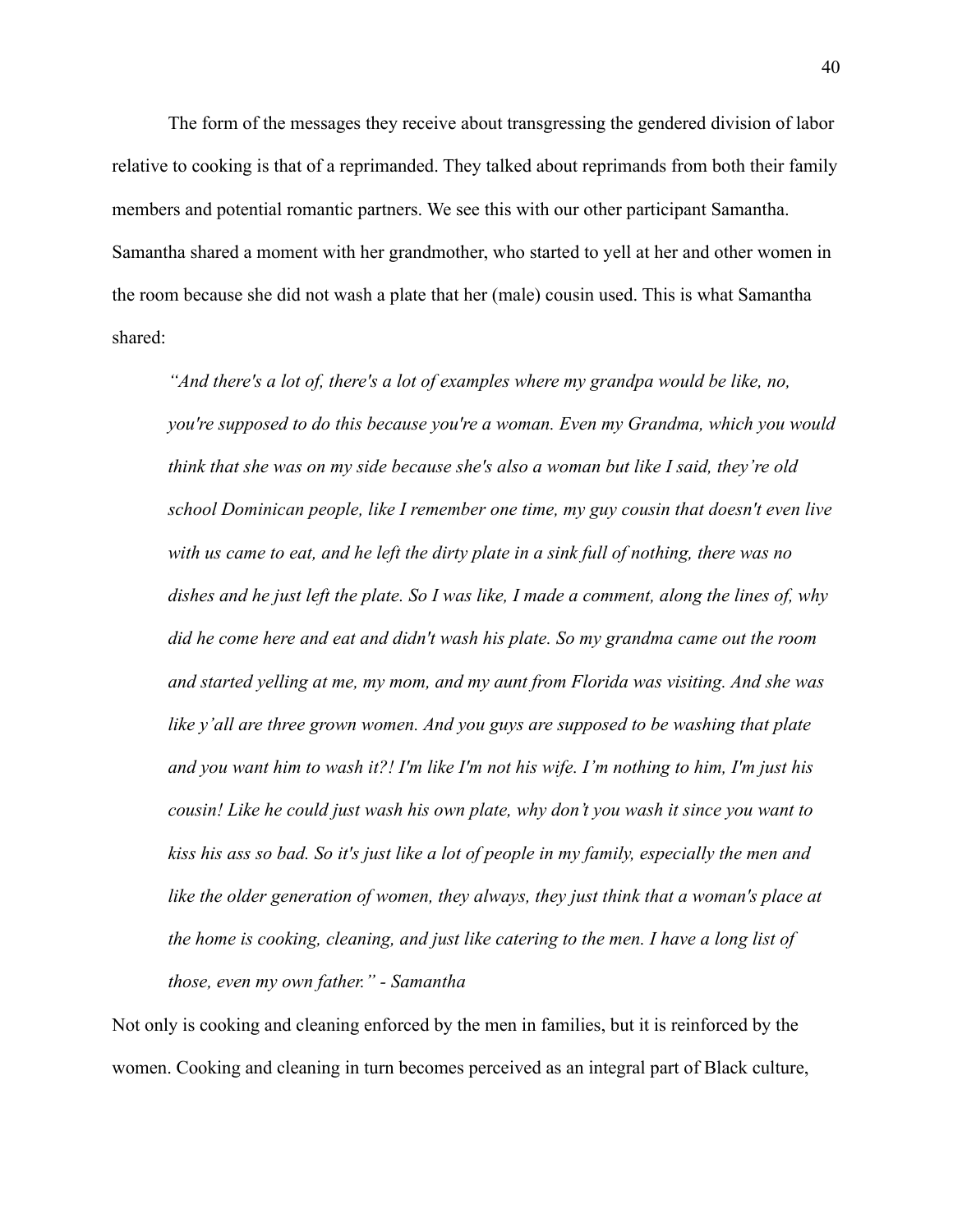including Caribbean and West African. Samantha shared that she was frustrated after this. That frustration came from her Grandmother verbally stating and pointing out in a public setting with family that she was transgressing the gender norms of a woman cooking and cleaning for a man. Here, we even see how her grandmother was quick to defend her male cousin. Samantha, as an Afro-Latina, has experienced a different message than her male cousin. The indirect message to her cousin was that a woman is expected to clean up after him, and the direct message to Samantha was that as a woman, as a Black woman, as a Latin woman, she is expected to care for a man, regardless of their status in her life, or her status in theirs.

Seluna had a similar experience at an even younger age. This experience was about comportment in the form of respectable table etiquette for a girl.

*"My mom's cousin. I was like six…we're all sitting around the dinner table. She's telling me not to eat with a spoon…She was like ladies are supposed to eat with forks. She made my mom bring us there every weekend, so we can learn how to do that so I know how to pick up a fork and guys be so impressed like whatever it was not for ya like this was forced upon me. But, yeah…When I got my period. Um, I got my period and my mom told the whole world, oh well you know how that goes. And, like, because I was still playing with dolls and I didn't want to do certain things they were like, "you know you're a woman now like you gotta do this, you gotta do that, you gotta clean, you gotta know how to cook rice." I'm only 10. Yeah." - Seluna*

At the age of six, Seluna was reprimanded by her aunt for failing to live up to dominant cultural standards of eating with a fork. Interestingly–eating with a fork was not merely good manners for any gender. Rather in the eyes of her aunt–there was an emphasis because of her aunt's ideology that "ladies eat with forks." Socially, in the Dominican Republic, most young kids at that age ate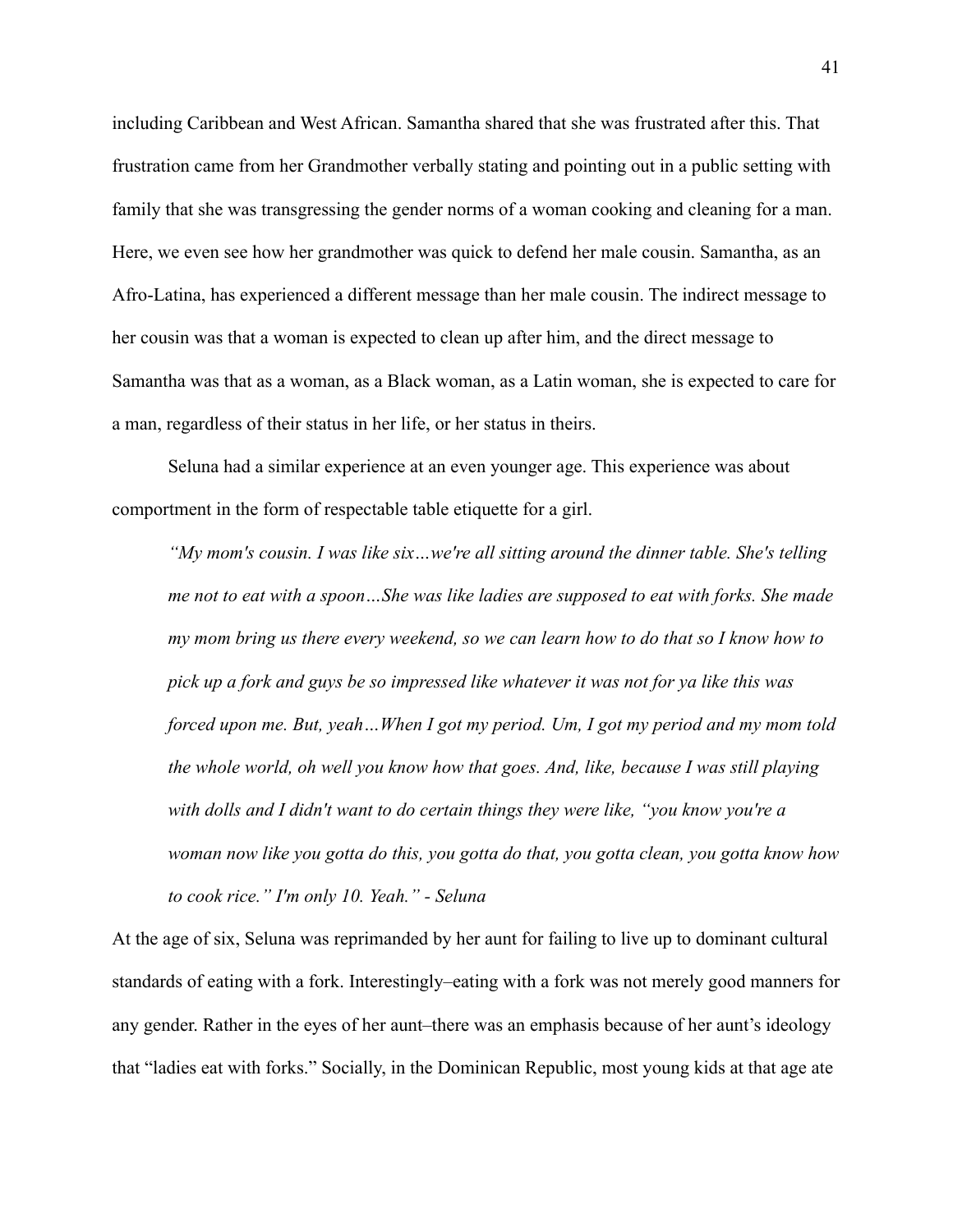with a spoon.

This pressure to be ladylike progressed even further when she started menstruating at the age of 10. Her family began to tell her that because now she is a woman (her family believed that menstruating is the start of womanhood), she must begin to cook and clean. Seluna's family's culture of the Dominican Republic clashed with the culture of young girls in the United States and in NYC of being young and playing with dolls.

Psychologically, this led Seluna to feel inadequate as a woman, despite her young age. She associated this to her own tendency to become a people pleaser. Socially, Seluna was forced by her family members to grow up and grow into her womanhood sooner than what she had anticipated. Seluna had to quickly stop being a girl, and become a woman and do the things that the woman from her family believed was correct for a woman from their culture.

In addition to their home cultures, there are some expectations from their NYC culture that some participants felt as though they could not live up to due to their home culture.

*"My parents are immigrants. So, relating to socio-economic status, I'll say my parents didn't have in their planned notebook of the future of us coming to America but when it came up, you know he took the opportunity. My dad, he had to come to America like two to three years before we did so he had to kind of like struggle for a bit while living at other friends houses and his brothers and growing up, it was kind of hard because, like you know, other friends or classmates, you know they had all you know the Jordans, all that tech stuff but I just wanted to like I have it now because I can, and you know I just wish I had growing up" - Niobe*

As we can see from Niobe's interview quote, she realized the difference between the material things that she owned compared to her peers. Socially, not having the newest/cleanest shoes or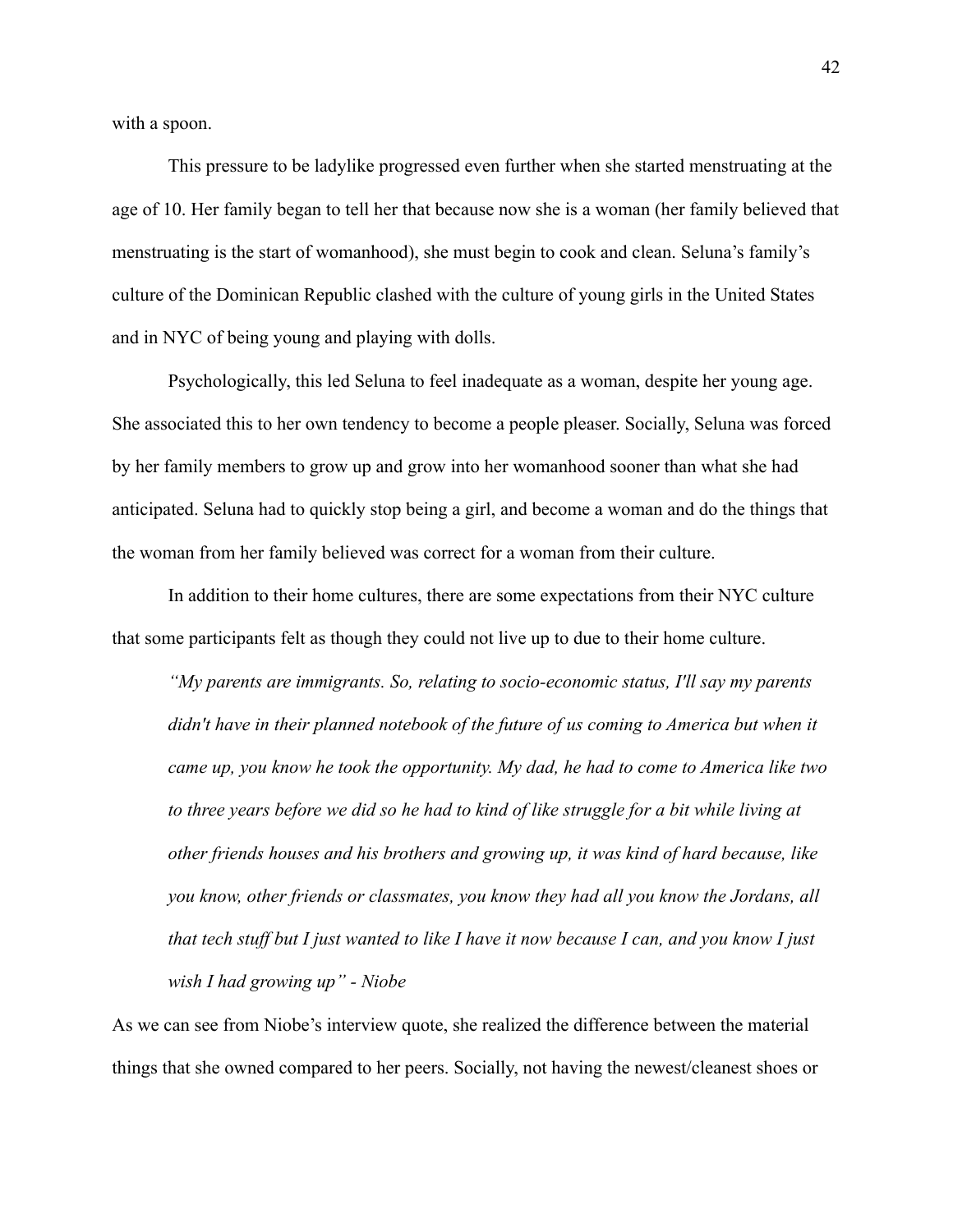prettiest clothing can lead to other children bullying you. Bullying is defined as "Bullying can be…defined as repeatedly (not just once or twice) harming others. This can be done by physical attack or by hurting others' feelings through words, actions, or social exclusion" (Hazler, 1996). NYC is the home for the cultural phenomenon of sneakers which arose in the Bronx, New York, in the 1970s, around the same time that hip-hop was born (Johnson, 2019). This cultural tie between sneakers and NYC allows people, particularly Black New Yorkers, to "connect through sneakers" (Johnson, 2019). If a young Black girl does not have the sneakers they may need to connect with other Black New Yorkers, a psycho-social effect is feeling isolated from that particular culture. That isolation can be verbally communicated through bullying, or self-inflicted by them withdrawing themselves from those relationships because they already feel out of place.

Missing out on something that seems to be so integral to NYC culture due to another culture you belong to furthers the issues faced due to the double consciousness. In this case, Niobe was unable to construct bicultural competence for herself and effectively navigate between her ethnic culture of origin and the NYC culture of her peers. Consequently, this negatively impacts her psychologically because it hinders her identity development. As noted by LaFromboise, Coleman, and Gerton, one facet of identity development that plays a key role in bicultural competence is the development of cultural identity, which they note as "the evolution of a sense of self in relation to a culture of origin and who one is within and without that cultural context" (LaFromboise et al., 1993, p. 402). If a Black woman who is experiencing biculturalism is developing in one culture rather than the other, they will experience negative psychological and social effects of bicultural contact, including but not limited to bullying, as aforementioned.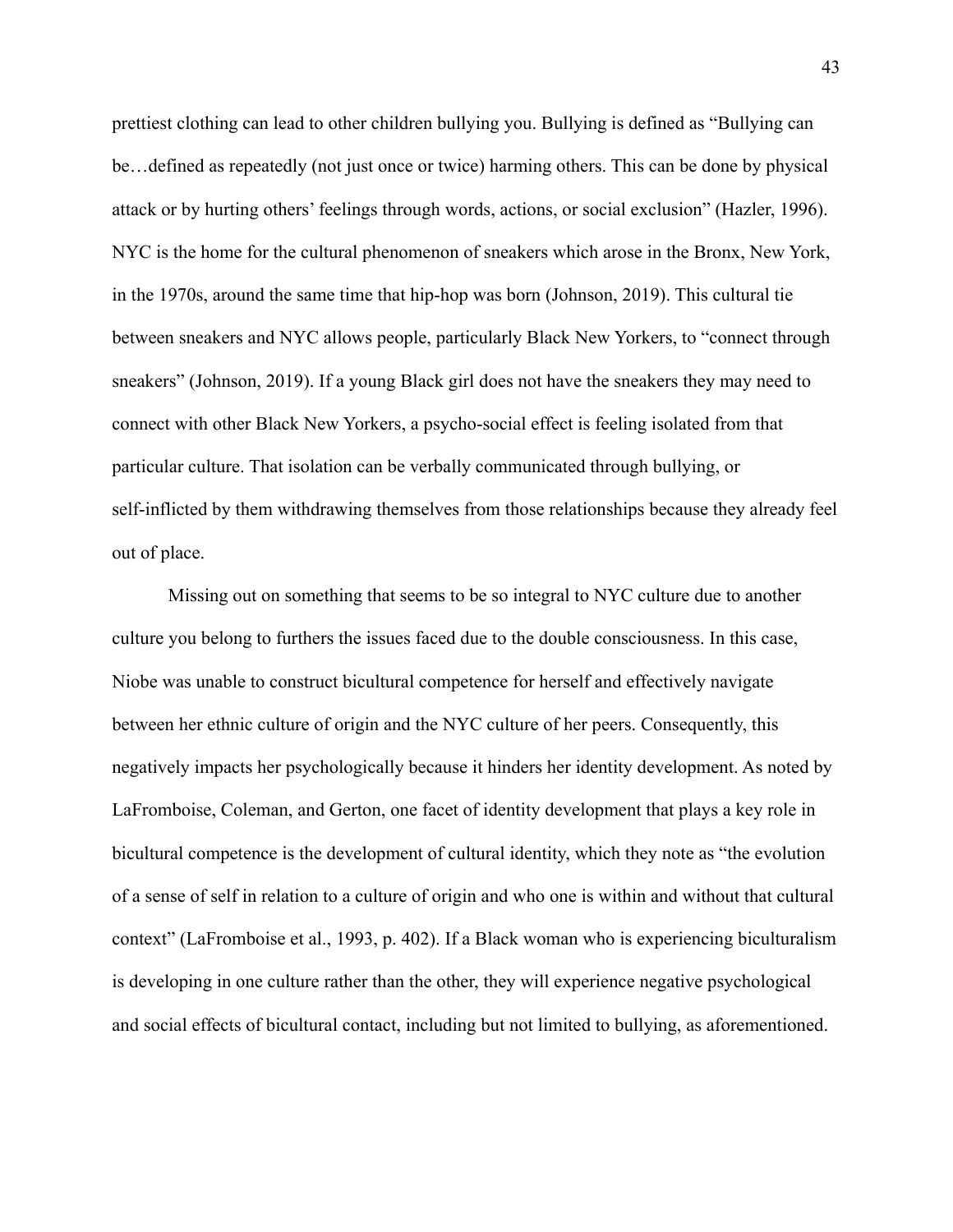Price and Iman bring their biculturalism to light by sharing that her family is from Ghana, West Africa, and even with traveling between New York City and Ghana, she was able to hold on to and maintain both cultures proudly.

*"Hmm, I definitely forgot to mention, both of my parents are from Ghana, West Africa. So like, even though I was raised in America. I'm sure Um, I was raised on it, and it's like a mixture of both…I will definitely say that part of me like being able to travel back to where both my parents are from while still being able to, you know, hold on to my American culture, bringing my West African culture to be proud of both, and exists within both." - Price*

*"Yeah, so I'm a black woman. I'm an African woman. I grew up in the Bronx, I live in Harlem and now I live with my family….I love being black, so I'm very proud about that. I love being black I love being first gen. I love that I can experience my family's culture, and also experience the culture that exists here." - Iman*

Iman states that she loves that she can experience her [Ghanian] family's culture and the various cultures that exist within the Bronx and Harlem. Despite common conceptions of biculturalism leading to psychological distress, there are also some beneficial outcomes to those experiences of being marginalized by biculturalism. Biculturalism is a result of the intermingling from migration and human movement. This further supports discussions of RCT and their benefits, especially when applying it to Black women. This "intermingling," is what Black women grow through, Black women grow through their connections and it aids them in their sense of safety, belonging, and well-being (Jordan, 2008). Being able to navigate the spaces of their multiple cultures allows the participants and other Black women to construct their identities in those cultures all the while feeling accepted and not marginalized for their cultural identities.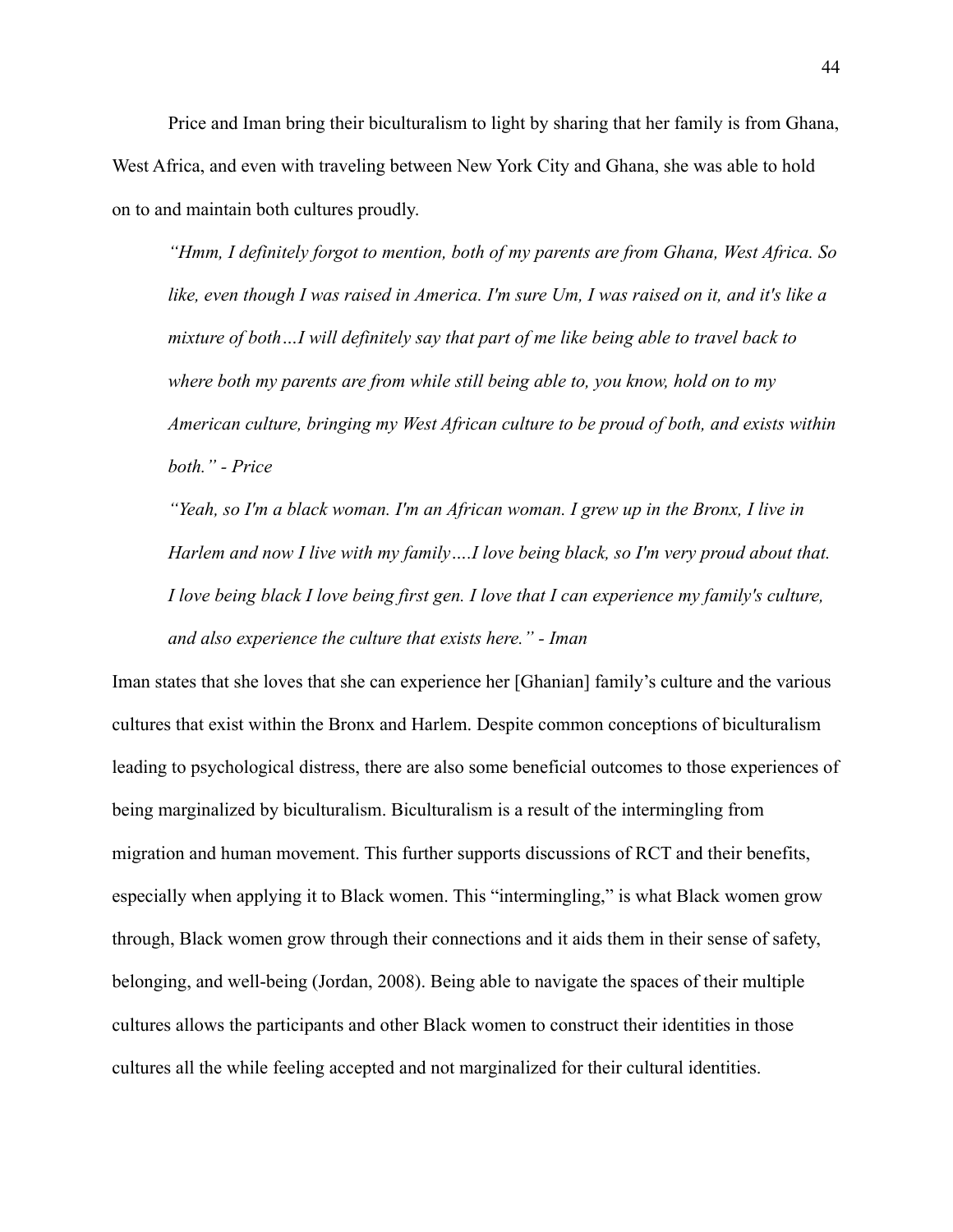Robert E. Park refers to a bicultural person as the "cosmopile," the independent and wiser person (1928). Milton M. Goldberg (1941) and Arnold W. Green (1947) further Park's belief by suggesting that being a "marginal [bicultural] person" is "disconcerting only if the individual internalizes the conflict between the two cultures in which [they] are living." Although Iman, Price, and other participants have expressed their internal conflict between their cultures, they have shown grace for themselves and have allowed themselves to embrace their various cultures and the differences between them. Although Price enjoys being a Ghanian woman and a Harlem woman, she quickly realized the differences between the two cultures particularly through her mother's attempts to enforce the concept of a traditional woman in Ghanian culture.

*"So, I remember my mom bought me an etiquette book. Oh my gosh. When I was, I don't I think it was like 11, like it was like when mothers are getting like those girl books for their for their girls like the little lectures are like puberty whatever whatever but along with that she gave me an etiquette book and so like in West African culture like women are supposed to appear polite soft acceptable, at service at all times like that's the thing and that wasn't me like from the jump. It wasn't me. I wasn't into that, I didn't really care for it either. But it was ingrained within her so she was trying to ingrain within me at a very young age. And so it was always a thing of like, appearing feminine like obviously back then I didn't know it as that. But now that I'm older, like I see it now as like her trying to push like that femininity like rhetoric, like a woman has appear this way for her to be deemed a woman or lady like or whatever, a girl, whatever that is. I feel like from young My mom has always taught me to appear in a certain way that is digestible to others. What* Would you say that is? *poised, like doesn't talk too much, just enough, like, kind of, I don't know, like actively going against those stereotypes that are bullshit but our*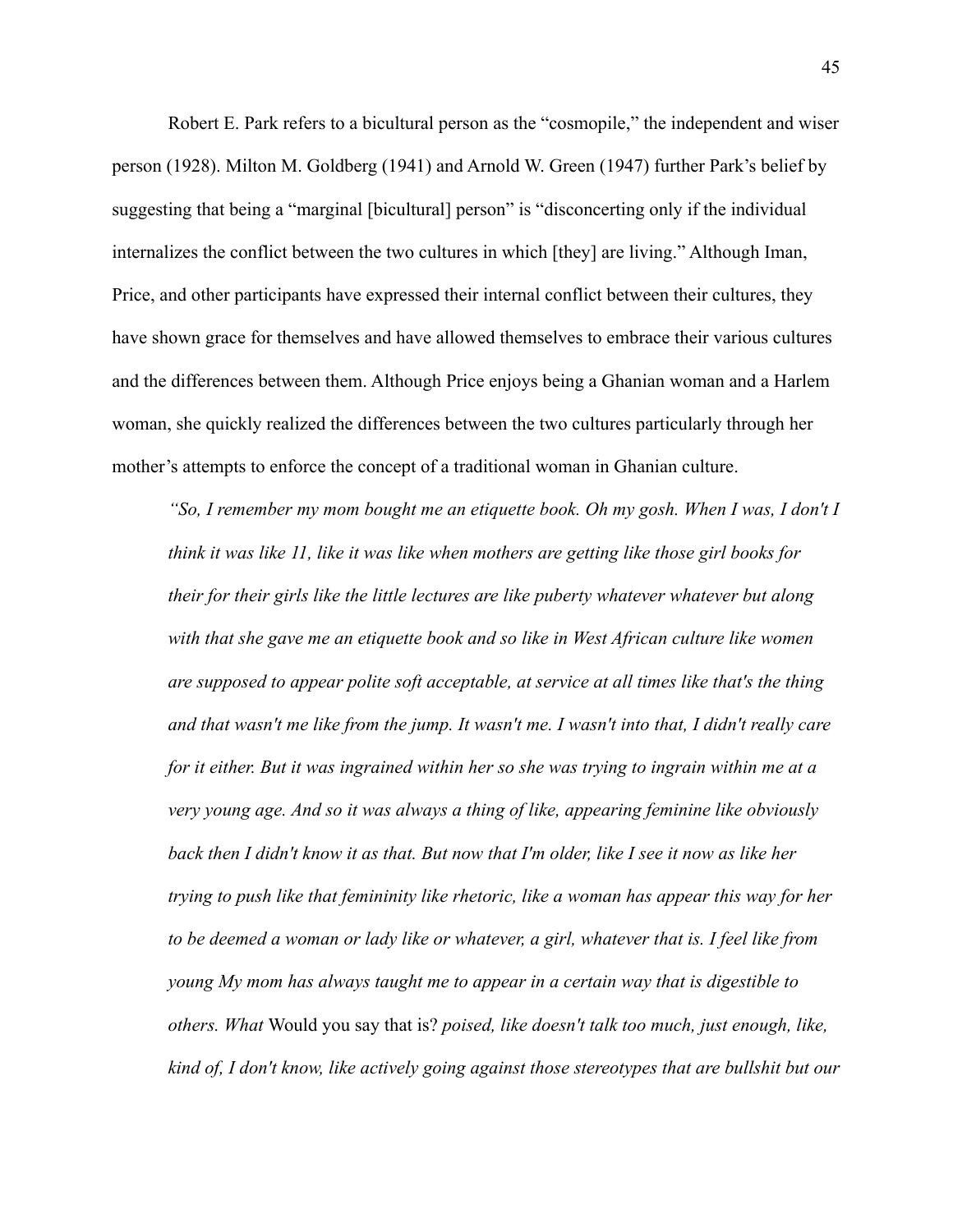*stereotypes that exist in our society.… I think it fits more with our culture, our Western culture or cultural traditions that she grew up on. And she does, she was getting to know Harlem as well so it was kind of like, this is the perfect way to appear in a space where we don't really know how to navigate yet you're in the middle so you can appear digestible to all." - Price*

Socially, Price wanted to steer away from the culture that her mom was imposing. Psychologically, Price's choice to differentiate from her Ghanian culture put her at risk for being marginalized within her own culture of origin. While she may wish to retain bicultural participation in the culture of Ghanians in America and as a woman growing up in Harlem–she appears to want to choose what fits her as a second generation Ghanian. At the same time, Price's mother was learning the culture of Harlem and used her femininity (what she was conditioned to know) as a safe-haven to navigate the newfound Harlem culture.

Despite the familial-cultural differences between Price who is Ghanian and Kayla who is from the Dominican Republic, Kayla experienced a parallel dynamic.

*"Just because like growing up, like I don't know, actually told me the rules to be a woman, you know, like how to like interact with like men etc. Like to not be too promiscuous to always go outside, being really clean, having good hygiene. Always looking arregla (fixed up), like you never want to go outside like where your hair it's not done, or clothes not looking together. I feel like back then my mom was really like key on like owning like my like my like my physical appearance and embracing my sensuality, sexuality, so still yeah sexuality in the sense that like she always try to encourage me to wear like short skirts or a short pants you know until they know to be feel sexy." - Kayla*

From reading the previous quote, one can see that there is still a cultural similarity between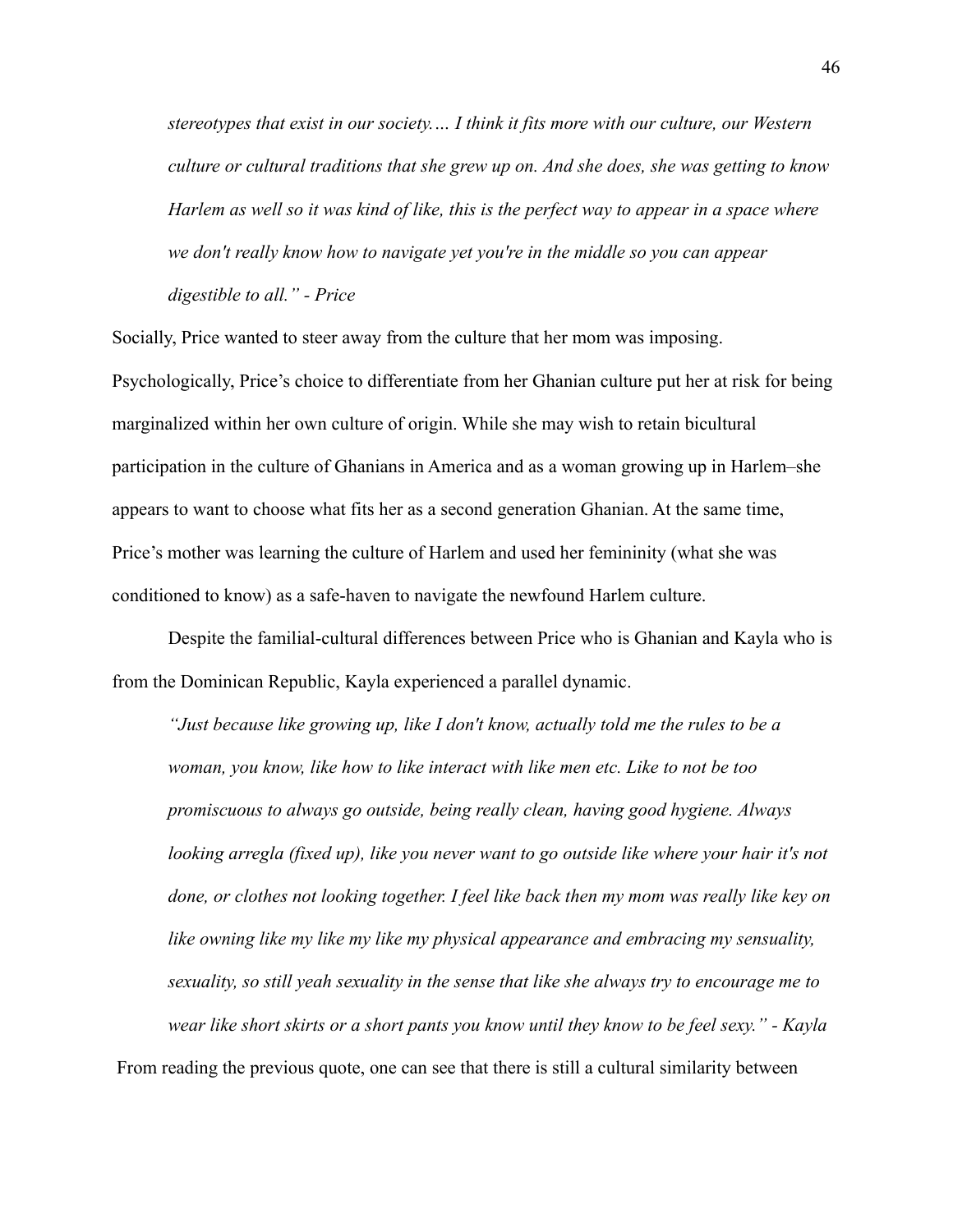Price and Kayla relative to gender norms. Kayla's Dominican mother always wanted her to look *arregla*, whether that be always having her hair done or looking put together in terms of the clothes she was wearing, her hair, her shoes, and the like. Socially, Kayla had to condition herself to what was deemed presentable for a woman by her mother. This could have other social implications when interacting with potential romantic partners or even in their respective school systems.

Kayla went on to discuss a specific experience she had in elementary school in which a woman teacher asked the classroom, "who kissed Kayla?" and more than half the class raised their hands. Kayla does not remember that teacher asking the students if they had kissed a male student. She said she cared, and so much to the point where when she went to middle school, she did not date anyone. *"So when I was 12 I didn't date anybody.Yeah, I didn't. When I was 12 to 13."* Schools have a way of enforcing gender roles to young girls, especially notions of not being too promiscuous. Psychologically, Kayla felt exposed when the teacher asked the class if any of the students had kissed her. This is a vulnerable moment, that in turn socially impacted Kayla and prevented her from having romantic interests when entering middle school. As we get older, school cultures change, adding another layer of culture to the biculturalism that these Black women are already experiencing.

When going to a predominantly white space/culture (PWIs) such as their current(or former) universities, some interviews in this study have felt socially sanctioned for their biculturalism. Psychologically, they have felt the need to minimize their personalities for the sake of their white peers.

*"[In the Bronx] I like the fact that I was free, like free of judgment, for like behaving a certain way. I think the Bronx, like some of the stereotypes that are aligned with the*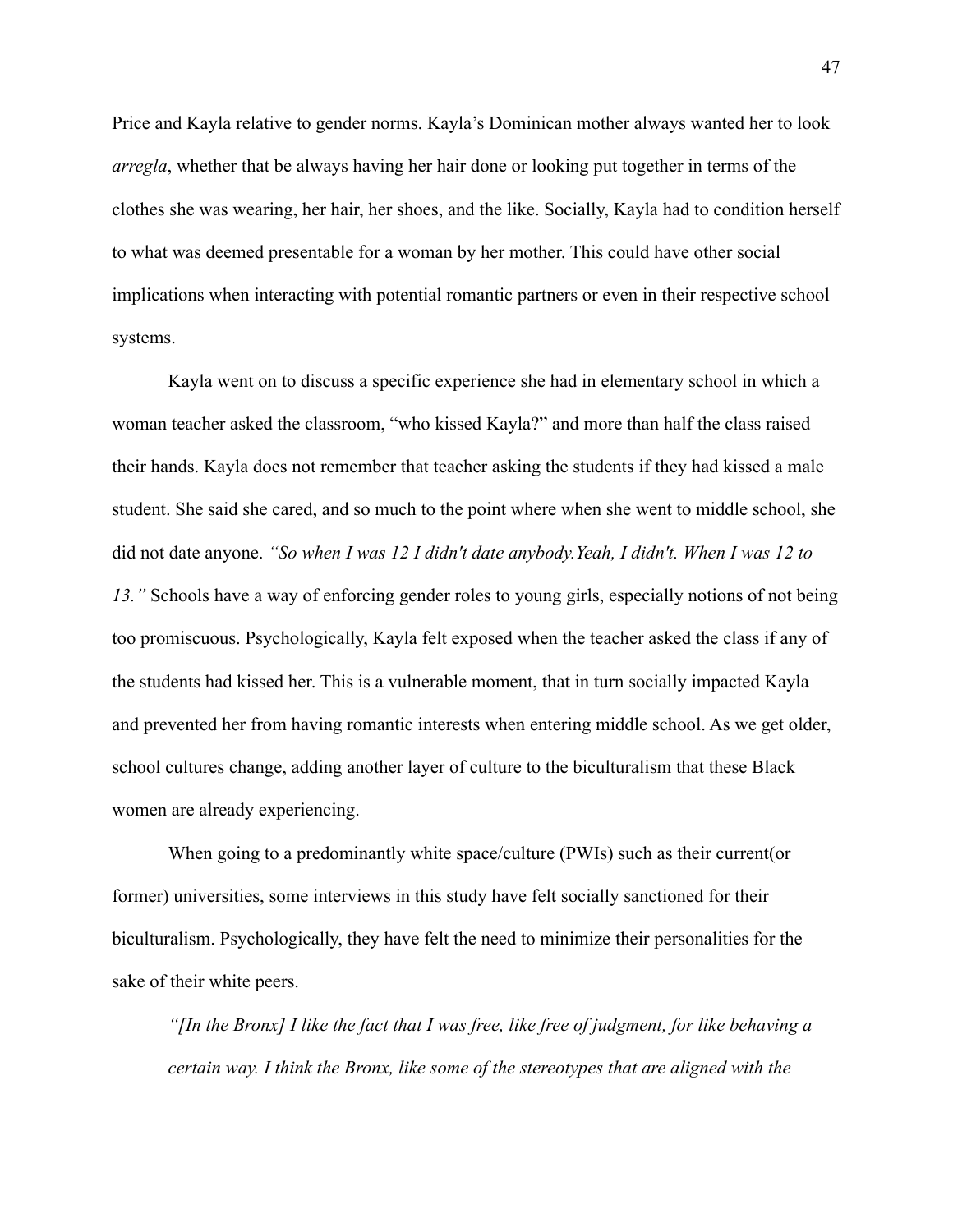*Bronx, are being loud and goofy. Now, I guess aggressive and assertive and sense like when I'm at school, for instance, because I attend [redacted] College I feel like I have to be like a very toned-down version of who I am. In regards to like not being as expressive, in the same way that I am able to be at home, or like I feel like things are more relaxed a whole like you can literally go outside like with a bonnet to the bodega (grocery store) and no one cares, whereas like going outside to school with a bonnet and in a primarily like white institution like you're definitely getting stares are like the fact that I like I could listen to like my music–whether it's bachata(style of dance that originated in the Dominican Republic), or like listening to Pop Smoke (Brooklyn Drill rapper) without people like telling me to like, quiet, or getting complaints." - Kayla*

This adds another layer to the biculturalism experienced by Kayla and adds to the experience of the other interviewees who also attend PWIs. Black women often feel as if they cannot be themselves around those who do not have shared lived experiences that validate their experiences as Black women from New York City. This in turn affects their social interactions because it causes them to be more isolated and not as expressive with others who they fear will not understand them. Despite many of them sharing that they have overcome this feeling of the need to minimize their personalities for the sake of others, it still took a toll that they are now managing and healing from at the ages of 18-22.

A common assumption about those who are bicultural is that this feeling of marginalization is undesirable because of the constant longing for belonging in both cultures. LaFramboise states that "living in two cultures is psychologically undesirable because managing the complexity of dual reference points generates ambiguity, identity confusion, and normlessness" (1993, p. 395). The norms that these women once knew from their cultures and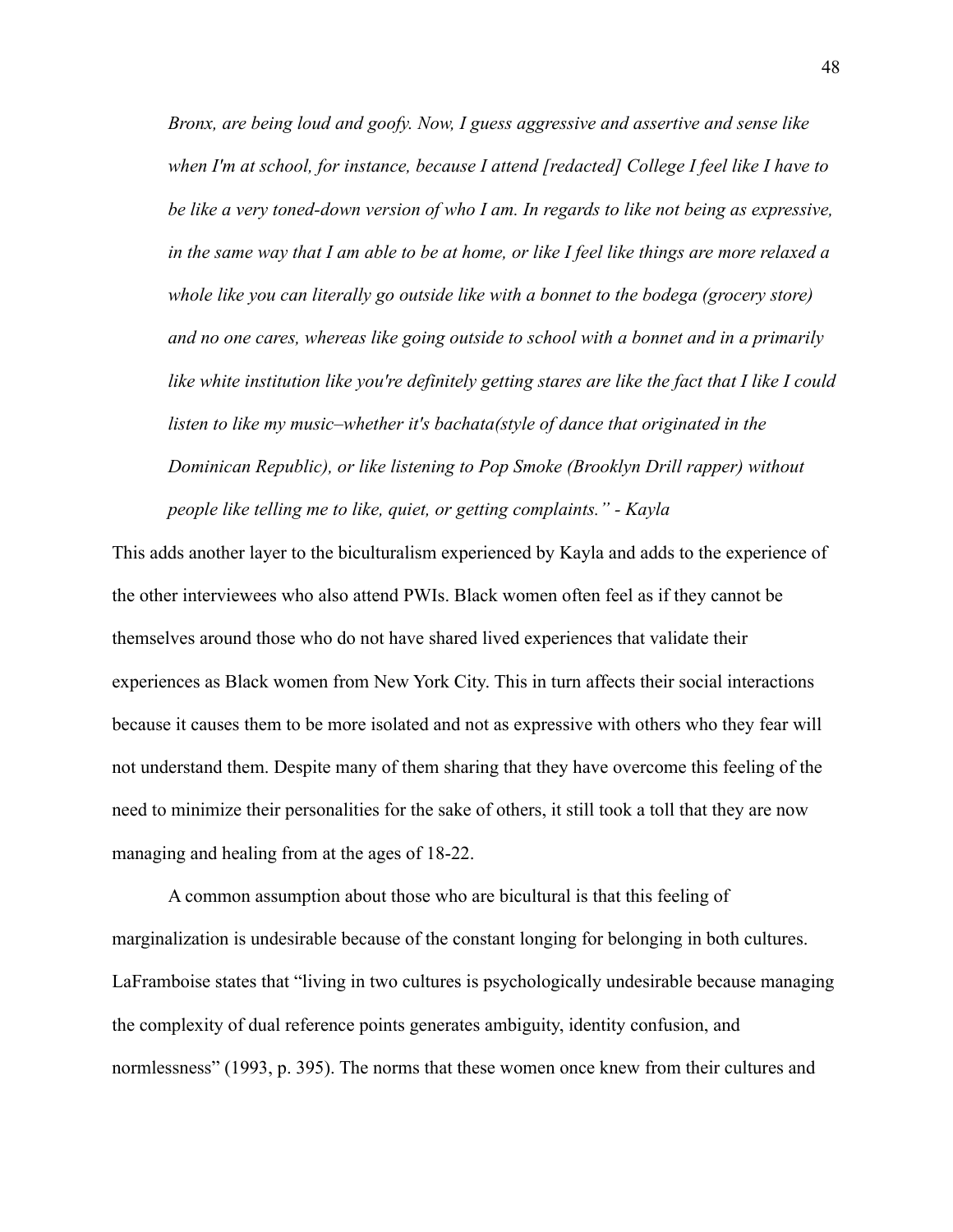neighborhoods in NYC, do not exist in PWIs such as their universities. This creates psychological unrest because they feel as though they need to hide who they are due to the new culture that they are a part of.

This research study also found that life post graduation continued to impact the various cultures that these Black women exist within. In many of the respective cultures of the participants, many women did not pursue higher education due to financial reasons or reasons such as believing that it is not the role of a woman, and that a woman should stay at home. Iman states this when she says "*A lot of women, especially like Muslim like West African women don't have access to higher education, or like they never get the chance to like even leave the city to get an education if they do."* Upon graduation, Iman wanted to move out of her family's home and live on her own. Her extended family disagreed and have verbally chastised her for even considering moving out on her own.

*"When I recently graduated, I very much wanted to move out on my own. And like, not really from my immediate family but when it came to my extended family it was like a big no no it's like, Oh, you're a woman like you need a be right back home after, you shouldn't be living by yourself, but you have to be living with your parents basically until you're married. And I was like, no. And this whole thing of like, yeah, you pretty much can't live your life unless you're married. And, yes, I was getting a lot of comments about that… so it's like a whole thing of like, oh, like you're doing something that's like typically masculine like the only people who really leave the home." - Iman*

Culturally, her West African family believes that for her to move out she should be married. For young women in the United States, marriage is not seen as a priority especially once graduating college. Being independent upon graduation is a part of the culture of the United States, and we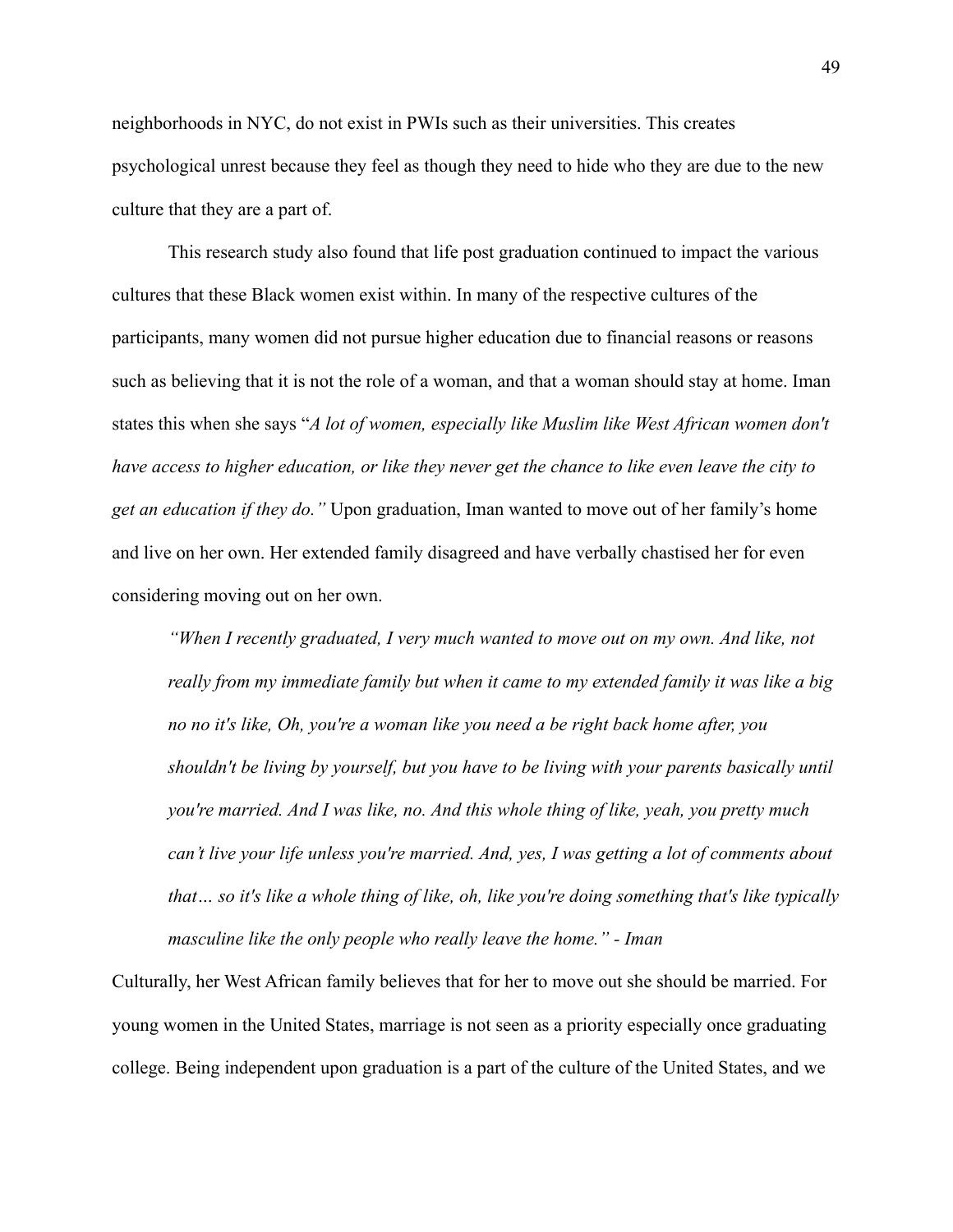can see the clash of Iman's cultures through this experience. Socially, this can hinder Iman's personal growth as a young adult and her independence after graduation. This can impact her social platonic relationships because she may not be able to spend time with friends in her own home with other family members around. Psychologically, Iman may compare herself to other young (Black) women her age and feel as though she is not enough, and can lead to feelings of a decreased sense of self worth and heightened sense of imposter syndrome. Imposter syndrome was first coined in the 1970s by psychologists Dr. Pauline Rose Clance and Dr. Suzanne Imes, when they asserted that "despite outstanding academic and professional accomplishments, women who experience the imposter phenomenon persist in believing that they are really not bright and have fooled anyone who thinks otherwise" (Clance and Imes, 1978, p. 241). Although this particular experience that Iman shared does not relate directly to the definition of imposter syndrome defined by Clance and Imes, when women compare themselves to others that they believe to be authentic academics, professionals, or in their livelihoods, women notice differences and begin to feel like counterfeits. As stated by Callie W. Edwards, "this feeling activates the dangerous cycle of women attempting to forecast others' perception of them and then performing behaviors based on those assumed perceptions" (Edwards, 2019, p. 19). This can be applied to Black women such as Iman. When Black women attempt to compare themselves to peers and other Black women their age, and consciously change themselves to adhere to what and how others behave, they can feel inadequate. Feelings of not being enough can take a psychological toll and result in social withdrawal. presumptions. This can take a psychological toll. As the theory of RCT argues, a balance of relationships is still needed between the self, familial, platonic, and romantic relationships and overall growth.

Identifying as Afro-Latina when the main Dominican culture denies identifying with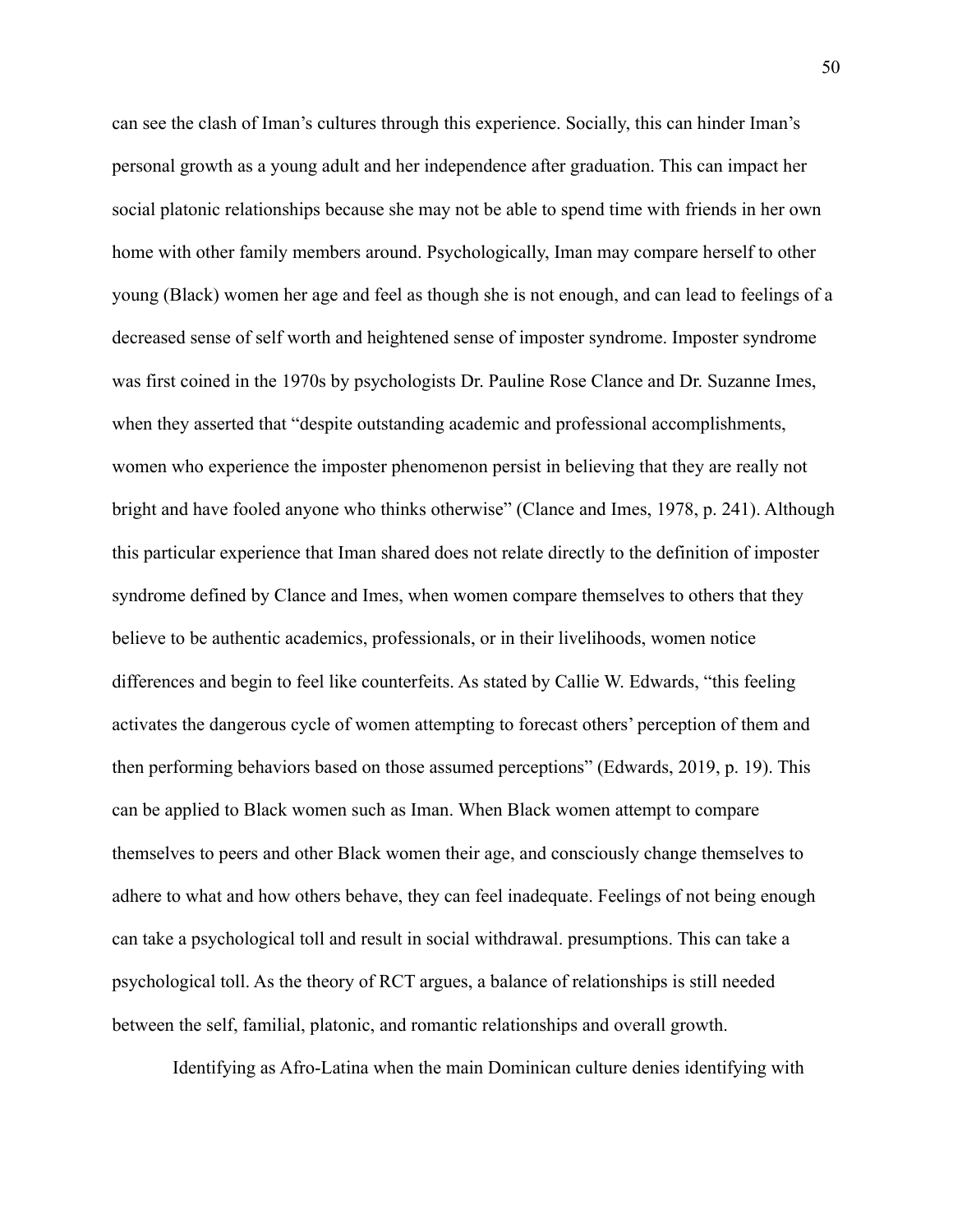Blackness requires unlearning and relearning. This bicultural theme is evident through Seluna's interview. She shared that some of her Black-Dominican family members refuse to acknowledge their Black ancestry and how much this infuriates her. She also invests in trying to change their minds and educate them. She states "*I know, I'm Dominican and to educate them [family], it's hard. But I'll say this, my father, he tried his best to be the best that he could be and he's really learning and I love him for that because there's some Dominicans who just refuse to know the heritage and my father be here yelling at people like "No, she's right! You know the history books? Literally read the books!*" Biculturalism comes with its own set of expectations from two or more cultures. Interviewees feel the weight of differing gendered expectations. These multiple expectations spanning their home cultures, United States culture, NYC culture, and Black American culture continue to impose their own set of expectations on Black women. A quote from Price's interview is illustrative of these polycultural demands:

*"So I just feel like there's this constant expectation for black people to be doing something great at all times and that's the only way they could be celebrated. Like extraordinary, the smartest, the brightest, the flyest,, the top in everything, like there's no space to lack as a black person, especially in a predominantly white space, like, why can't I just exist as I am?" - Price*

Price feels that as a Black person and woman, she must always overdo everything to get praise or recognition. She feels as though there is no room to be average or subpar as a Black person in the U.S. Psychologically, this leaves Price to feel that she is not enough, that her work efforts are not enough when she believes herself to be putting her maximum effort. She feels like she consistently needs to overextend herself to be acknowledged in Black and white spaces. When looking at Samantha's responses, she highlighted a small difference between her culture and the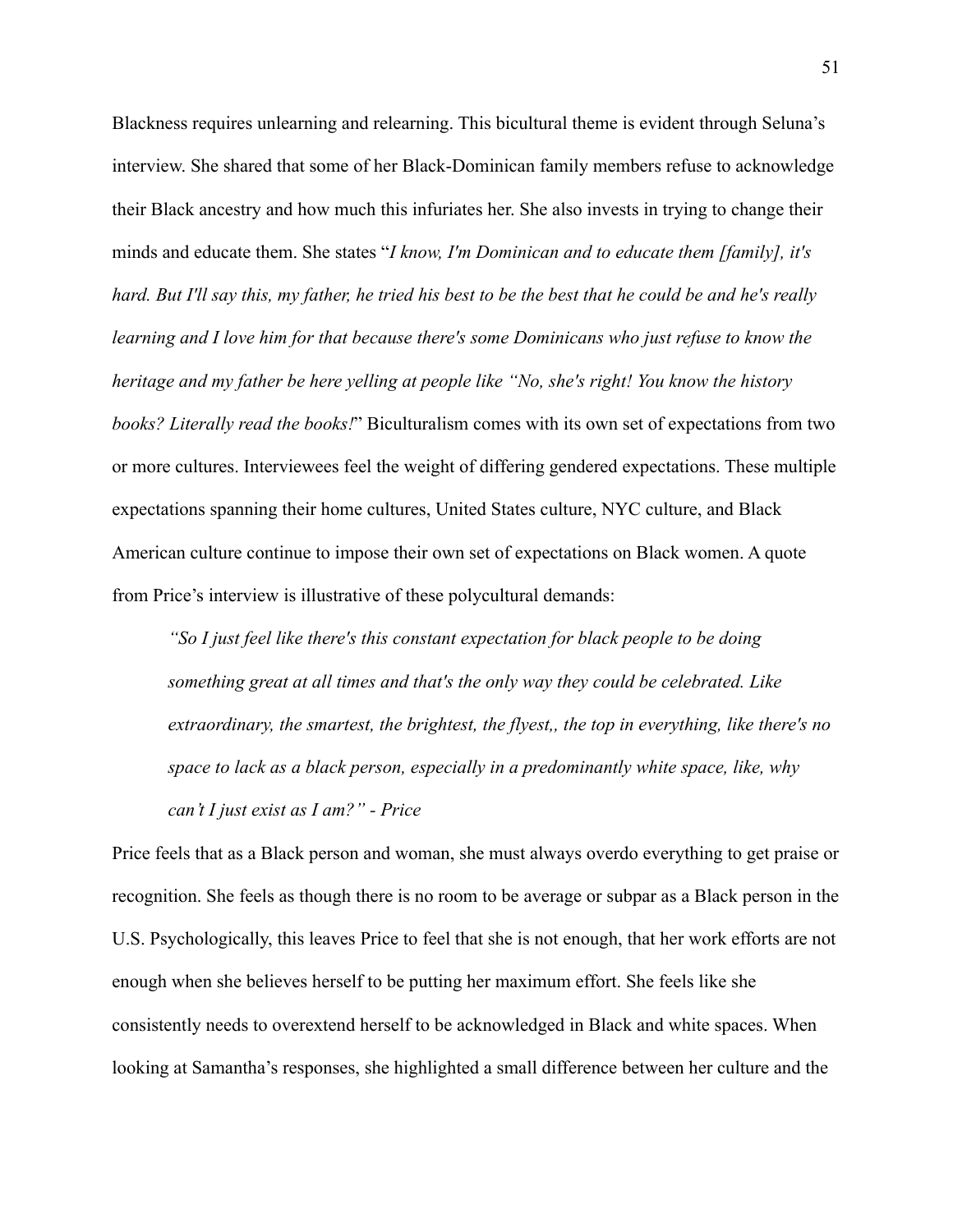culture in NYC that had a long lasting impact. In fact, it was related to a shared experience we had when we turned 17. As the researcher, I often noted in the stories of my participants some overlap in issues we faced relating to this research. In addition, I actually knew some of the participants personally, and we had common situations stemming from navigating similar social circles in the NYC area.

Returning to the data and this example of biculturality between city and ethnic cultures, Samanthat shares as follows:

*"Okay, this might be you probably have heard this before, but like my parents and like a lot of adults in my family will be like, "Oh, you can wear the color red." Do you remember from my 17th birthday that I wore a red dress? That was the end of the world. I don't know why, and in a lot of cultures, parents just think that red is a promiscuous color. And like "just worried that it's like you're calling the attention of men."But yeah, just like little things like that that is like "you're coming off as a whore or like that's a color for prostitutes" Yeah, my dad blacked on me. He ain't talk to me for a week. He's been asking me for a week. He's like "I can't believe you're wearing that dress." It wasn't even revealing as you remember, "I'm feeling disrespectful to you" so just, just a lot of comments along that line and it just didn't really make sense to me." - Samantha*

When Samantha states "*Yeah, my dad blacked on me,*" "blacking" on someone is NYC slang for lashing out on, yelling, shouting, "going off on" someone (Chris, 2009). In Samantha's culture of the Dominican Republic, red is seen as a promiscuous color. She was reprimanded and talked at by her father who told her she was appearing as a "whore" for wearing the color red for her 17th birthday dinner. Being bicultural comes into play because as a young teen in NYC, we are not concerned with the negative connotations behind the colors that we wear–if it makes us look and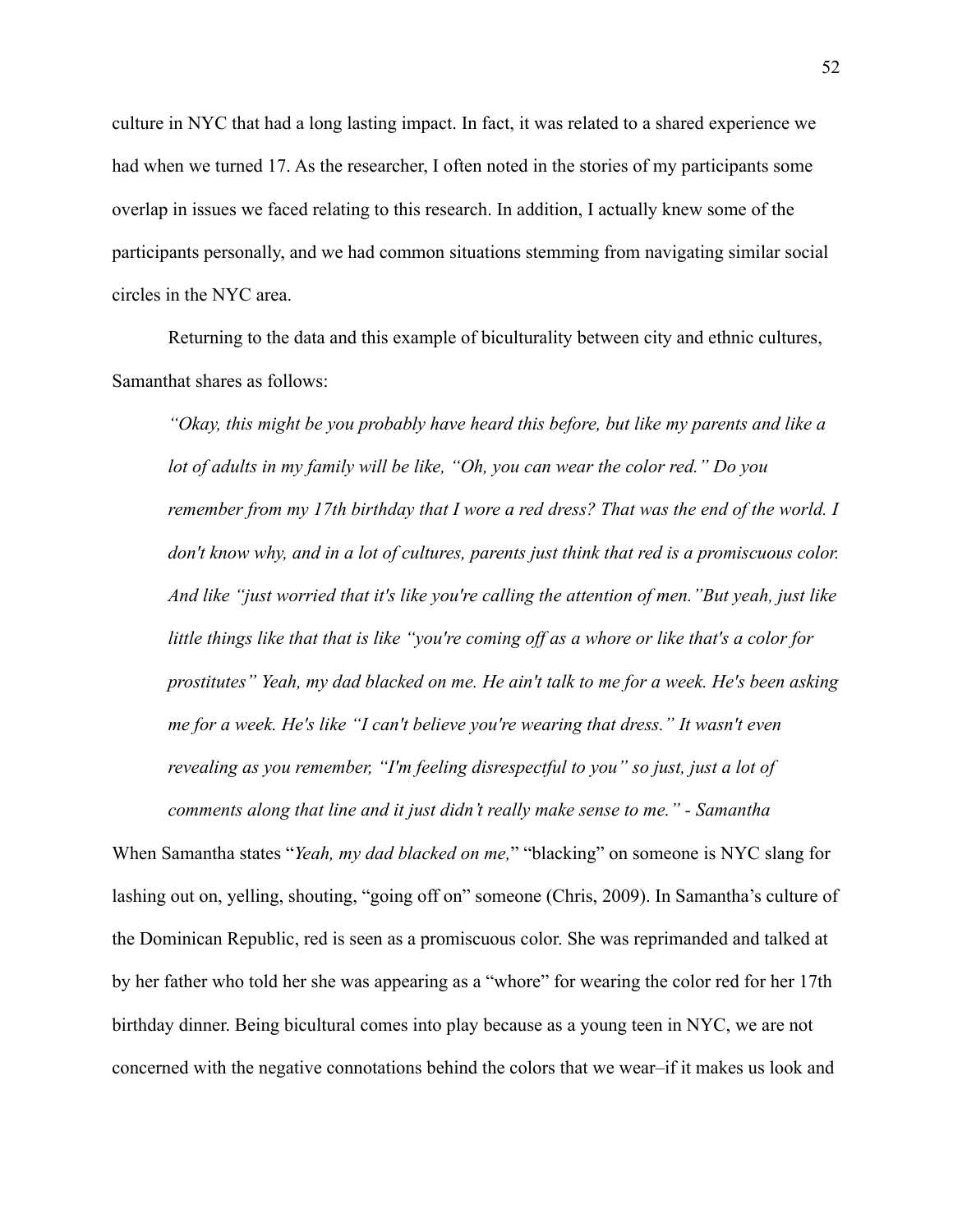feel good about ourselves, we will wear it. Socially, her father publicly ignored her and did not talk to Samantha for a week. Psychologically, Samantha's father ignoring her can lead her to assume that there is a fault within their relationship that she is responsible for creating. This can prompt specific disadvantages to Samantha based on the RCT framework (Jordan, 2008): RCT denotes five disadvantageous outcomes that relational disconfirmation produces including: less clarity and more confusion about herself, her father, and her relationship with her father. Ultimately, withdrawal from familial relationships could be the price paid for such disconfirmation.

Biculturality adds layers to the way that Black women from NYC are perceived. These perceptions through the various cultures these Black women are a part of influence the gendered expectations. The multiple forms of socialization and their expectations consequently impact Black women psycho-socially in the way that their perceive themselves and their mannerisms, as well as constrict their social interactions with Black people and people in general.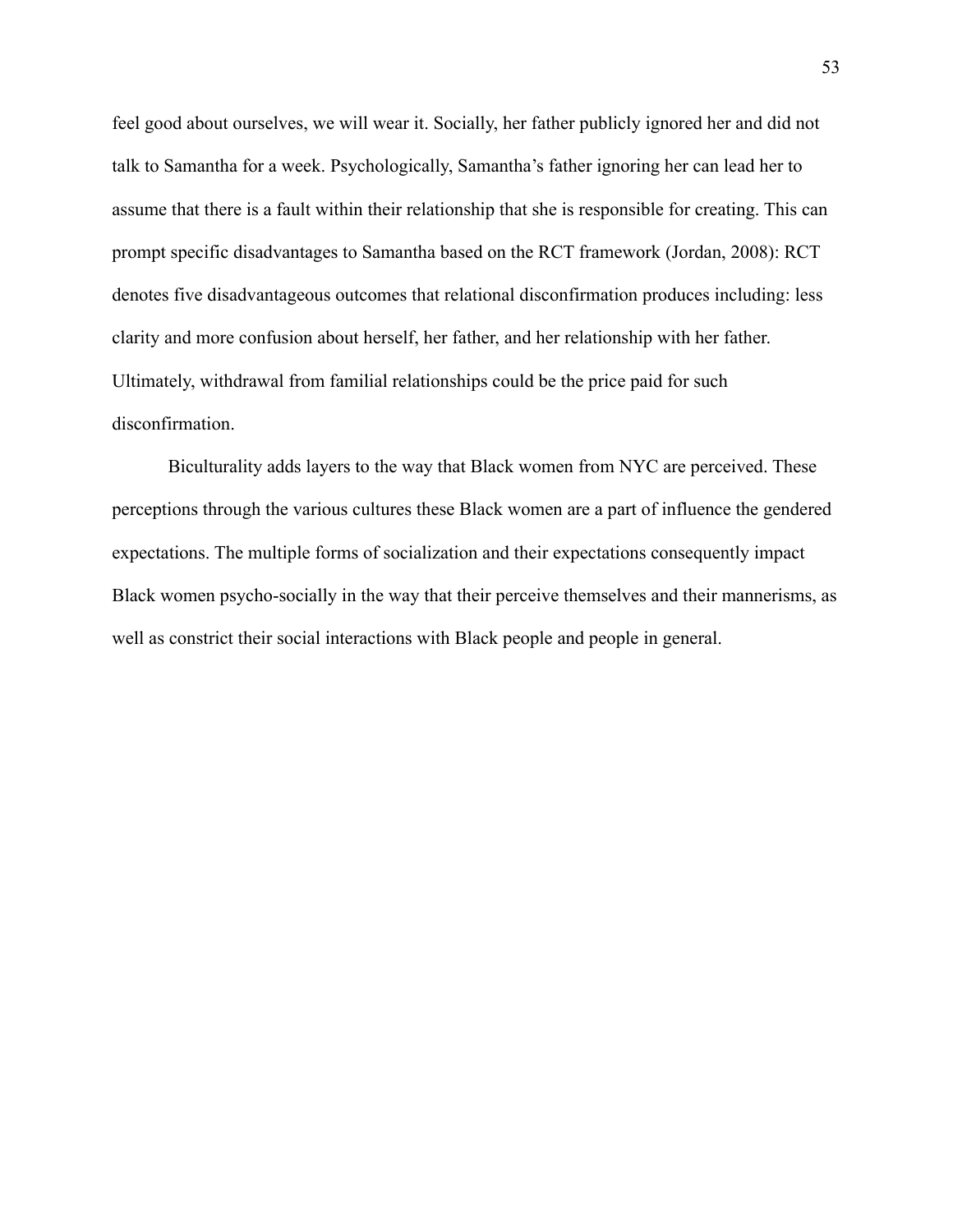# *The Heteronormative Gaze of Desirability: "you look so feminine in your pictures …"*

A second major theme arising from this study is that of The Heteronormative Gaze of Desirability. For the sake of brevity, I will shorten this theme to the word "desirability." With respect to this theme, many of the Black women interviewed brought up the topic of pretty privilege in relation to colorism and how they are perceived. Pretty privilege can be understood as physical attractiveness in relation to hegemonic beauty standards, which are very white. In the western hemisphere and western culture, whiteness is seen as the standard for beauty. This is rooted in colonialism of countries like Great Britain, Spain, and Portugal and others colonizing countries in Africa, Latin America and the Caribbean. The British viewed Black women in the Caribbean as "sexually deviant, and therefore suitable for both the reproduction of enslaved labour and the sexual desires of their owner" (Beckles, 1999; Marshall, 2005; Morgan, 2004; Morrissey, 1989). This dynamic further progressed to whites viewing Black women as "promiscuous, uncaring and physically strong, in stark contrast to their white, more genteel, family-oriented counterparts" (Elliott-Cooper 2019, p. 545). Black women have consistently been denied their femininity and their beauty by the Eurocentric gaze. The denial of desirability influences generations past and present to present themselves in ways that are white adjacent. In contemporary times, some of the younger generations such as millennials and Generation Z go to great lengths to comply with the mainstream practices or ways of being that approximate whiteness. Colorism is a by-product of the urge to approximate whiteness and gain the privileges and systemic rewards of the dominant white society.

The features idealized in colorist ideology are *white feminine* features— "skin color, certainly, but also thin/slender body type and long and straight hair. Moreover, Afrocentric features are perceived to be masculine, so Black women who present with more Afrocentric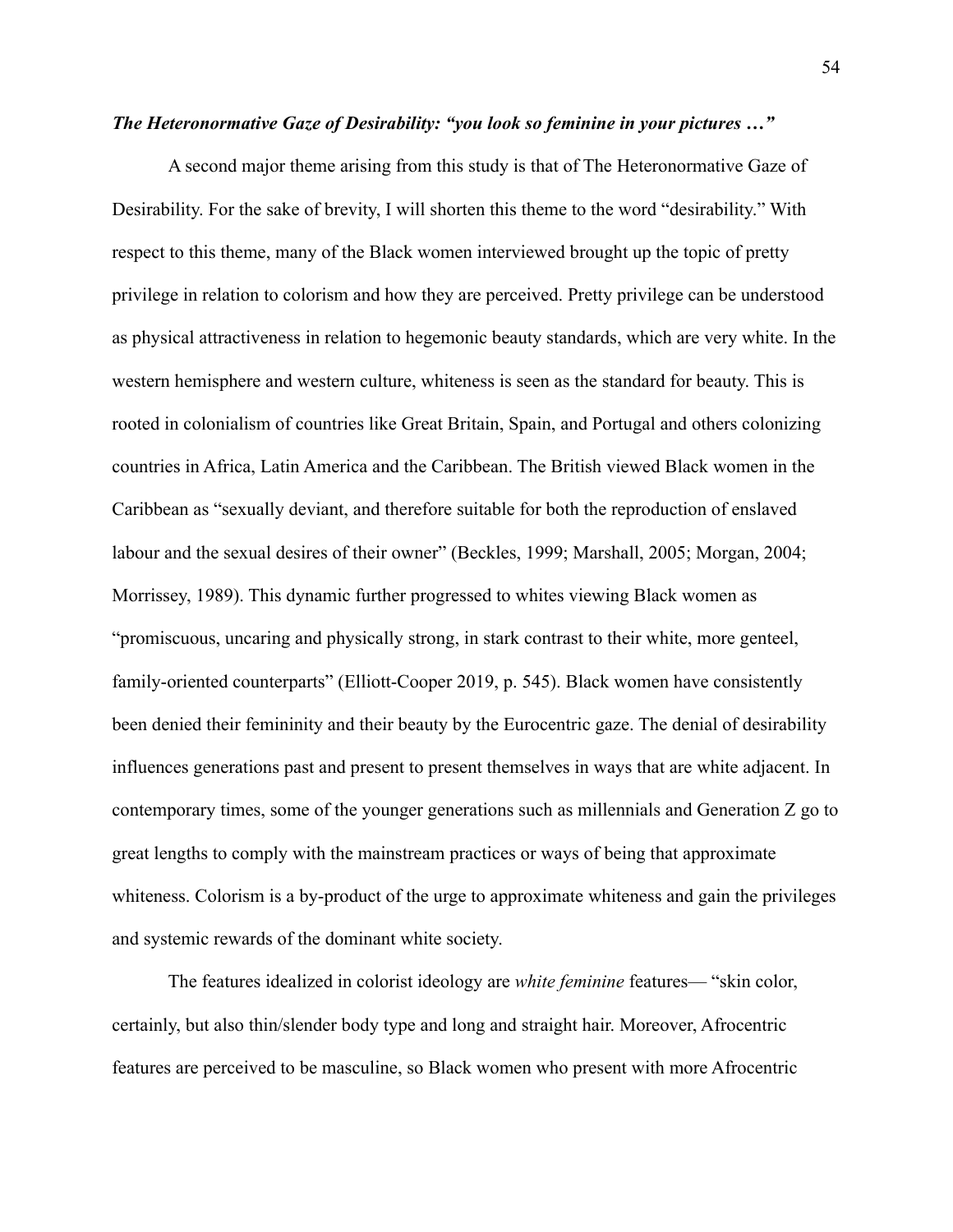features are by default less feminine (and less attractive) in this structure" (Rosario et al., 2021, p. 504).

Black women have reported that an overwhelming preference for light skin still persists and deeply impacts the way that they think about themselves and others (Awad et al., 2015). Some of the participants shared similar sentiments about dressing in ways that they perceived to be more feminine and the responses they received when they were perceived to be more feminine. Niobe shared an experience where she was using the online dating app, Tinder. Tinder is a dating application for smartphones that is often seen as an application that promotes and facilitates hookup culture (Sumter, 2017). On Tinder, people can "match" solely based on physical experience and a short bio(graphy). Users can swipe right (saying "like") or swipe left (saying "pass") based solely on their physical appearance and a short bio(graphy).

In Niobe's interview, she discusses a compelling example of the theme of Desirability. She describes a Tinder match with someone who expressed a judgment about her voice when he stated that "you look so feminine in your pictures. I didn't expect you to sound like that."

*"Yeah, I'll always remember when I was on Tinder freshman year, I never told anybody this, I was on Tinder, and I did like a voice message right he was like "not how I expected you to talk." And I was like, What do you mean he was like, all your pictures and, like you, you look like, feminine. You know, and he was like your voice is kind of like he was like, he was like, "are you from NY?" I was like "yeah" he was like, "OK, that makes sense." I was like, damn did it again! I wish I could just talk like a girl. Like ugh why am I talking like this! I even ask friends like, "Do I talk like a man?" And they say "no you literally sound like a girl." And I was like, are you sure, because you can tell me right now you guys, you don't understand I will shape shift into a girl from Alabama," - Niobe*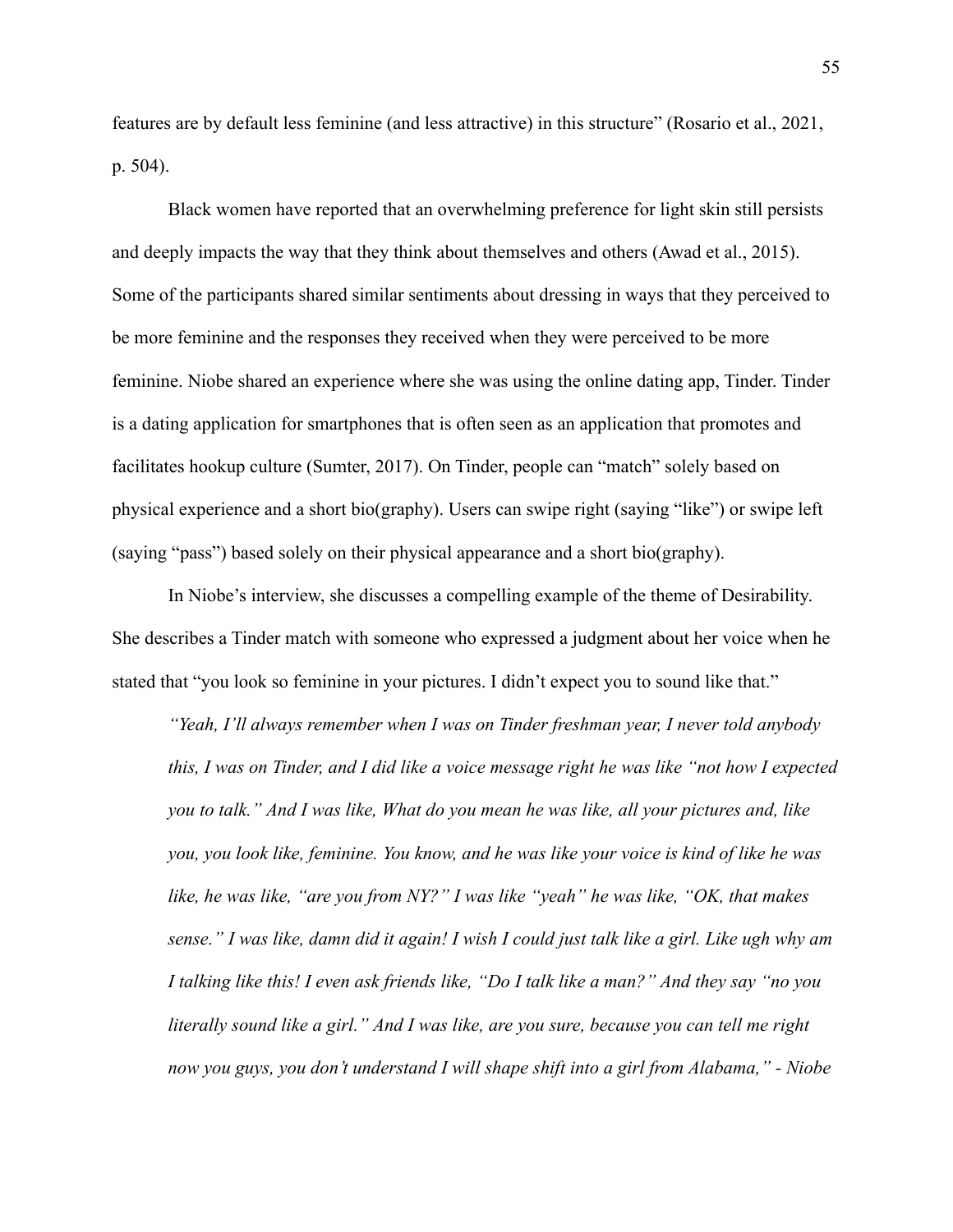Niobe's sharing this can be understood as her not perceiving herself as attractive because of how she speaks. Black women from New York City, more specifically the Bronx, Harlem, and Brooklyn, are commonly perceived as more masculine through their behaviors and speech mannerisms. The previous comments by Niobe show that she felt as though people perceived her as more masculine due to her New York City accent.

Psychologically, this interaction impacted Niobe in a negative way–Niobe shared that she has consciously tried to adjust the way that she speaks and suppress her New York accent because she felt as though it made her more masculine. Socially, men have verbally stated to her that they "expected her to sound feminine." This brings the question of what does "appropriate" femininity sound like? In Niobe's experience of the TInder match interaction, feminine did not sound like her. Feminine did not sound like a New York accent.

As a result of these kinds of messages, Niobe began to doubt herself and her femininity. This compares similarly to interviewees Iman and Price. Price shared intentionally changing the way she dressed to be seen as more "feminine." She was experimenting with this to see how the Black men on her campus would treat her. Price explained:

*"And I've noticed that in my old, like, I'm not old but from like 19 to 21, which I am 21 now, I've noticed how like men approach you or socialize with you in different ways if you're wearing certain things. And I find it so funny.* Do you have like a particular experience based on that that you'd like to share? *Okay, I feel like men only started finding me attractive. Like attractive in ways that they would date me when I started switching it up. Like,* what do you mean by switching it up, the clothes you were wearing, or? *Yeah, well, the clothes I was wearing, the hairstyle I was wearing, I noticed that I received different treatment. And it was like a social experiment for me, at this point, it*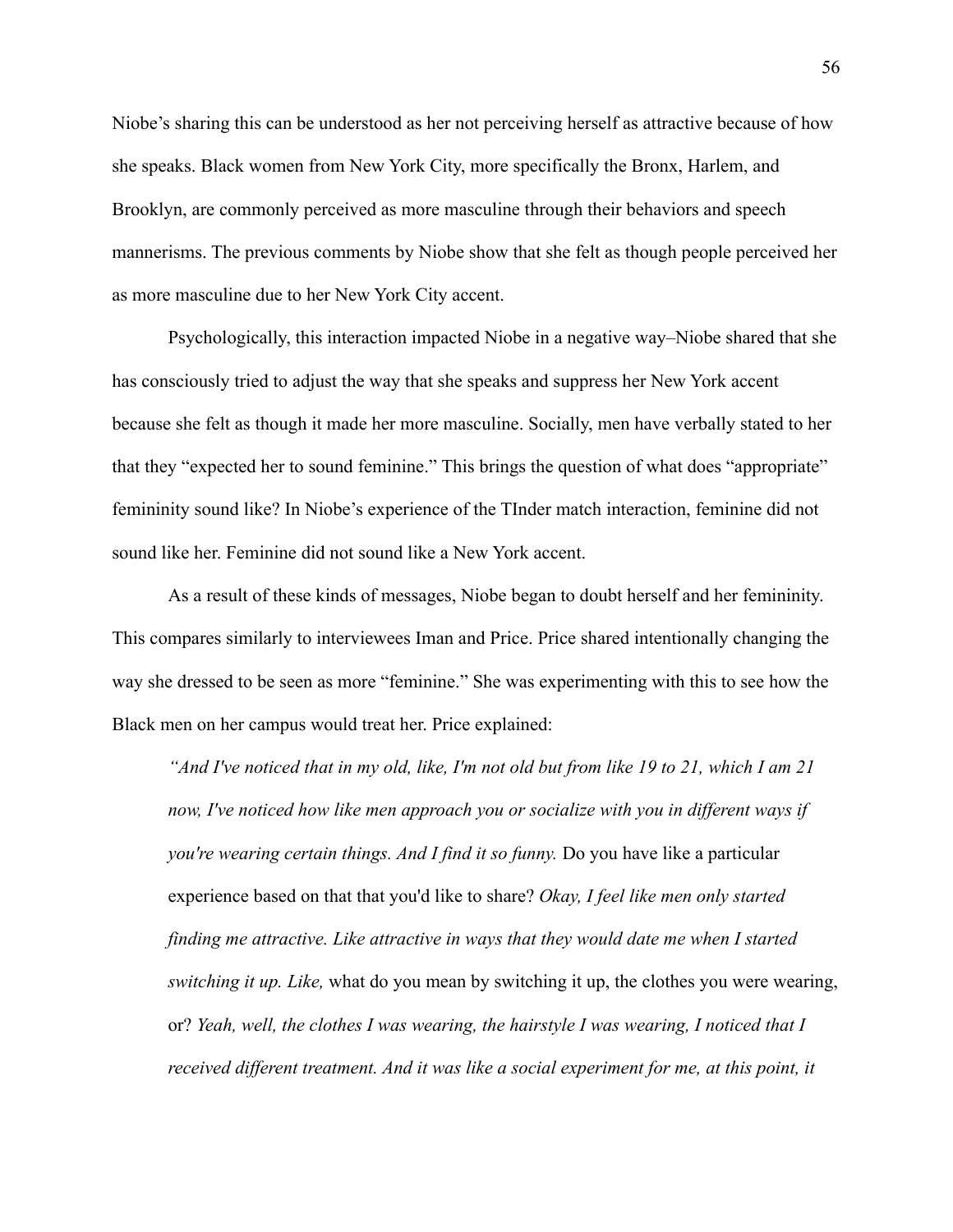*was like, all right, if I'm wearing an oversized shirt goes that like goes up, covers my ass a little, and I'm wearing baggy pants and like throw on some bands and call it a day or some dunks and call it a day. Yeah, I would get compliments like "that fit is fire. that's cool" whatever. Let's say I come out in a crop top and shorts or whatever, all of a sudden it's like oh, "I didn't know she had an ass, I didn't know she had this, I didn't know." And this is like it's so funny to me because, like I've had guys be like oh shit, I didn't know you had an ass, I didn't know you had blah blah and this is like, what if I want you not to know? What if I didn't want that to be a known thing? So I've noticed that. And, again, like it's really really funny to me, because it's just like, why do I get more attention this way than I do this way,* so you feel like you got more attention when we were dressed more feminine more attention from men when you were just more feminine, you know, and that attention was like romantic attention? *Yup. My conclusions, well overall again I found it really really funny because the age I'm at, male attention–I don't care for it. I mock it, like it's something I make fun of. So, I feel like yeah it was a social experiment and I've came to the conclusion that men will treat you better if you appear more feminine, because I feel like over time there seems to be like this like obsessiveness with like appearing feminine, like hyper femininity, appearing submissive, and all this, for the sake of a man feeling like man. So I'm noticing how that's affecting socializing with men." - Price*

Regarding the theme of Desirability, some Black women feel that they need to be hyper feminine in order to be deemed attractive to men and Black men. When Price dressed in a way that she believed was more feminine, she got more attention from men for her appearance or physical features including hips, buttocks, and breasts. Prior to this, Price shared that in high school she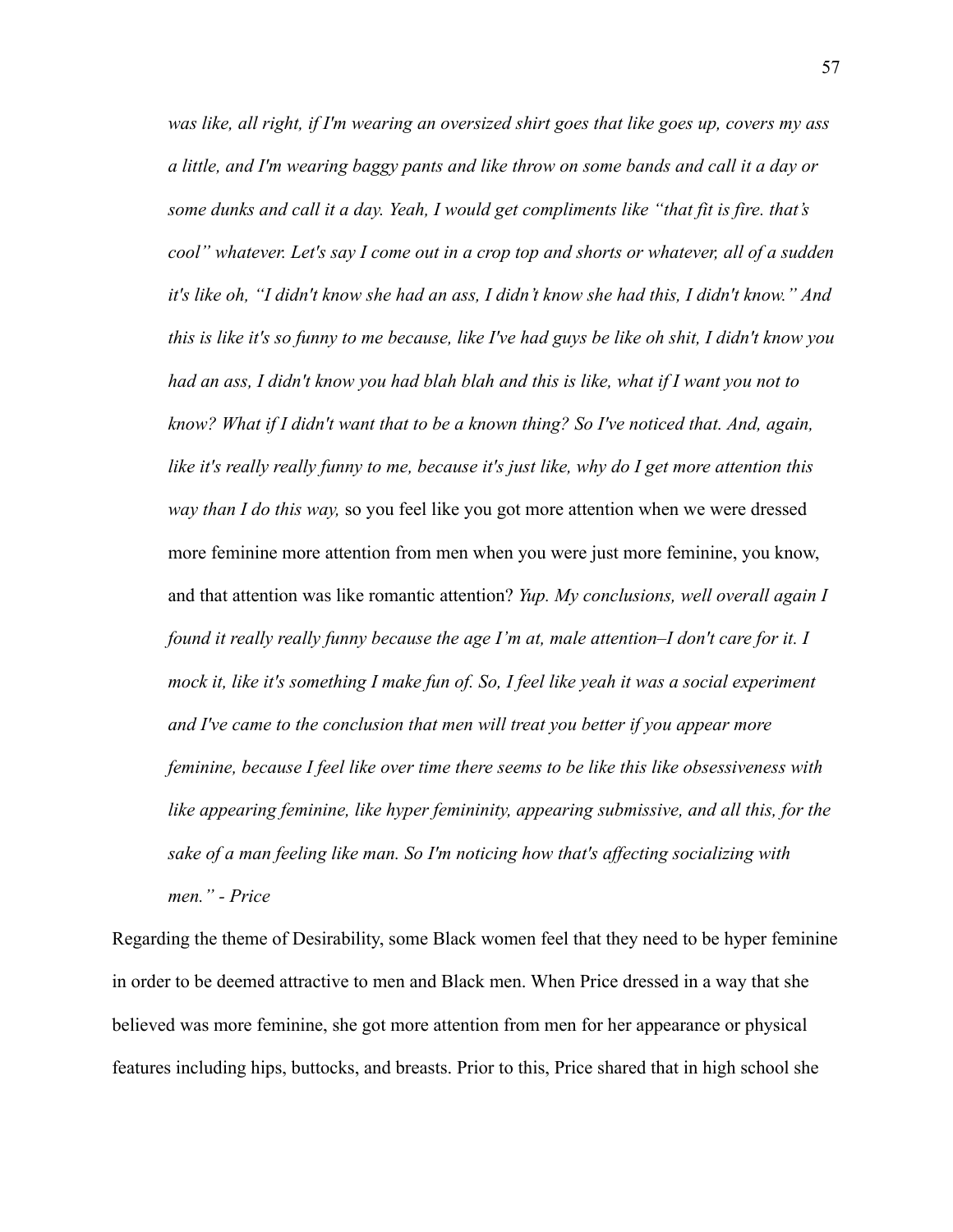was seen as more masculine for the way that she dressed, but only dressed in that particular style because she had difficulty finding clothes that fit her well. While other high schoolers were shopping at places like American Eagle, Hollister and Fashion Nova, she was shopping at Zara for pants that went past her ankles. Price concluded that if she wanted romantic attention from others, and particularly other Black people, she needed to wear clothes that she thought were more feminine–crop tops, shorts, skirts, dresses, and tank tops. Socially, she was ignored and denied romantic attention if she was not dressed in that form of femininity.

Other participants including (but not limited to) Iman, Seluna, and Niobe shared similar sentiments about pretty privilege. Niobe said:

*"I just wanted to look pretty. You know, my definition of pretty was like one of those light skinned girls on Instagram, you know that, and it was just so hard growing up dark skin, and specifically if you recognize that at such a young age." - Niobe*

The internalized colorism that we as a Black community have psychologically impacts Black women in a negative way. Many of the participants shared that although they love being Black and love their dark skin, they did not always feel that way. They all felt insecure about their skin tones in public and private settings. They felt unattractive and not desired. People perceiving the Black women participants had preconceived notions of femininity, and felt as though these Black women did not fit that, despite the racial background of the perceiver. As a young girl, psychologically Niobe had ingrained in her head that what was pretty was "thin, light-skin." Socially, Niobe felt as though she wasn't pretty as a dark skinned woman. Especially having this mentality at a young age can take a toll in the long run. There needs to be internal healing done. Colorist-historical trauma response permeate the physiological, psychological, social, socioeconomic, and political responses of these African American(s) (Crutchfield et al., 2020)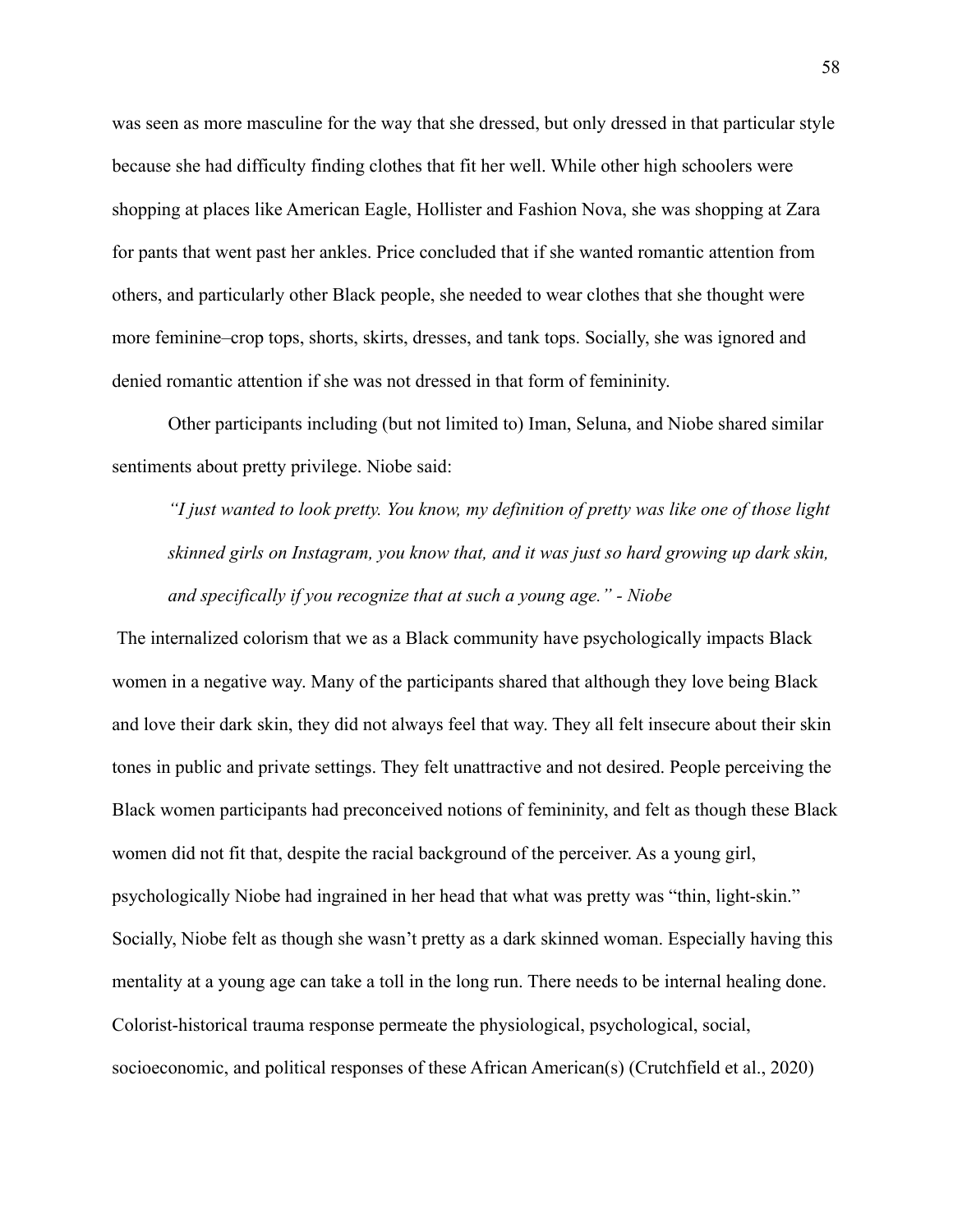and Black women must use positive coping mechanisms in ways that will benefit them to heal from colorist-historical trauma.

Seluna also talked about the theme of pretty privilege when she shared:

*"I had a situation where like I tried to comfort a friend, where she was in a situation like this (perception(s) being expressed in a negative manner) but she felt like I didn't get it because I was too pretty and I didn't know what that meant. But then looking back and growing up I just realized like damn, it's hard being a dark-skinned woman. So when she said that it was not even about how I looked, it was about my skin color. And it sucks that every time you walk into the room you're the first person they look at, you givin' them a stank face then they looking at your friends and that's weird." - Seluna*

Although Seluna does not identify as dark-skinned, she came to the realization of what her friend meant by calling her "too pretty." Her friend used "pretty" and light-skin interchangeably. Seluna understood that their experiences as Black women are different because they are still perceived by their skin tone, but at the moment did not understand what being "pretty" had to do with anything, if they shared a similar experience. Socially, we can surmise that Seluna felt isolated. Seluna is also an Afro-Latina and even discussed that her Latin identity also played a role into her pretty privilege and how people perceived her Blackness. In her own neighborhood of Harlem, her Black neighbors would say things like "*Stop talking that Spanish shit here bro.*" Although Seluna is Black and Latina, the Black people within her community wanted her to choose one identity over the other. Despite being perceived as "pretty" to her lighter skin complexion, people within her Harlem community have expressed what she perceived to be negative verbal messages about one of her identities. The concept of being "foreign", or exotic from a different country, is fetishized (Ramusack et al., 1999), especially within the Black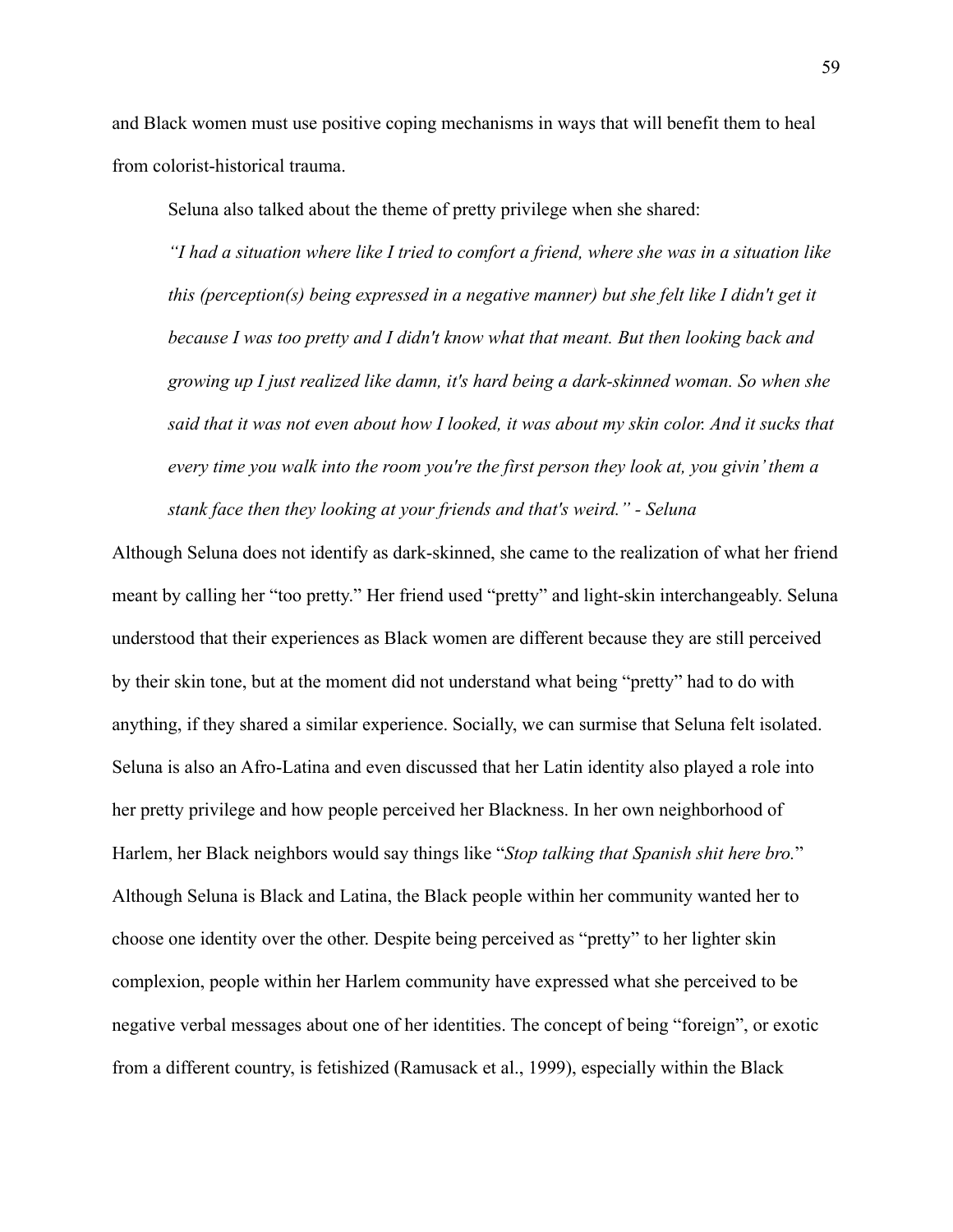community. Despite this, a neighbor perceived her as less than due to her speaking another language. We can assume that they felt offended that they did not understand her. This impacts her desirability because when we understand how Latin women are fetishized within other ethnic and racial groups, this interaction negates those stereotypes of being desired as a Latin woman by potential partners of a different familial culture.

In further exploring the theme of Desirability, Kayla said:

*"I think, you know, even like thinking about my own identity. I feel like it is a bit different because even though I'm of Afro descent, I feel like when you're like Latina, you get away with more things that other like, African American, or like, you know, Jamaican, but when you're from a spanish speaking country, I feel like you don't get the same treatment because I feel like for me. Like, if I ever like talk loud or like sassy or whatever, like no one was like stop acting like a man you know no one ever told me that are like the one was like ever like, yo, no one changed their behavior to exert their masculinity onto me because they felt threatened by me. Like no one has like no one has ever done that to me like, whereas I know, and I have seen how other people have changed their behavior or like how other people reacted to my friends who are not Dominican, Puerto Rican, or Cuban etc. or who are not like Hispanic but who are Black. And I feel like colorism is another thing that plays a big role too, like I'm light skin like I feel like I'm treated vastly different. I'm privileged in that sense. And like I don't think I get the same reactions for example, like I feel like I don't get the same reactions And actually that's those are all like things should be considered like even like my own experiences are like, definitely different when you're also not only focusing on just gender and race, but also focusing on feature and be focusing on colorism." - Kayla*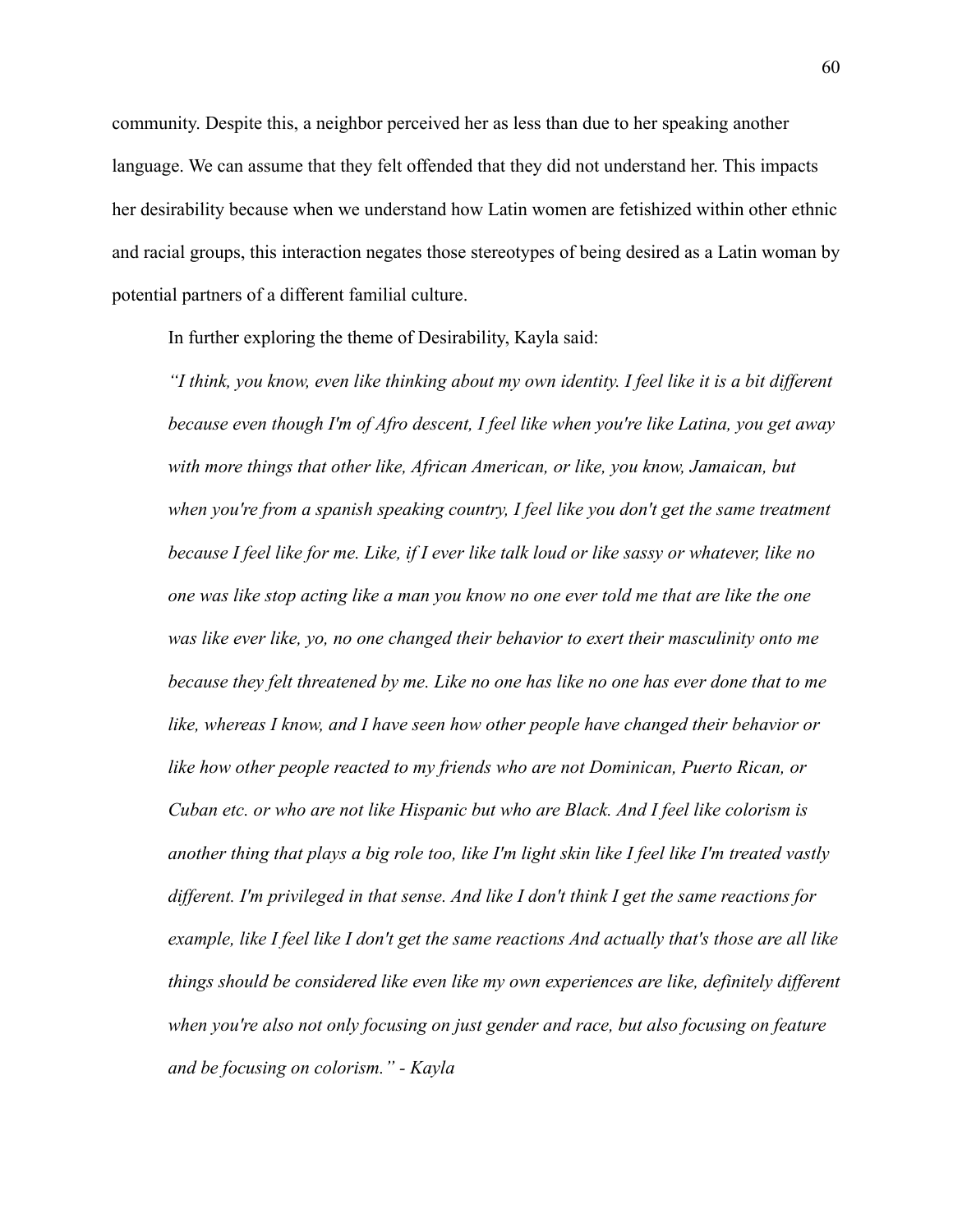Kayla unambiguously talks about her intersectional identity as a light-skin Afro-Latina to talk about colorism and blatantly states it as so. This ties in and explains Seluna's experience with her friend as well. Psychologically, Kayla recognizes how being of both Black and Latin descent complicates how people view her because they view her as Latin before they perceive her as Afro-Latin. She highlights that Black women that aren't from Spanish speaking countries are treated differently and intensely less privileged, than non-Spanish speaking Black women. Socially, this puts Afro-Latin women in a perplexing situation of feeling like they need to choose between being Black or being Latina. In Seluna's, Kayla's, and Samatha's case, they cannot separate the two. People perceive them to be Black when it's beneficial to them, and perceive them as Latin when it is in their favor to not perceive them as Black. This adds another complex layer to the cultural issues that these Black women have been facing — feeling like they must choose between their Black identity, their ethnic identity, their New York identity, and a sense of not belonging to either of their cultures. While colorism and beauty standards are not directly tied with committing a gender transgression, these expectations of beauty are an adjacent dynamic to gender performance and how it is perceived.

Samantha articulates dynamics of Desirability as follows:

"*I know that it definitely angers Black women, just because, and like I'm speaking for myself, but more darker skinned women. Like, I'm talking about skin complexion. I feel like it definitely angers them just because there's already this stereotype that Black women are angry and they're just always mad or they're always like yelling or always have an attitude. So it's like, I know that if I had that stereotype put on me and if someone is telling me how to act as a woman or like I'm acting this way, that shit would infuriate me to be honest because it's just like, I already have this this pressure from society on me*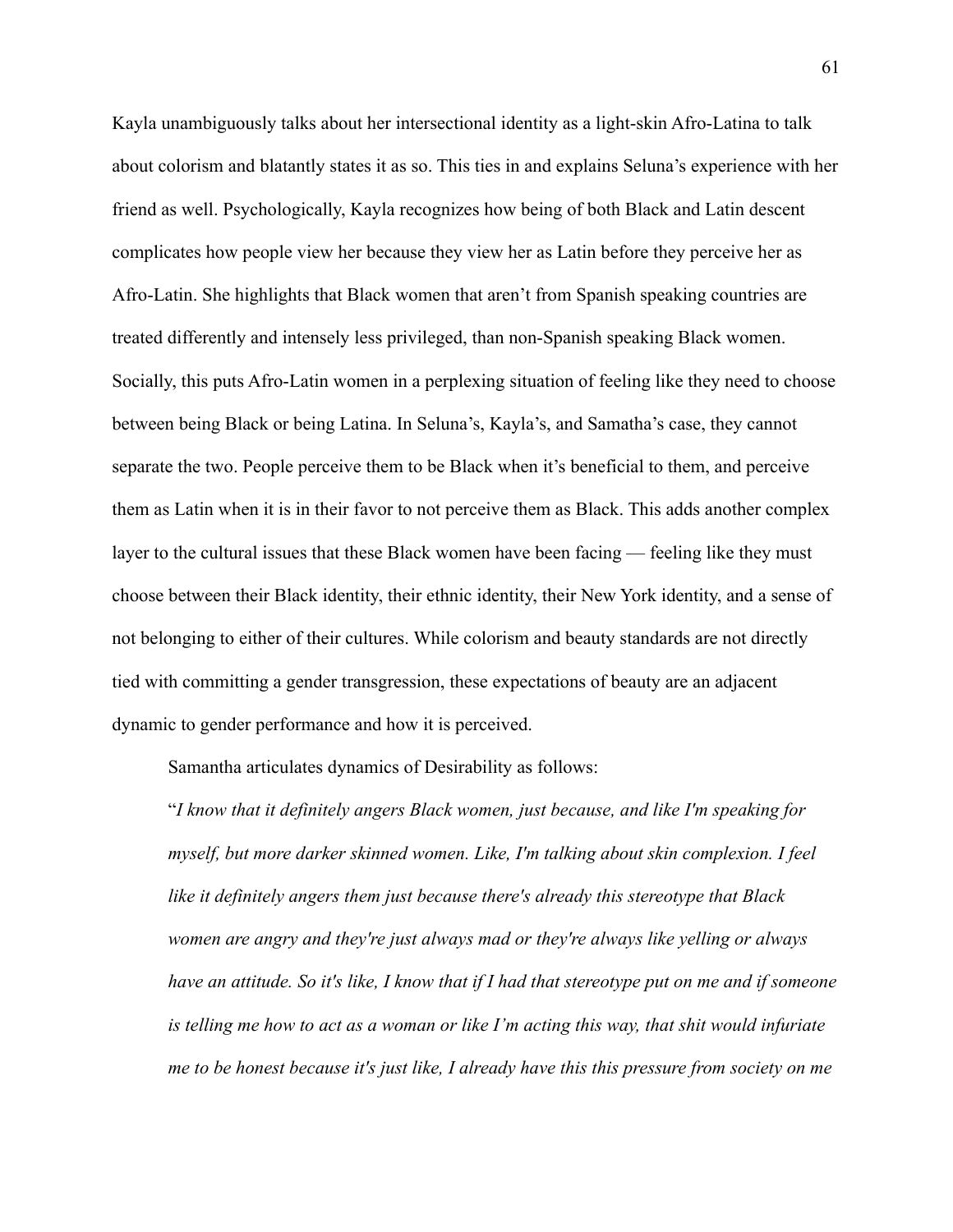# *and like the stereotype. And this is how people think I am so another, another type of societal pressure is just insane to be honest." - Samantha*

Samantha describes herself as a light-skinned woman. She expressed here that she understands the different ways that Black women are treated and desired for based on their skin tones. Black women with darker skin are viewed as angry, or as the Sapphire stereotype. When Black women are already perceived as being mean, malicious, or angry, it does not allow the Black woman the space to express themselves as they are. This affects them socially because due to the preconceived perceptions, people and potential romantic partners refrain from creating relationships with them. Psychologically, the Black women may feel the need to minimize their personalities to one that is quiet and closed off, and that can take a mental toll because they are not sharing their true emotions and thoughts with others.

To conclude this section, a return to consideration of psycho-social effects of the theme of Desirability is important. Considering the age of the participants, the majority of their romantic relationships would be with partners near the same age of 18-22. It is worth noting that for participants attending College, that Black fraternity men in Black Greek Lettered Organizations (BGLOs) base their courting of women and thus relationship status on their perception of the (Black) woman. In "Sophisticated Practitioners: Black Fraternity Men's Treatment of Women," through interviewing Black fraternity college aged men, Rashawn Ray came to the conclusion that the "more attractive women are, the more likely fraternity men are to pursue a committed relationship. If the woman is not 'committed relationship material,' they may still pursue her sexually" (2012, p. 651). If the men do not perceive the (Black) woman as attractive, they would not pursue her romantically but rather pursue her sexually. If the "romantic and sexual encounters [are] followed by limited social interactions [it] may affect women's self-esteem and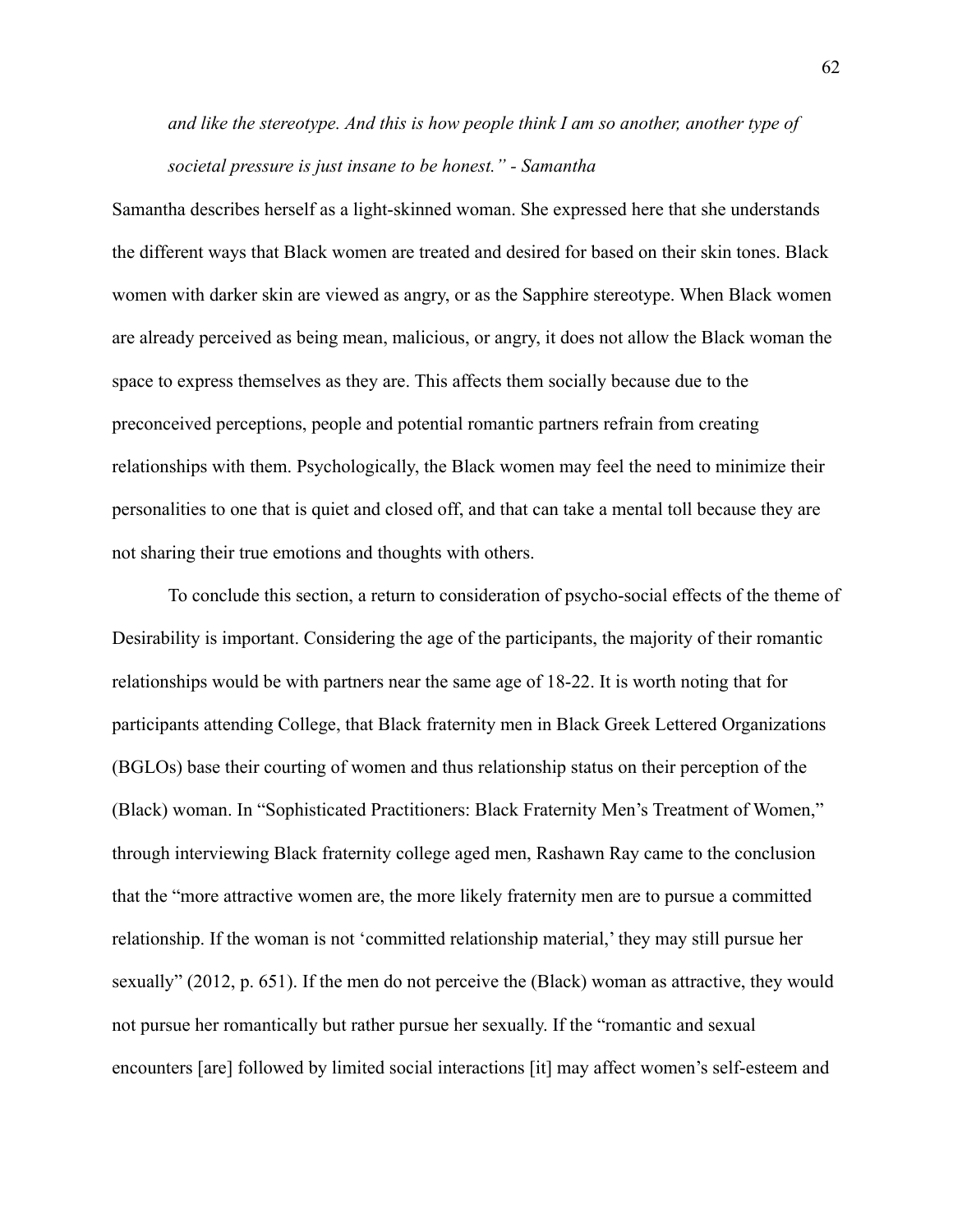elicit feelings of unworthiness" (2012, p. 655). If the psychological effects are lower self-esteem and feelings of unworthiness when Black women receive nonverbal messages such as limited interactions with potential romantic partners when they have transgressed from the concept of desirability for Black women (Cooper, 2019), a downward spiral might ensue that impacts their interpersonal relations, their cultural capital on the social scene (e.g., popularity), and even their development of self. RCT founding scholar Judith Jordan explains that when disconformity hinders our potential for connection, barriers to growth and development can occur. The disadvantages of disconfirmation within the context of social relations can be: a drop in energy, decreased sense of worth, less clarity about self and the relationship, less creativity, and withdrawal from all relationships (2008). One can extrapolate that when the disconfirming messages arise from those closest to us and/or within a significant identity group we belong to such as our ethnic culture or our same race–the negative psycho-social consequences can be magnified.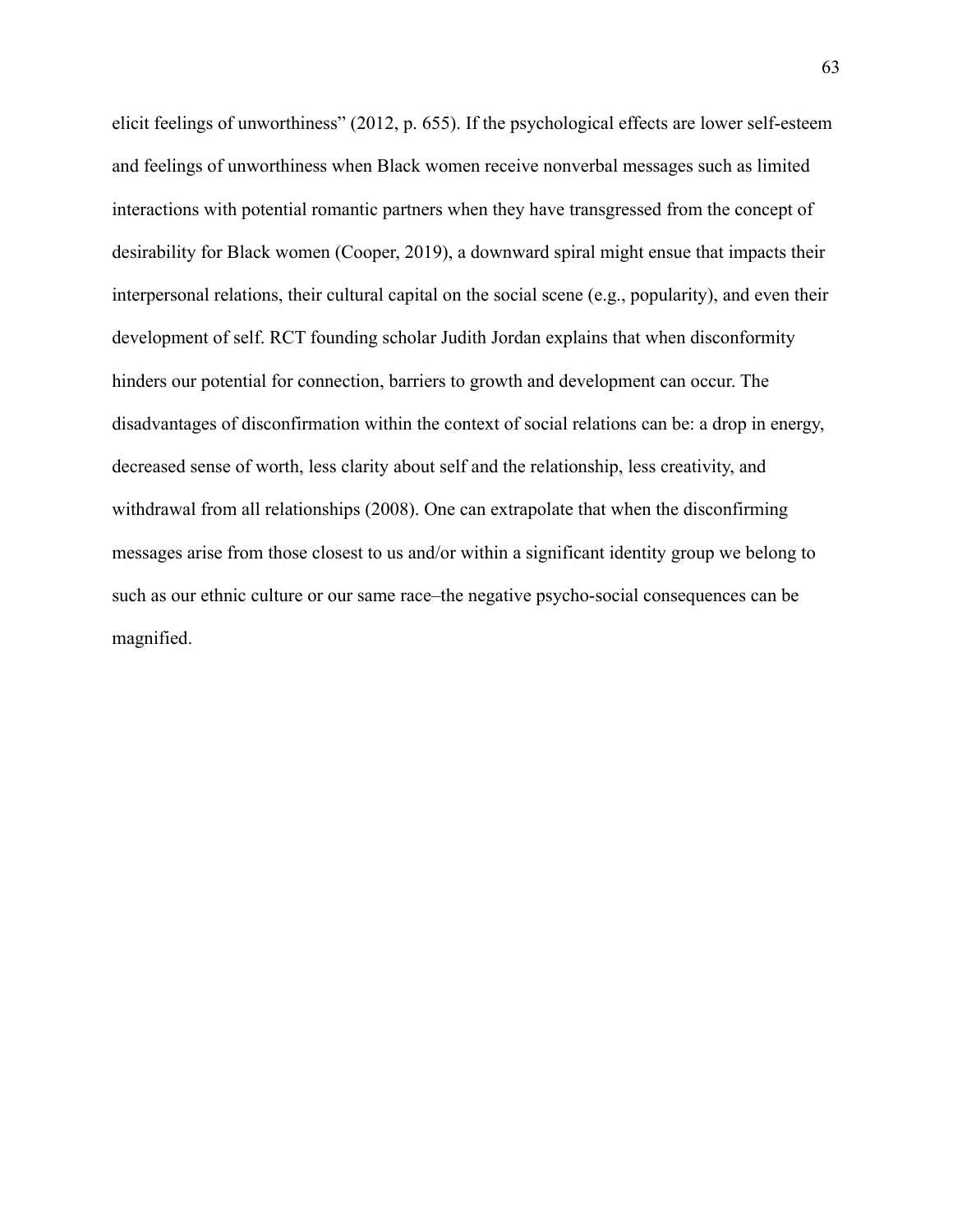### *Strong Black Woman Theme: "It's your mom so you kind of learn from them"*

The third major theme arising from the interview data is the Strong Black Woman Theme. This theme and its surrounding dynamics is sufficiently pervasive that it has been theorized as a gender schema itself. As previously defined, Strong Black Woman (SBW) Schema refers to ideologies and accompanying perceptions pertaining to what is deemed a "Strong Black Woman." The schema is based on the mammy and superwoman stereotypes. The superwoman stereotype is defined as a woman who "has a strong desire to be successful and does not show weakness" (Wallace, 1979, as cited in Castelin, 2019, p. 1). The superwoman stereotype contributes to the SBW Schema and how Black women perceive that they must be both strong and self-reliant while caring for others while disregarding themselves, their feelings, and their needs. Abrams and Nelson have stated that Black women often use the SBW Schema to manage and handle the particularly unique and shared challenges that they face (2014; 2016). Black women often use their preconceived superwoman-ness they use their superwoman-ness to cope with the discrimination and struggles that come with their inherit intersecting identities, whether that be the various cultures that they are a part of or their socio-economic status. Interestingly, many Black women use the SBW schema not because they have that supposed strength already, but because they hope that presenting themselves as a "Strong Black Woman" will give them the strength that they need.

Despite this belief, the majority of the participants expressed that they are exasperated by the SBW trope. Feeling the need to live up to being emotionally regulated, the main caretaker [of their families], and being economically independent is physically and emotionally exhausting. One example of this exhaustion relates to Price questioning, "*why can't I just exist as I am?"* This leads us to believe that psychosocially, Price feels that how she behaves is not enough to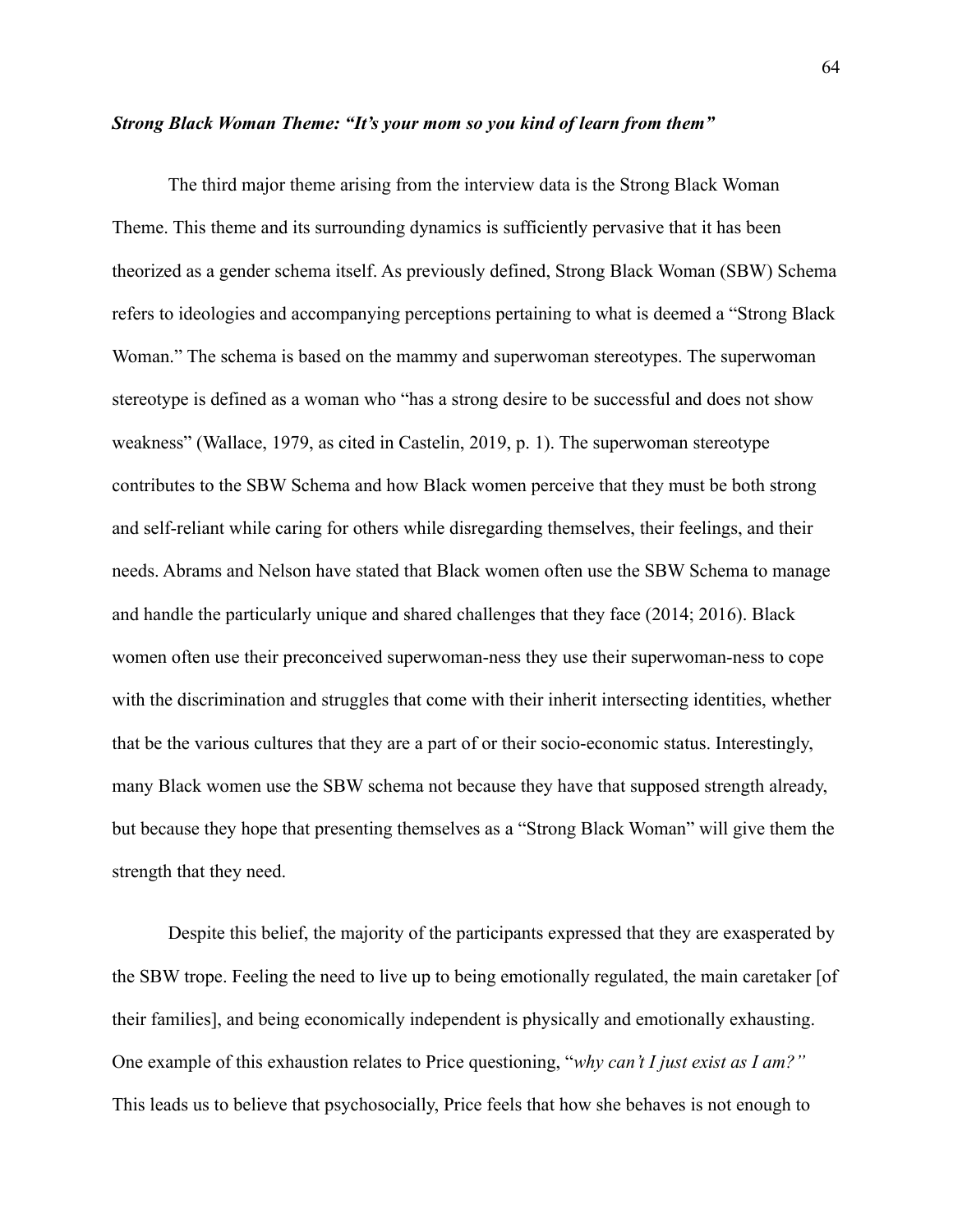fulfill the expectations of the perceivers, regardless of race and gender. Socially and culturally, Black women are taught from a young age to be "strong." Samantha shares another feature of the SBW by acknowledging that she compartmentalizes her feelings–a coping strategy to keep functioning despite how one feels. Not surprisingly, Samantha believes that she resembles her mother by using this SBW coping mechanism. She explains:

*"As I get older now I realize that I kinda am like my mom, which is scary even though we avoid very hard being like our mothers. Um, just in terms of like "don't be too emotional, like why are you crying, like you have no reason to cry; no one died. My mom is just like that as a person like, she tends to keep things to herself as a woman and just deal with it herself and I find myself doing that as well like I'm just like…I don't have to tell anyone my problems like I don't need pity from anybody like I'm just, it's kind of, it's your mom so you kind of learn from them, it's hard to like let that trait go." - Samantha*

Although Samantha did not define it, her mother exemplified traits predominantly shown in the SBW schema; she did not express herself as emotional and consistently refused to share her feelings. Psychosocially, internalizing and compartmentalizing feelings leads to Black women facing internal struggles on their own, which then negatively impacts their relationships because they may isolate and disconnect themselves from others, especially during times of stress (Watson-Singleton, 2017). Niobe expresses her frustration with the SBW schema and views the ideas this schema perpetuates as contradictory to other stereotypes of Black women.

*"So, I've always you know the whole trope of like being a strong black woman…I'm not a strong black woman don't address me as that, I'm really weak. That's just like you guys say that women are emotional, you just contradicting! I can't fit into, like, you know, being this. I don't know, it's just like either you're a woman or a Black woman, you know,*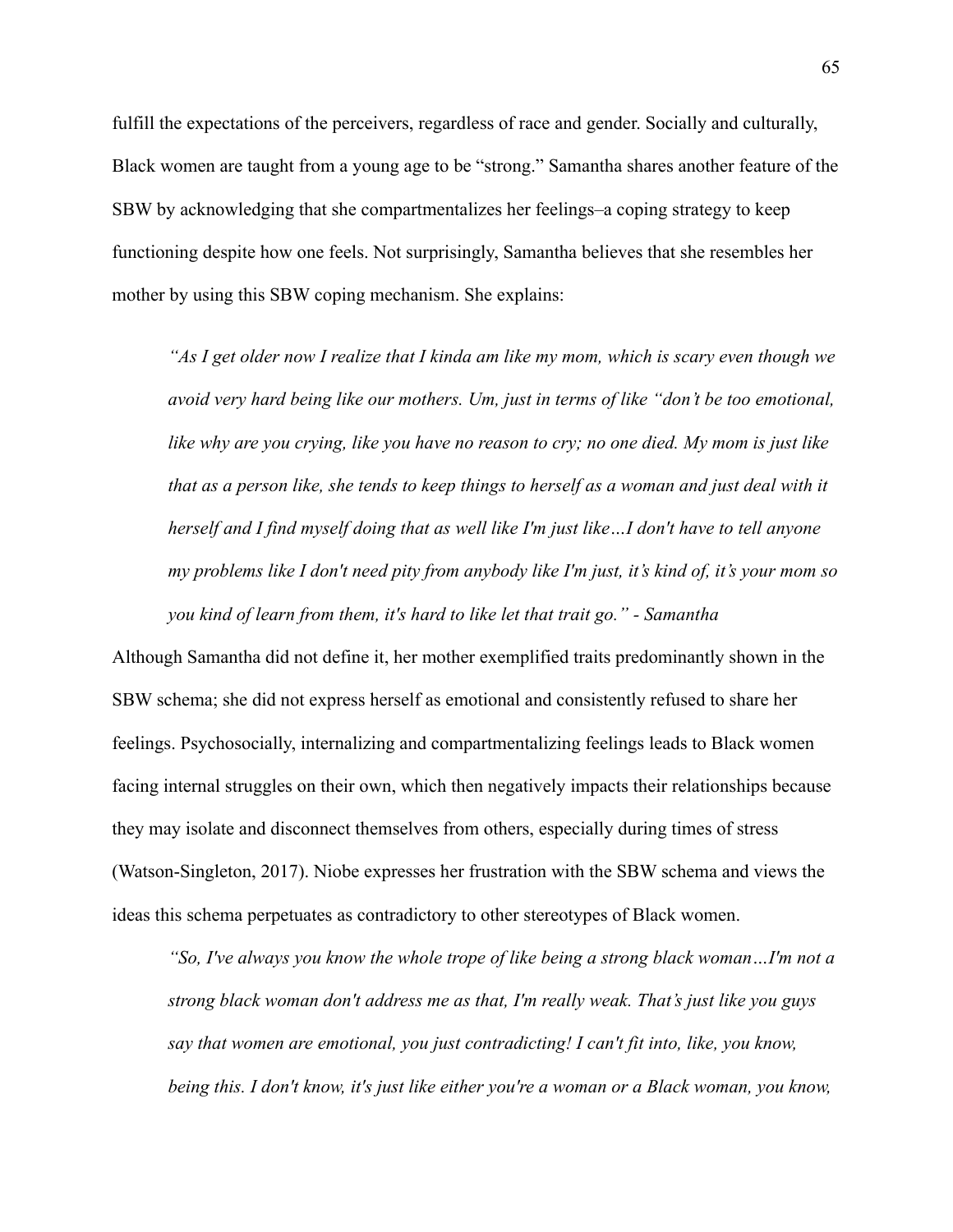*and I feel like that's just always what it is. And that strong black woman trope of just not showing enough emotion, but you don't show emotion at all is just contradicting so much." - Niobe*

Niobe feels as though this trope of being a SBW and being perceived as one does not suit her. In fact, it frustrates her because it shows how cultures consistently construct, deconstruct, and reconstruct what is socially acceptable.

Scholars theorize that the SBW schema was created as an alternative to the negative stereotypes of Black women in the culture of the United States (Beauboeuf-Lafontant, 2005; Harris-Lacewell, 2004). U.S. culture portrays women as emotional beings while paradoxically portraying Black women as stigmatized emotional beings. That is, the emotions of Black women are perceived as the more negative emotions such as anger associated with dysfunctionally aggressive behavior. The trope of the "Angry Black woman" is projected onto Black women and associated closely with the Sapphire stereotype. The Strong Black Woman schema can impact the interpersonal relationships that Black women have with others and themselves by setting others up to fear Black women and anticipate an aggressive anger from them. Having this unwarranted stereotype hanging over Black women and intruding into their relationships can lead to adverse psycho-social outcomes. Effects can undermine relationships and ultimately may lead to a decreased sense of worth, confusion, and withdrawal from their relationships. Attempting to live up to the SBW that their cultures and selves expect them to be is draining and leads them to crave emotional intimacy. The Black women that participated in this study do not want to be trapped in a demand to be eternally strong, resilient, or brave. They want to be free to feel the full range of human emotions such as feeling vulnerable, needing affection, and wanting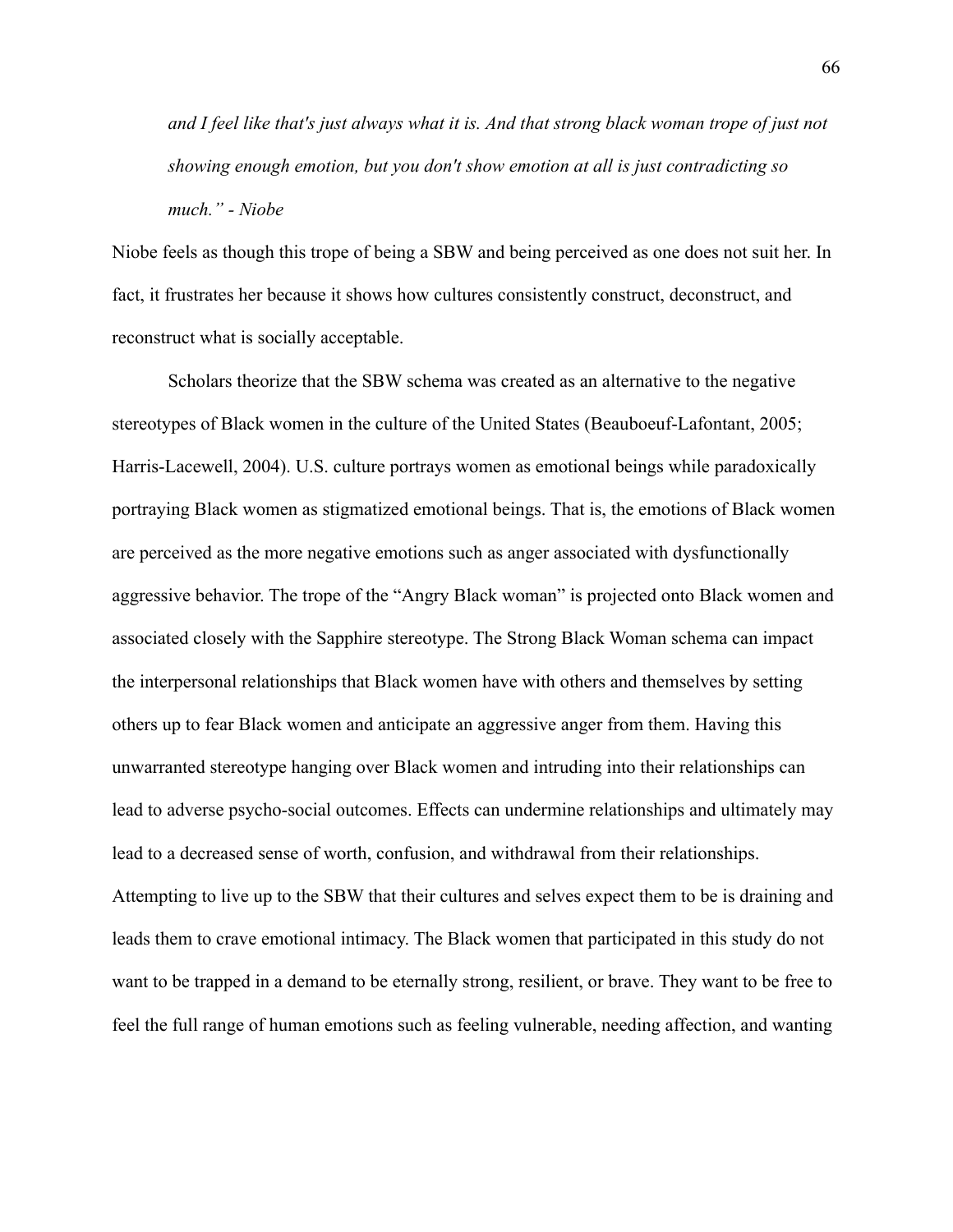to be shown grace. They just want to exist as themselves without having to deal with perceptions projected onto them. Price talks about it this way when she says:

*"I kind of went through this thing where I'm like I don't want to be strong anymore, I don't want to be resilient anymore. I would truly just want to have like I want to hug at this point. That's it. But, um, I don't know, my strength as a black woman? I guess existing at this point. Existing every day, especially at the school I go to, I'm pretty sure you can relate existing as a black woman out of PWI every day it can be hell sometimes Yeah, like, truly." - Price*

Performing the schema of the SBW becomes a chore when it is expected of Black women at all times to the exclusion of other performances of and expressions of self. Here is Iman's description:

*This might be [a] general [expectation] for Black women is just like having to be like, brave or strong, or like this expectation that we can triumph through every adversity…Which oftentimes just like leads to there not being enough grace, or like allows black women to like fully feel their emotions, and like react and like live in their emotions before having to heal, or something like that, you know, I feel like often black women aren't allowed to do that…you hope that like the people that you're in community with can have some level of grace, with you…But yeah, I think it sucks just like knowing that generally it's like looked down upon to like fully feel how you want to feel, whether that's like publicly, or like in private.* Do you think part of that is a result of where you're from plus where you grew up? *Yeah, I think so. - Iman*

Iman relates these notions of Strong Black women to being from the Bronx. According to Iman and other interviewees, there is a general stereotype that Black Bronx women are dirty,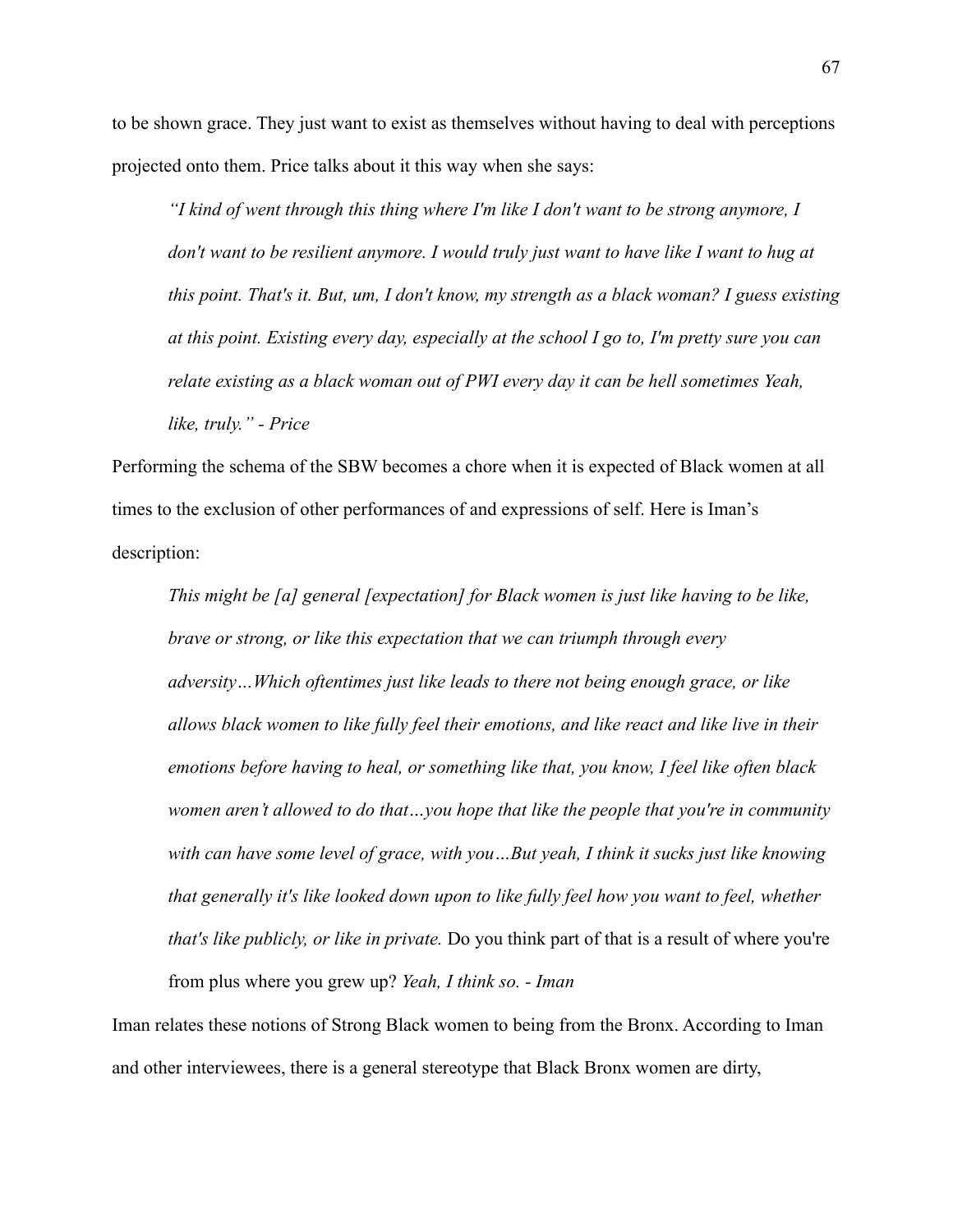ghetto/ratchet, poor, or a "treesh." A treesh is defined by internet users as a New York woman perceived as promiscuous and for whom the slang term "thot/hoe" is used. It is a slang word used in New York City (ytry, 2019). Study participants for this research also commonly relate that growing up in NYC and the Bronx, they must have a hard exterior to survive. This locale specific socialization to toughness is what Nikki Jones defines as a situated survival strategy (SSS). SSS refers to "patterned forms of interpersonal interaction, and routine or ritualized activities oriented around a concern for securing...personal well-being" (Jones, 2010, p. 52-53). Iman described this when she said "*Girls in the Bronx don't take no shit.*" Bronx women and NYC women are tough, but they must also present themselves as such to be able to survive and get their needs met.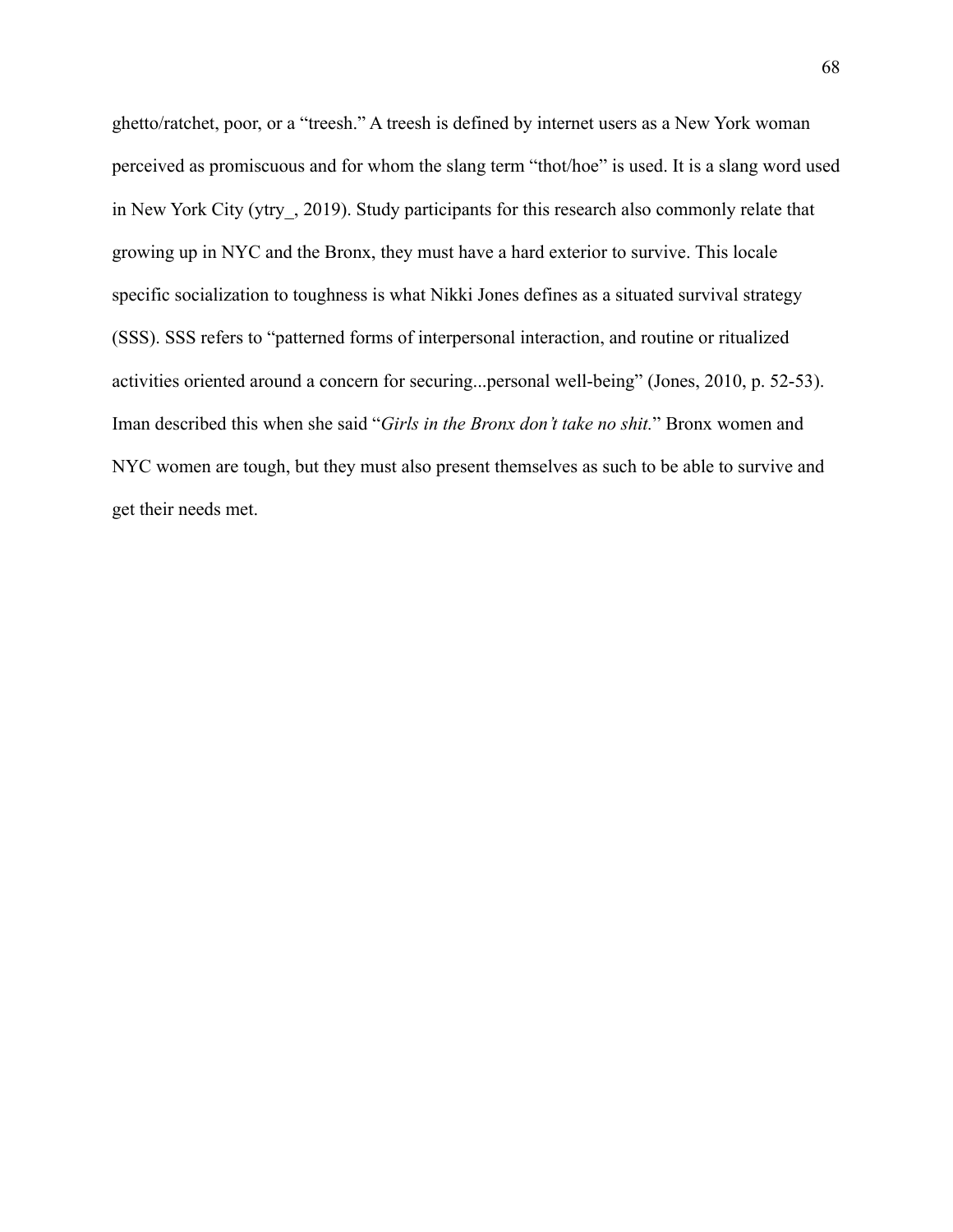### **Discussion: "Your Lungs are Only Built for One"**

*To whom this may concern; you have been living for families, for friends, for lovers. But your lungs are only built for one. Don't suffocate yourself trying to constantly breathe life into other people* (@wetheurban, 27 March 2022).

This is a quote I found on instagram that echoes the sentiments shared with me by my interviews. The message is that although we as Black women may feel the pressure to live up to others' expectations of us, our lungs are only built for one. All that we do cannot be sufficient for everyone, and it must be sufficient for yourself first. All of the participants expressed how people perceiving and discussing their gendered behavior has impacted them emotionally and socially. The voices of the Black women illuminate wanting to change their personalities, their physical appearance, their mannerisms, and their behaviors. We see an example of this when Niobe had the interaction with a man on Tinder, she went to her friends and asked them if she sounded like a man, and told them "*I will shape shift into a girl from Alabama.*" Many of the messages that the Black women that were interviewed were verbal messages, therefore the question of "What are the effects when Black women receive nonverbal messages from other Black persons?" was not answered. Despite this, messages from other Black persons seem to impact Black women more and have a lasting effect. We see this especially when we compare the participants' experiences at PWIs and their experiences with their family and friends from NYC or that are Black.

Interestingly, although the questions as shown in the Interview Protocol in Appendix B focused on perceptions from people regardless of gender, but the participants mainly shared experiences in which Black men had expressed to them that they transgressed the racialized heteronormative gender schema. The Black men in those experiences were either peers from

69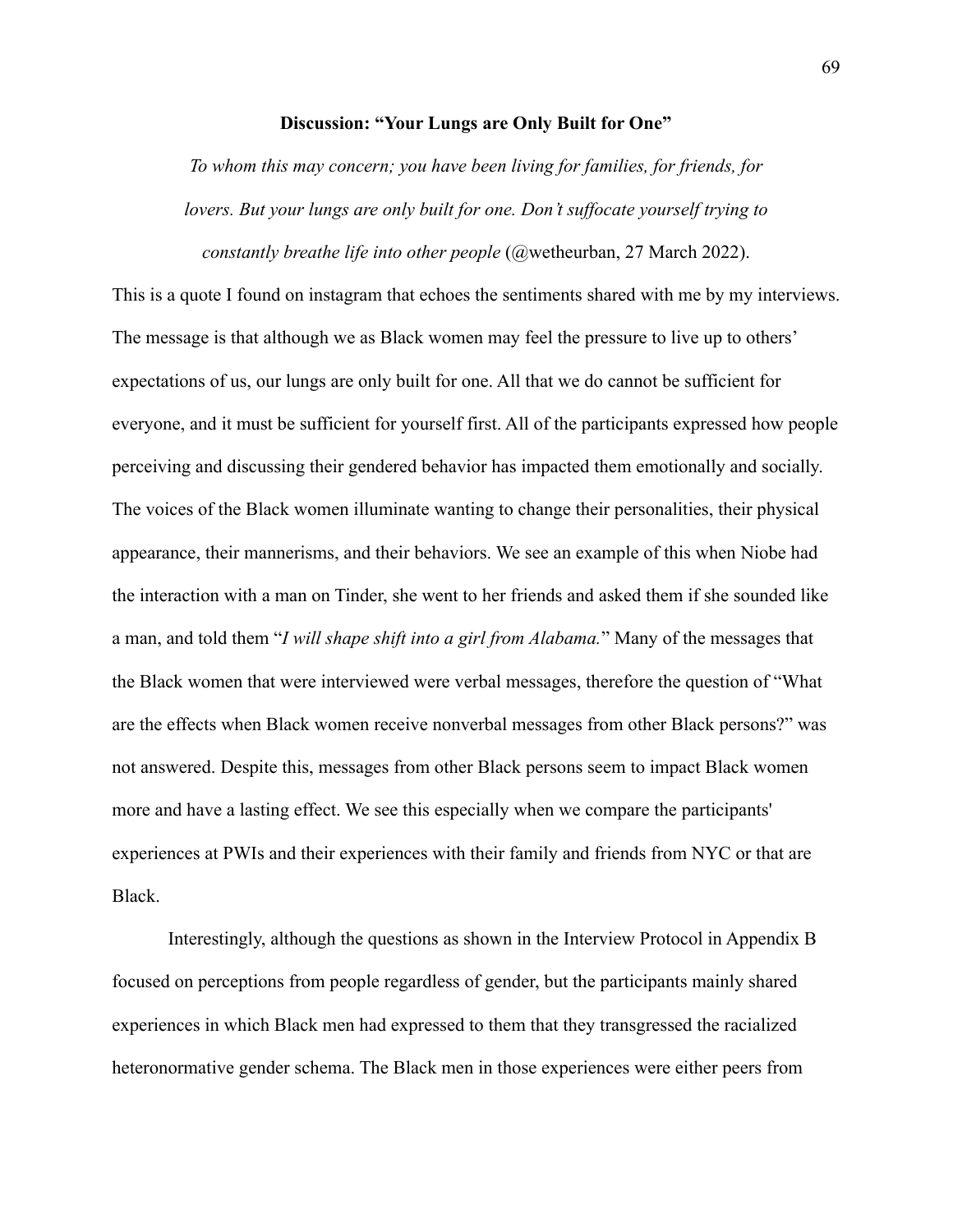elementary school through the present college level, or male romantic interests. Compared to the messages these Black women experienced from other Black women, the messages from Black men seemed to impact Black women's psycho-social state more negatively. Granted, there were some experiences in which they (the participants) were unphased. On the other hand, the majority of participants tended to question many aspects of themselves and their self-expression or presentation of self when they experienced messages from male peers.

Such questioning of self applied to: their appearance(s) as in their hairstyles, their clothing choice, and their mannerisms, such as how "promiscuous" they presented themselves (whether for a negative or positive reaction), the slang words they used, and even their accents. Psychologically, the Black women felt as if they "were not enough" and needed to fix or correct something about themselves. From people's expression of their perceived transgression of their understood gender schema for Black women, Black women feel the constant pressure of biculturality, the heteronormative gaze of desirability, and the SBW trope to fit within all their cultures, be "pretty," and be strong. This takes an emotional toll that leads to an internal battle of minimizing themselves to please others, but feeling alone due to hiding their true selves, and not being able to express themselves to others. In turn, this affects all social aspects of their lives—Socially, the expression of perceived transgression from others, leads Black women to isolate themselves and deny themselves their need for relationships, whether that be platonic, romantic, or familial.

The data results in Black women needing adequate mentors and positive relationships with the self as well as others in their lives to thrive. RCT supports this by stating that individuality is a hindrance to Black women's growth. When Black women start to isolate themselves, it hinders their growth because it leads to the five bad things (Jordan 2008),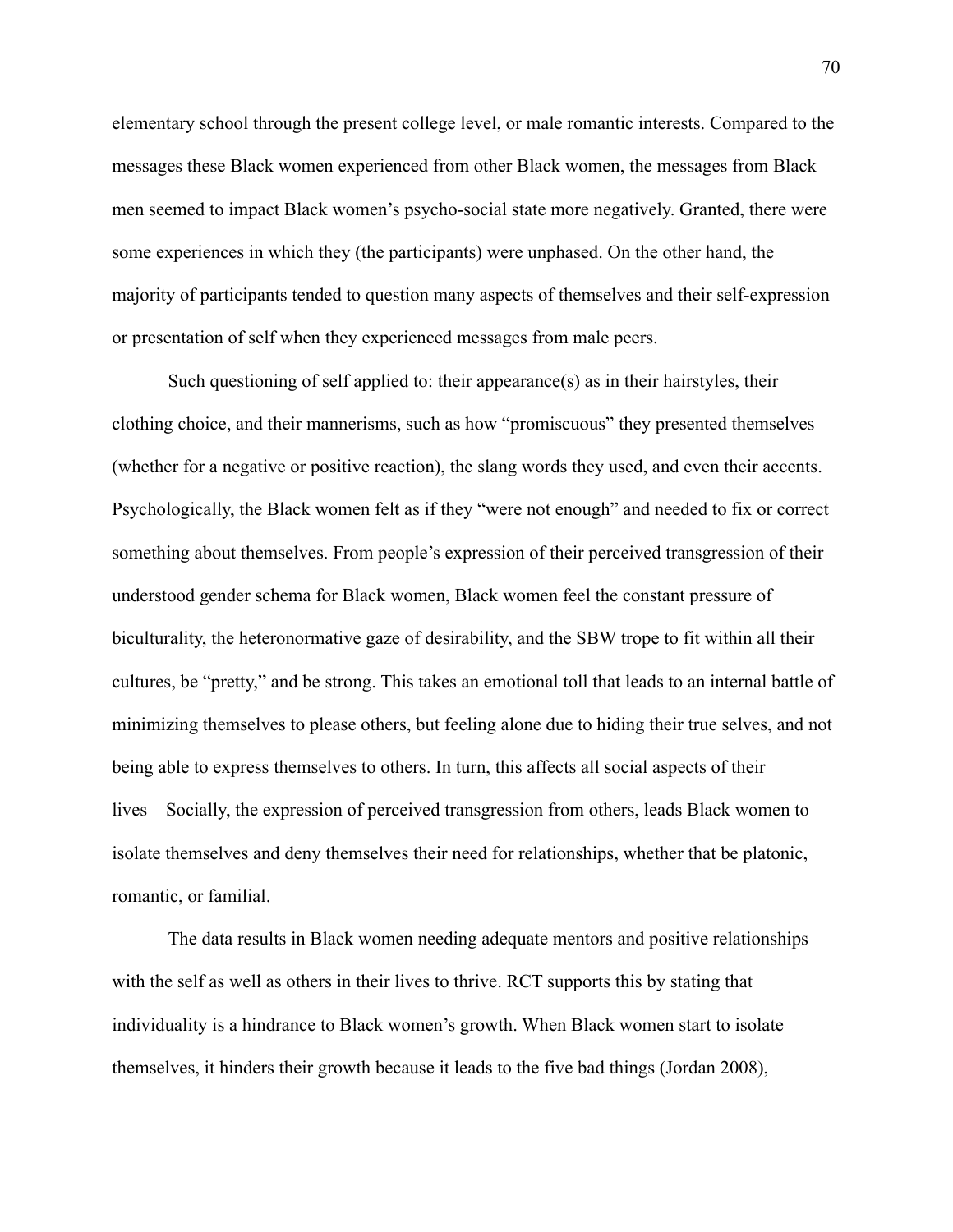especially less clarity of themselves, their relationships, and withdrawal from said relationships. When I asked the participants question 17 in the Interview Protocol (Appendix B), the majority of participants shared that they would like to see the end of the SBW trope and more acceptance and understanding of the spectrum in which Black women present themselves. Black women should not be confined to the societal constructs of racialized heteronormative gender schema, Black women should not be bound to their cultures, the gaze of desirability, or the expectation to be a Strong Black Woman. We must deconstruct, and reconstruct these concepts to suit us as Black women. Lastly, many believe that the educational institutions while growing up enforced these racialized gender schemas, leading them to believe that a change must start there, with the Department of Education (DOE). They believe that there needs to be supplemental programs that allow space for community, understanding, and intimacy through connection/relationship(s).

#### **Biculturality**

As stated in the Literature Review: Gender Schema Theory vs. The SBW Gender Schema Theory section of this study, Intersectionality is "greater than the sum of racism and sexism, any analysis that does not take intersectionality into account cannot sufficiently address the particular manner in which Black women are subordinated" (Crenshaw, 1989, p. 140). This statement by Crenshaw on intersectionality shows how having multiple identities is greater than just racism and sexism–to adequately address and centralize Black women's experiences we must include their intersectionality and all aspects of it. Black people and non-Black people perceive Black women through their various identities without perceiving their identities as one entity. Intersectionality includes the double-consciousness (biculture) that was introduced by DuBois. Double-consciousness has been defined as "simultaneous awareness of oneself as being a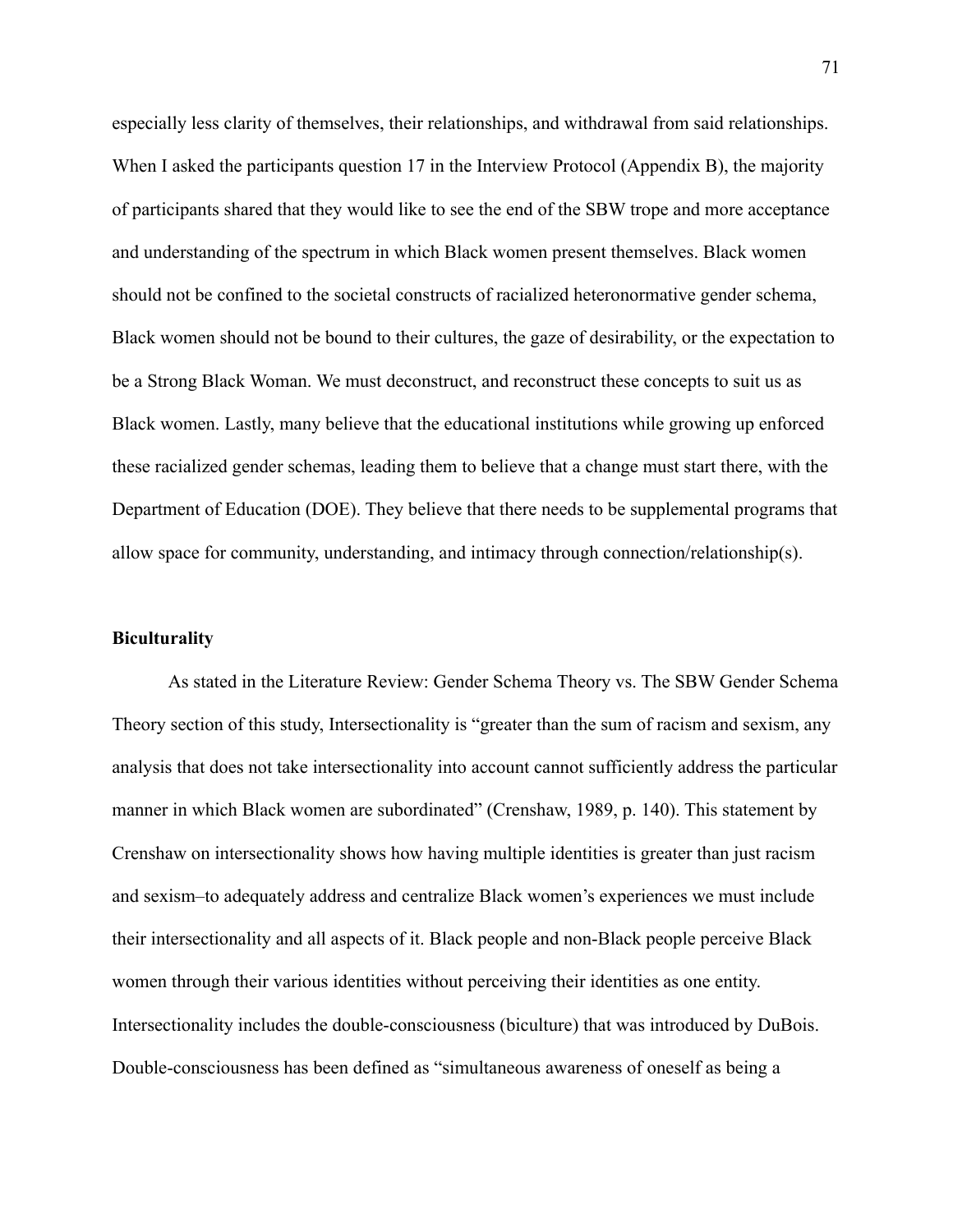member and an alien of two or more cultures" (LaFromboise, 1993, p. 395). This can create the complexity of feeling divided loyalty to either consciousness, or in this case, culture. This notion of being bicultural is something that was expressed by all interviewees as having experienced.

It is important to note how biculturality affects the lives of Black women because due to being both Black and woman, Black women will always have a double-consciousness comprised of both their race and their gender. In addition to those lenses of perception, there may be other identities involved, as shown through this study's findings about ethnic culture of origin, and specific NYC urban culture. Some other identities that could impact the intersectionality or double-consciousness of Black women could be ethnic identity, city/neighborhood of origin, sexual orientation, and but not limited to, gender identity. Perceptual preconceptions distort one's lens of perception (Radcliffe, 2015), meaning that racialized gender schema socialization impacts how the perceiver views Black women, regardless if they are conscious of how they do so. Analyzing Black women through their biculturality is important because Black women experience bicultural dynamics daily. Many times these dynamics are difficult to articulate and they may remain silent about them unless they are with others who share similar intricacies of identity. Black women need a safe space to discuss their biculturality with people that understand and are willing to learn.

#### **Heteronormative Gaze of Desirability**

For Black women, desirability and what they perceive to be "most" desired is better aligned with "white feminine" features–skin color, thin/slender body type, long straight hair (Hunter, 2005; Strings, 2019). This influences how people desire Black women in particular, and relate their desirability to their proximity to whiteness. This means that Black women who have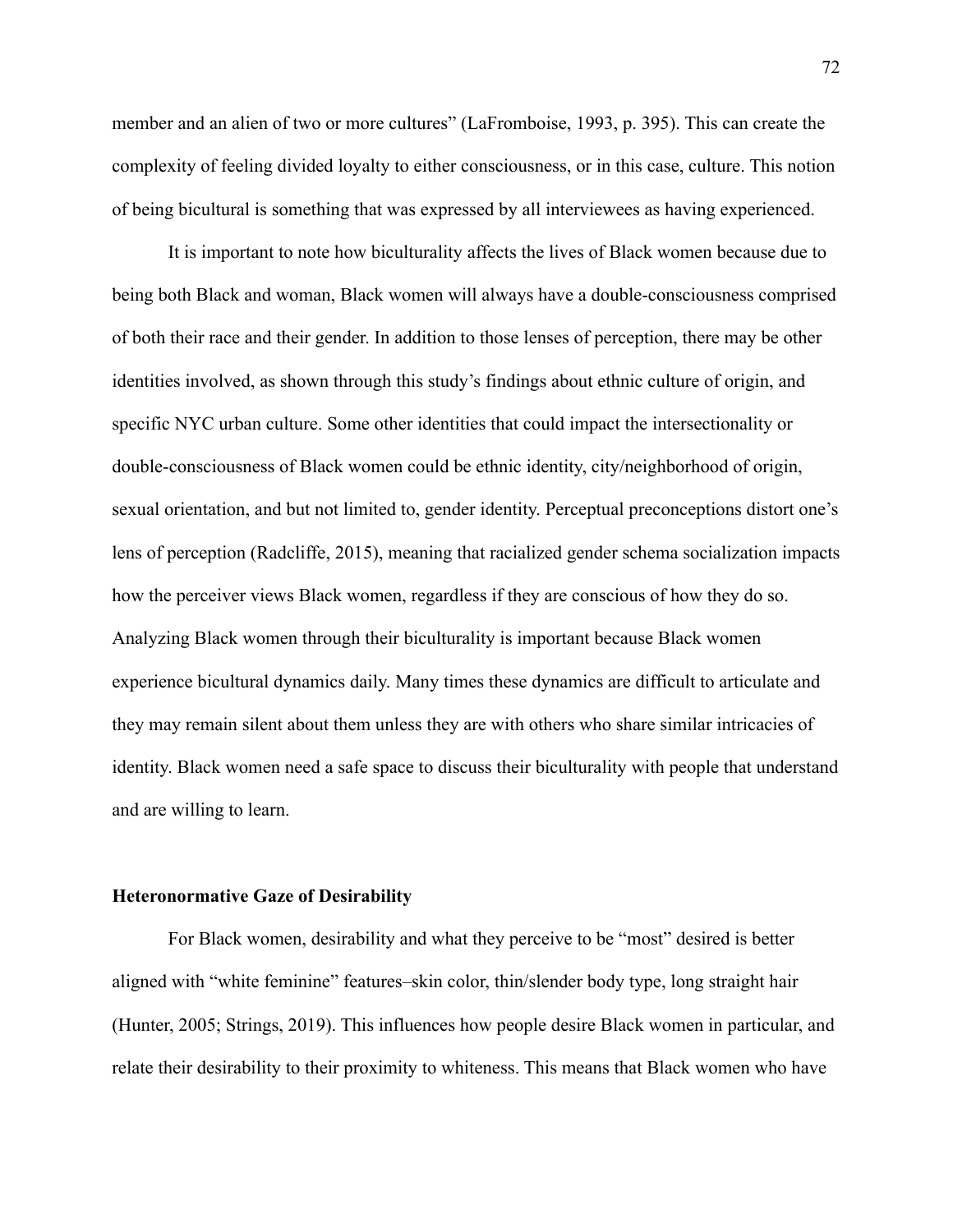phenotypically more Afrocentric features are, "by default" less feminine and less attractive, this includes phenotypic features such as nose shape and hair texture (Rosario et al., 2021). Due to colorism in the United States being inextricably linked to skin color, from a young age, darker-skinned Black girls begin to believe that they are not as pretty as their "light-skinned" peers. Messages such as good vs. bad skin and bullying impact Black girls psychologically, where they begin to believe they are not pretty, or not pretty "enough" to be desired by others. These impacts can have lasting effects past the ages of being a young girl. The participants were between the ages of 18-22, and still have unresolved feelings regarding experiences when they were younger, where they felt they were not pretty due to their physical appearance and/or features.

This theme is important to note because the heteronormative gaze of desirability is based on one's proximity to whiteness and it serves the white dominant culture by creating an additional hierarchy not only based on race, but also based on skin tone. This infiltrates the psyche of Black peoples, leading Black men to associate darker skin with being more masculine and lighter skin with being more feminine, and leading Black women to associate the same, in addition to associating lighter skin with being pretty. With these preconceived perceptions of skin tone, people perceive Black women to have transgressed the racialized gender schema simply based on their skin tone and other Afrocentric phenotypic features. This has lasting emotional effects on the self-esteem of Black women, and could lead them to isolate themselves from relationships before the relationships even begin. The majority of participants expressed that, regardless of being light/dark skinned<sup>3</sup>, at some point, they had wished something different about their [specifically] afrocentric features.

<sup>&</sup>lt;sup>3</sup> It is important to note that the participants being light-skinned or dark-skinned is not based on my perception of them. This is self-identified by the participants themselves.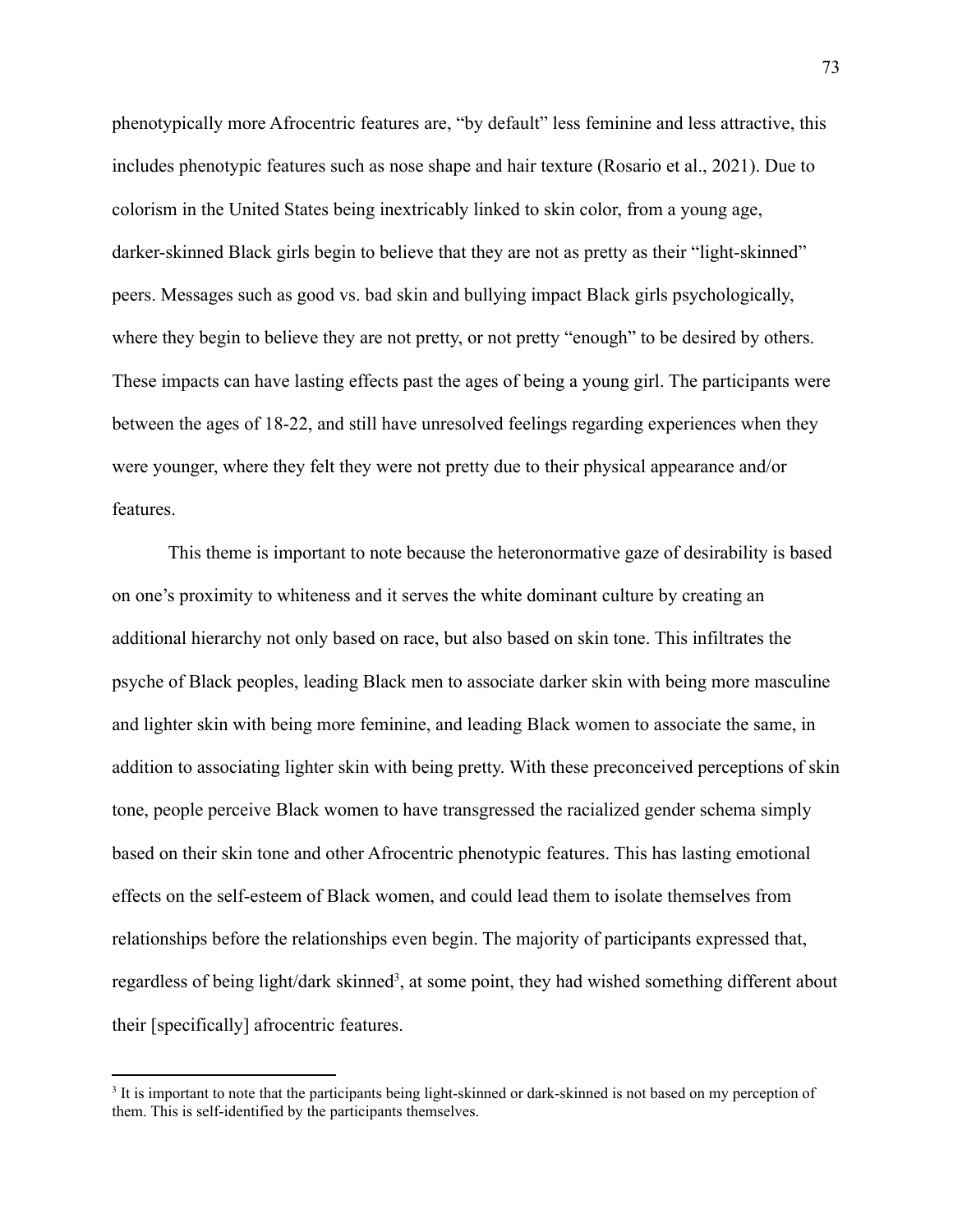#### **Strong Black Woman Schema**

The Strong Black Woman (SBW) schema, as mentioned in *Literature Review: Gender Schema Theory vs. The SBW Gender Schema Theory*, is a compilation of preconceived stereotypes of Black women stemming from colonization and slavery. This includes the stereotypes of the mammy, superwoman, and opposes the stereotypes of the Sapphire and the Jezebel (Liao et al., 2019). The Sapphire stereotype states that Black women are loud, rude and angry. The Jezebel stereotype is seen as a Black woman that is hypersexualized (West, 1995). The SBW schema and its pressures helps us understand why Black women transgress the racialized gender schemas. SBW schema requires that the Black woman regulate her emotions, be the caretaker of their families, and be economically independent (Liao et al., 2019). The schema requires Black women to regulate their emotions in a way in which they become closed off and do not share their emotions at all. This leads to strain in their relationships because there is no clear communication, others may feel unneeded, the Black woman may withdraw from said relationships, and it may lead to feelings of depression, anxiety, and loneliness amongst Black women (Jordan, 2008; Liao et al., 2019). Black mothers have been socializing their Black daughters to be strong since slavery, in order to withstand oppression based on race and gender. At this time, SBW schema became a strategy of situated survival for the collective Black woman. Nikki Jones defines situated survival strategies as "patterned forms of interpersonal interaction, and routine or ritualized activities oriented around a concern for securing...personal well-being" (Jones, 2010, p. 52-53). Black women needed, and perceive that they still need to be strong to secure their personal well-being. Situated survival strategies are specific to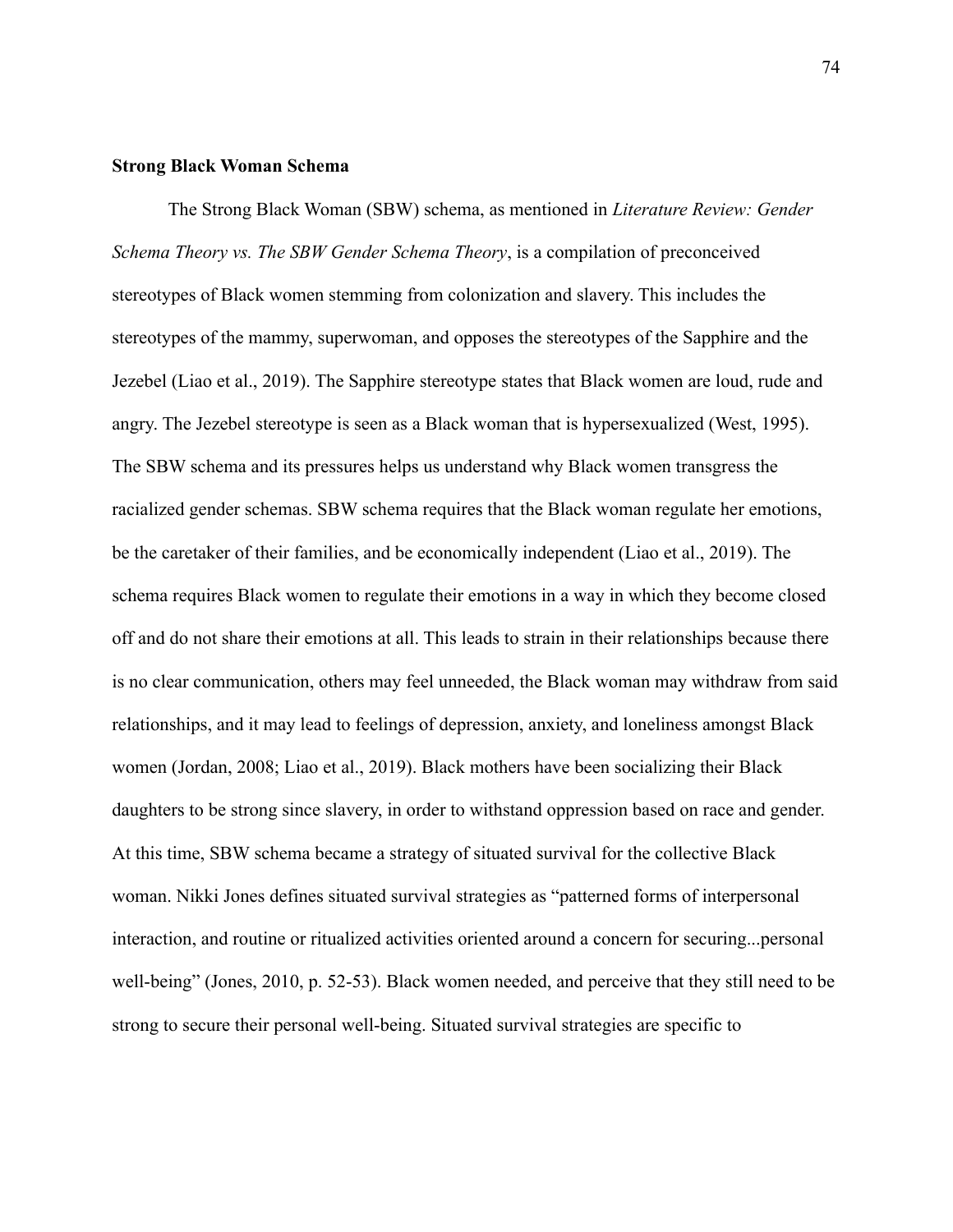geographical locations and the socialization of those who live and are shaped by the cultures of those locations.

Black women are always applauded for being strong in situations where others would not be. One example shared by interviewee Niobe was that of the single Black mother. She stated that

*"I will say you know I felt they put them on a very very very high pedestal, in terms of being a single, Black mom…And it kind of just like, glorified like, being a strong Black single mother…I feel like they put them in a low bar. I feel like they always put Black women at the bottom of the pyramid. But they [single Black mothers] kind of glorified the Black community." - Niobe*

Although Niobe feels that Black women generally aren't cared for within the Black community, they still glorify the concept of being a SBW by glorifying the matriarch, the single Black mothers by saying that "*even though it's hard, but she did it. She don't need no man (Niobe).*" This shows why it is important to know why and how SBW schema affects the lives of Black women. Psychologically, SBW schema can lead to mental health issues (i.e. depression, anxiety, suicidal ideation (Liao et al., 2019)) and poor use of coping mechanisms to combat the internal feelings that come from the effects of SBW schema. Socially, SBW schema generally leads Black women to withdraw from relationships and community, but we see the opposite with Black women from NYC, as shown by the participants. Although they shared that SBW schema has a negative impact on on how people perceive them, the experiences of the participants lead to the conclusion that despite NYC requiring them to be "New York Strong" due to being from the Bronx, Brooklyn, or Harlem, Black women from these areas are socialized to resist the negative reactions when others perceive them to have transgressed racial gender schema.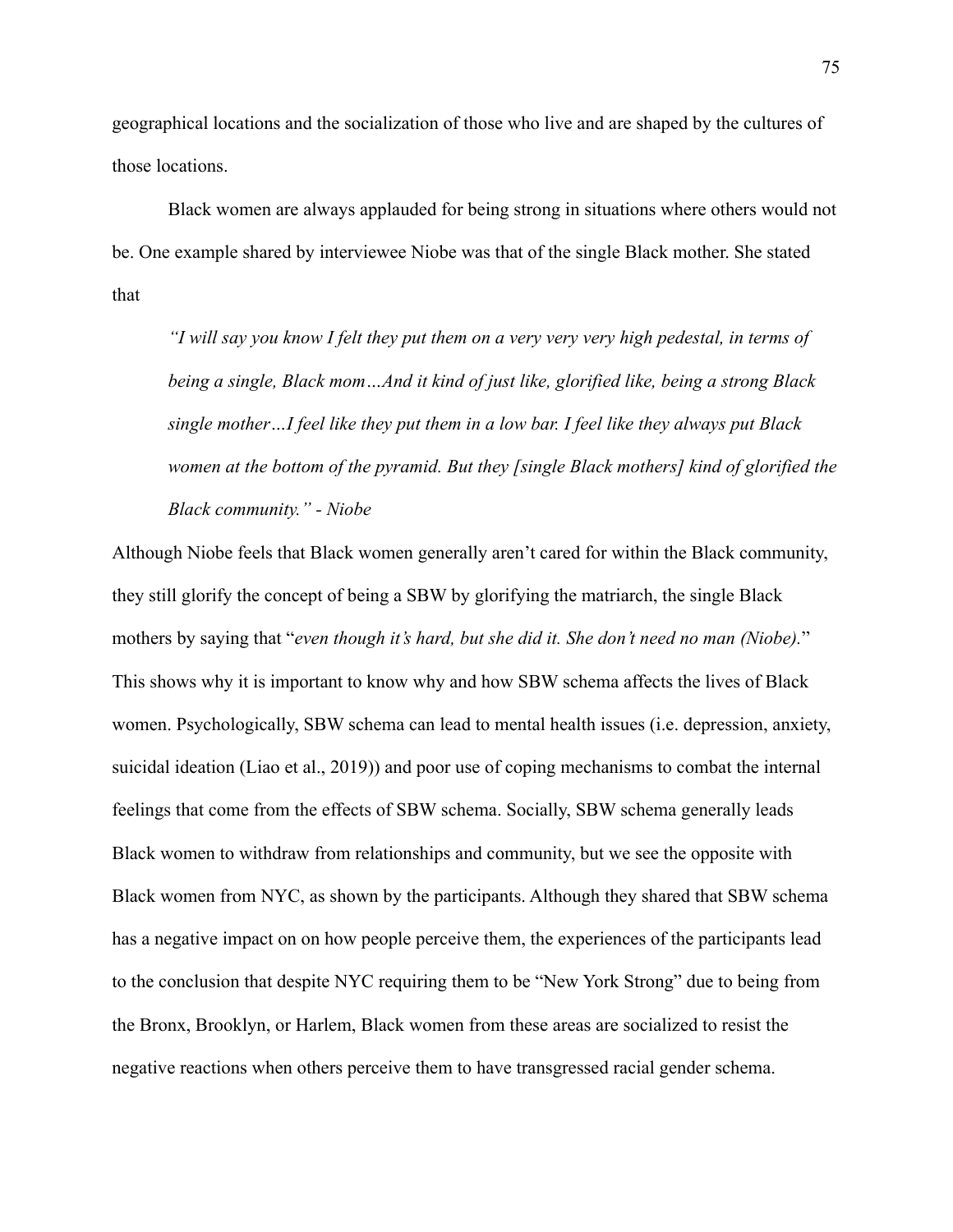Although NYC demands that these women exert SBW schema in everything they do, their NYC (Bronx, Brooklyn, and Harlem) situated survival strategies allows them autonomy. They are modeling to the world their New-York specific survival strategy allows them to choose skills from the controlling pressures of being a SBW, and apply those skills how they best see fit.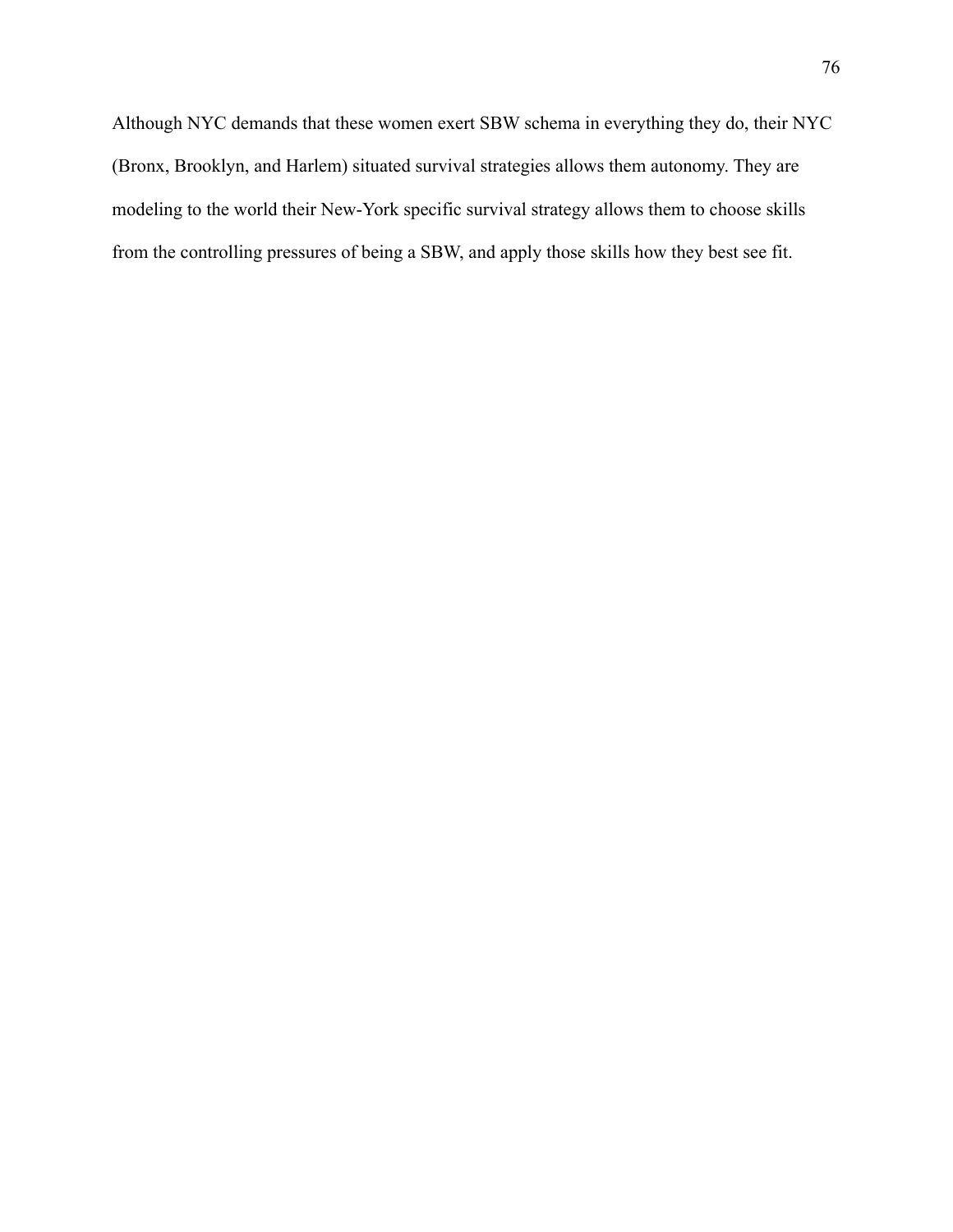### **Conclusion and Implications**

#### **Implications of Survivance: Holding Their Own**

When the participants were asked question 17a, "What would you say [as advice] to young girls who have just had an experience of being perceived as "too masculine" or "not feminine enough" or some other message about not being in line with gender expectations?" The participants shared many of the same sentiments. In an effort to represent their heartfelt comments without being repetitive, I have compiled the content into a one statement that represents five of the participants' responses. To center the participants' perspectives, I will list their names prior to sharing compilation. In this way, my intention is to acknowledge them as I conclude the research.

### **Legacy of Advice:**

#### *Price, Samantha, Kayla, Niobe, Iman:*

*"Be confident in doing you…unapologetically be yourself… It's what makes you unique. You don't want to be like everyone else, just be you. don't let society's standards dictate the person that you want to be and who you are. They have problems of their own and they just projecting. They see a light they can't attain themselves, cuz they feel threatened by the power that we have and because they want to continue to have this hegemony over us. Those people don't need to be in your life if they don't make you feel good, or they don't allow you to express yourself the way you want to."*

From their lived experiences and being self aware of the psychological and social effects of those experiences, the six participants share that to withstand the heteronormative gaze of desirability, to maximize the benifits of SBW, as a Black woman, you must do you. You must not minimize yourself for the comfortability of others, for the social constructs created by the dominant white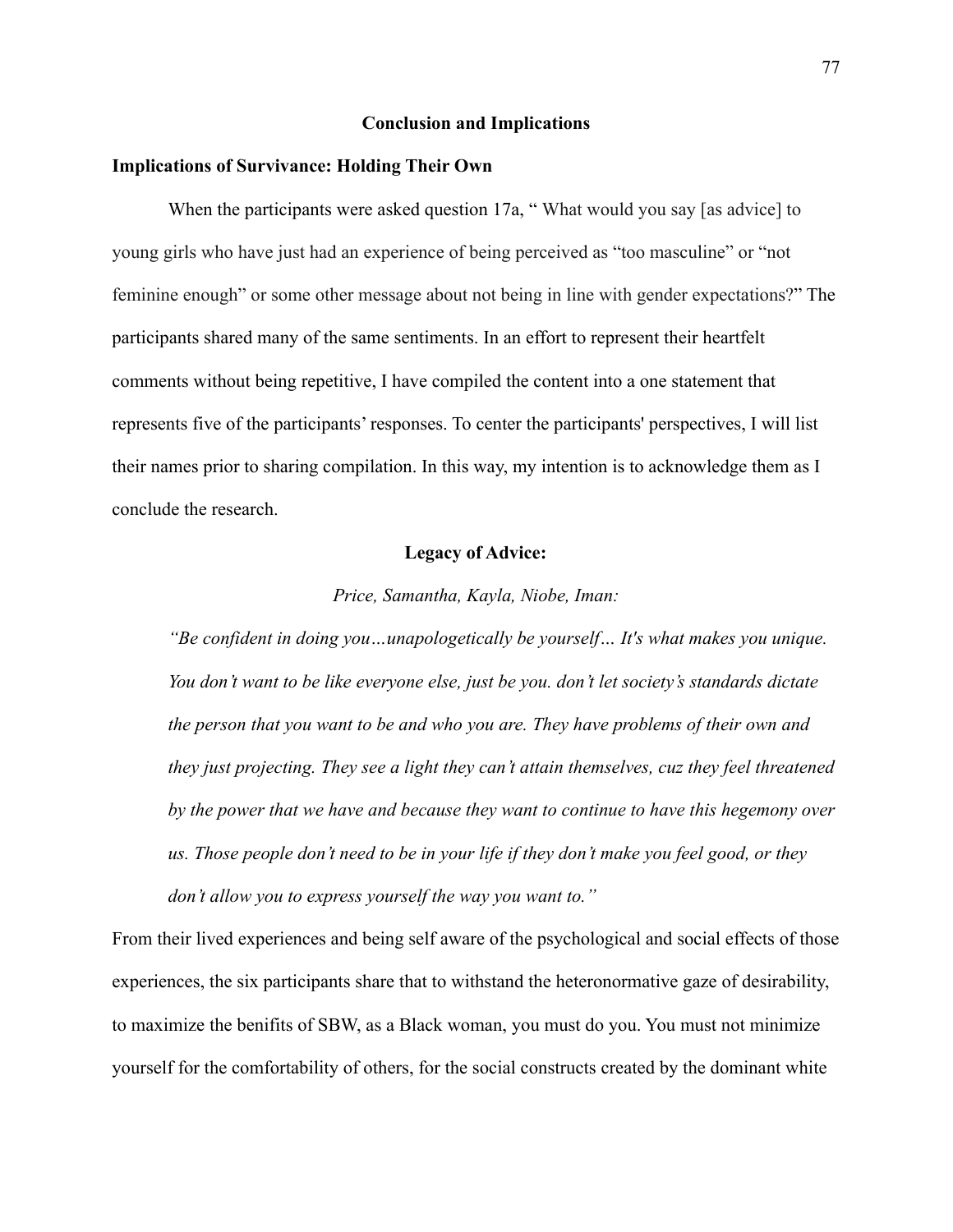culture, nor must you tolerate disrespectful messages, people, regardless of their relation to you. We have relationships to grow through them, and sometimes we grow out of them. Be unapologetically you, unapologetically Black, unapologetically woman, and an unapologetically Black woman.

### **Implications for Further Work:**

For the purposes of future study, there would be some changes that I would like to make that I was unable to do during this research process. For one, I would make some changes to the interview protocol and my particular research methods. My focus was on Black women from NYC, more specifically the Bronx, Brooklyn, and Harlem (neighborhood in Manhattan). To understand broader implications and how these concepts impact different Black women similarly and/or differently. I could expand the geographic region of my study to Black women from the other boroughs of NYC of Manhattan (not including the Harlem neighborhood), Queens, and Staten Island. Knowing that these Black women may be socialized differently than the Black women from the regions in this study. Another lense that could add more data and understanding could be to expand the geographic region of this study to other cities beside NYC. These could be cities where the population is predominantly Black or is known to have a high Black population, such as Chicago, IL, Atlanta, GA, or Baltimore, MD. It would also be interesting to see the differences of experiences or shared experiences of Black women from cities/suburbs that do not have a high population of Black people; this could include but is not limited to: Columbus, OH, and states where the Black population is less than or around five percent like Wyoming (2%), Montana (1%), and North Dakota (4%) (Black Population by State 2022). Something else that would be of interest to consider future study would be the different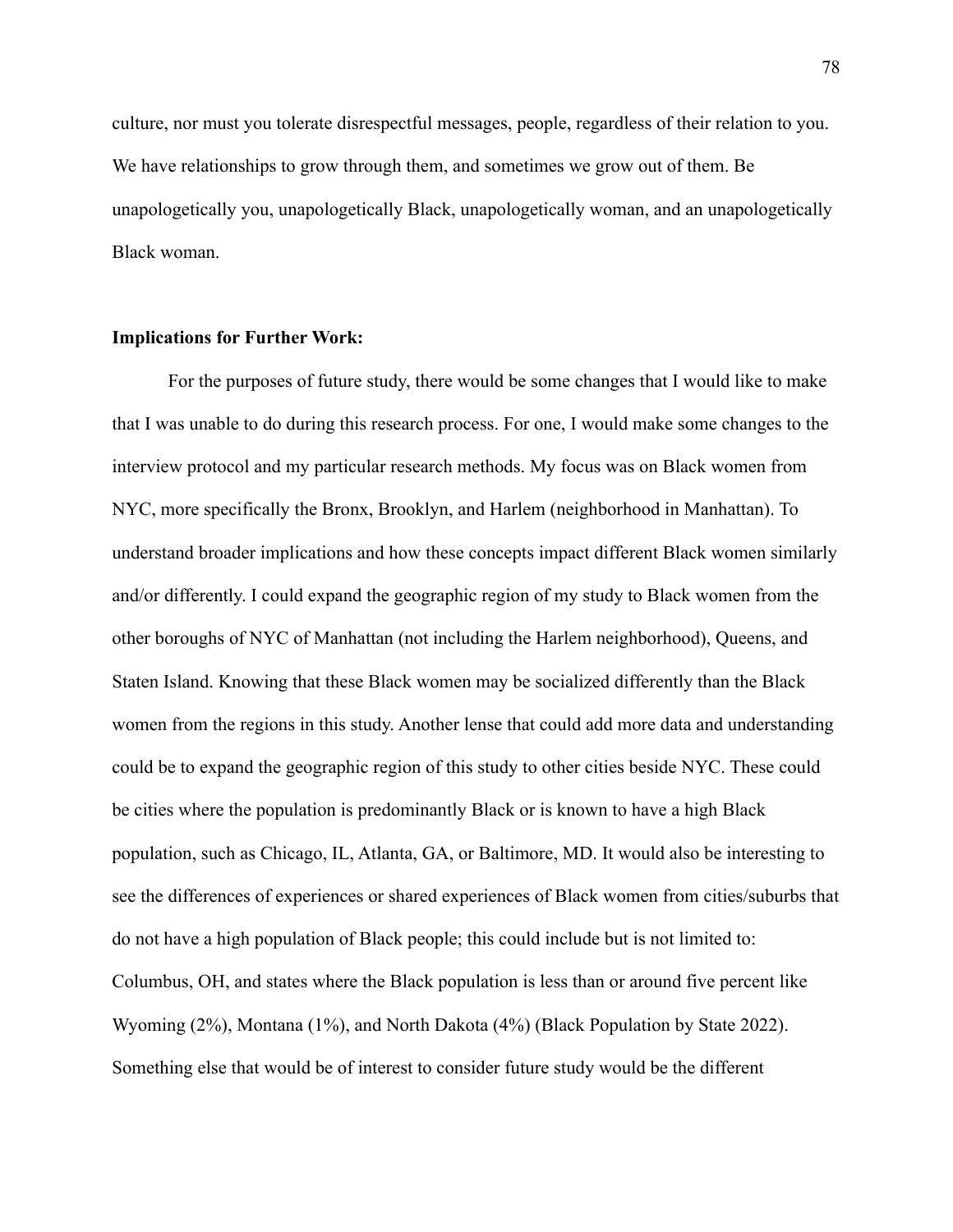racialized socialization and gender schemas of Black women in the Southern states of the United States, where it is known that there is a stark difference in the way that women present themselves, compared to women from Northern states (Nichols, 1978; Boyd, 2000).

Changing the research methods of how we attained these interviewees can leave a distinct difference in the results/data. Due to the kitchen table talks (Kohl and McCutCheon, 2014) that resulted in the data collection to be so vast and enriching, not having multiple connections–whether personal or on the basis of culture(s)–can impact the data collection process differently.

In the literal interview protocol, for the future, I would include more questions about ethnicity, sexual orientation, and gender identity in particular. Including specific questions about one's ethnicity can lead to more understanding of their culture regardless of the ethnicity of the researcher. The sexual orientation of a Black woman, and how they present themselves with that, may impact the way that people perceive them and express those perceptions. In this study, Black women that identified as transgender were not included–not due to purposely excluding them, but due to lack of resources/personal connection to Black women that identified as such. Trans-Black women experience womanhood differently, and the way that people perceive them may be different than the way that people perceive cisgender Black women. For future purposes, it would be helpful to include Trans-Black women in the study to understand the broader and whole implications of Black women's experiences of others' reactions to their gender schema transgressions.

Finally, I will end by returning to the story I began with from my own social location. This story became the symbolic interaction that gave rise to my research question—What are the psycho-social effects on Black Women of intra-group messages that they have transgressed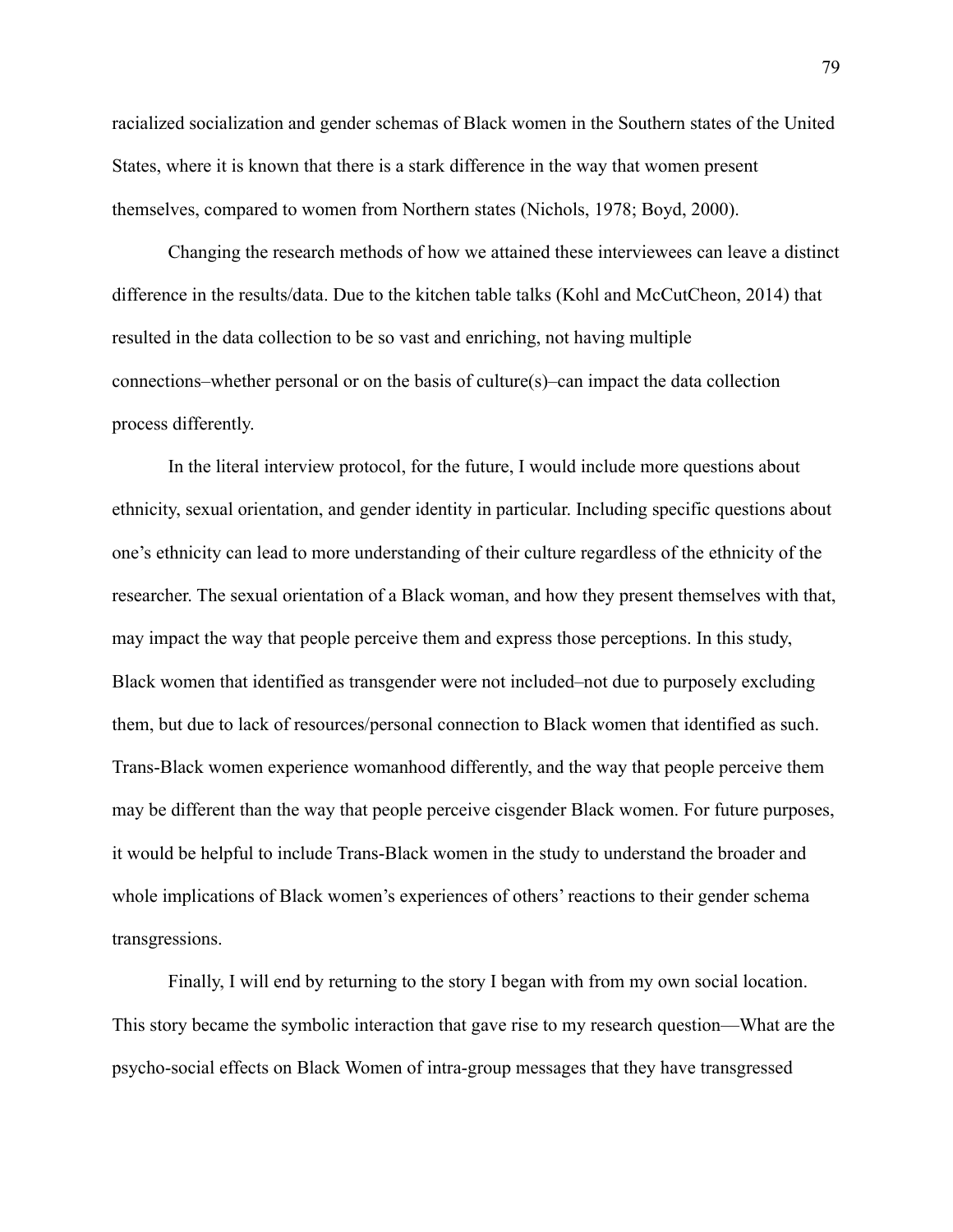heteronormative gender schemas for Black women? Relating to my research question is the resonant interaction in which I was on the receiving end of a message about gender transgression: Why You Dapping Me Up? After conducting this research, I conclude from this exploratory study that much research needs to be done that furthers our understanding of ingroup relations and gender schemas. I now see that my research participants and perhaps, I myself, were being guided to:

Stay within the norms of our ethnic cultures of origin, appeal to the gaze of potential heteronormative sexual partners, and be strong, but no so strong that we can engage in behaviors reserved for men. While such behaviors meant to keep us in our place may have initial adverse effects on our sense of self and identity–it is my hope that research done that centers Black women's voices and experiences will validate us in our journey of self growth, Ultimately–we can support each other and find liberation to choose the behaviors that authentically express our identities. Ultimately I hope that research of this kind, leads us to have answers when we receive messages that seek to control. Perhaps the one answer lies within this research: Why you dapping me up? Answer: Because I have grown and developed centered responses, validated by other women with shared experiences to know and claim who we are. Why you [all] dapping me up? Because we validated each other's behaviors through kitchen table discourse. Because we applied RCT through the process of talking with and supporting each other. Why you dapping me up? Because we have studied the issues and engaged in recovery from the psychosocial disadvantages incurred. Why you dapping me up? Because we can.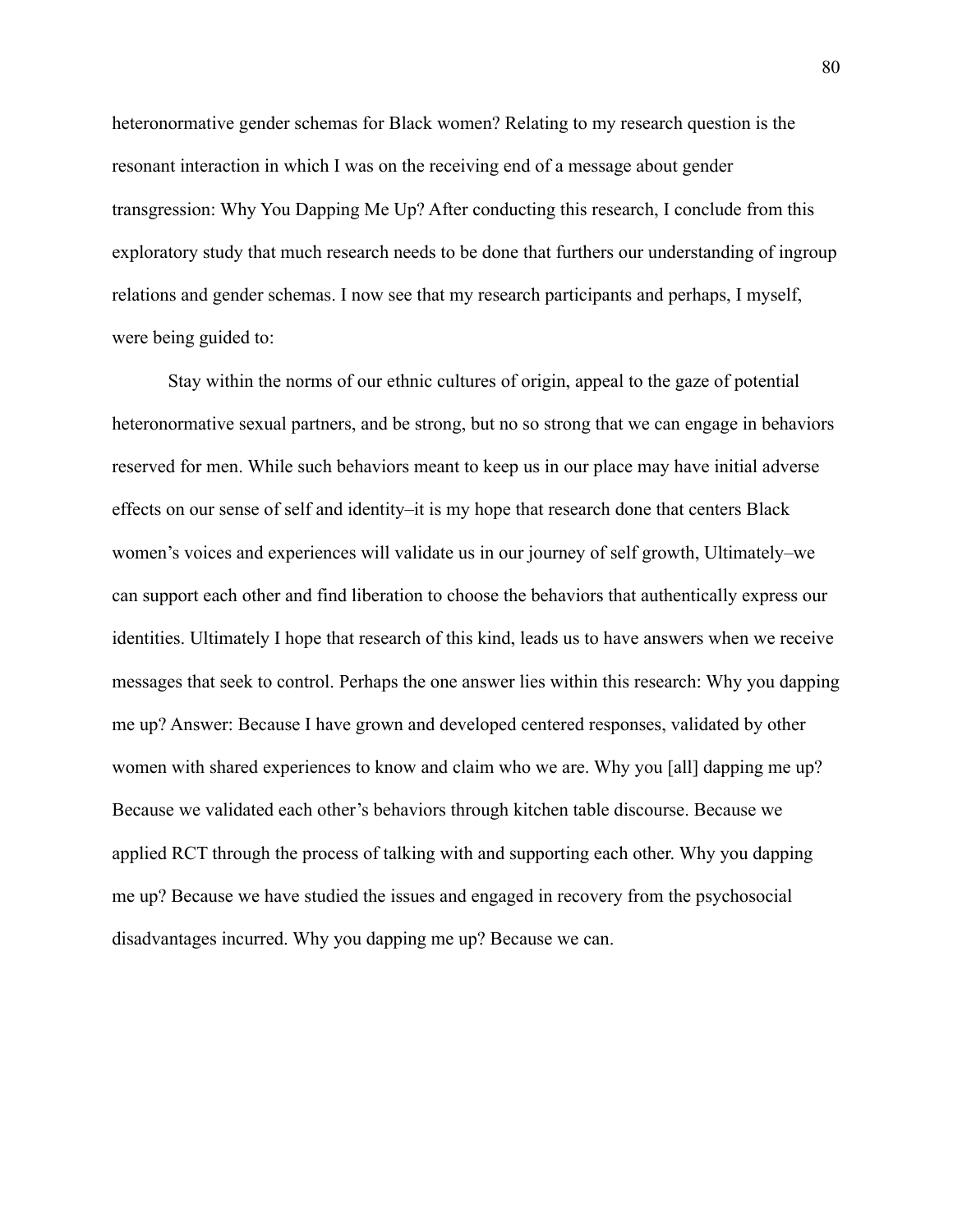### **Bibliography**

- Abrams, J. A., Maxwell, M., Pope, M., & Belgrave, F. Z. (2014). Carrying the World With the Grace of a Lady and the Grit of a Warrior: Deepening Our Understanding of the "Strong Black Woman" Schema. Psychology of Women Quarterly, 38(4), 503–518. <https://doi.org/10.1177/0361684314541418>
- Abrams, J. A., Maxwell, M. L., & Belgrave, F. Z. (2018). Circumstances Beyond Their Control: Black Women's Perceptions of Black Manhood. *Sex Roles, 79*(3-4), 151-162. <http://dx.doi.org/10.1007/s11199-017-0870-8>
- Abrams, J.A., Hill, A. & Maxwell, M. Underneath the Mask of the Strong Black Woman Schema: Disentangling Influences of Strength and Self-Silencing on Depressive Symptoms among U.S. Black Women. *Sex Roles* 80, 517–526 (2019). <https://doi.org/10.1007/s11199-018-0956-y>
- Avery, B. (2017). *Stereotypes and the self-perceptions of black women: How places and identity strategies matter* (Order No. 10279607). Available from ProQuest Dissertations & Theses A&I; ProQuest Dissertations & Theses Global. (1938274807). [https://denison.idm.oclc.org/login?url=https://www.proquest.com/dissertations-theses/ster](https://denison.idm.oclc.org/login?url=https://www.proquest.com/dissertations-theses/stereotypes-self-perceptions-black-women-how/docview/1938274807/se-2?accountid=10474) [eotypes-self-perceptions-black-women-how/docview/1938274807/se-2?accountid=10474](https://denison.idm.oclc.org/login?url=https://www.proquest.com/dissertations-theses/stereotypes-self-perceptions-black-women-how/docview/1938274807/se-2?accountid=10474)
- Awad, G. H., Norwood, C., Taylor, D. S., Martinez, M., McClain, S., Jones, B., Holman, A., & Chapman-Hilliard, C. (2015, December 1). *Beauty and Body Image Concerns Among African American College Women*. The Journal of black psychology. Retrieved March 8, 2022, from <https://www.ncbi.nlm.nih.gov/pmc/articles/PMC4713035/>
- Barry, H. III, Bacon, M. K., & Child, I. L. (1957). A cross-cultural survey of some sex differences in socialization. *The Journal of Abnormal and Social Psychology, 55*(3), 327–332. [https://doi.org/10.1037/h0041178](https://psycnet.apa.org/doi/10.1037/h0041178)
- Belenky, M. F., Clinchy, B. M., Tarule, J. M., , & Goldberger, N. R. (1996). *Women's ways of knowing*. Basic Books.
- Bem, S. L. (1981). Gender schema theory: A cognitive account of sex typing. *Psychological Review, 88*(4), 354–364. [https://doi.org/10.1037/0033-295X.88.4.354](https://psycnet.apa.org/doi/10.1037/0033-295X.88.4.354)
- *Black Population by State 2022* . Black population by state 2022. (n.d.). Retrieved March 30, 2022, from <https://worldpopulationreview.com/state-rankings/black-population-by-state>
- Bramble J, Cornelius LJ, Simpson G. Eating as a cultural expression of caring among Afro-Caribbean and African American women: understanding the cultural dimensions of obesity. *J Health Care Poor Underserved*. 2009;20(2 Suppl):53-68. doi:10.1353/hpu.0.0158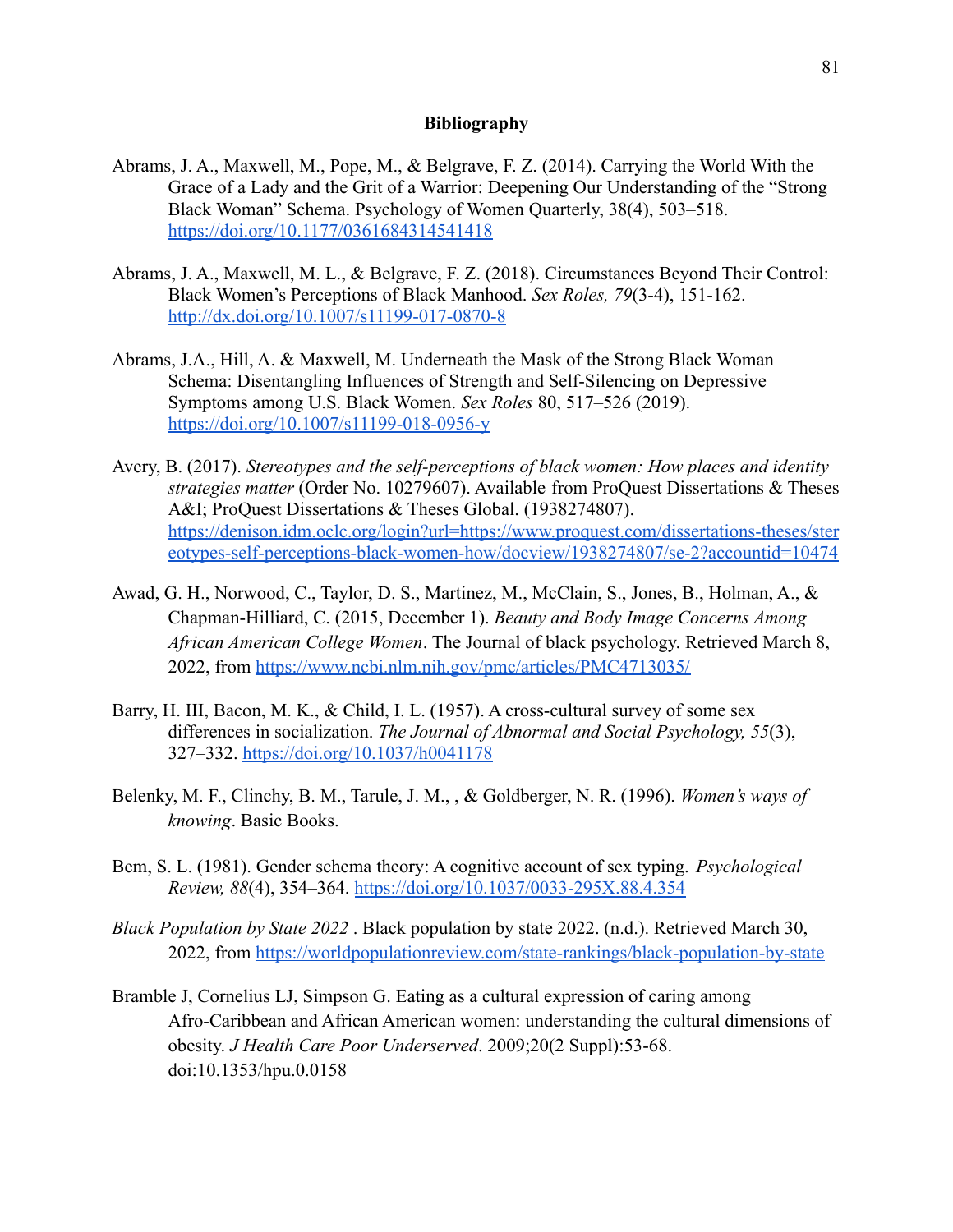- Boyd, R.L. Race, Labor Market Disadvantage, and Survivalist Entrepreneurship: Black Women in the Urban North During the Great Depression. *Sociological Forum* 15, 647–670 (2000). <https://doi.org/10.1023/A:1007563016120>
- Bureau, U. S. C. (2021, December 9). *Inequalities persist despite decline in poverty for all major race and Hispanic origin groups*. Census.gov. Retrieved February 22, 2022, from https://www.census.gov/library/stories/2020/09/poverty-rates-for-blacks-and-hispanics-re ached-historic-lows-in-2019.html
- Canevello A. (2020) Gender Schema Theory. In: Zeigler-Hill V., Shackelford T.K. (eds) Encyclopedia of Personality and Individual Differences. Springer, Cham. [https://doi.org/10.1007/978-3-319-24612-3\\_978](https://doi.org/10.1007/978-3-319-24612-3_978)
- Castelin, S., & White, G. (2019). *"I'm a strong independent black woman": The cost of strong Black Woman schema endorsement* (thesis). University of Central Florida.
- Chris, M. M. (2009). Blacking. In *Urban Dictionary*. <https://www.urbandictionary.com/define.php?term=blacking> Urban Dictionary is not deemed a credible source. It is a crowd-sourcing website to define "slang" words.
- Clance, P. R., & Imes, S. A. (1978). The imposter phenomenon in high achieving women: Dynamics and therapeutic intervention. *Psychotherapy: Theory, Research and Practice, 15*(3), 241-247.
- Collins, P. H. (2000). *Black feminist thought: Knowledge, consciousness, and the politics of empowerment*. New York: Routledge.
- Coleman, Natoya D. (2021). "The work of their hands: Black women and critical visionary pragmatism" Theses and Dissertations. 2929. <https://rdw.rowan.edu/etd/2929>
- Cooper, B. (2017). The Crunk Feminist Collection: (Un)Clutching My Mother's Perals, or Ratchetness and the Residue of Respectability.
- Cooper, B. C. (2019). *Eloquent rage: A black feminist discovers her superpower*. Picador.
- Crenshaw, K. (1989). Demarginalizing the intersection of race and sex: A black feminist critique of antidiscrimination doctrine, feminist theory and antiracist politics. *u. Chi. Legal f.*, 139.
- Crutchfield, J., Hall, J. C., Ortega-Williams, A., & Webb, S. L. (2020). Colorism and the Poetics of Resistance Among Black Youth: An Application of the Colorist-Historical Trauma Framework. *Journal of Black Studies*, *51*(8), 813–831. <https://doi.org/10.1177/0021934720935849>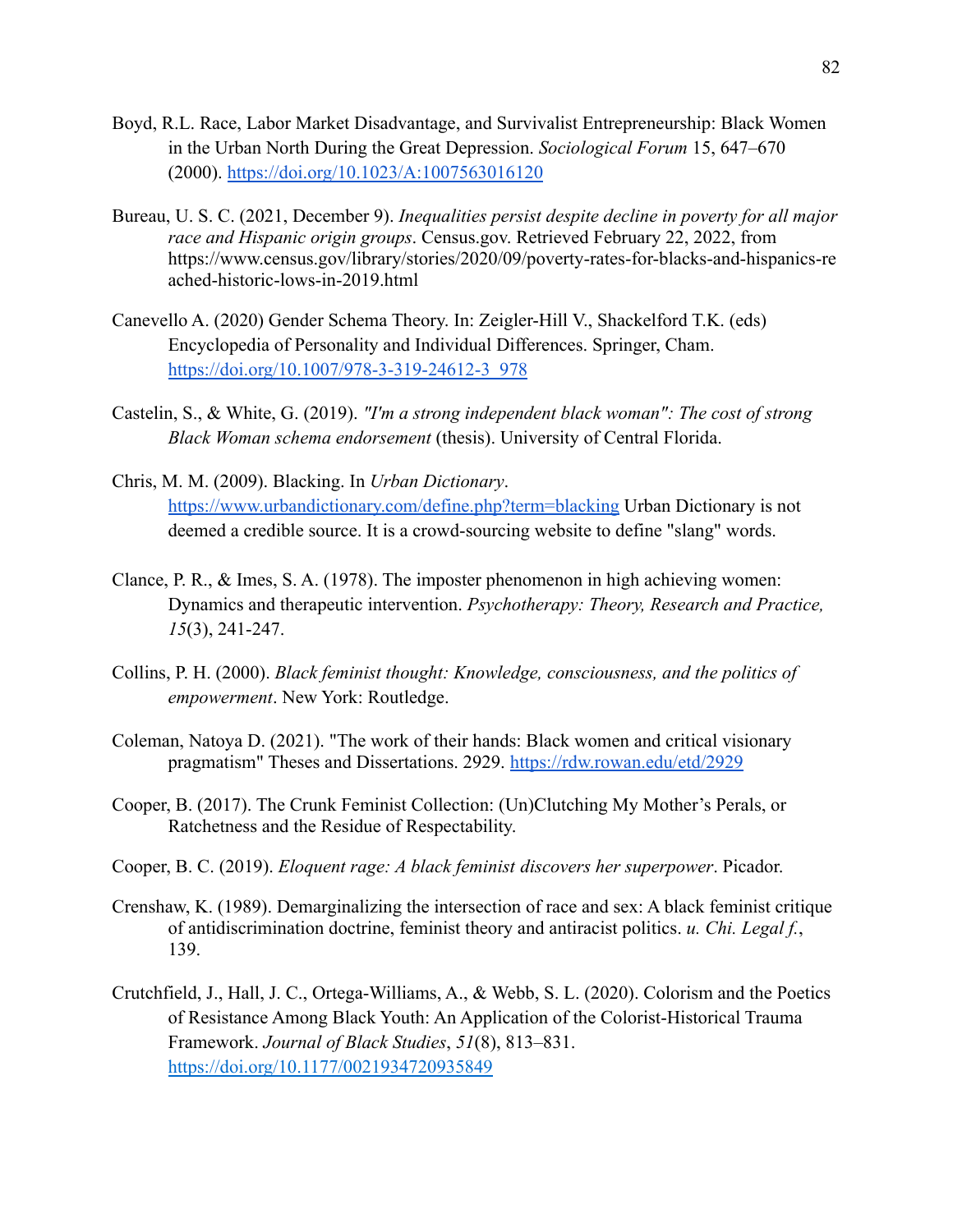- Cuomo, A. [@NYGovCuomo]. (2020, March 31). *New Yorkers are smart. New Yorkers are resourceful. New Yorkers are united. New Yorkers are tough. We are all in...* [Tweet]. Twitter. <https://twitter.com/nygovcuomo/status/1245106421513039872?lang=en>
- Dixon, A. R., & Telles, E. E. (2017). Skin color and colorism: Global research, concepts, and measurement. *Annual Review of Sociology*, *43*, 405–424. <https://doi.org/10.1146/annurev-soc-060116-053315>
- DuBois, W.E.B. (1961). *The soul of black folks: Essays and sketches*. New York: Fawcett.
- Elliott-Cooper, A. (2019), "Our life is a struggle": Respectable Gender Norms and Black Resistance to Policing. Antipode, 51: 539-557. <https://doi.org/10.1111/anti.12497>
- Edwards, C. W. (2019). Overcoming imposter syndrome and stereotype threat: Reconceptualizing the definition of a scholar. *Taboo: The Journal of Culture and Education*, *18*(1), 3.
- Gergen, K. J. (2009). *Relational being: Beyond self and community.* Oxford University Press.
- Gergen, K. J., & Walter, R. (1998). Real/izing the Relational. *Journal of Social and Personal Relationships*, *15*(1), 110–126. <https://doi.org/10.1177/0265407598151007>
- Ghavami, N., & Peplau, L. A. (2013). An intersectional analysis of gender and ethnic stereotypes: Testing three hypotheses. *Psychology of Women Quarterly*, *37*(1), 113–127. <https://doi.org/10.1177/0361684312464203>
- Gordon, N. S., & Finley, L. L. (2017). Chapter Three: Boys Will Be Girls and Girls Will Be Boys . In *Reflections on gender from a communication point-of-view: Genderspectives* (pp. 33–50). essay, Cambridge Scholars Publishing.
- Haynes, F. E. (2000). Gender and family ideals: An exploratory study of black middle-class americans. *Journal of Family Issues, 21*(7), 811-837. <https://doi.org/10.1177/019251300021007001>
- Hazler, R.J. (1996). *Breaking the Cycle of Violence: Interventions for Bullying and Victimization.* Washington, DC: Accelerated Development.
- hooks, bell. (2004). it's a dick thing: beyond sexual acting out. In *We real cool: Black men and masculinity* (pp. 67–84). essay, Routledge.
- Hunter, M. (2007). The persistent problem of colorism: Skin tone, status, and inequality. *Sociology Compass*, *1*(1), 237–254. https://doi.org/10.1111/j.1751- 9020.2007.00006.x
- Johnson, B. (2019). *Kicks x Cliques: Exploring the Intersection of Sneaker Culture and Mental Health in the Black Community* (thesis). Massachusetts Institute of Technology,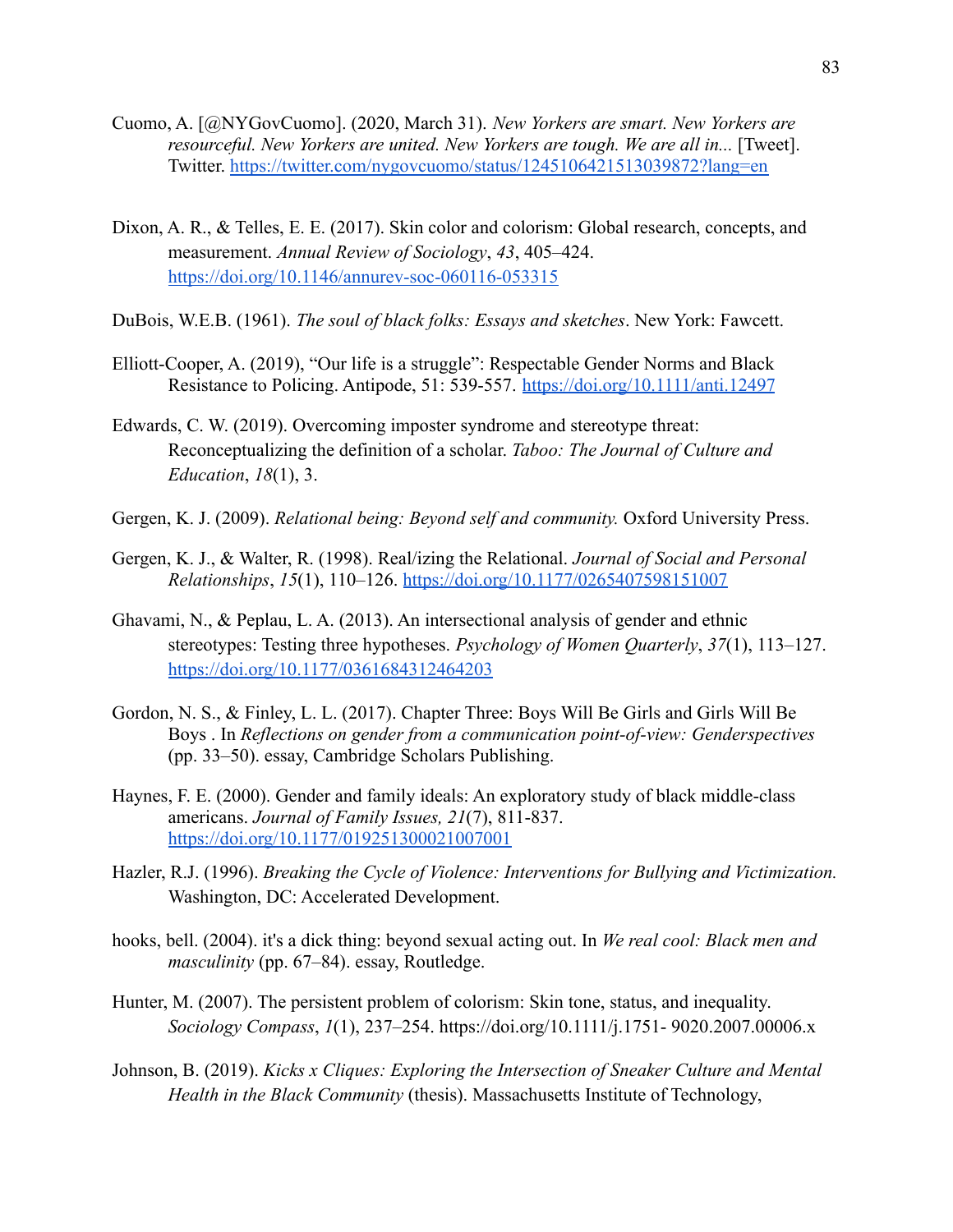Cambridge, MA. <https://hdl.handle.net/1721.1/128595>

- *John F Kennedy high school (closed 2015) (2022 ranking): Bronx, NY*. Public School Review. (n.d.). Retrieved March 30, 2022, from <https://www.publicschoolreview.com/john-f-kennedy-high-school-profile/10463>
- Jones, M. K., Buque, M., & Miville, M. L. (2018). African American gender roles: A content analysis of empirical research from 1981 to 2017. *Journal of Black Psychology*, *44*(5), 450-486.
- Jones, Nikki, and Alexis McCurn. (2015). "Black Girls, Gender, and Violence." In Claire M. Renzetti and Raquel Kennedy Berge (eds.), *Understanding Diversity: Celebrating Difference, Challenging Inequality*, pp. 78–91. New York, NY: Pearson.
- Jordan, J. V. (2008). Recent Developments in Relational-Cultural Theory, Women & Therapy, 31:2-4, 1-4, DOI: [10.1080/02703140802145540](https://doi.org/10.1080/02703140802145540)
- Judith Taylor. (2013). Enduring Friendship: Women's Intimacies and the Erotics of Survival. *Frontiers: A Journal of Women Studies*, *34*(1), 93–113. <https://doi.org/10.5250/fronjwomestud.34.1.0093>
- Keeling, K. K., Pollard, S. T., & Ballard, G. (2011). Chapter Eleven: The Keys to the Kitchen: Cooking and Latina Power in Latin(o) American Children's Stories. In *Critical Approaches to Food in Children's Literature* (pp. 167–178). essay, Routledge.
- Kershaw, T. (1989). The emerging paradigm in black studies. *The Western Journal of Black Studies, 13*(1), 45. [https://denison.idm.oclc.org/login?url=https://www.proquest.com/scholarly-journals/emer](https://denison.idm.oclc.org/login?url=https://www.proquest.com/scholarly-journals/emerging-paradigm-black-studies/docview/1311835536/se-2?accountid=10474) [ging-paradigm-black-studies/docview/1311835536/se-2?accountid=10474](https://denison.idm.oclc.org/login?url=https://www.proquest.com/scholarly-journals/emerging-paradigm-black-studies/docview/1311835536/se-2?accountid=10474)
- Kohl, E. & McCutcheon, P. (2015). Kitchen table reflexivity: negotiating positionality through everyday talk. *Gender, Place & Culture. 22*(6), 747-763.
- LaFromboise, T., Coleman, H. L. K., & Gerton, J. (1993). Psychological impact of biculturalism: Evidence and theory. *Psychological Bulletin, 114*(3), 395–412. [https://doi.org/10.1037/0033-2909.114.3.395](https://psycnet.apa.org/doi/10.1037/0033-2909.114.3.395)
- Liao, K. Y.-H., Wei, M., & Yin, M. (2019). The Misunderstood Schema of the Strong Black Woman: Exploring Its Mental Health Consequences and Coping Responses Among African American Women. *Psychology of Women Quarterly*, *44*(1), 84–104. <https://doi.org/10.1177/0361684319883198>
- Maddox, K. B. (2004). Perspectives on racial phenotypicality bias. *Personality and Social Psychology Review*, *8*(4), 383–401. [https://doi.org/10.1207/s15327957pspr0804\\_4](https://doi.org/10.1207/s15327957pspr0804_4)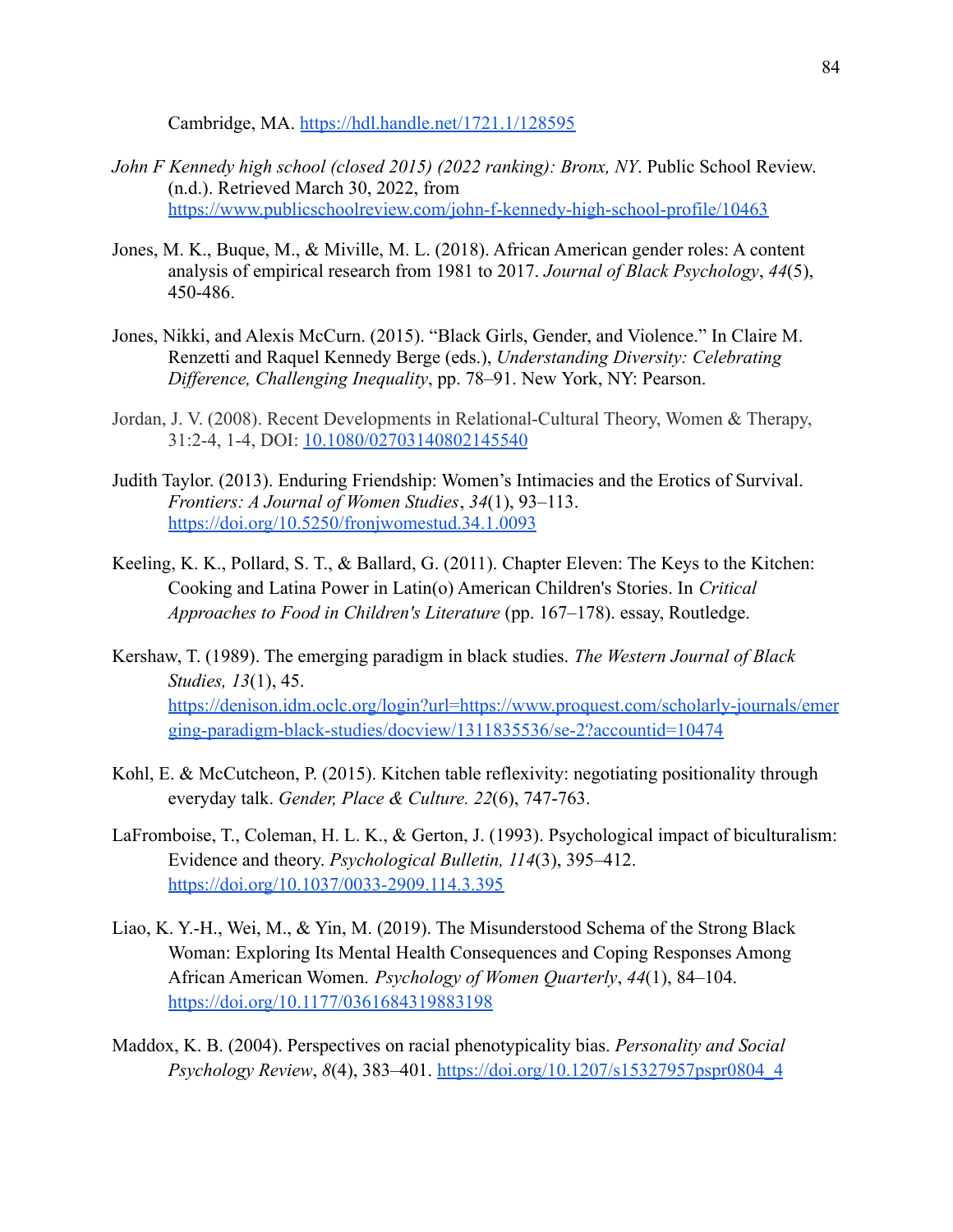- MacClintock, A. (1995). *Imperial Leather: Race, gender and sexuality in colonial context*. Routledge.
- McDougal III, S. (2014). *Research Methods in Africana Studies*. New York, United States of America: Peter Lang Verlag. Retrieved Mar 29, 2022, from <https://www.peterlang.com/document/1051462>
- Mullings, L. (1997). *On our own terms: Race, class, and gender in the lives of African American women*. Routledge.
- Nelson, T., Cardemil, E. V., & Adeoye, C. T. (2016). Rethinking strength: Black women's perceptions of the "strong Black woman" role. *Psychology of Women Quarterly, 40,* 551-563. doi:10.1177/0361684316646716
- Nichols, P. (1978). Black Women in the Rural South: Conservative and Innovative. , *1978*(17), 45-54. <https://doi.org/10.1515/ijsl.1978.17.45>
- Park, R.E. (1928). Human migration and the marginal man. *American Journal of Sociology*, 5, 881-893.
- Radcliffe, S. (2015, January). *Through the Lens of Perception*. Through the Lens of Perception SAND. Retrieved March 30, 2022, from <https://www.scienceandnonduality.com/article/through-the-lens-of-perception>
- Ramusack, B. N., & Sievers, S. L. (1999). *Women in Asia: Restoring Women to History*. Indiana University Press.
- Ray, R. (2012). Sophisticated Practitioners: Black Fraternity Men's Treatment of Women. *Journal of African American Studies*, *16*(4), 638–657. <http://www.jstor.org/stable/43525441>
- Reinhard, S., & Davidman, L. (1992). Feminist Methods in Social Research. Oxford University Press.
- Rosario, R. J., Minor, I., & Rogers, L. O. (2021). "Oh, You're pretty for a dark-skinned girl": Black adolescent girls' identities and resistance to colorism. *Journal of Adolescent Research, 36*(5), 501-534. <https://doi.org/10.1177/07435584211028218>
- Sales, N. J., & Bishop, P. by J. (2015, August 6). *Tinder and the dawn of the dating Apocalypse*. Vanity Fair. Retrieved March 7, 2022, from <https://www.vanityfair.com/culture/2015/08/tinder-hook-up-culture-end-of-dating>
- Slaney, R. B., Rice, K. G., Mobley, M., Trippi, J., & Ashby, J. S. (2001). The almost perfect scale-revised. *Measurement and Evaluation in Counseling and Development, 34,*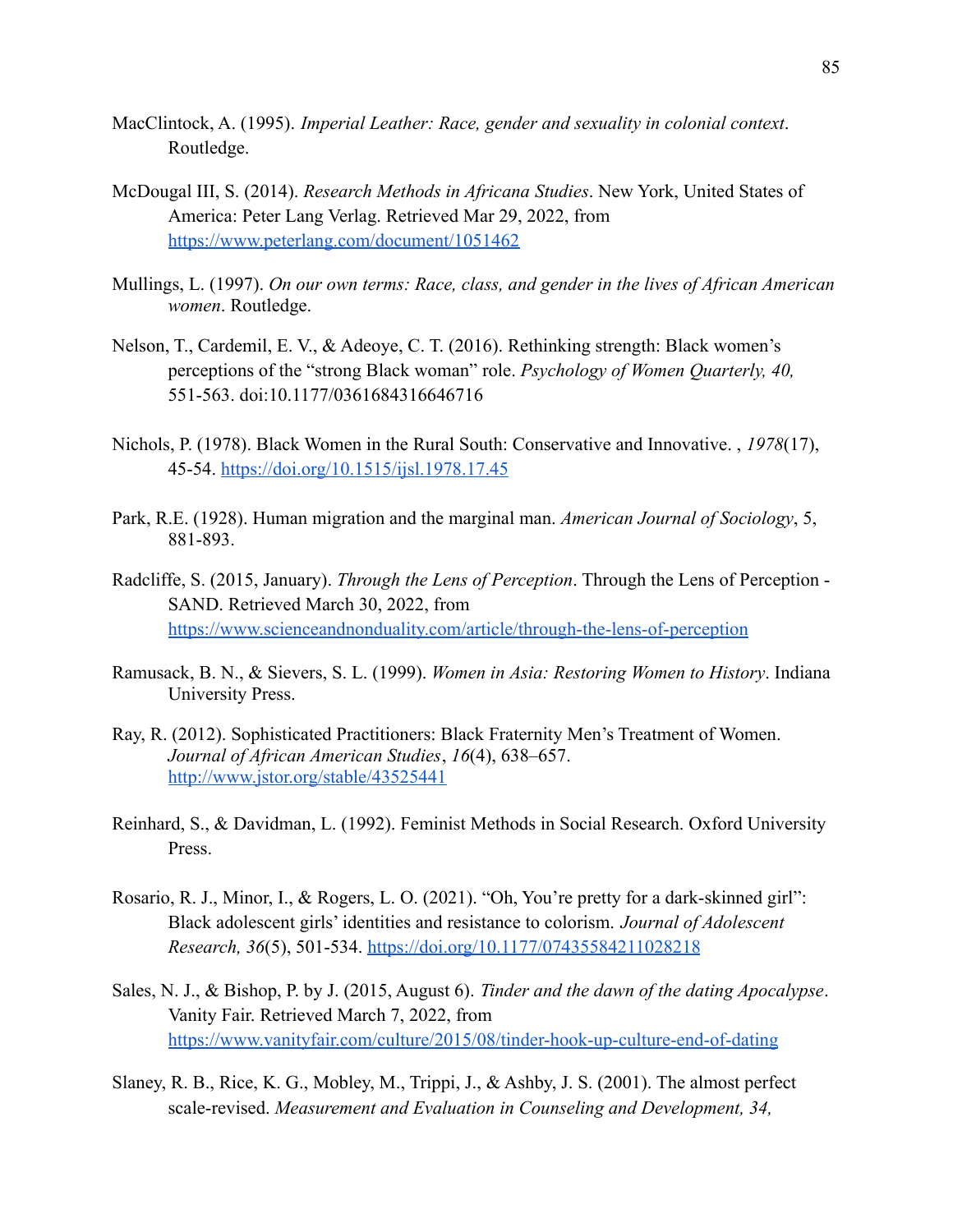130-145. doi:10.1080/07481756.2002.12069030

Stonequist, E.V. (1935). The problem of marginal man. *American Anthropologist, 54,* 593-602.

- Strings, S. (2019). *Fearing the Black Body: The racial origins of fat phobia*. New York University Press.
- Sumter, S. R., Vandenbosch, L., & Ligtenberg, L. (2017). Love me tinder: Untangling emerging adults' motivations for using the dating Application Tinder. *Telematics and Informatics*, *34*(1), 67–78. <https://doi.org/10.1016/j.tele.2016.04.009>
- West, Candace, and Don H. Zimmerman. 1987. "Doing Gender." *Gender and Society*1(2):125–51.
- *Walker, A., 1944. (1983). In search of our mothers' gardens: Womanist prose (First ed.). Harcourt Brace Jovanovich.*
- Watson-Singleton, N. N. (2017). Strong Black women schema and psychological distress: The mediating role of perceived emotional support. *Journal of Black Psychology, 43,* 778-788. doi:10.1177//0095798417732414
- West, C. M. (1995). Mammy, Sapphire, and Jezebel. *Psychotherapy, 32*(3), 458-466. doi:10.1037/0033-3204.32.3.458
- West, L. M., Donovan, R. A., & Daniel A. R. (2016). The price of strength: Black college women's perspectives on the strong Black woman stereotype. *Women and Therapy, 39,* 390-412. doi:10.1080/02703149.2016.1116871
- Wilder, J., & Cain, C. (2011). Teaching and learning color consciousness in Black fami-lies: Exploring family processes and women's experiences with colorism. *Journal of Family Issues*, *32*(5), 577–604. <https://doi.org/10.1177/0192513X10390858>
- Woodard, J. B., & Mastin, T. (2005). Black Womanhood: "Essence" and its Treatment of Stereotypical Images of Black Women. *Journal of Black Studies*, *36*(2), 264–281. <http://www.jstor.org/stable/40034332>
- [@wetheurban]. (2022, March 27). Slide six. *To whom this may concern; you have been living for families, for friends, for lovers. But your lungs are only built for one. Don't suffocate yourself trying to constantly breathe life into other people.* Instagram. [https://www.instagram.com/p/CbngnysJNsd/?utm\\_medium=copy\\_link](https://www.instagram.com/p/CbngnysJNsd/?utm_medium=copy_link)
- Yancy, G. (1996, May 14). A black man's view of beautiful black women: Black men have looked to wrong heroes. *Philadelphia Tribune* [https://denison.idm.oclc.org/login?url=https://www-proquest-com.denison.idm.oclc.org/n](https://denison.idm.oclc.org/login?url=https://www-proquest-com.denison.idm.oclc.org/newspapers/black-mans-view-beautiful-women-men-have-looked/docview/337815171/se-2?accountid=10474)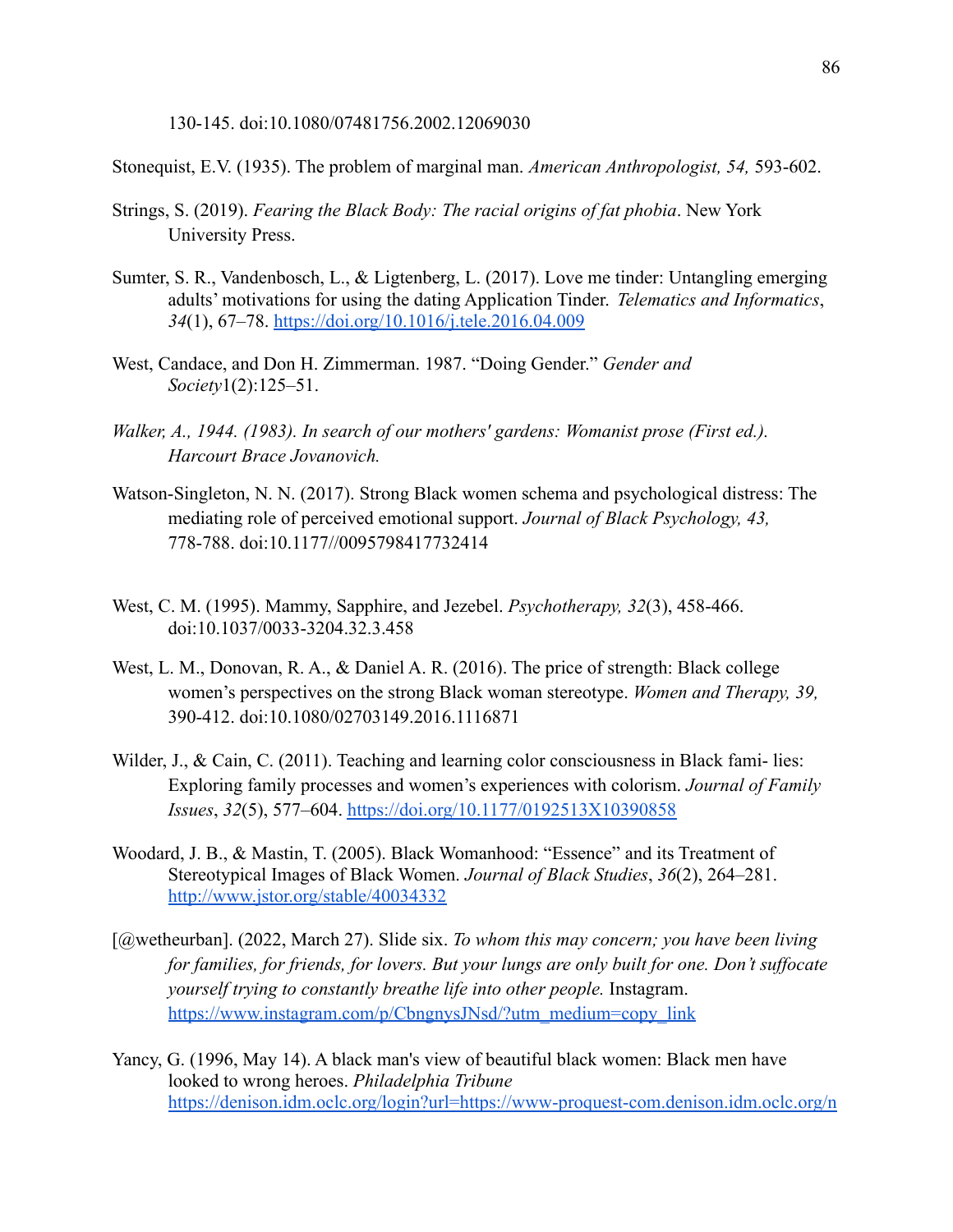[ewspapers/black-mans-view-beautiful-women-men-have-looked/docview/337815171/se-](https://denison.idm.oclc.org/login?url=https://www-proquest-com.denison.idm.oclc.org/newspapers/black-mans-view-beautiful-women-men-have-looked/docview/337815171/se-2?accountid=10474)[2?accountid=10474](https://denison.idm.oclc.org/login?url=https://www-proquest-com.denison.idm.oclc.org/newspapers/black-mans-view-beautiful-women-men-have-looked/docview/337815171/se-2?accountid=10474)

ytry\_. (2019). Treesh. In *Urban Dictionary*. <https://www.urbandictionary.com/define.php?term=Treesh> Urban Dictionary is not deemed a credible source. It is a crowd-sourcing website to define "slang" words.

# **Appendix**

# **Appendix A: Informed Consent Form**

- 1. This research is being conducted by Chelsey Sarante, Black Studies and Communication double major, a senior who is a student researcher at Denison University, through the Black Studies Program. This research is being advised by Dr. Toni King, a Black Studies Professor. The Black Studies Program address is: The Center for Black Studies, 209 Knapp Hall, Denison University, 100 W. College St., Granville, Ohio.
- 2. The purpose of this study is to understand Black women's experiences of others who view them as acting outside of the appropriate norms for their gender. This research explores how being seen as not meeting gender expectations affects you, your relationships with others –particularly other Black people–across genders (e.g., male, female, transgender, etc.). There is not much research on Black women's experiences of being messaged by society to behave in ways that fulfill certain gender expectations beyond studies of the stereotypes previously created by society. This study builds on the modest research that does exist by specifically focusing on Black women from specific neighborhoods in New York. I am interested in how a common region of socialization may influence what you have been taught about gender roles. I hope that the data collected will help further understanding of how you and other Black women are affected when you feel others perceive you to transgress (or behave outside of expected norms), and how you feel when you receive messages urging you to conform to societal norms.
- 3. In order to help complete this research, you and other the participants will be asked to:
	- a. Participate in a 60 to 75 minute interview.
		- i. Questions will be focused around your perception of gender socialization and expectations as well as how others have expressed their gender perceptions and expectations of you. The questions will also explore how those expectations have made you feel.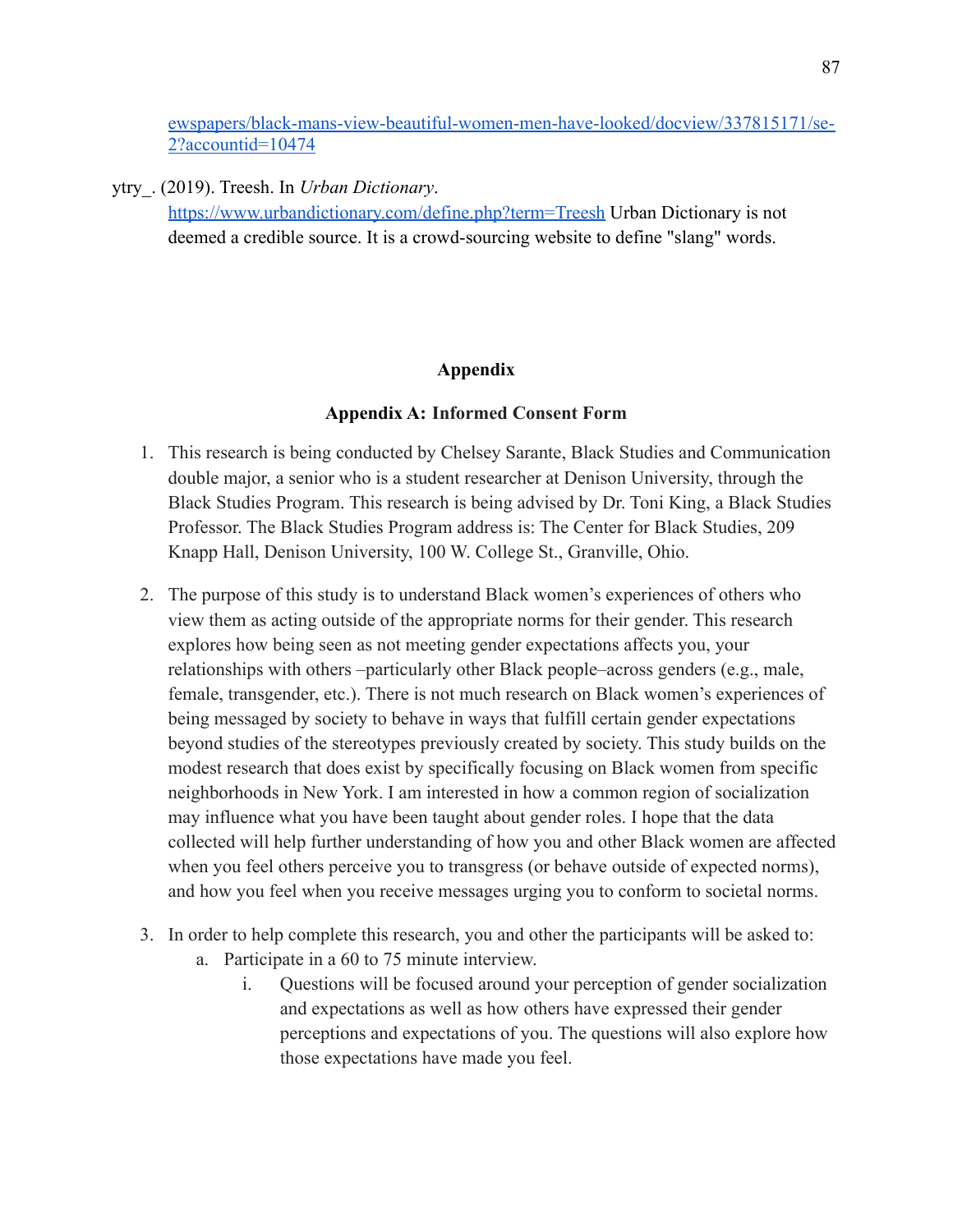- 4. Your participation in this study is completely voluntary. You are free to choose to not participate. You're also free to withdraw your participation at any time without consequences. In addition, you're also free to indicate that you do not want to answer a particular question that I ask–feel free to pass and I'll go on to the next question. There are no consequences if you choose to not participate in this study.
- 5. By participating in this study, you may gain self-insight as well as deeper understanding of social relations. When you understand how others perceive you, you may be able to navigate social relationships more effectively and you might even find it easier to accept and express yourself regardless of others' expectations. In addition, your participation contributes to knowledge about this topic that may be useful for women and for those who work to support women in their lives and development.
- 6. Before fully deciding to participate in this study, it is important that you understand the potential risks that may come with participating in this research. This research involves discussing personal experiences, your perception of self and how others perceive and relate to you. Sharing these kinds of experiences may lead to some strong feelings, emotional discomfort or even distress. While the questions are intended to pose no more stress than you might experience in daily life–it is possible that the questions could surface greater discomfort, unresolved feelings or troubling memories. If at any point following this interview, you feel that you may need additional emotional support from a certified specialist, here are some therapists and/or psychologists located in the Bronx, Brooklyn, and Harlem neighborhoods.
	- A) Magdala Nelson, Clinical Social Work/Therapist, LCSW Bronx, NY 10452 (917) 451-7738
	- B) Magdala Nelson, Clinical Social Work/Therapist, LCSW (she has two offices) Brooklyn, NY 11236 (917) 451-7738
	- C) Tracy Ellis, MHC-LP, EdM, MA 1441 Broadway, 5th Floor, New York, NY 10018 (929) 552-2948
- 7. As a participant in this research, the data and information you share will be kept confidential. Our interview will be voice-recorded and transcribed. The data collected will be stored on a password-protected personal computer. When working on this research, I will take measures to be in control of my computer at all times to ensure that the data remains secure. Only myself as the researcher and my research supervisor, Dr. Toni King, will have access to this information.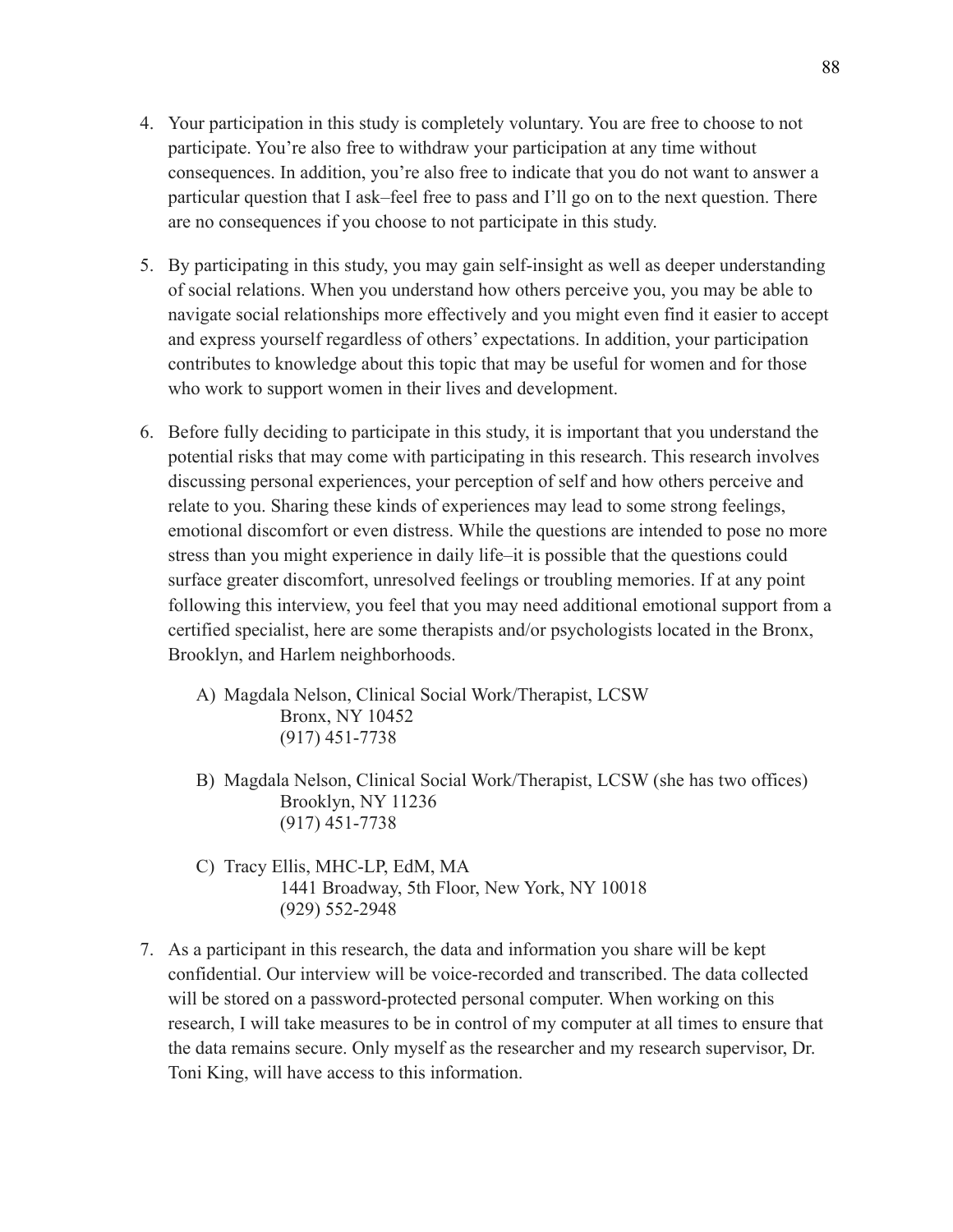Your name will not be associated or attached to any part of this study. When I describe interviewees, I will not use any personal information that identifies who they are to anyone who might see this research. I will not be using the real names of the participants and I will select or give you the option of selecting a pseudonym that I can use instead of your name when I refer to you or quote anything you have shared. If there is a need for me to change details (e.g. your nickname, names of places you've gone to school or worked) or remove information you have shared so that you cannot be identified by quotes or things you have said, I will do that.

After your participation in this study, I will talk you through a debriefing process that re-explains again the purpose of the study. At that time, I will give you a chance to ask questions and get information to send you the findings, once the project is completed.

8. If you have any questions about the research, please contact:

Researcher: Research Supervisor: Chelsey Sarante Dr. Toni King [sarant\\_c1@denison.edu](mailto:sarant_c1@denison.edu) Associate Professor Denison University/Black Studies Director, The Center for Black Studies Denison University

[kingt@denison.edu](mailto:kingt@denison.edu)

9. By signing, I indicate that the following are true:

A) I am 18 years of age or older.

B) I understand what this research is about as described earlier by Chelsey Sarante, earlier in this Informed Consent Process.

C). I willingly agree to participate.

Name: Date:

Signature:

[Please sign a second copy of this form so that you have one for your records. Thank you.]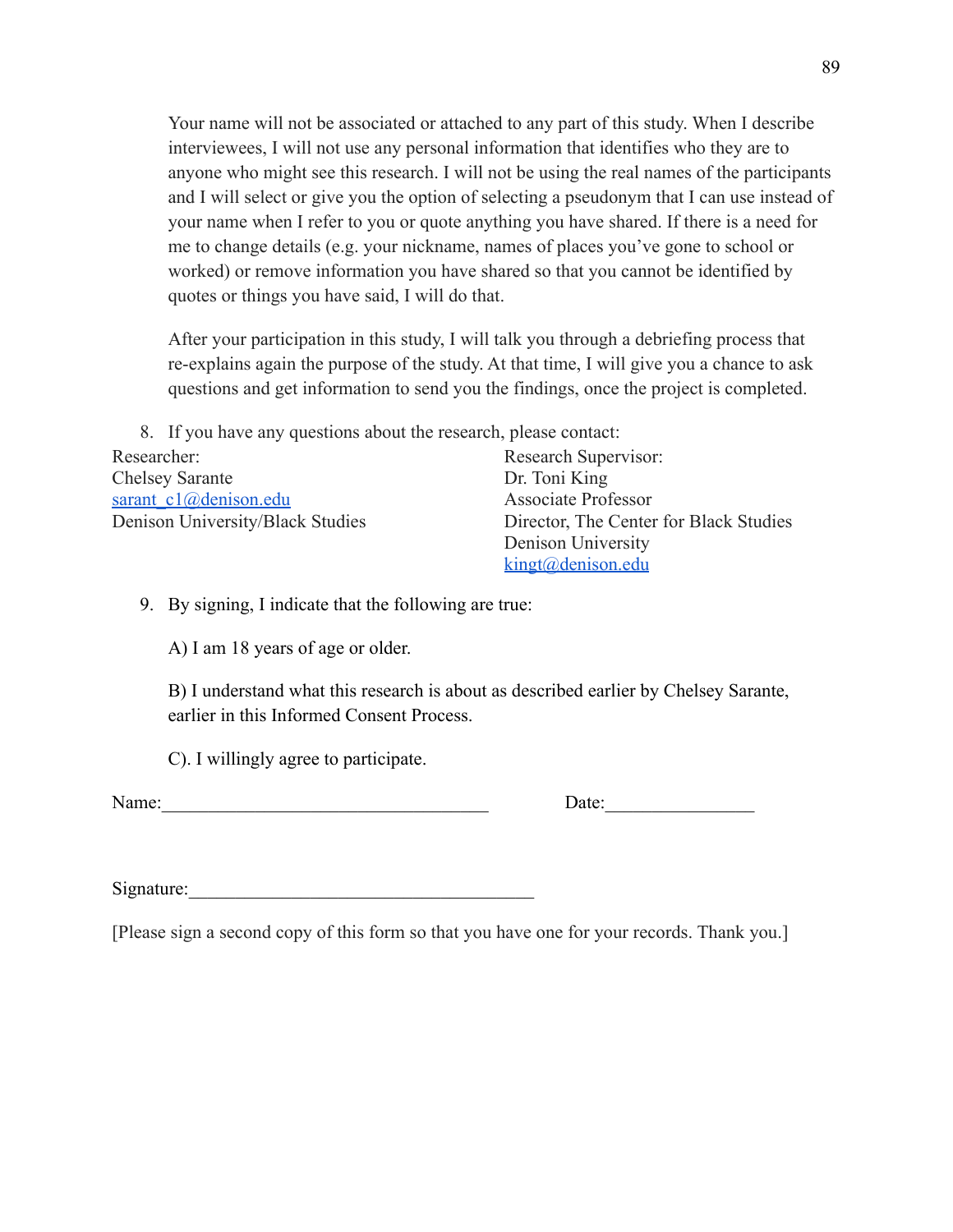## **Appendix B: Interview Protocol**

## **Black Women and Transgression of Gender Norms**

### **Interview Questions**

Distress Protocol Language (DPL) can be used at any time. A reminder is specifically noted beginning at Question #7.

- 1. Please describe your identity in terms of race, socio-economic class and gender as well as other aspects of your identity you view as important in your life (i.e., what city do you call home, your race/ethnicity, sexuality, religion, etc.)
	- a. Relating to socioeconomic status, how was life growing up financially?
	- b. How do you define yourself sexually?
	- c. What are you most proud of as it relates to your identity?
- 2. What are some of the qualities you like about yourself (probe one or more: what are you

most proud of about your identity? What are your strengths? What are some qualities you

like about yourself as a person?).

### \*\*

# Distress Protocol Language (DPL)

"I wonder whether the memories or stories that are coming to mind are difficult to share. If that's the case, I'd like to remind you that all the questions for this interview are voluntary, and I'm happy to move on to another question if you'd like. And let me just add that this entire interview is voluntary. Would you like to go on to another question or shall we stop here?"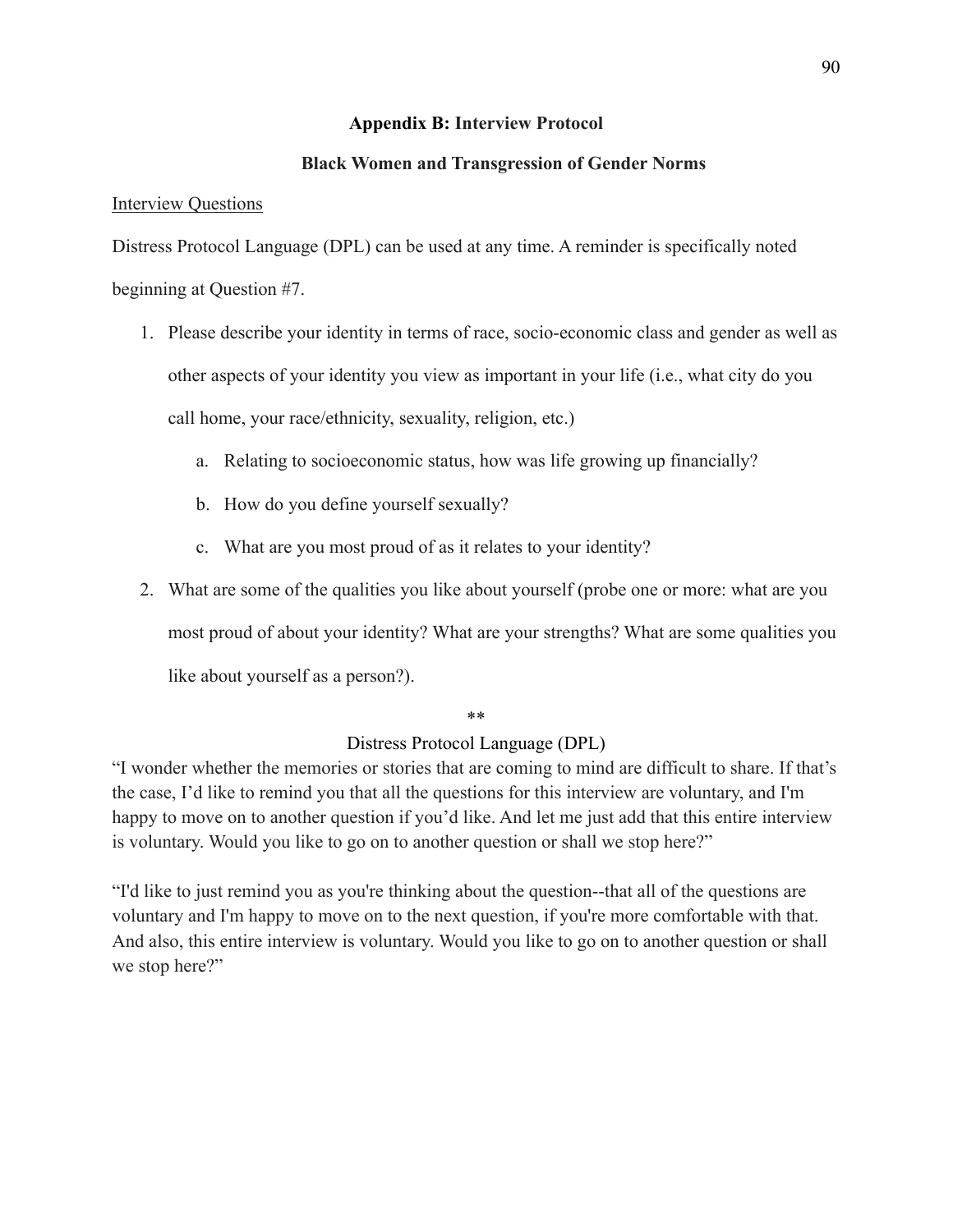- 3. What are some of the qualities you like about yourself as a woman or you may answer this in terms of what qualities you like about yourself as a Black woman? (e.g., what do you like about yourself? What are your strengths as a Black woman? What are you most proud of?)
- 4. What did you most like or enjoy growing up as a Black girl in [insert name of neighborhood]?
- 5. How would you say that the area you grew up influences the way that you express yourself as a woman?
	- a. As a Black woman?
	- b. If the area you grew up influences the way you express yourself as a woman or as a Black woman–do you see this as distinct or unique compared to women who are not from [insert name of neighborhood]? Explain?
- 6. Who was most key in shaping your life and socializing you? Who was most key to your socialization as a girl?

\*\*

# Distress Protocol Language (DPL)

"I wonder whether the memories or stories that are coming to mind are difficult to share. If that's the case, I'd like to remind you that all the questions for this interview are voluntary, and I'm happy to move on to another question if you'd like. And let me just add that this entire interview is voluntary. Would you like to go on to another question or shall we stop here?"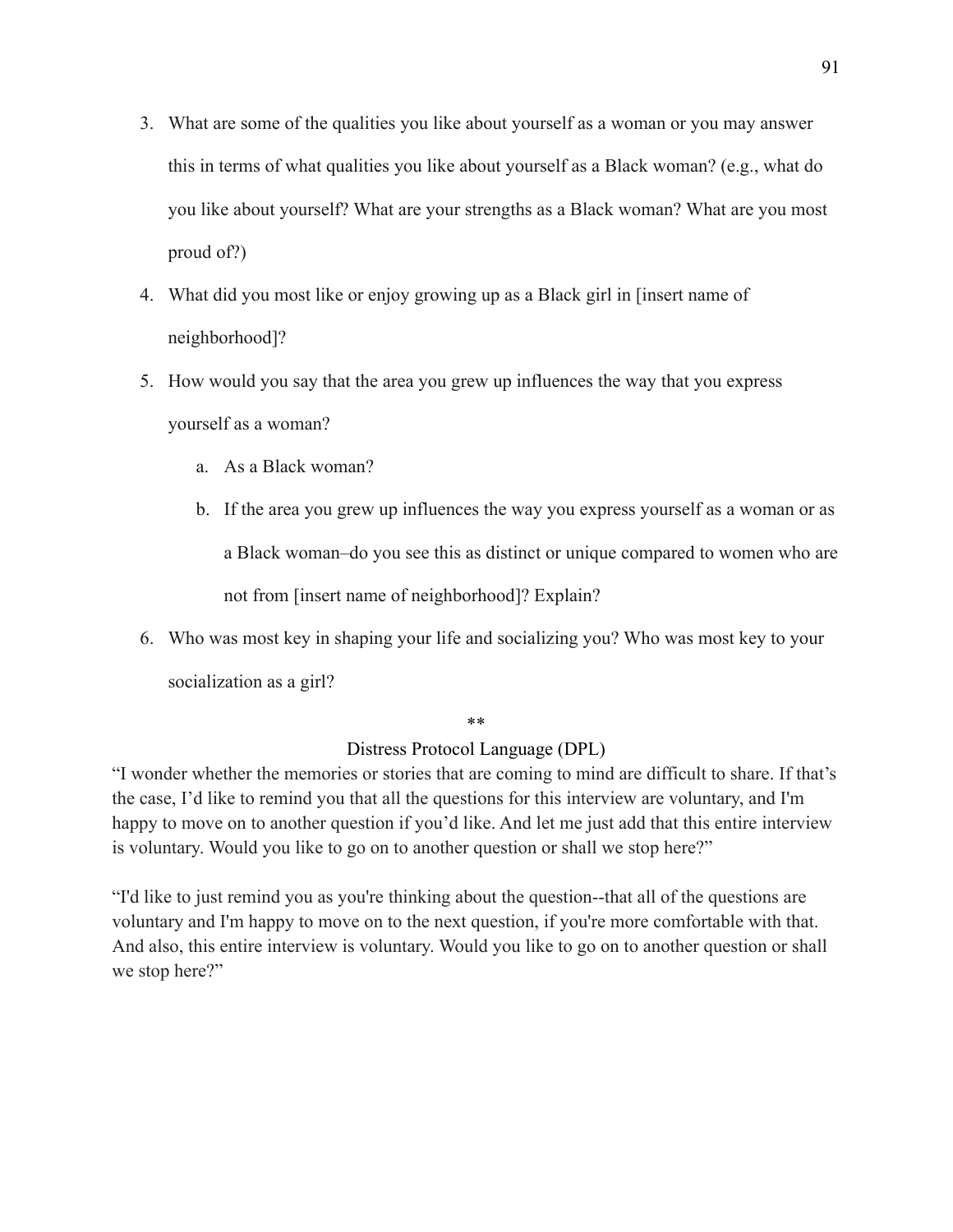- 7. When you think of those who socialized you, who had the strongest influence on how you express yourself as a woman? [Potentially use DPL here].
	- a. Can you tell me about a time when you received a message or lesson about how girls were supposed to behave? Who gave you that message and how?
	- b. Can you tell me about a time when you received a message or lesson about how girls during adolescence (clarify as needed with at or during puberty) were supposed to behave? Who gave you that message and how?
- 8. When you think of the messages you received over time about the appropriate gender behavior for a girl–especially from adolescence on through to womanhood–what are some of the key "messages" or "take-a-ways" you received? Can you give me an example of two or three of those messages? [Potentially use DPL here.]
- 9. What is one of the major messages about how Black women should express themselves as a woman that the people who raised you would always want you to keep in mind and live up to? Does that message fit with or is differ from how your neighborhood "taught" or influenced you to express yourself? [Potentially use DPL here.]

### \*\*

### Distress Protocol Language (DPL)

"I wonder whether the memories or stories that are coming to mind are difficult to share. If that's the case, I'd like to remind you that all the questions for this interview are voluntary, and I'm happy to move on to another question if you'd like. And let me just add that this entire interview is voluntary. Would you like to go on to another question or shall we stop here?"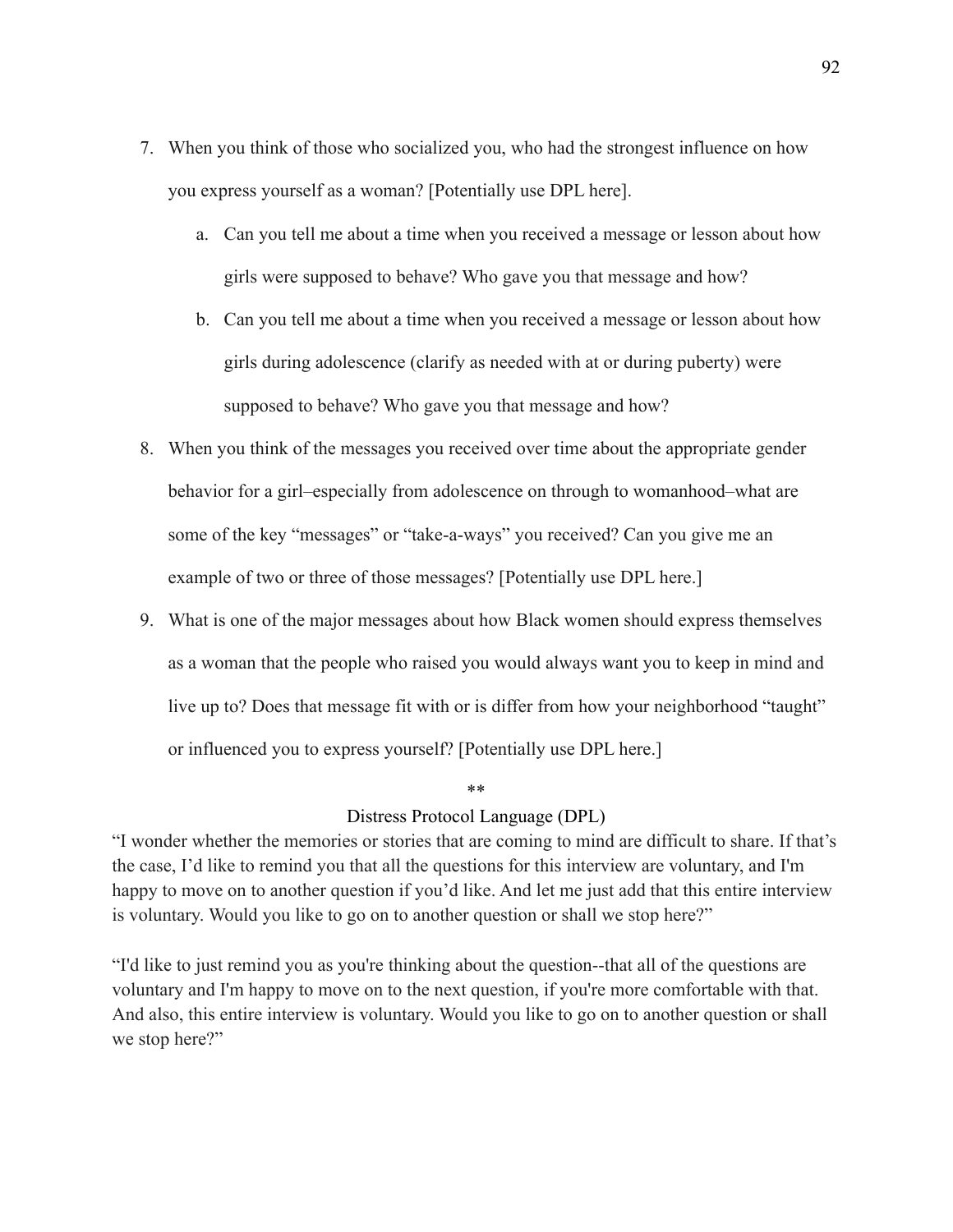- 10. Have there been situations in which you were comfortable with your self-expression as a woman, but someone else felt you were out of line (in terms of appropriate gender behavior for a Black woman)? Can you tell me about one of those situations? Who felt you were out of line? Did you agree with them or did you have a different idea? [Potentially use DPL here.]
- 11. What behavioral expectations do you think other Black people (men or women) have of you? [Potentially use DPL here.]
	- a. How does this make you feel?
	- b. Do you think part of that is a result of where you're from + where you grew up?
	- c. Do you feel that your race plays a role in how Black people perceive you?
		- i. [Potentially use DPL here.]
- 12. Have you ever gotten a negative reaction from a Black person, who thought something

you did was more "masculine," than it should have been or not "feminine" enough*?*

Would you tell me about that? (follow-up with the questions below as needed).

[Potentially use DPL here.]

a. Describe how the person indicated this judgment to you? (e.g., verbally? Non-verbally? etc.).

#### \*\*

# Distress Protocol Language (DPL)

"I wonder whether the memories or stories that are coming to mind are difficult to share. If that's the case, I'd like to remind you that all the questions for this interview are voluntary, and I'm happy to move on to another question if you'd like. And let me just add that this entire interview is voluntary. Would you like to go on to another question or shall we stop here?"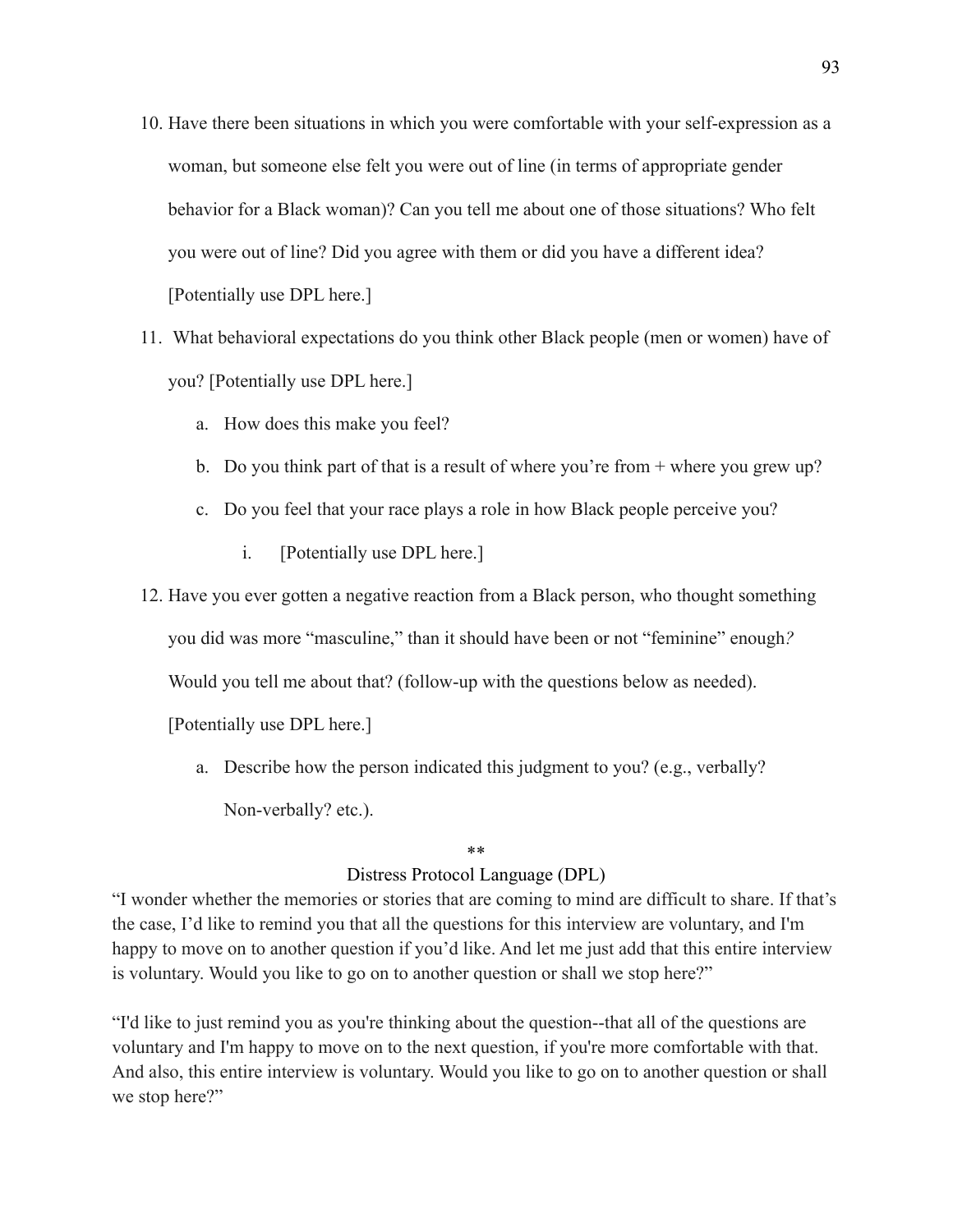- b. How did this make you feel?
- c. What was your response to the person (from Q13) sharing his/her/their perception of you?
- d. How did you resolve your feelings? Did your response lead to your feeling satisfied or resolved?
- e. Are there any feelings you would consider positive that resulted from this interaction?
	- i. [Potentially use DPL here.]
- 13. If the person was a woman who prompted the negative reaction in your previous story, do you have another example from a male? OR If the person was a male in your previous example, do you have another example with a woman? [Potentially use DPL here.]
	- a. Describe how the person indicated this judgment to you? (e.g., verbally? Non-verbally? etc.).
	- b. How did this make you feel?
	- c. What was your response to the person (from Q13) sharing his/her/their perception of you?

# \*\*

## Distress Protocol Language (DPL)

"I wonder whether the memories or stories that are coming to mind are difficult to share. If that's the case, I'd like to remind you that all the questions for this interview are voluntary, and I'm happy to move on to another question if you'd like. And let me just add that this entire interview is voluntary. Would you like to go on to another question or shall we stop here?"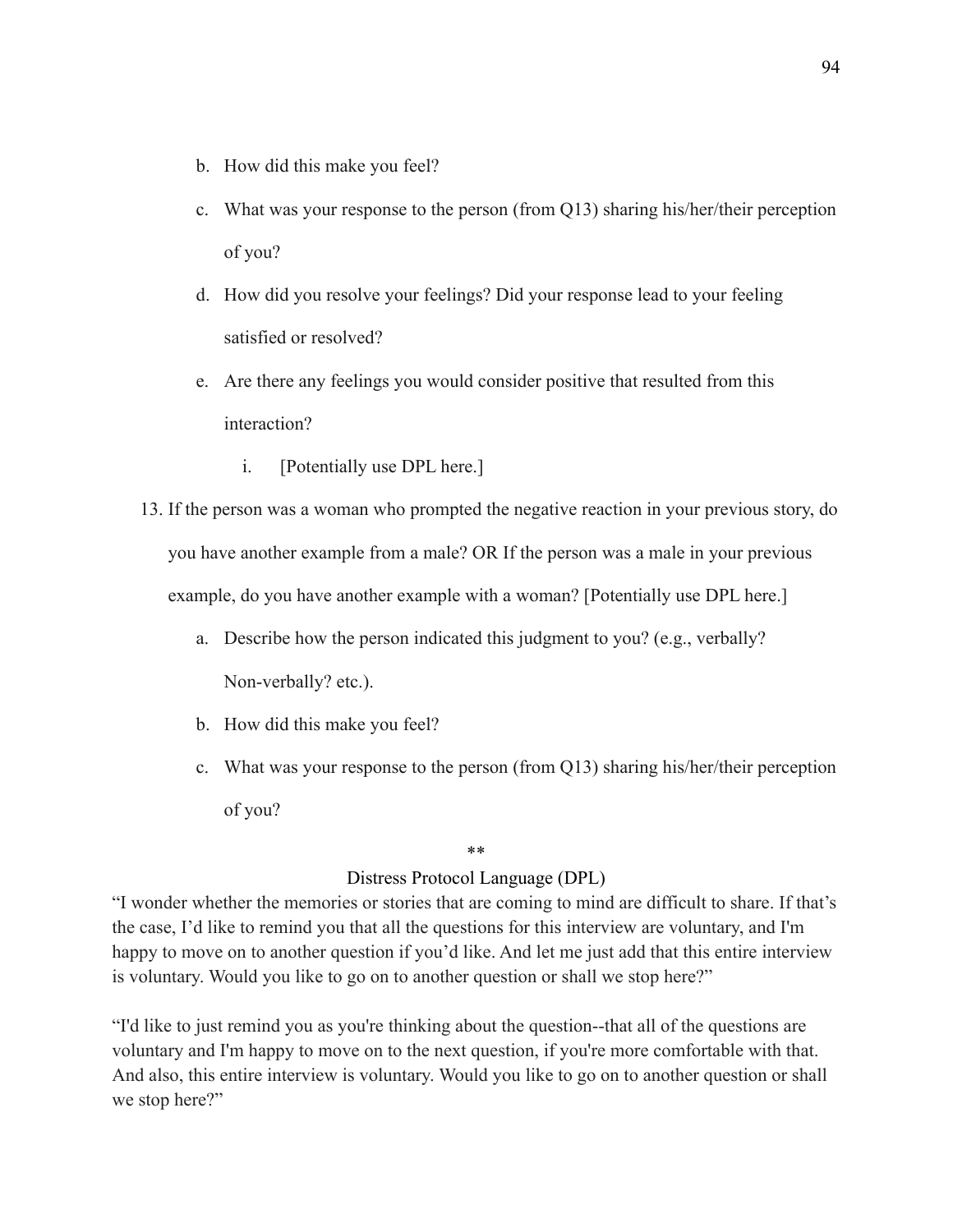- d. How did you resolve your feelings? Did your response lead to your feeling satisfied or resolved?
- e. Are there any feelings you would consider positive that resulted from this interaction?
	- i. [Potentially use DPL here.]
- 14. Did you or have you ever changed your behavior based on the kinds of reactions you have received from others that indicated you were not behaving in line with gender expectations (e.g., "too masculine" or "not feminine enough")? [Potentially use DPL here.]
	- a. How does changing your behavior make you feel?
	- b. How does not changing your behavior make you feel?
		- i. [Potentially use DPL here.]
- 15. Does [insert name of neighborhood] teach you anything that empowers you to claim your own gender behavior (i.e., claim the right to express yourself as a woman the way you want to)? Can you give an example or explain further? [Potentially use DPL here.]
- 16. Overall, what do you think are the effects on Black women's behavior when they get reactions from others that they are not in line with gender expectations? [Potentially use DPL here.]

#### \*\*

### Distress Protocol Language (DPL)

"I wonder whether the memories or stories that are coming to mind are difficult to share. If that's the case, I'd like to remind you that all the questions for this interview are voluntary, and I'm happy to move on to another question if you'd like. And let me just add that this entire interview is voluntary. Would you like to go on to another question or shall we stop here?"

"I'd like to just remind you as you're thinking about the question--that all of the questions are voluntary and I'm happy to move on to the next question, if you're more comfortable with that.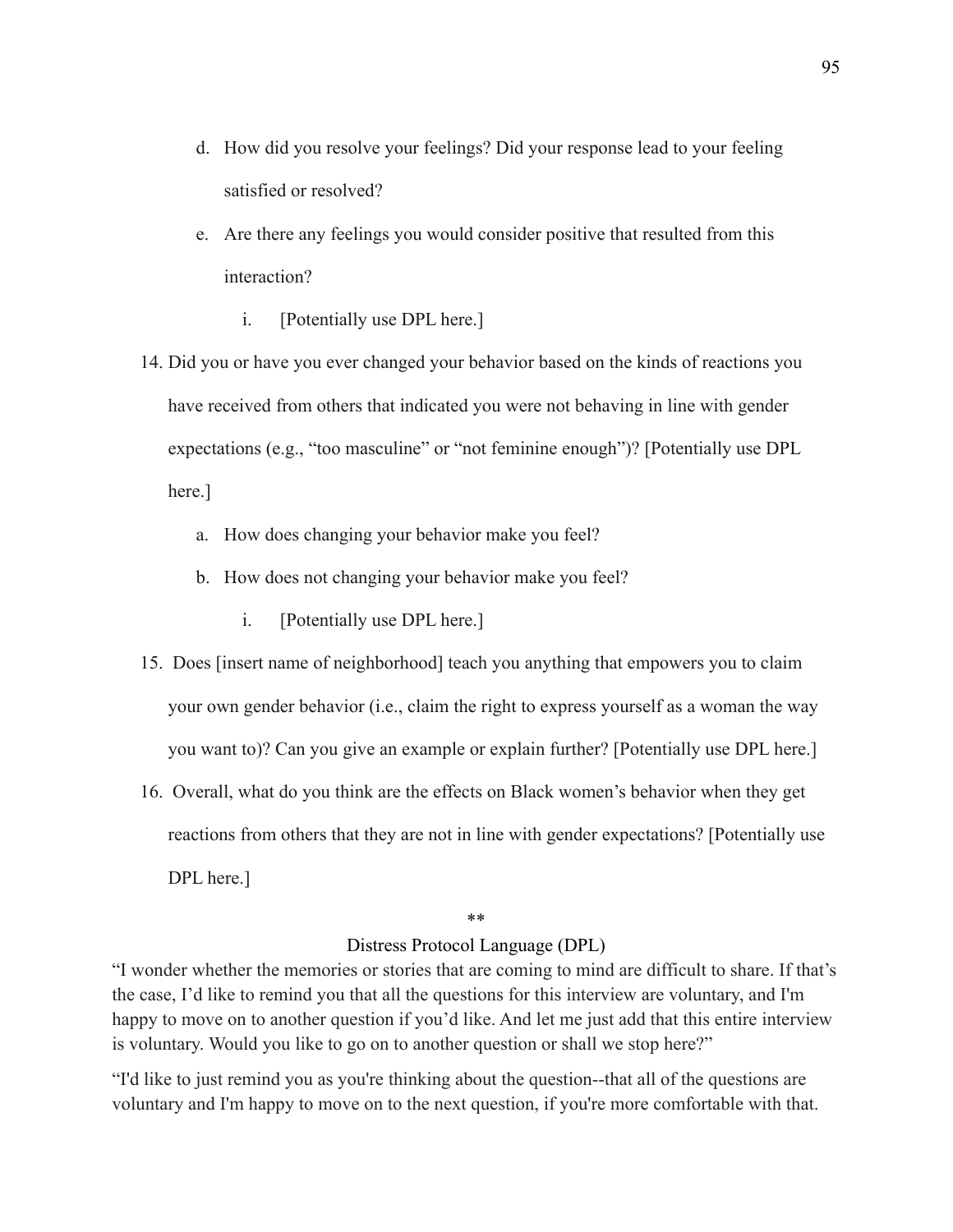And also, this entire interview is voluntary. Would you like to go on to another question or shall we stop here?"

- 17. Do you have any thoughts about how you would like to see society change to accept each woman's expression of gender roles, behaviors, and the like? [Potentially use DPL here.]
	- a. What would you say (e.g. advice, or support or validation, etc.) to young girls who have just had an experience of being perceived as "too masculine" or "not feminine enough" or some other message about not being in line with gender expectations?
		- i. [Potentially use DPL here.]
- 18. Is there anything I have not asked you about this subject that you would like to share? Have you shared anything in response to a previous question that you'd like to add to before we wrap-up?

*Thank you so much for taking the time to talk with me about this subject. I appreciate your time and all your responses to my questions. To bring this interview to full closure, I'd like to take a few minutes to debrief this interview with you.*

### \*\*

### Distress Protocol Language (DPL)

"I wonder whether the memories or stories that are coming to mind are difficult to share. If that's the case, I'd like to remind you that all the questions for this interview are voluntary, and I'm happy to move on to another question if you'd like. And let me just add that this entire interview is voluntary. Would you like to go on to another question or shall we stop here?"